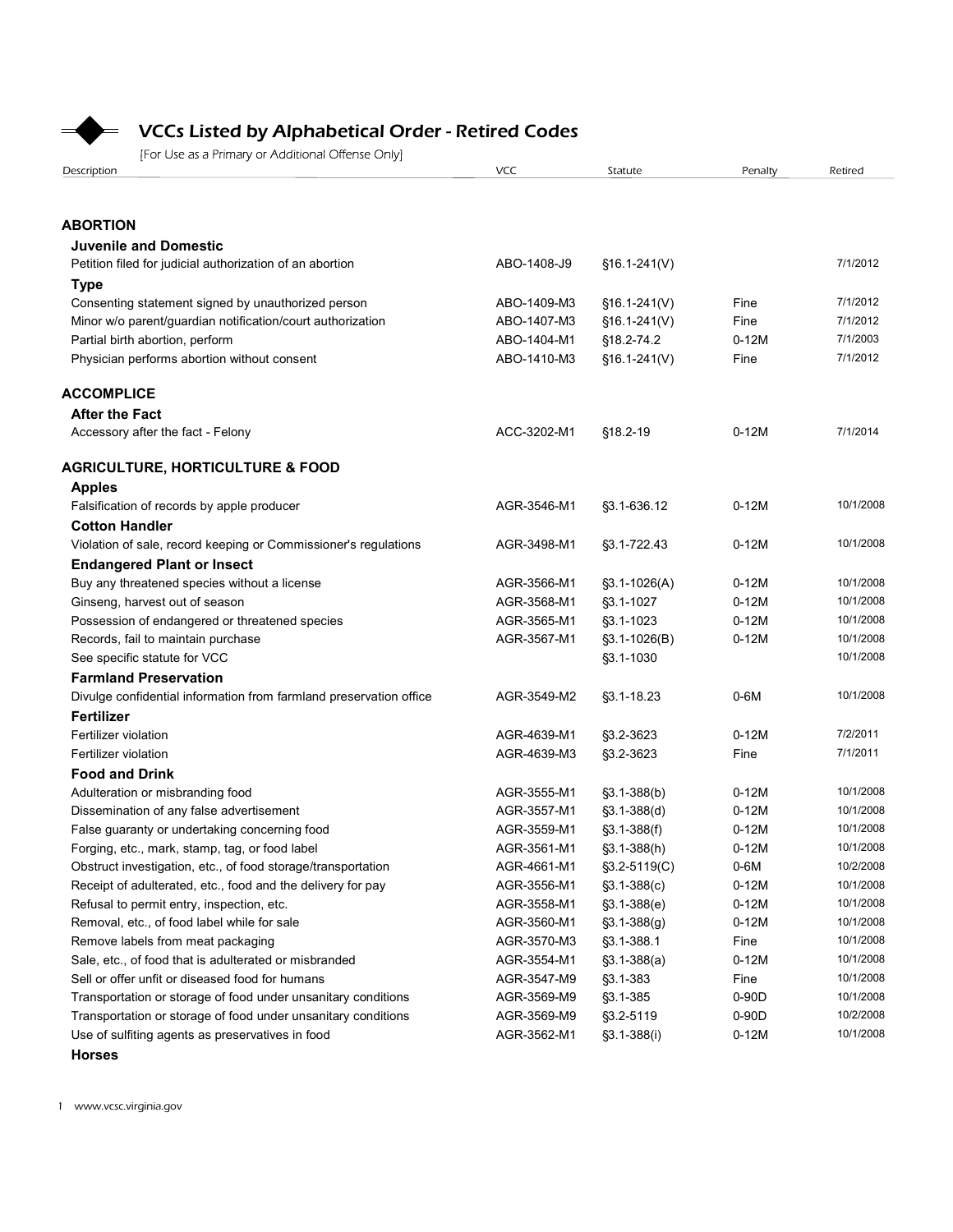| Description                                                                                                                 | VCC                        | Statute                                  | Penalty        | Retired                |
|-----------------------------------------------------------------------------------------------------------------------------|----------------------------|------------------------------------------|----------------|------------------------|
| <b>AGRICULTURE, HORTICULTURE &amp; FOOD</b><br><b>Horses</b>                                                                |                            |                                          |                |                        |
| Feed manufacturer, falsification of records, fail to report                                                                 | AGR-3548-M1                | §3.1-22.77                               | $0-12M$        | 10/1/2008              |
| <b>Meat and Poultry Products</b>                                                                                            |                            |                                          |                |                        |
| Accept bribe, employee of Board of Agriculture & Consumer Services                                                          | AGR-3489-F9                | $\S3.1 - 884.25(1)$                      | 1Y-3Y          | 10/1/2008              |
| Accept bribe, employee of Board of Agriculture & Consumer Services                                                          | AGR-3489-F9                | $\S3.2 - 5410(A)$                        | 1Y-3Y          | 10/1/2008<br>10/1/2008 |
| Assault on employee of Board of Agriculture and Consumer Services                                                           | AGR-3490-F9<br>AGR-3490-F9 | $\S3.1 - 884.25(2)$<br>$\S3.2 - 5410(B)$ | 1Y-3Y<br>1Y-3Y | 10/1/2008              |
| Assault on employee of Board of Agriculture and Consumer Services                                                           | AGR-3491-F9                |                                          | 1Y-3Y          | 10/1/2008              |
| Bribery of employee of Board of Agriculture and Consumer Services                                                           | AGR-3491-F9                | $\S3.1 - 884.25(1)$<br>§3.2-5410(A)      | 1Y-3Y          | 10/1/2008              |
| Bribery of employee of Board of Agriculture and Consumer Services                                                           | AGR-3494-F9                | §3.1-884.22                              | 1Y-3Y          | 10/1/2008              |
| Distribute adulterated, misbranded, uninspected products<br>Distribute adulterated, misbranded, uninspected products        | AGR-3494-F9                | §3.2-5407                                | 1Y-3Y          | 10/1/2008              |
| Distribute adulterated, misbranded, uninspected products - to defraud                                                       | AGR-3495-F9                | §3.1-884.22                              | 1Y-3Y          | 10/1/2008              |
| Distribute adulterated, misbranded, uninspected products - to defraud                                                       | AGR-3495-F9                | §3.2-5407                                | 1Y-3Y          | 10/1/2008              |
| Distribution of equine, or dead, etc., livestock/poultry                                                                    | AGR-3492-M9                | §3.1-884.24                              | $0-12M$        | 10/1/2008              |
| Distribution of equine, or dead, etc., livestock/poultry                                                                    | AGR-3492-M9                | §3.2-5409                                | $0-12M$        | 10/1/2008              |
| Distribution of equine, or dead, etc., livestock/poultry - to defraud                                                       | AGR-3493-F9                | §3.1-884.24                              | 1Y-3Y          | 10/1/2008              |
| Distribution of equine, or dead, etc., livestock/poultry - to defraud                                                       | AGR-3493-F9                | §3.2-5409                                | 1Y-3Y          | 10/1/2008              |
| False representation regarding inspection, etc.                                                                             | AGR-3496-M9                | §3.1-884.23                              | $0-12M$        | 10/1/2008              |
| False representation regarding inspection, etc.                                                                             | AGR-3496-M9                | §3.2-5408                                | $0-12M$        | 10/1/2008              |
| False representation regarding inspection, etc. - to defraud                                                                | AGR-3497-F9                | \$3.1-884.23                             | 1Y-3Y          | 10/1/2008              |
| False representation regarding inspection, etc. - to defraud                                                                | AGR-3497-F9                | §3.2-5408                                | 1Y-3Y          | 10/1/2008              |
| <b>Milk &amp; Dairies</b>                                                                                                   |                            |                                          |                |                        |
| Fail to obtain license for each creamery, milk plant, etc.                                                                  | AGR-3571-M9                | §3.1-563                                 | $0-60D$        | 10/1/2008              |
| <b>Pesticide</b>                                                                                                            |                            |                                          |                |                        |
| Alter, deface, etc., label                                                                                                  | AGR-3550-M1                |                                          | $0-12M$        | 10/1/2008              |
| Fail to furnish business transactions                                                                                       | AGR-3502-M1                | §3.1-249.65<br>§3.1-249.66               | $0-12M$        | 10/1/2008              |
| Formulas, reveal information about                                                                                          | AGR-3499-F6                | §3.1-249.68                              | 1Y-5Y          | 10/1/2008              |
|                                                                                                                             | AGR-3501-M1                | §3.1-249.67                              | $0-12M$        | 10/1/2008              |
| Give false guaranty related to possession, sale, etc., of pesticides<br>Interfere w/Commissioner of Pesticide Control Board |                            |                                          |                | 10/1/2008              |
|                                                                                                                             | AGR-3500-M1                | §3.1-249.69                              | $0-12M$        |                        |
| Unlawfully manufacture, distribute, sell pesticides                                                                         | AGR-3552-M1                | §3.1-249.63                              | $0-12M$        | 10/1/2008              |
| Use of pesticide inconsistent with label, etc.                                                                              | AGR-3551-M1                | §3.1-249.64                              | $0-12M$        | 10/1/2008              |
| Violation of pesticide regulations                                                                                          | AGR-3553-M1                | §3.1-249.70                              | $0-12M$        | 10/1/2008              |
| <b>Tobacco</b>                                                                                                              |                            |                                          |                |                        |
| Dark-fired tobacco violation                                                                                                | AGR-4636-M1                | §3.2-2510                                | $0-12M$        | 7/1/2012               |
| <b>Tobacco Product Manufacturers</b>                                                                                        |                            |                                          |                |                        |
| False information on any return by Tobacco manufacturer/importer                                                            | AGR-3572-F6                | §3.1-336.8:1                             | 1Y-5Y          | 10/1/2008              |
| Possess, import, etc., cigarettes not in directory                                                                          | AGR-3564-M2                | §3.1-336.10(D,ii)                        | $0-6M$         | 10/1/2008              |
| Possess, import, etc., cigarettes not in directory                                                                          | AGR-3564-M2                | $\S3.2 - 4212(D, ii)$                    | $0-6M$         | 7/1/2009               |
| Sell or distribute cigarettes not in directory                                                                              | AGR-3563-M2                | $\S3.1 - 336.10(D, i)$                   | 0-6M           | 10/1/2008              |

#### Milk & Dairies

#### Pesticide

Distribution of equine, or deal dec., hostcockpoultry - to defraud<br>
Distribution of equine, or deal dec., livetacok/poultry - to defraud<br>
Distribution of equine, or deal dec., livetacok/poultry - to defraud<br>
False represe Distribution of equinoming reducted to the methodology in distribution of equine, or deals etc., investors/poundry-to definand<br>
Failer regresementation regarding inspection, etc.<br>
Failer regresementation regarding inspect Distibution of example, or deal dec., hostets/positivy - to defract 4GR-3464-M2 32.4540<br>
False representation regarding inspection, etc.<br>
False representation regarding inspection, etc.<br>
False representation regarding ins Sell or distribute cigarettes not in directory AGR-3563-M2 3.1-336.10(D,i) 0-6M § 10/1/2008 False representation regarding impection, etc. - to defraud AGR-3463-463<br>
False representation regarding inspection, etc. - to defraud AGR-3463-F9 § 2.4-5482<br>
Fall o obtain license for each roteamy, milk plant, etc.<br> **Fall** Fall to obtain license for each creamery, milk plant, etc. <br>
Advertise alcoholic beverages and the material creamers of the creamers of the material of the state of the state of the state of the state of the state of the s **Pesticide**<br>
Many, define, etc., label<br>
Many, define, etc., label<br>
Fall to furnishmention and contrast ensembed by possession, sale, etc., of pesticides<br>
Information commission result of the contrast of the contrast of th Fall of furthin business tarnsactions<br>
Formulas, reveal information about<br>
Give falae guaranty related to possession, sale, etc., of pesticlose<br>
AGR-3403-Fe (SS-1404-86 PV-5Y 10/12003<br>
Cive falae guaranty related to posses

#### Tobacco

# Tobacco Product Manufacturers

#### **ALCOHOL**

# Advertising

| Advertise alcoholic beverages not legally manufactured/sold |
|-------------------------------------------------------------|
| Illegal advertising in retail store                         |
| <b>Drinking</b>                                             |
| Drinking in public $(< 3.2\%)$                              |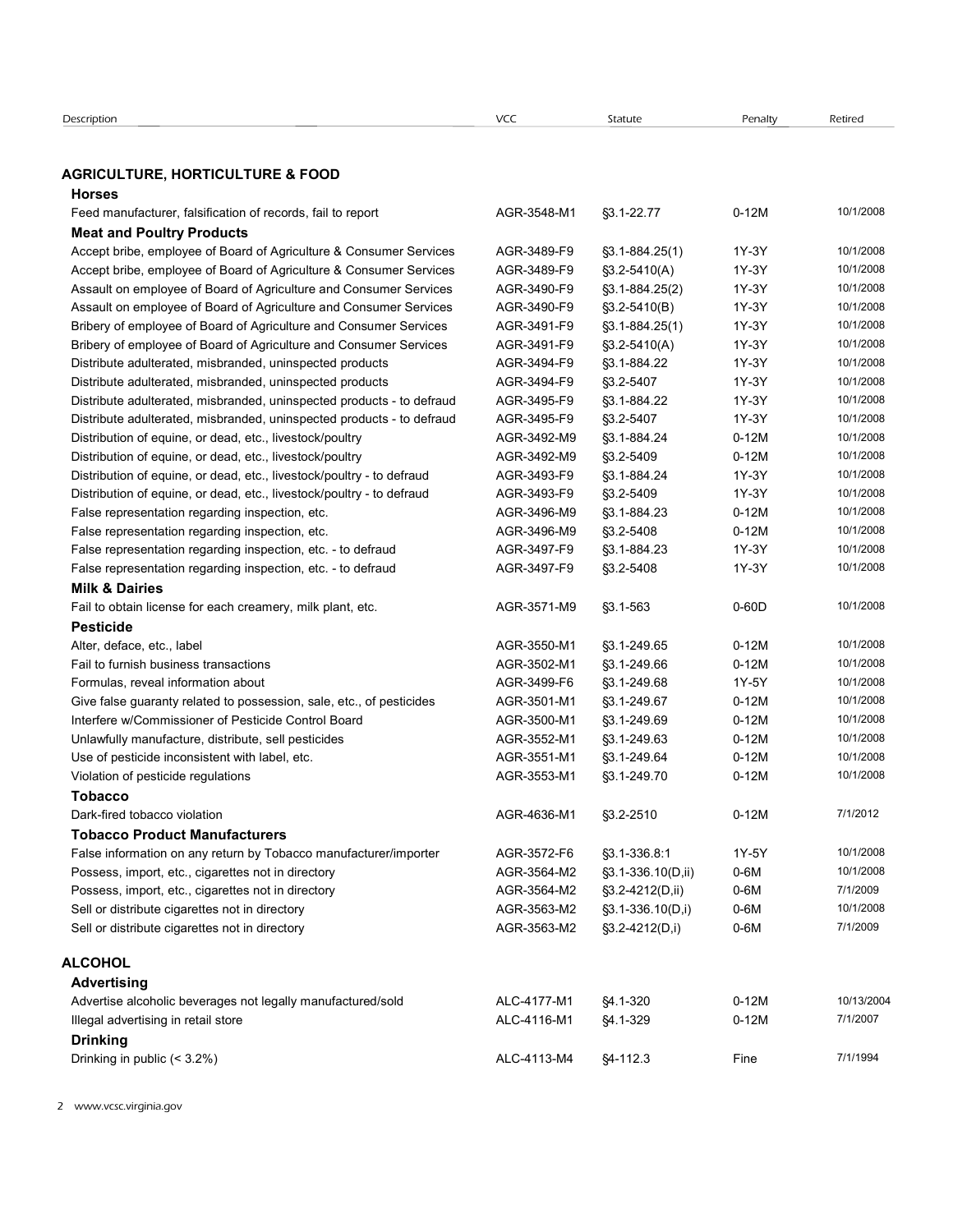| Description                                                                                                     | VCC         | Statute                                  | Penalty | Retired              |
|-----------------------------------------------------------------------------------------------------------------|-------------|------------------------------------------|---------|----------------------|
|                                                                                                                 |             |                                          |         |                      |
| <b>ALCOHOL</b>                                                                                                  |             |                                          |         |                      |
| <b>Manufacture</b>                                                                                              |             |                                          |         |                      |
| Illegal manufacture or sale                                                                                     | ALC-4117-M1 | §4-116                                   | $0-12M$ | 7/1/1994             |
| <b>Mixed Beverage Law</b>                                                                                       |             |                                          |         |                      |
| Consumption of mixed beverage by employee on duty                                                               | ALC-4153-M9 | $$4.1-325(14)$                           | 30D-12M | 7/1/2003             |
| Income of business, allow person to receive percentage                                                          | ALC-4159-M1 | §4.1-325(20)                             | $0-12M$ | 7/1/2000             |
| Northern VA Planning Dist., employ person <18 to sell/serve                                                     | ALC-4179-M1 | $§4.1-307(B)$                            | $0-12M$ | 11/16/2004           |
| Nude, allow person connected to business to appear                                                              | ALC-4152-M9 | $$4.1-325(13)$                           | 30D-12M | 7/1/2003             |
| Person < 21 to loiter in licensed establishment, allow                                                          | ALC-4147-M9 | §4-98.10(h)                              | 30D-12M | 7/1/1994             |
| Unauthorized advertisement                                                                                      | ALC-4162-M9 | $§4 - 98.10(w)$                          | 30D-12M | 7/1/1994             |
| <b>Purchase</b>                                                                                                 |             |                                          |         | 7/1/2005             |
| Purchase for, under age 21, intoxicated, interdicted                                                            | ALC-4127-M1 | \$4.1-306                                | $0-12M$ |                      |
| Sell<br>Bay rum, selling                                                                                        | ALC-4108-M1 | §4-76                                    | $0-12M$ | 7/1/1994             |
| Sell to person intoxicated, interdicted, or less than 21                                                        | ALC-4135-M1 | §4.1-304                                 | $0-12M$ | 7/1/2013             |
| <b>Taxes</b>                                                                                                    |             |                                          |         |                      |
| Contract with State Tax Commission, breach                                                                      | ALC-4111-M1 | §4-66                                    | $0-12M$ | 7/1/1994             |
| Transport                                                                                                       |             |                                          |         |                      |
| Importation, shipment, transportation, illegal                                                                  | ALC-4166-M1 | §4.1-310                                 | $0-12M$ | 7/1/2022             |
| Transport $(3.2\%)$                                                                                             | ALC-4139-M1 | §4-118.2                                 | $0-12M$ | 7/1/1994             |
| <b>Type</b>                                                                                                     |             |                                          |         |                      |
| Drinking in public school                                                                                       | ALC-4114-M1 | §4-112.4                                 | $0-12M$ | 7/1/1994             |
| Mixing deleterious substance with alcohol                                                                       | ALC-4122-M1 | $$4-68$                                  | $0-12M$ | 7/1/1994             |
| Purchase for minor (< 3.2%)                                                                                     | ALC-4128-M1 | §4-112.1                                 | $0-12M$ | 7/1/1994             |
|                                                                                                                 |             |                                          |         |                      |
| <b>ANIMALS</b>                                                                                                  |             |                                          |         |                      |
| <b>Abandonment or Cruelty</b>                                                                                   |             |                                          |         |                      |
| Abandon dog or cat etc. in any public place<br>Abandon dog or cat etc. in any public place; See §3.1-796.122(C) | ANM-3348-M3 | $$3.1-796.122(C)$                        | Fine    | 7/1/2003<br>7/1/2003 |
| Abandon dog or cat etc. in any public place; See §3.1-796.122(C)                                                |             | $$18.2 - 403.1(1)$<br>$$18.2 - 403.2(3)$ |         | 7/1/2003             |
| Abandonment of animals                                                                                          | ANM-3300-M3 | §3.1-796.73                              | Fine    | 10/1/2008            |
| Abandonment of animals                                                                                          | ANM-3300-M3 | §3.2-6504                                | Fine    | 7/1/2018             |
| Abandonment of animals; See §3.1-796.73                                                                         |             | $$18.2 - 403.2(3)$                       |         | 7/1/2009             |
| Cruelty to animals                                                                                              | ANM-3302-M1 | §3.1-796.122(A)                          | $0-12M$ | 10/1/2008            |
| Cruelty to animals 2nd/subsequent, one act resulted in death                                                    | ANM-3324-F6 | §3.1-796.122(B)                          | 1Y-5Y   | 10/1/2008            |
| Cruelty to animals subsq.1 act resulted in death; See §3.1-796.122(B)                                           |             | $$18.2 - 403.1(1)$                       |         | 7/1/2009             |
| Cruelty to animals; See §3.1-796.122(A)                                                                         |             | $$18.2 - 403.1(1)$                       |         | 7/1/2009             |
| Fighting cocks, dogs, or other animals; See §3.1-796.125                                                        |             | $$18.2 - 403.2(5)$                       |         | 7/1/2009             |
| Inadequate care by owner                                                                                        | ANM-3332-M4 | §3.1-796.68                              | Fine    | 10/1/2008            |
| Inadequate care by owner; See §3.1-796.69                                                                       |             | $$18.2 - 403.3(12)$                      |         | 7/1/2009             |
| Sell animal after cruelty or neglect conviction                                                                 | ANM-3545-M1 | §3.1-796.122:1                           | $0-12M$ | 10/1/2008            |
| Torture/mutilate dog or cat causing death                                                                       | ANM-3349-F6 | §3.1-796.122(H)                          | 1Y-5Y   | 10/1/2008            |
| Torture/mutilate dog or cat causing death                                                                       | ANM-3349-F6 | $\S3.1 - 796.122(1)$                     | 1Y-5Y   | 7/1/2003             |
| Torture/mutilate dog or cat causing death                                                                       | ANM-3349-F6 | §3.2-6570(F)                             | 1Y-5Y   | 7/1/2019             |
| <b>Also See</b>                                                                                                 |             |                                          |         |                      |
| § 3.1-796.70 and subsequent sections                                                                            |             | §18.2-403.2                              |         | 7/1/2009             |
| Animal Control Officer, Etc.                                                                                    |             |                                          |         |                      |
| Impersonate humane investigator                                                                                 | ANM-3527-M1 | §3.1-796.128(B)                          | $0-12M$ | 10/1/2008            |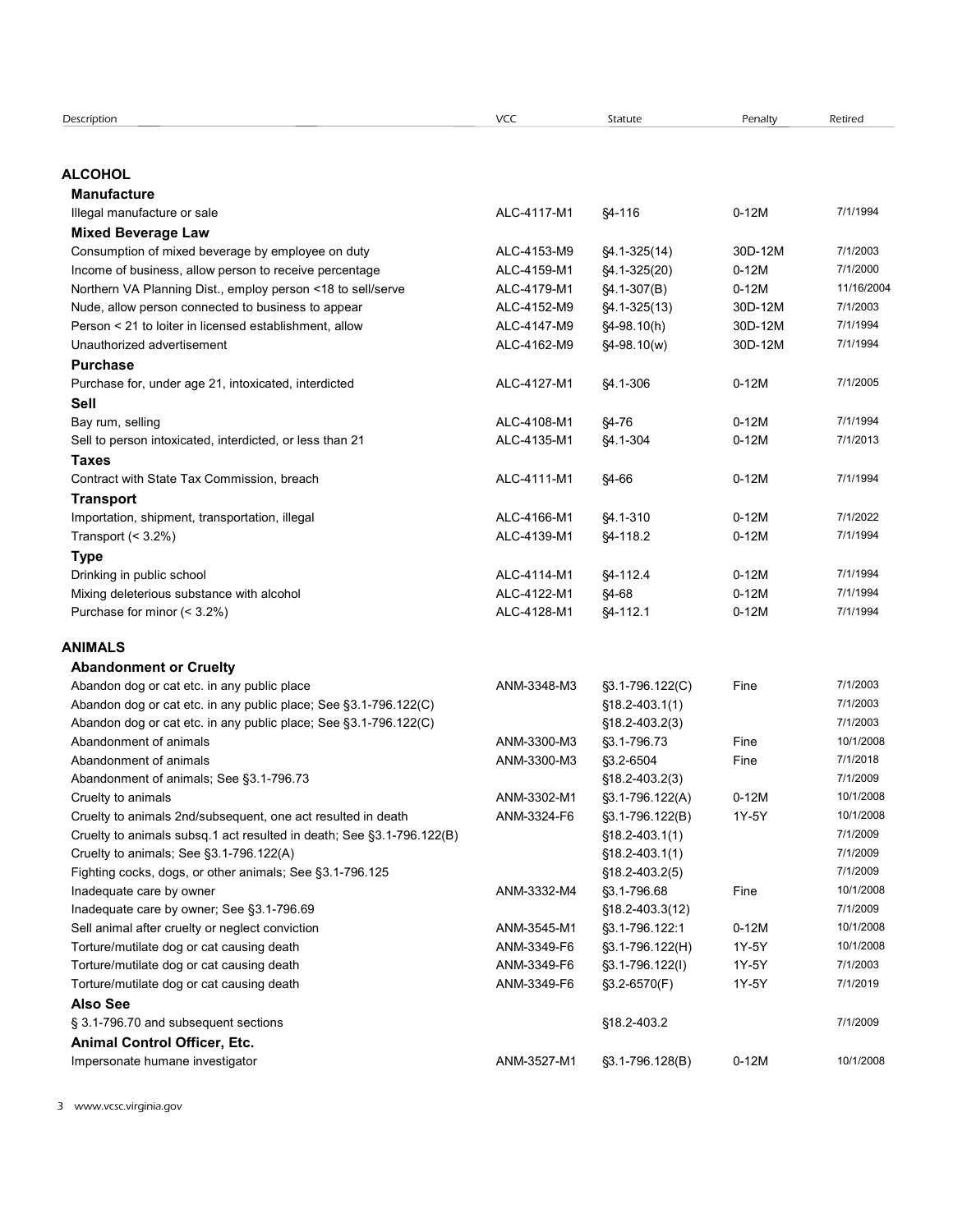| Description                                                            | VCC         | Statute                     | Penalty | Retired   |
|------------------------------------------------------------------------|-------------|-----------------------------|---------|-----------|
|                                                                        |             |                             |         |           |
|                                                                        |             |                             |         |           |
| <b>ANIMALS</b>                                                         |             |                             |         |           |
| <b>Animal Control Officer, Etc.</b>                                    |             |                             |         |           |
| Obtain release or transfer of animal for personal gain                 | ANM-3526-M1 | §3.1-796.105(A,i)           | $0-12M$ | 10/1/2008 |
| Sell, etc., animal obtained in course of official duties               | ANM-3525-M1 | $\S3.1 - 796.105(A, ii)$    | $0-12M$ | 10/1/2008 |
|                                                                        |             |                             |         |           |
| <b>Boarding Establishments/Groomer</b>                                 |             |                             |         |           |
| Fail to provide care                                                   | ANM-3333-M1 | $\S3.1 - 796.83:1(A)$       | $0-12M$ | 10/1/2008 |
| Fail to provide care; See §3.1-796.83.1(A)                             |             | $$18.2 - 403.1(4)$          |         | 7/1/2009  |
| Fail to provide consumer with required notice                          | ANM-3335-M3 | §3.1-796.83:2               | Fine    | 10/1/2008 |
| Fail to provide consumer with required notice; See §3.1-796.83:2       |             | §18.2-403.2(7)              |         | 7/1/2009  |
| Fail to provide emergency veterinary care                              | ANM-3334-M1 | $\S3.1 - 796.83:1(B)$       | $0-12M$ | 10/1/2008 |
| Fail to provide emergency veterinary care; See §3.1-796.83:1(B)        |             | $$18.2 - 403.1(4)$          |         | 7/1/2009  |
| <b>Contagious/Infectious Diseases</b>                                  |             |                             |         |           |
| Allow dog/cat with contagious or infectious disease to stray           | ANM-3528-M4 | $\S3.1 - 796.128(A, 6)$     | Fine    | 10/1/2008 |
| Fail to comply with contagious/infectious disease regulations          | ANM-4685-M1 | $\S3.2 - 6018(i)$           | $0-12M$ | 7/1/2016  |
| Rabid dog violations, vicious dog at large                             | DOG-3315-M4 | S3.1-796.98                 | Fine    | 10/1/2008 |
| Rabid dog violations, vicious dog at large; See §3.1-796.98            |             | §18.2-403.3(4)              |         | 7/1/2009  |
| Rabies ordinance                                                       | DOG-3542-M4 | \$3.1-796.100               | Fine    | 10/1/2008 |
| <b>Dealer</b>                                                          |             |                             |         |           |
| Dealers fail to provide vaccinations                                   | ANM-3329-M3 | §3.1-796.70(B)              | Fine    | 10/1/2008 |
| Failure of pet dealer to care for animals                              | ANM-3318-M3 | §3.1-796.71                 | Fine    | 10/1/2008 |
| Failure of pet dealer to care for animals; See §3.1-796.71             |             | $$18.2 - 403.2(1)$          |         | 7/1/2009  |
| False claim in livestock compensation                                  | ANM-3310-M1 | §3.1-796.118                | $0-12M$ | 10/1/2008 |
| False claim in livestock compensation; See §3.1-796.118                |             | $$18.2 - 403.1(3)$          |         | 7/1/2009  |
| Misrepresentation of animal's condition by pet dealer                  | ANM-3319-M3 | §3.1-796.72                 | Fine    | 10/1/2008 |
| Misrepresentation of animal's condition by pet dealer: See §3.1-796.72 |             | §18.2-403.2(2)              |         | 7/1/2009  |
| Dog, Breeders                                                          |             |                             |         |           |
| Commercial dog breeder with controlling interest in releasing agency   | DOG-3544-M1 | §3.1-796.77:4               | $0-12M$ | 10/1/2008 |
| No commercial dog breeder's license                                    | DOG-3522-M1 | §3.1-796.77:1               | $0-12M$ | 10/1/2008 |
| Offer dog for sale, etc., in violation of Animal Welfare Act           | DOG-4702-M1 | $\S3.2 - 6511.2(A)$         | $0-12M$ | 7/1/2022  |
| Pet shop offers dog procured from unlicensed dog breeder               | DOG-3520-M1 | $\S3.1 - 796.71:1(A)$       | $0-12M$ | 10/1/2008 |
|                                                                        |             |                             |         | 10/1/2008 |
| Unlicensed dog breeder sells dog to pet shop                           | DOG-3521-M1 | §3.1-796.71:1(B)            | $0-12M$ | 10/1/2008 |
| Violate commercial dog breeding requirements                           | DOG-3543-M1 | §3.1-796.77:2               | $0-12M$ |           |
| Dog, Dangerous                                                         |             |                             |         |           |
| Dangerous dog ordinance violation                                      | DOG-3393-M1 | §3.1-796.93.1(M)            | $0-12M$ | 10/1/2008 |
| Dangerous dog ordinance violation                                      | DOG-3393-M1 | §3.2-6540(M)                | $0-12M$ | 7/1/2019  |
| Dangerous dog ordinance violation                                      | DOG-3393-M1 | $$3.2-6540(R)$              | $0-12M$ | 7/1/2021  |
| Declared dangerous dog injures/bites human                             | DOG-3537-M1 | $\S3.1 - 796.93.1($ J,2)    | $0-12M$ | 10/1/2008 |
| Declared dangerous dog injures/bites human                             | DOG-3537-M1 | $\S3.2 - 6540(J,2)$         | $0-12M$ | 7/1/2019  |
| Declared dangerous dog injures/bites human                             | DOG-3537-M1 | $\S3.2 - 6540(0,2)$         | $0-12M$ | 7/1/2021  |
| Declared dangerous dog injures/kills cat or dog                        | DOG-3536-M2 | $\S3.1 - 796.93.1(J,1)$     | $0-6M$  | 10/1/2008 |
| Declared dangerous dog injures/kills cat or dog                        | DOG-3536-M2 | $\S3.2 - 6540(J, 1)$        | $0-6M$  | 7/1/2019  |
| Declared dangerous dog injures/kills cat or dog                        | DOG-3536-M2 | $\S3.2 - 6540(0, 1)$        | $0-6M$  | 7/1/2021  |
| Fail to care, control, contain dog, results in serious human injury    | DOG-3538-F6 | $\S3.1 - 796.93.1($ J $,3)$ | 1Y-5Y   | 10/1/2008 |
| Fail to care, control, contain dog, results in serious human injury    | DOG-3538-F6 | $\S3.2 - 6540(J,3)$         | 1Y-5Y   | 7/1/2019  |
| Fail to care, control, contain dog, results in serious human injury    | DOG-3538-F6 | $\S3.2 - 6540(0,3)$         | 1Y-5Y   | 7/1/2021  |
| Fail to confine, leash, muzzle dangerous dog                           | DOG-3533-M1 | §3.1-796.93.1(G)            | $0-12M$ | 10/1/2008 |
| Fail to confine, leash, muzzle dangerous dog                           | DOG-3533-M1 | $$3.2-6540(G)$              | $0-12M$ | 7/1/2019  |
|                                                                        | DOG-3533-M1 |                             |         |           |
| Fail to confine, leash, muzzle dangerous dog                           |             | §3.2-6540(L)                | $0-12M$ | 7/1/2021  |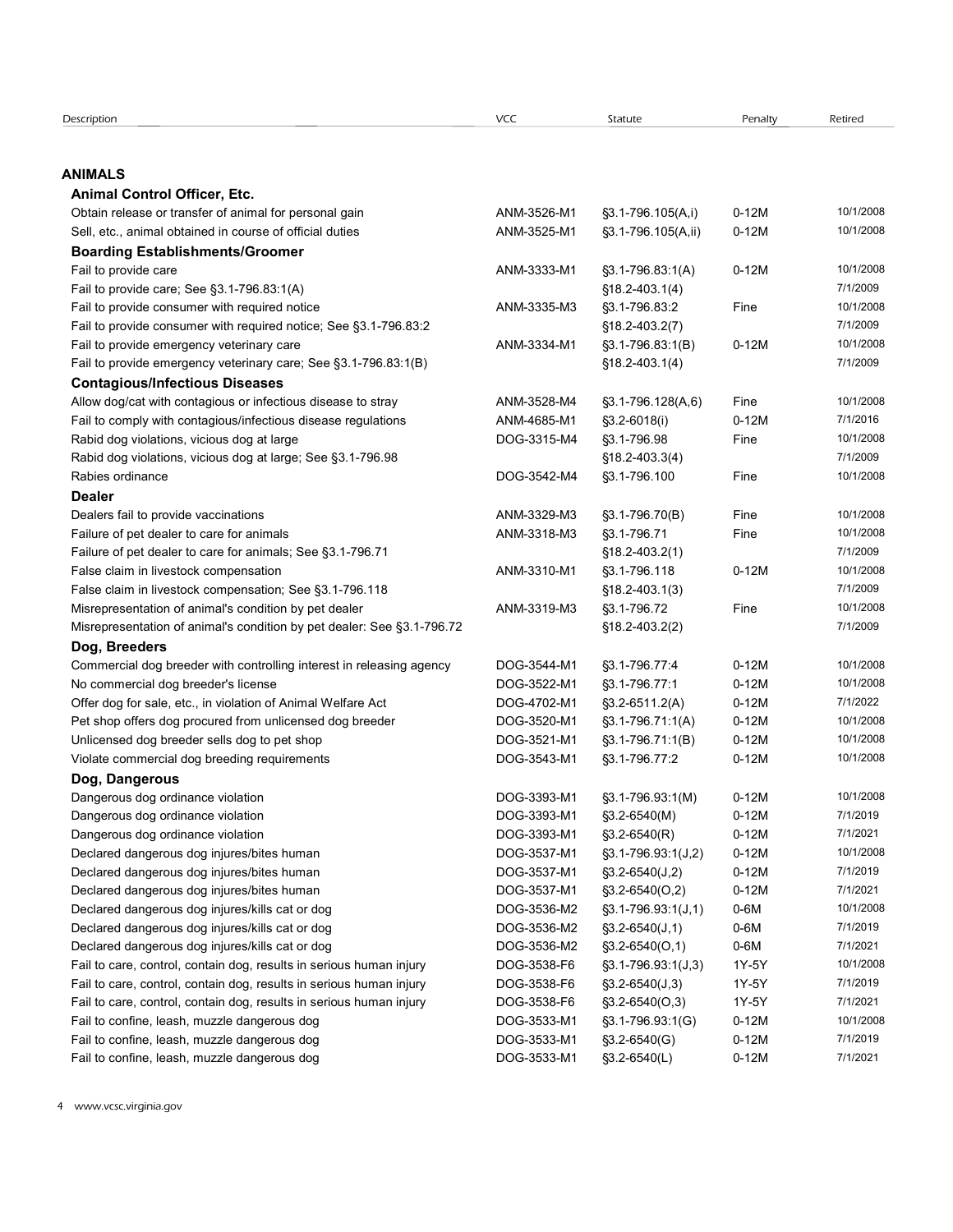| Description |  |
|-------------|--|
|             |  |

# ANIMALS

# Dog, Dangerous

| escription                                                                                                             | VCC                        | Statute                            | Penalty            | Retired               |
|------------------------------------------------------------------------------------------------------------------------|----------------------------|------------------------------------|--------------------|-----------------------|
|                                                                                                                        |                            |                                    |                    |                       |
| <b>NIMALS</b>                                                                                                          |                            |                                    |                    |                       |
| Dog, Dangerous                                                                                                         |                            |                                    |                    |                       |
| Fail to notify when dangerous dog was loose, bites, relocated                                                          | DOG-3535-M1                | $\S3.1 - 796.93:1(1)$              | $0-12M$            | 10/1/2008             |
| Fail to notify when dangerous dog was loose, bites, relocated                                                          | DOG-3535-M1                | $$3.2-6540(l)$                     | $0-12M$            | 7/1/2019<br>7/1/2021  |
| Fail to notify when dangerous dog was loose, bites, relocated<br>Fail to obtain dangerous dog registration certificate | DOG-3535-M1<br>DOG-3532-M1 | $$3.2-6540(N)$<br>§3.1-796.93:1(E) | $0-12M$<br>$0-12M$ | 10/1/2008             |
| Fail to obtain dangerous dog registration certificate                                                                  | DOG-3532-M1                | §3.2-6540(E)                       | $0-12M$            | 7/1/2019              |
| Fail to obtain dangerous dog registration certificate                                                                  | DOG-3532-M1                | $$3.2-6540(J)$                     | $0-12M$            | 7/1/2021              |
| Fail to register with Dangerous Dog Registry                                                                           | DOG-3534-M1                | §3.1-796.93.1(H)                   | $0-12M$            | 10/1/2008             |
| Fail to register with Dangerous Dog Registry                                                                           | DOG-3534-M1                | §3.2-6540(H)                       | $0-12M$            | 7/1/2019              |
| Fail to register with Dangerous Dog Registry                                                                           | DOG-3534-M1                | §3.2-6540(M)                       | $0-12M$            | 7/1/2021              |
| Type Not Clear - Dangerous Dog Violation                                                                               | DOG-3539-M1                | §3.1-796.93.1(K)                   | $0-12M$            | 10/1/2008             |
| Type not clear from record - Dangerous Dog Violation                                                                   | DOG-3539-M1                | §3.2-6540(K)                       | $0-12M$            | 7/1/2019              |
| Type not clear from record - Dangerous Dog Violation                                                                   | DOG-3539-M1                | $$3.2-6540(P)$                     | $0-12M$            | 7/1/2021              |
| Dog, Dispose of                                                                                                        |                            |                                    |                    |                       |
| Dead dog, failure to dispose                                                                                           | DOG-3307-M4                | §3.1-796.121                       | Fine               | 10/1/2008             |
| Dead dog, failure to dispose; See §3.1-796.121                                                                         |                            | $$18.2 - 403.3(3)$                 |                    | 7/1/2009              |
| Dog, Guide / Leader                                                                                                    |                            |                                    |                    |                       |
| Impede/interfere with duties performed by dog                                                                          | DOG-3330-M3                | §3.1-796.128:1(A)                  | Fine               | 10/1/2008             |
| Injure guide/leader dog                                                                                                | DOG-3331-M1                | §3.1-796.128:1(B)                  | $0-12M$            | 10/1/2008             |
| Dog, Hybrid Canine                                                                                                     |                            |                                    |                    |                       |
| Violation of hybrid canine requirements                                                                                | DOG-9931-M3                | §3.1-796.126.9                     | Fine               | 10/1/2008             |
| Violation of hybrid canine requirements - 2nd or subsequent                                                            | DOG-9930-M1                | §3.1-796.126.9                     | $0-12M$            | 10/1/2008             |
| Dog/Cat, Collar                                                                                                        |                            |                                    |                    |                       |
| Remove dog/cat collar and tag                                                                                          | ANM-3530-M4                | $\S3.1 - 796.128(A, 8)$            | Fine               | 10/1/2008             |
| Dog/Cat, Leash Law                                                                                                     |                            |                                    |                    |                       |
| Leash ordinance violation                                                                                              | DOG-3311-M4                | §3.1-796.95                        | Fine               | 10/1/2008<br>7/1/2009 |
| Leash ordinance violation; See §3.1-796.95                                                                             | DOG-3541-M4                | $$18.2 - 403.3(5)$<br>§3.1-796.100 | Fine               | 10/1/2008             |
| Running at large, destructive dog, etc., ordinance<br>Dog/Cat, License                                                 |                            |                                    |                    |                       |
| Concealing unlicensed dog or cat                                                                                       | ANM-3529-M4                | $\S3.1 - 796.128(A,7)$             | Fine               | 10/1/2008             |
| Fail to pay license tax                                                                                                | DOG-3540-M4                | $\S3.1 - 796.128(A,2)$             | Fine               | 10/1/2008             |
| False statement in order to secure a dog or cat license                                                                | DOG-3325-M4                | §3.1-796.128(A,1)                  | Fine               | 10/1/2008             |
| License tax, failure to pay                                                                                            | DOG-3313-M4                | §3.1-796.88                        | Fine               | 10/1/2008             |
| Dog/Cat, Vaccinations                                                                                                  |                            |                                    |                    |                       |
| Fail to have dog/cat vaccinated for rabies                                                                             | ANM-3531-M4                | §3.1-796.97:1                      | Fine               | 10/1/2008             |
| <b>Fighting</b>                                                                                                        |                            |                                    |                    |                       |
| Aid or abet animal fighting                                                                                            | ANM-3519-M1                | $\S3.1 - 796.124(A, 4)$            | $0-12M$            | 10/1/2008             |
| Allow animal fighting on premises                                                                                      | ANM-3518-M1                | $\S3.1 - 796.124(A,3)$             | $0-12M$            | 10/1/2008             |
| Allow dogfighting activities on premises                                                                               | DOG-3468-F6                | $\S3.1 - 796.124(A, 5)$            | 1Y-5Y              | 7/1/2008              |
| Allow dogfighting activities on premises                                                                               | DOG-3468-F6                | $$3.2-6571(A,5)$                   | 1Y-5Y              | 7/1/2008              |
| Attend animal fighting                                                                                                 | ANM-3517-M1                | $\S3.1 - 796.124(A,2)$             | $0-12M$            | 10/1/2008             |
| Attend fighting cocks or other animals exhibition                                                                      | ANM-3466-M3                | §3.1-796.125(B)                    | Fine               | 7/1/2008              |
| Attend fighting cocks or other animals exhibition                                                                      | ANM-3466-M3                | $$3.2-6572(B)$                     | Fine               | 7/1/2008              |
| Attend fighting dog exhibition                                                                                         | ANM-3467-M1                | $\S3.1 - 796.125(C)$               | $0-12M$            | 7/1/2008              |
|                                                                                                                        |                            | $$3.2-6572(C)$                     | $0-12M$            | 7/1/2008              |
| Attend fighting dog exhibition                                                                                         | ANM-3467-M1                |                                    |                    |                       |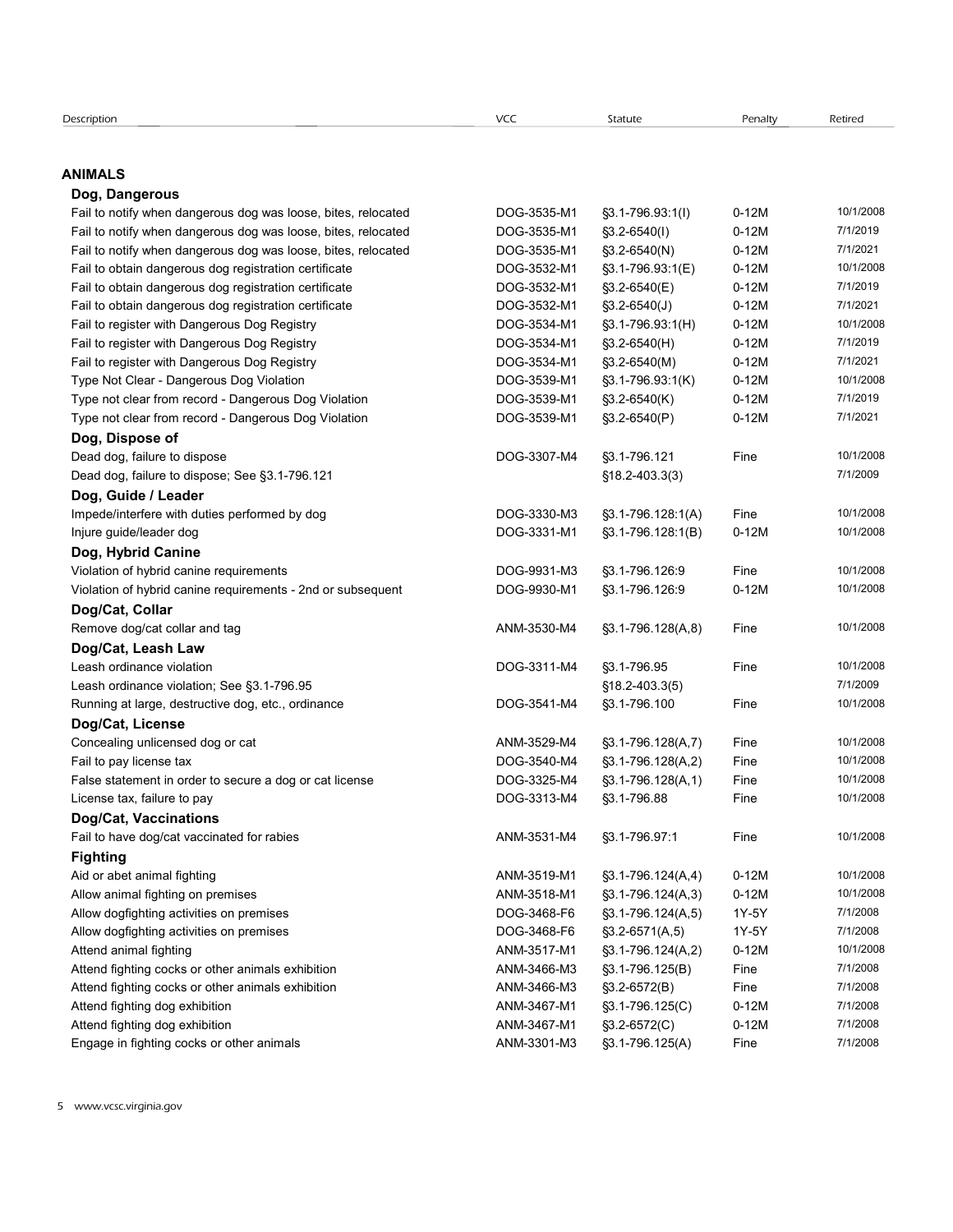#### ANIMALS

# Fighting Engage in fighting<br> **Engage in fighting**<br>
Engage in fighting cocks or other animals<br>
Engage in fighting cocks or other animals<br>
Possess, own, train, or sell dog for fighting another dog<br>
Possess, own, train, or sell dog fo Excription<br> **NIMALS**<br> **Fighting**<br> **Engage in fighting cocks or other animals**<br> **Possess, own, train, or sell dog for fighting another dog DOG-3469-F6**  $$3.1-796.124(A,4)$ **<br>
<b>Possess, own, train, or sell dog for fighting anoth** ecription<br> **NIMALS**<br> **Fighting**<br>
Engene in fighting cocks or other animals<br>
Engene in fighting cocks or other animals<br>
Possess, own, train, or sell dog for fighting another dog<br>
Possess, own, train, or sell dog for fightin escription<br> **NIMALS**<br> **Engiting**<br> **Engage in fighting crocks or other animals**<br>
Promote or engage in animal fighting another dog<br>
Promote or engage in animal fighting another dog<br>
Promote or engage in animal fighting<br>
Prom Promote or engage in organized dioptiphing<br> **Righting**<br>
Promote or engage in fighting cooks or other animals<br>
Prosesses, own, train, or sell dog for fighting another dog<br>
Possess, own, train, or sell dog for fighting anoth eccipition<br> **Engage in fighting cocks or other animals**<br> **Engage in fighting cocks or other animals**<br>
Possess, own, train, or sell dog for fighting another dog<br>
Possess, own, train, or sell dog for fighting another dog<br>
P Excription<br> **Regiage in fighting** cocks or other animals<br> **Engage in fighting** cocks or other animals<br> **Prosesses, own, train, or sell dog for fighting another dog<br>
Possess, own, train, or sell dog for fighting another dog** Scription<br> **Rightting**<br> **Reprise money for the received money of the center of the center of the center of the center of dog for fighting another dog<br>
Engeles in fighting cocks or other animals applies and the center of do** Corrigion<br> **Elghting**<br>
Engage in fighting cocks or other animals<br>
Engage in fighting cocks or other animals<br>
Processes, own, train, or sell dog for fighting another dog<br>
Possess, own, train, or sell dog for fighting anothe Scorpston<br> **HIMALS**<br> **Enghtting**<br> **Enghting** cooks or other animals<br>
Engene in fighting cooks or other animals<br>
Possess, own, train, or sell dog for fighting another dog<br>
Possess, own, train, or sell dog for fighting anoth Fighting - In Combination with § 3.1-796.124(A) Offense Comption<br> **NIMALS**<br> **Engage in fighting cooks or other animals**<br> **Peases, own, train, or sell dog for fighting another dog<br>
Possess, own, frain, or sell dog for fighting another dog<br>
Possess, own, frain, or sell dog for f** erxipsion<br> **NIMALS**<br> **Enginting**<br> **Engine in Fighting crocks or other animals**<br>
Engine in Fighting cross or other animals and<br>
Possess, own, train, or sell dog for fighting another dog<br>
Possess, own, frain, or sell dog f ecription<br> **NIMALS**<br> **Fighting**<br> **Fighting**<br> **Frogote Indiphene considered in animal fighting another dog<br>
Prosess, own. train, or sell dog for fighting another dog<br>
Prosess, own. train, or sell dog for fighting another d** Excitation<br> **Properting**<br> **Properting**<br> **Properting**<br>
Properties, content regime and animal fighting another dog<br>
Processe, com, train, or sell dog for fighting another dog<br>
Processe, com, train, or sell dog for fighting Exterior in Formula Control of The Control of Technical State of Control of Technical State of Possess, own, train, or sell day for fighting analytic day<br>Possess, own, train, or sell day for fighting analytic day<br>
Posses everipsion<br> **Elightling**<br> **Elightling** cocks or other animals<br>
Engels in fighting cocks or other animals<br>
Prosess, own, train, or sell dog for fighting another dog<br>
Prosess, own, train, or sell dog for fighting another d Fur / Hide **NIMALS**<br>
Engitsing (and or cat for the cat for the cat for the cat for the cat for the cat for the cat for the cat for the cat of the cat for the cat for the cat for the cat for the cat or cat for the cat for the cat or c **NIMALS**<br> **Fighting**<br>
Fragme in fighting noods or other animals<br>
Provides, only, thin or sell dog for fighting another dog<br>
Provides, only thin or sell dog for fighting another dog<br>
Provides or straights in dog and the pro **Figuring** pools or other animals<br> **Frogges and, mind, or sell dog for fighting another dog<br>
Poessa, com, train, or sell dog for fighting another dog<br>
Poessa, com, train, or sell dog for fighting another dog<br>
Promoto or e** Engrift of the properties of collect arising the pelt and or cat for hide, and the cat for higher or cat for higher and the pelt and or cat for higher and the pelt and or cat for the properties of the pelt and or cat for t Prosess, own, train, or sell dog for fighting another dog **DOG-3468-F6** 53.1-776.124(A) 1 Y-SY 771/32006<br>
Prosess, own, train, or sell dog for fighting another dog<br>
Prosess, and the magnitive of the prosess of the cat for Promote a mengage in animal fighting another dog to a 344-573-641 (4) 17-57 771/2009<br>
Promote or engage in animal fighting of dogs<br>
Promote or engage in animal fighting of dogs<br>
Promote or engage in organized fighting of Promine or encapse in animal fighting<br>
Promote are regage in organized fighting of dogs<br>
Promote are regage in organized fighting of dogs<br>
Promote are regage in organized fighting of dogs<br>
Records contained to keep a place Horses Promato promps in organized forthology and the response (affecting its gait of the matter of the matter of the matter of the matter of the matter of the matter of the matter of the matter of the matter of the matter of the Receive mense (manufar to keep a place for degligating and the consideration in the consideration mense (affecting its gait of the consideration of the consideration of the consideration of the consideration of the conside Reverien merely from ancher to keep a place for deglighting<br>
Wage money on organized deglighting<br>
Wage money on organized deglighting<br>
Wage money on organized deglighting<br>
DOG-3327-F6 \$3.7-95.124(B,2)<br>
Dog fine and the bur Wage money on cognizied decisioning<br>
Wage money on cognizied decisioning<br> **Fighting - In Combination with § 3.1-796.124(A) Offense**<br>
Doc-3327-Fe \$2.4-5671(A2) 1Y-5Y 771/32006<br>
Document and the monetary of the monetary and Wage monoy on organized decisioning its gait)<br>
Significance and the minimum of the minimum of the same of the same of the same of the same of the same of the same of the same of the same of the same of the same of the sam Immature Device of substance used to enhance animal's ability to fight<br>
Change that allows to a microsoft in a microsoft in a MM-3573-F6 \$3,1-796.124(B,1) 1Y-5Y 10/1/2008<br>
Many critics allows to a microsoft in a microsoft in a mic Doglighting ackivity acknowled or certain immature animals<br>
Minor certain scheme animals of unitary and the minor of the minor of the sale of the unitary of the minor or certain in the minor of the minor of the minor of t Mine child allow to active of deciring the give and minimal fighting<br>
Miner child allow on the fighting and the fighting and the fighting and the fighting and the fighting and the fighting and the fighting and two minimal Pay procedure achiesing the fining (philing MM-3375-F6 \$31-7706.124(B,4) 1Y-5Y 10/1/2008<br>
What menter, etc., on animal fighting MM-3323-M3 ANM-3375-F6 \$31-7706.124(B,5) 1Y-5Y 10/1/2008<br>
Full of give ant kor hels, fur or pe Obstruction of Justice Way more protocol controlled the properties of the Company of the Conservation of the Conservation of NAM-3303-M4 351-796.124(B.3)<br>
Kill dog or can for historic profit 2nd or subsequent<br>
Kill dog or can for historic profit **Euric Hitle for the Europe Profile and Control Control Control Control Control Control Control Control Control Control Control Control Control Control Control Control Control Control Control Control Control Control Contr** Pigeons Kill dog or cat for histo, fur or pelt<br>
Kill dog or cat for histo, fur or pelt -2nd or subsequent<br>
Kill dog or cat for historic for amusement CMM-3304-M4 3384-Fig. 83.1-796.122(s)<br>
Kill dog or cat for historic for a for a Kill dog or cat for histo, fur or pelt-2nd or subsequent MM-3304-M4 361-706.122(s) 11/-57 10/2000<br>
Kill dog or cat for histo, fur or pelt, See § 3.1-796.12(s) MM-3304-F6 § 7.1-706.122(s) 818-2-403.1(1) 71/-57 10/2000<br>
Sel Kill dog or ast for histo, tur or pelt -2nd or subsequent)<br>
Kill dog or ast for histo, turn pelt See §3.1-796.122(c)<br>
Shooting the historic historic historic historic historic historic historic historic historic historic **Poultry** Kill obgicat for histological excelses (affecting the qualitative) and the contents of the contents of the contents of the contents of the contents of the contents (affecting the gast)<br>
NAM-3585-M1  $$3,1-796,1226,100$ <br>
Sor Sell ammends containing dog or cat furting the avian and ANM-3384-M9 \$3.1-796.128-2 Fine 10/1/2008<br>
Soring horses (affecting its gait) ANM-3453-M3 \$3.1-796.122/(mi) 0.1-12M [0.1/2009]<br>
Soring horses (affecting its gait) a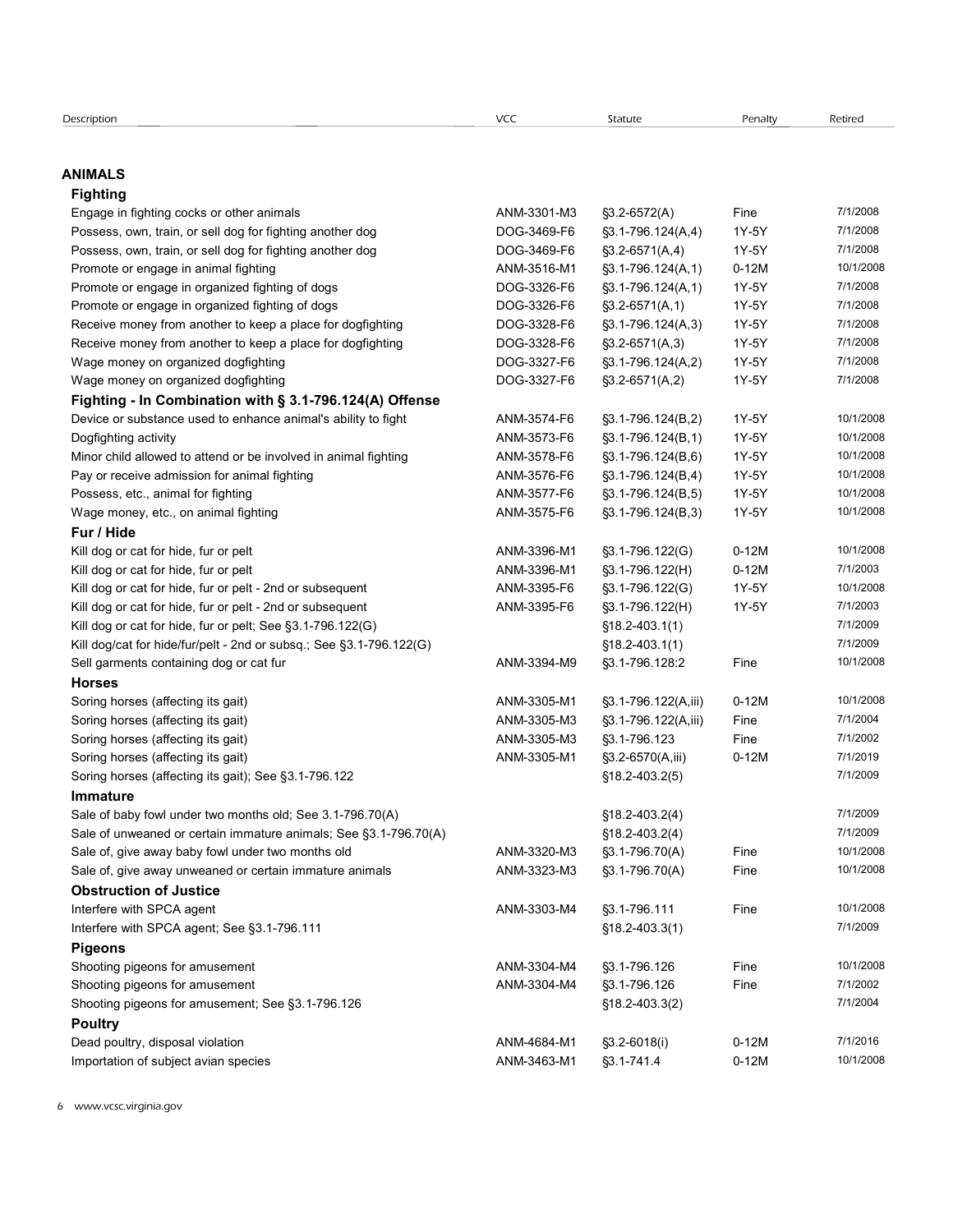| Description                                                                                                                           | VCC                        | Statute                         | Penalty             | Retired               |
|---------------------------------------------------------------------------------------------------------------------------------------|----------------------------|---------------------------------|---------------------|-----------------------|
|                                                                                                                                       |                            |                                 |                     |                       |
| ANIMALS                                                                                                                               |                            |                                 |                     |                       |
| Quarantine<br>Animal quarantine violation                                                                                             | ANM-4687-M1                | §3.2-6018(iii)                  | $0-12M$             | 7/1/2016              |
| <b>Shooting Enclosures</b>                                                                                                            |                            |                                 |                     |                       |
| Operate shooting enclosure without a license                                                                                          | ANM-3523-M1                | §3.1-763.5:2                    | $0-12M$             | 10/1/2008             |
| Provide livestock to unlicensed shooting enclosure                                                                                    | ANM-3524-M1                | §3.1-763.5:2                    | $0-12M$             | 10/1/2008             |
| Species of goat, sheep, hog held not approved                                                                                         | ANM-3391-M2                | §3.1-763.5:6                    | $0-6M$              | 7/1/2007              |
| Species of goat, sheep, hog held, not approved                                                                                        | ANM-3391-M1                | §3.1-763.5:6                    | $0-12M$             | 10/1/2008             |
| Violation of Board's regulations                                                                                                      | ANM-3392-M1<br>ANM-3392-M2 | §3.1-763.5:5<br>§3.1-763.5:5    | $0-12M$<br>$0-6M$   | 10/1/2008<br>7/1/2007 |
| Violation of Board's regulations<br><b>Swine</b>                                                                                      |                            |                                 |                     |                       |
| Swine food violation                                                                                                                  | ANM-4683-M1                | $\S3.2 - 6018(i)$               | $0-12M$             | 7/1/2016              |
| <b>Transport</b>                                                                                                                      |                            |                                 |                     |                       |
| Transport animals under certain conditions                                                                                            | ANM-3317-M1                | §3.1-796.69                     | $0-12M$             | 10/1/2008             |
| Transport animals under certain conditions; See §3.1-796.69                                                                           |                            | $$18.2 - 403.1(2)$              |                     | 7/1/2009              |
| Veterinarian                                                                                                                          |                            |                                 |                     |                       |
| Fail to allow state veterinarian to perform duty                                                                                      | ANM-4686-M1                | $\S3.2 - 6018$ (ii)             | $0-12M$             | 7/1/2016              |
| Other                                                                                                                                 |                            |                                 |                     | 7/1/2009              |
| Use VCC for specific charge under §3.1-796.70 to §3.1-796.126<br>Use VCC for specific charge under §3.1-796.70 to §3.1-796.126        |                            | §18.2-403.1<br>§18.2-403.2      |                     | 7/1/2009              |
| Use VCC for specific charge under §3.1-796.70 to §3.1-796.126                                                                         |                            | §18.2-403.3                     |                     | 7/1/2009              |
|                                                                                                                                       |                            |                                 |                     |                       |
| <b>ARRESTS (For Use By Police &amp; Magistrates)</b>                                                                                  |                            |                                 |                     |                       |
| <b>Fugitive From Justice</b>                                                                                                          |                            |                                 |                     |                       |
| Misdemeanor arrest without warrant - Extradition                                                                                      | ARR-9987-S9                | §19.2-100                       |                     | 7/1/2005              |
| <b>ARSON, EXPLOSIVES, BOMBS</b>                                                                                                       |                            |                                 |                     |                       |
| <b>BUILDING, DWELLING PLACE</b>                                                                                                       |                            |                                 |                     |                       |
| During day                                                                                                                            | ARS-2010-F4                | §18.2-77                        | 2Y-10Y              | 7/1/1993              |
| Night-occupied                                                                                                                        | ARS-2002-F2                | §18.2-77                        | 20Y-Life            | 7/1/1993              |
| Night-unoccupied                                                                                                                      | ARS-2011-F3                | §18.2-77                        | 5Y-20Y              | 7/1/1993              |
| <b>Building, Other</b>                                                                                                                |                            |                                 |                     |                       |
| Unoccupied - value less than \$200                                                                                                    | ARS-2013-M1                | §18.2-80                        | $0-12M$             | 7/1/2018<br>7/1/2020  |
| Unoccupied - value less than \$500<br>Unoccupied - value \$200 or more                                                                | ARS-2013-M1<br>ARS-2012-F4 | §18.2-80<br>§18.2-80            | $0-12M$<br>2Y-10Y   | 7/1/2018              |
| Unoccupied - value \$500 or more                                                                                                      | ARS-2012-F4                | §18.2-80                        | 2Y-10Y              | 7/1/2020              |
| Personal Property, Standing Grain, Etc.                                                                                               |                            |                                 |                     |                       |
| Value less than \$200, destroy maliciously or w/intent to defraud                                                                     | ARS-2019-M1                | §18.2-81                        | $0-12M$             | 7/1/2018              |
| Value less than \$500, destroy maliciously or w/intent to defraud                                                                     | ARS-2019-M1                | §18.2-81                        | $0-12M$             | 7/1/2020              |
| Value \$200 or more, destroy maliciously or w/intent to defraud                                                                       | ARS-2018-F4                | §18.2-81                        | 2Y-10Y              | 7/1/2018              |
| Value \$500 or more, destroy maliciously or w/intent to defraud                                                                       | ARS-2018-F4                | §18.2-81                        | 2Y-10Y              | 7/1/2020              |
| ASSAULT                                                                                                                               |                            |                                 |                     |                       |
| <b>Biological Substances</b>                                                                                                          |                            |                                 |                     |                       |
| Damage facility involved w/infectious biological substances                                                                           | ASL-1337-F5                | $$18.2 - 52.1(B)$               | 1Y-10Y (II)         | 12/10/2001            |
| Drive Vehicle / Operate Watercraft While Intoxicated                                                                                  |                            |                                 |                     | 7/1/2019              |
| Victim permanently impaired, DWI vehicle with reckless disregard<br>Victim permanently impaired, operate watercraft while intoxicated | ASL-1339-F6<br>ASL-1346-F6 | $$18.2 - 51.4(A)$<br>§18.2-51.5 | 1Y-5Y (II)<br>1Y-5Y | 7/1/2019              |
|                                                                                                                                       |                            |                                 |                     |                       |
|                                                                                                                                       |                            |                                 |                     |                       |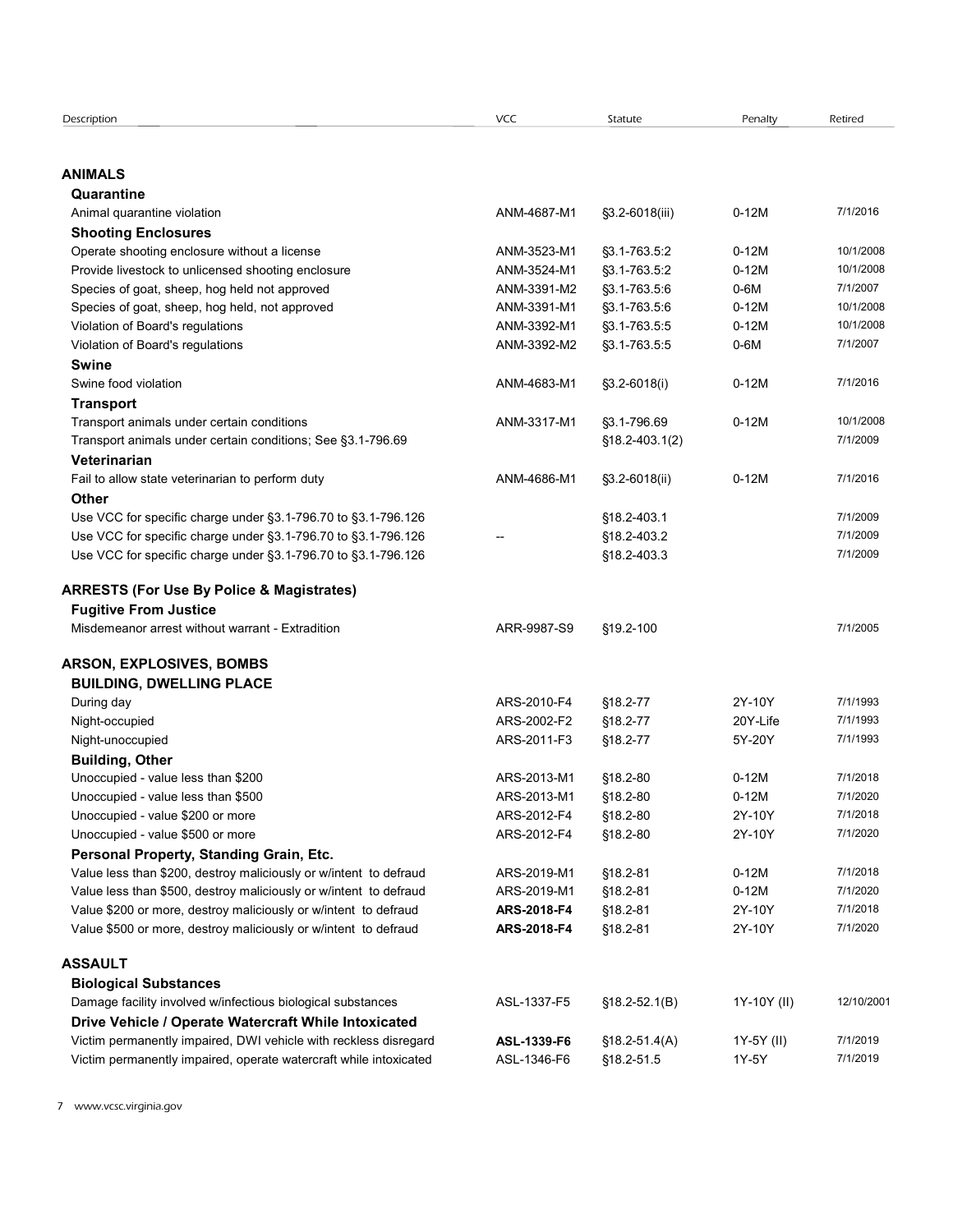| Description                                                                                                 | <b>VCC</b>                 | Statute                            | Penalty            | Retired              |
|-------------------------------------------------------------------------------------------------------------|----------------------------|------------------------------------|--------------------|----------------------|
| <b>ASSAULT</b>                                                                                              |                            |                                    |                    |                      |
| <b>Genital Mutilation</b>                                                                                   |                            |                                    |                    |                      |
| Circumcision, etc., of minor's labia majora, etc.                                                           | ASL-1348-M1                | $$18.2 - 51.7(A)$                  | $0-12M$            | 7/1/2018             |
| Parent etc. consents to circumcision etc. of minor's labia majora, etc                                      | ASL-1349-M1                | $$18.2 - 51.7(B)$                  | $0-12M$            | 7/1/2018             |
| Parent etc. removes minor from state, circumcision of labia majora etc                                      | ASL-1350-M1                | $$18.2 - 51.7(C)$                  | $0-12M$            | 7/1/2018             |
| <b>Law Enforcement</b>                                                                                      |                            |                                    |                    |                      |
| Malicious bodily injury to law enforcement officer                                                          | ASL-1326-F3                | §18.2-51.1                         | 5Y-20Y (II)        | 7/1/1997             |
| Law Enforcement/Fire, EMS Personnel                                                                         |                            |                                    |                    |                      |
| Law enforcement officer, fire or rescue personnel                                                           | ASL-1325-M1                | §18.2-57.1                         | $0-12M$            | 7/1/1997             |
| Simple Assault - Hate Crime                                                                                 |                            |                                    |                    |                      |
| Hate crime; assault and battery (felony)                                                                    | ASL-1341-F6                | $$18.2-57(B)$                      | 1Y-5Y (II)         | 7/1/2020             |
| Hate crime; simple assault                                                                                  | ASL-1314-M1                | $$18.2-57(A)$                      | $0-12M$            | 7/1/2020             |
| <b>AUTHORITIES</b>                                                                                          |                            |                                    |                    |                      |
| <b>Richmond Metropolitan Authority</b>                                                                      |                            |                                    |                    |                      |
| Use appropriate state or local ordinance code                                                               |                            | §15.2-7017                         |                    | 10/1/2014            |
| Violation of Richmond Metro. Authority rule or regulation                                                   | AUT-9110-M1                | §15.2-7017                         | $0-12M$            | 10/1/2014            |
| <b>AUTO DEALERS</b>                                                                                         |                            |                                    |                    |                      |
| License                                                                                                     |                            |                                    |                    |                      |
| Motorcycle salesperson, fail to obtain license                                                              | CAR-6755-M1                | §46.2-1993.6                       | $0-12M$            | 7/1/2015             |
| <b>License Plates</b>                                                                                       |                            |                                    |                    |                      |
| Illegal use of plates in violation of Article 5                                                             | CAR-6744-M3                | §46.2-1963                         | Fine               | 7/1/2015             |
| Illegal use of temporary plate in violation of Article 6                                                    | CAR-6749-M1                | §46.2-1972                         | $0-12M$            | 7/1/2015             |
| <b>Manufacturer/Distributor</b>                                                                             |                            |                                    |                    |                      |
| Coerce transfer-sales contract to specified finance company                                                 | CAR-6745-M1                | §46.2-1568(A)                      | $0-12M$            | 7/1/2005             |
| Provide lead info. condition specific finance/leasing company used                                          | CAR-6757-M1                | §46.2-1568(C)                      | $0-12M$            | 7/1/2005             |
| <b>Odometer</b>                                                                                             |                            |                                    |                    |                      |
| T&M dealer, fail to maintain, complete, etc., odometer statement                                            | CAR-6782-M1                | §46.2-1932                         | $0-12M$            | 7/1/2015             |
| <b>T&amp;M Manufacturer/Distributor</b>                                                                     |                            |                                    |                    |                      |
| Coerce buyer to buy insurance on vehicle                                                                    | CAR-6783-M1<br>CAR-6741-M1 | §46.2-1937                         | $0-12M$<br>$0-12M$ | 7/1/2015<br>7/1/2015 |
| Coerce transfer-sales contract to specified finance company<br>Sell vehicle without inspection              | CAR-6784-M1                | §46.2-1975(A)<br>§46.2-1940        | $0-12M$            | 7/1/2015             |
| Unfair trade practices                                                                                      | CAR-6742-M1                | §46.2-1975(B)                      | $0-12M$            | 7/1/2015             |
| <b>T&amp;M Manufacturer/Distributor - Dealer Plates</b>                                                     |                            |                                    |                    |                      |
| T&M dealer, issue or use dealer plates with false information                                               | CAR-6789-M1                | §46.2-1967                         | $0-12M$            | 7/1/2015             |
| T&M dealer, operate vehicle on highway without dealer plates                                                | CAR-6787-M3                | §46.2-1957                         | Fine               | 7/1/2015             |
| T&M dealer, operate vehicle with foreign dealer plates                                                      | CAR-6788-M3                | §46.2-1960                         | Fine               | 7/1/2015             |
| T&M dealer, use dealer plates without vehicle insurance                                                     | CAR-6785-M3                | §46.2-1948                         | Fine               | 7/1/2015             |
| T&M dealer, use of dealer plates unlawfully                                                                 | CAR-6786-M3                | §46.2-1952                         | Fine               | 7/1/2015             |
| <b>T&amp;M Manufacturer/Distributor - License</b>                                                           |                            |                                    |                    |                      |
| T&M manufacture/dealer, fail to obtain license                                                              | CAR-6756-M1                | \$46.2-1908                        | $0-12M$            | 7/1/2015             |
| <b>T&amp;M Manufacturer/Distributor - Warranty</b>                                                          |                            |                                    |                    |                      |
|                                                                                                             | CAR-6768-M1                | §46.2-1979(B,2)                    | $0-12M$            | 7/1/2015             |
| Fail to assume responsibility for structural, etc., defects                                                 |                            | §46.2-1979(B,5)                    | $0-12M$            | 7/1/2015             |
| Fail to compensate dealer for parts, work, legal fees                                                       | CAR-6772-M1                |                                    |                    |                      |
| Fail to compensate dealer for repairs<br>Fail to include date parts, etc., are available to correct defects | CAR-6771-M1<br>CAR-6769-M1 | §46.2-1979(B,4)<br>§46.2-1979(B,3) | $0-12M$<br>$0-12M$ | 7/1/2015<br>7/1/2015 |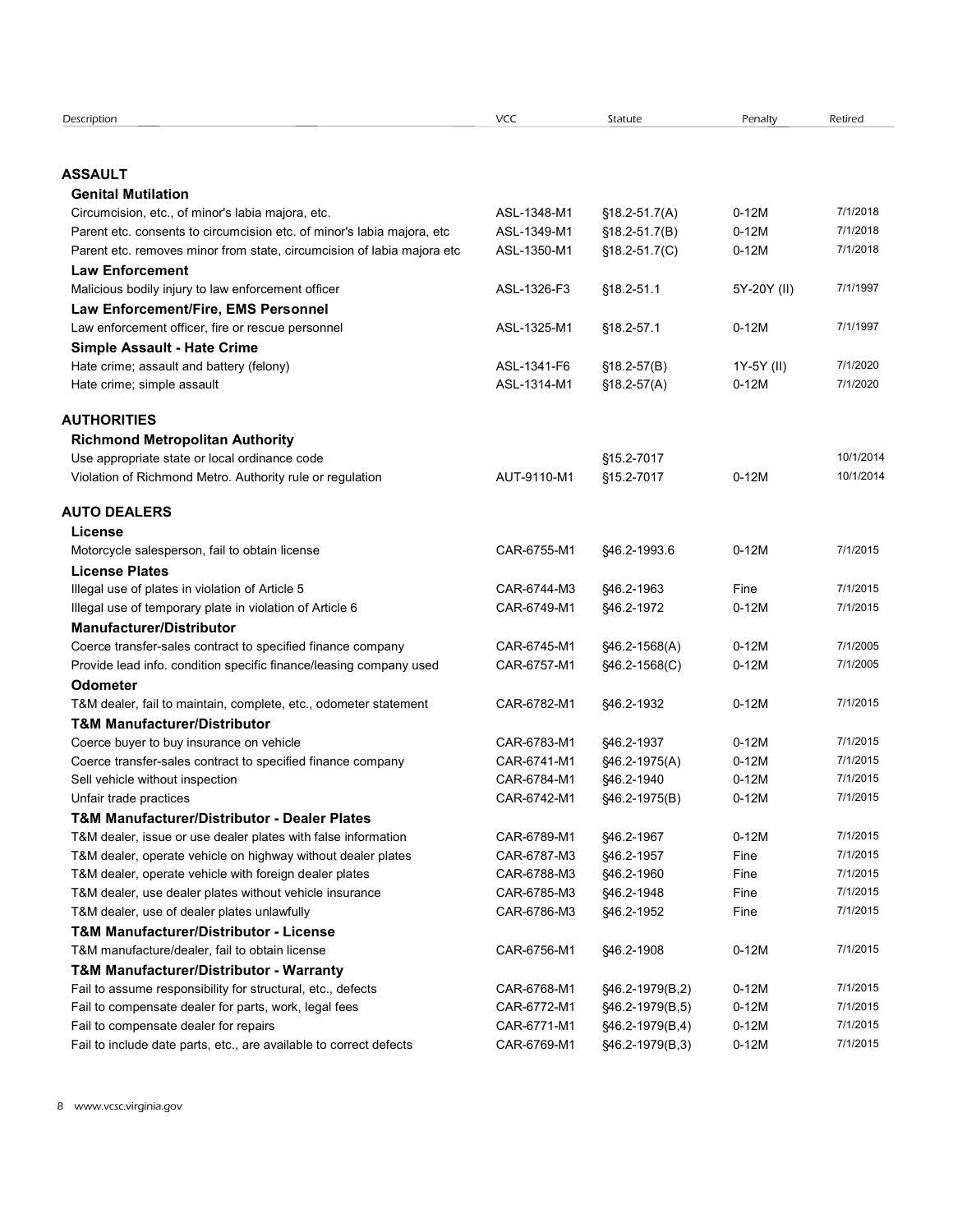| Description<br><b>VCC</b><br>Statute<br>Penalty<br>Retired<br><b>AUTO DEALERS</b><br><b>T&amp;M Manufacturer/Distributor - Warranty</b><br>CAR-6759-M1<br>7/1/2015<br>§46.2-1979(B,1)<br>$0-12M$<br>Fail to perform warranty obligation<br>CAR-6773-M1<br>7/1/2015<br>Misrepresent warranty<br>§46.2-1979(B,6)<br>$0-12M$<br>7/1/2015<br>Require dealer to make a warranty<br>CAR-6774-M1<br>§46.2-1979(B,7)<br>$0-12M$<br>$0-12M$<br>7/1/2015<br>Shift or attempt to shift liabilities to dealer<br>CAR-6390-M1<br>§46.2-1979(B,8)<br><b>Trailer</b><br>7/1/1996<br>CAR-6750-M1<br>§46.2-1942<br>$0-12M$<br>Inspection, sell without an official<br><b>BAIL BONDSMAN AND ENFORCEMENT</b><br><b>Bail Bondsman</b><br>7/1/2016<br>BND-5950-M1<br>§9.1-185.17<br>$0-12M$<br>Bail bonding without a license<br>7/1/2016<br>Bail bonding without a license - 3rd conviction<br>BND-5951-F6<br>§9.1-185.17<br>1Y-5Y<br><b>Bail Recovery</b><br>10/5/2004<br>Felon engaged in bail recovery<br>BND-5954-M1<br>§9.1-186.14<br>$0-12M$<br>Felon engaged in bail recovery - 3rd conviction<br>BND-5955-F6<br>1Y-5Y<br>10/5/2004<br>§9.1-186.14<br><b>BANKING AND FINANCE (Prior to October 1,2010)</b><br><b>Bank / Trust</b><br>1Y-5Y<br>10/1/2010<br>Bank or trust terms, unlawful use of<br>BNK-5867-F6<br>§6.1-112<br>1Y-5Y<br>10/1/2010<br>Banking/trust business without authority, doing<br>BNK-5866-F6<br>§6.1-111<br>10/13/2004<br>Derogatory statements affecting banks, make etc.<br>BNK-5868-M1<br>§6.1-119<br>$0-12M$<br>$0-12M$<br>10/1/2010<br>Derogatory statements affecting banks, make, etc.<br>BNK-5868-M9<br>§6.1-119<br>$0-12M$<br>10/1/2010<br>Employee, etc., of bank/trust misapplies, etc., < \$200<br>BNK-5856-M1<br>§6.1-122<br>10/1/2010<br>Employee, etc., of bank/trust misapplies, etc., ≥ \$200<br>BNK-5857-F9<br>§6.1-122<br>1Y-20Y<br>10/1/2010<br>False certification of checks<br>BNK-5869-M1<br>§6.1-120<br>$0-12M$<br>10/1/2010<br>False entry to defraud other company or person<br>BNK-5870-F5<br>§6.1-122<br>1Y-10Y<br>10/1/2010<br>False statement on the condition of bank/trust business<br>BNK-5871-F9<br>§6.1-122<br>1Y-10Y<br>§6.1-122<br>10/13/2004<br>False statement on the condition of bank/trust business<br>BNK-5871-F5<br>1Y-10Y<br>10/1/2010<br>Logo or symbol deceptively used for marketing<br>BNK-5907-M1<br>§6.1-119.1<br>$0-12M$<br>10/1/2010<br>Receive deposit knowing bank/broker to be insolvent<br>BNK-5873-F9<br>§6.1-124<br>1Y-3Y<br>10/1/2010<br>Violating or causing bank/trust business to violate laws<br>BNK-5872-M1<br>§6.1-123<br>$0-12M$<br><b>Consumer Finance</b><br>$0-6M$<br>10/1/2010<br>Engage in lending without a license<br>BNK-5901-M2<br>§6.1-249<br><b>Credit Counseling</b><br>$0-12M$<br>10/1/2010<br>Provide debt management planning without a license<br>BNK-5810-M1<br>§6.1-363.3<br><b>Credit Union</b><br>7/1/1990<br>1Y-5Y<br>Destroy book of account, report statement<br>BNK-5882-F6<br>$§6.1 - 223.2(4)$<br>10/1/2010<br>BNK-5882-F6<br>1Y-5Y<br>Destroy book of account, report statement<br>§6.1-225.62(4)<br>7/1/1990<br>1Y-5Y<br>Falsify book of accounts by alteration, false entry, omission<br>BNK-5879-F6<br>$§6.1 - 223.2(1)$<br>10/1/2010<br>Falsify book of accounts by alteration, false entry, omission<br>BNK-5879-F6<br>§6.1-225.62(1)<br>1Y-5Y<br>10/1/2010<br>Logo or symbol deceptively used for marketing<br>BNK-5909-M1<br>§6.1-225.65<br>$0-12M$<br>7/1/1990<br>Obtain signature by deceit<br>BNK-5881-F6<br>$§6.1 - 223.2(3)$<br>1Y-5Y<br>10/1/2010<br>Obtain signature by deceit<br>BNK-5881-F6<br>§6.1-225.62(3)<br>1Y-5Y<br>7/1/1990<br>Receive money etc. through transaction of credit union<br>BNK-5883-F6<br>$§6.1 - 223.2(5)$<br>1Y-5Y<br>10/1/2010<br>Receive money, etc., through transaction of credit union<br>BNK-5883-F6<br>§6.1-225.62(5)<br>1Y-5Y<br>1Y-5Y<br>7/1/1990<br>Transmit false document to government agency<br>BNK-5880-F6<br>$§6.1 - 223.2(2)$<br>10/1/2010 | 1Y-5Y<br>Transmits false document to government agency<br>BNK-5880-F6<br>§6.1-225.62(2) |  |  |  |
|-----------------------------------------------------------------------------------------------------------------------------------------------------------------------------------------------------------------------------------------------------------------------------------------------------------------------------------------------------------------------------------------------------------------------------------------------------------------------------------------------------------------------------------------------------------------------------------------------------------------------------------------------------------------------------------------------------------------------------------------------------------------------------------------------------------------------------------------------------------------------------------------------------------------------------------------------------------------------------------------------------------------------------------------------------------------------------------------------------------------------------------------------------------------------------------------------------------------------------------------------------------------------------------------------------------------------------------------------------------------------------------------------------------------------------------------------------------------------------------------------------------------------------------------------------------------------------------------------------------------------------------------------------------------------------------------------------------------------------------------------------------------------------------------------------------------------------------------------------------------------------------------------------------------------------------------------------------------------------------------------------------------------------------------------------------------------------------------------------------------------------------------------------------------------------------------------------------------------------------------------------------------------------------------------------------------------------------------------------------------------------------------------------------------------------------------------------------------------------------------------------------------------------------------------------------------------------------------------------------------------------------------------------------------------------------------------------------------------------------------------------------------------------------------------------------------------------------------------------------------------------------------------------------------------------------------------------------------------------------------------------------------------------------------------------------------------------------------------------------------------------------------------------------------------------------------------------------------------------------------------------------------------------------------------------------------------------------------------------------------------------------------------------------------------------------------------------------------------------------------------------------------------------------------------------------------------------------------------------------------------------------------------------------------------------------------------------------------------------------------------------------------------------------------------------------------------------------------------------------------------------------------------------------------------------------------------------------------------------------------------------------|-----------------------------------------------------------------------------------------|--|--|--|
|                                                                                                                                                                                                                                                                                                                                                                                                                                                                                                                                                                                                                                                                                                                                                                                                                                                                                                                                                                                                                                                                                                                                                                                                                                                                                                                                                                                                                                                                                                                                                                                                                                                                                                                                                                                                                                                                                                                                                                                                                                                                                                                                                                                                                                                                                                                                                                                                                                                                                                                                                                                                                                                                                                                                                                                                                                                                                                                                                                                                                                                                                                                                                                                                                                                                                                                                                                                                                                                                                                                                                                                                                                                                                                                                                                                                                                                                                                                                                                                                           |                                                                                         |  |  |  |
|                                                                                                                                                                                                                                                                                                                                                                                                                                                                                                                                                                                                                                                                                                                                                                                                                                                                                                                                                                                                                                                                                                                                                                                                                                                                                                                                                                                                                                                                                                                                                                                                                                                                                                                                                                                                                                                                                                                                                                                                                                                                                                                                                                                                                                                                                                                                                                                                                                                                                                                                                                                                                                                                                                                                                                                                                                                                                                                                                                                                                                                                                                                                                                                                                                                                                                                                                                                                                                                                                                                                                                                                                                                                                                                                                                                                                                                                                                                                                                                                           |                                                                                         |  |  |  |
|                                                                                                                                                                                                                                                                                                                                                                                                                                                                                                                                                                                                                                                                                                                                                                                                                                                                                                                                                                                                                                                                                                                                                                                                                                                                                                                                                                                                                                                                                                                                                                                                                                                                                                                                                                                                                                                                                                                                                                                                                                                                                                                                                                                                                                                                                                                                                                                                                                                                                                                                                                                                                                                                                                                                                                                                                                                                                                                                                                                                                                                                                                                                                                                                                                                                                                                                                                                                                                                                                                                                                                                                                                                                                                                                                                                                                                                                                                                                                                                                           |                                                                                         |  |  |  |
|                                                                                                                                                                                                                                                                                                                                                                                                                                                                                                                                                                                                                                                                                                                                                                                                                                                                                                                                                                                                                                                                                                                                                                                                                                                                                                                                                                                                                                                                                                                                                                                                                                                                                                                                                                                                                                                                                                                                                                                                                                                                                                                                                                                                                                                                                                                                                                                                                                                                                                                                                                                                                                                                                                                                                                                                                                                                                                                                                                                                                                                                                                                                                                                                                                                                                                                                                                                                                                                                                                                                                                                                                                                                                                                                                                                                                                                                                                                                                                                                           |                                                                                         |  |  |  |
|                                                                                                                                                                                                                                                                                                                                                                                                                                                                                                                                                                                                                                                                                                                                                                                                                                                                                                                                                                                                                                                                                                                                                                                                                                                                                                                                                                                                                                                                                                                                                                                                                                                                                                                                                                                                                                                                                                                                                                                                                                                                                                                                                                                                                                                                                                                                                                                                                                                                                                                                                                                                                                                                                                                                                                                                                                                                                                                                                                                                                                                                                                                                                                                                                                                                                                                                                                                                                                                                                                                                                                                                                                                                                                                                                                                                                                                                                                                                                                                                           |                                                                                         |  |  |  |
|                                                                                                                                                                                                                                                                                                                                                                                                                                                                                                                                                                                                                                                                                                                                                                                                                                                                                                                                                                                                                                                                                                                                                                                                                                                                                                                                                                                                                                                                                                                                                                                                                                                                                                                                                                                                                                                                                                                                                                                                                                                                                                                                                                                                                                                                                                                                                                                                                                                                                                                                                                                                                                                                                                                                                                                                                                                                                                                                                                                                                                                                                                                                                                                                                                                                                                                                                                                                                                                                                                                                                                                                                                                                                                                                                                                                                                                                                                                                                                                                           |                                                                                         |  |  |  |
|                                                                                                                                                                                                                                                                                                                                                                                                                                                                                                                                                                                                                                                                                                                                                                                                                                                                                                                                                                                                                                                                                                                                                                                                                                                                                                                                                                                                                                                                                                                                                                                                                                                                                                                                                                                                                                                                                                                                                                                                                                                                                                                                                                                                                                                                                                                                                                                                                                                                                                                                                                                                                                                                                                                                                                                                                                                                                                                                                                                                                                                                                                                                                                                                                                                                                                                                                                                                                                                                                                                                                                                                                                                                                                                                                                                                                                                                                                                                                                                                           |                                                                                         |  |  |  |
|                                                                                                                                                                                                                                                                                                                                                                                                                                                                                                                                                                                                                                                                                                                                                                                                                                                                                                                                                                                                                                                                                                                                                                                                                                                                                                                                                                                                                                                                                                                                                                                                                                                                                                                                                                                                                                                                                                                                                                                                                                                                                                                                                                                                                                                                                                                                                                                                                                                                                                                                                                                                                                                                                                                                                                                                                                                                                                                                                                                                                                                                                                                                                                                                                                                                                                                                                                                                                                                                                                                                                                                                                                                                                                                                                                                                                                                                                                                                                                                                           |                                                                                         |  |  |  |
|                                                                                                                                                                                                                                                                                                                                                                                                                                                                                                                                                                                                                                                                                                                                                                                                                                                                                                                                                                                                                                                                                                                                                                                                                                                                                                                                                                                                                                                                                                                                                                                                                                                                                                                                                                                                                                                                                                                                                                                                                                                                                                                                                                                                                                                                                                                                                                                                                                                                                                                                                                                                                                                                                                                                                                                                                                                                                                                                                                                                                                                                                                                                                                                                                                                                                                                                                                                                                                                                                                                                                                                                                                                                                                                                                                                                                                                                                                                                                                                                           |                                                                                         |  |  |  |
|                                                                                                                                                                                                                                                                                                                                                                                                                                                                                                                                                                                                                                                                                                                                                                                                                                                                                                                                                                                                                                                                                                                                                                                                                                                                                                                                                                                                                                                                                                                                                                                                                                                                                                                                                                                                                                                                                                                                                                                                                                                                                                                                                                                                                                                                                                                                                                                                                                                                                                                                                                                                                                                                                                                                                                                                                                                                                                                                                                                                                                                                                                                                                                                                                                                                                                                                                                                                                                                                                                                                                                                                                                                                                                                                                                                                                                                                                                                                                                                                           |                                                                                         |  |  |  |
|                                                                                                                                                                                                                                                                                                                                                                                                                                                                                                                                                                                                                                                                                                                                                                                                                                                                                                                                                                                                                                                                                                                                                                                                                                                                                                                                                                                                                                                                                                                                                                                                                                                                                                                                                                                                                                                                                                                                                                                                                                                                                                                                                                                                                                                                                                                                                                                                                                                                                                                                                                                                                                                                                                                                                                                                                                                                                                                                                                                                                                                                                                                                                                                                                                                                                                                                                                                                                                                                                                                                                                                                                                                                                                                                                                                                                                                                                                                                                                                                           |                                                                                         |  |  |  |
|                                                                                                                                                                                                                                                                                                                                                                                                                                                                                                                                                                                                                                                                                                                                                                                                                                                                                                                                                                                                                                                                                                                                                                                                                                                                                                                                                                                                                                                                                                                                                                                                                                                                                                                                                                                                                                                                                                                                                                                                                                                                                                                                                                                                                                                                                                                                                                                                                                                                                                                                                                                                                                                                                                                                                                                                                                                                                                                                                                                                                                                                                                                                                                                                                                                                                                                                                                                                                                                                                                                                                                                                                                                                                                                                                                                                                                                                                                                                                                                                           |                                                                                         |  |  |  |
|                                                                                                                                                                                                                                                                                                                                                                                                                                                                                                                                                                                                                                                                                                                                                                                                                                                                                                                                                                                                                                                                                                                                                                                                                                                                                                                                                                                                                                                                                                                                                                                                                                                                                                                                                                                                                                                                                                                                                                                                                                                                                                                                                                                                                                                                                                                                                                                                                                                                                                                                                                                                                                                                                                                                                                                                                                                                                                                                                                                                                                                                                                                                                                                                                                                                                                                                                                                                                                                                                                                                                                                                                                                                                                                                                                                                                                                                                                                                                                                                           |                                                                                         |  |  |  |
|                                                                                                                                                                                                                                                                                                                                                                                                                                                                                                                                                                                                                                                                                                                                                                                                                                                                                                                                                                                                                                                                                                                                                                                                                                                                                                                                                                                                                                                                                                                                                                                                                                                                                                                                                                                                                                                                                                                                                                                                                                                                                                                                                                                                                                                                                                                                                                                                                                                                                                                                                                                                                                                                                                                                                                                                                                                                                                                                                                                                                                                                                                                                                                                                                                                                                                                                                                                                                                                                                                                                                                                                                                                                                                                                                                                                                                                                                                                                                                                                           |                                                                                         |  |  |  |
|                                                                                                                                                                                                                                                                                                                                                                                                                                                                                                                                                                                                                                                                                                                                                                                                                                                                                                                                                                                                                                                                                                                                                                                                                                                                                                                                                                                                                                                                                                                                                                                                                                                                                                                                                                                                                                                                                                                                                                                                                                                                                                                                                                                                                                                                                                                                                                                                                                                                                                                                                                                                                                                                                                                                                                                                                                                                                                                                                                                                                                                                                                                                                                                                                                                                                                                                                                                                                                                                                                                                                                                                                                                                                                                                                                                                                                                                                                                                                                                                           |                                                                                         |  |  |  |
|                                                                                                                                                                                                                                                                                                                                                                                                                                                                                                                                                                                                                                                                                                                                                                                                                                                                                                                                                                                                                                                                                                                                                                                                                                                                                                                                                                                                                                                                                                                                                                                                                                                                                                                                                                                                                                                                                                                                                                                                                                                                                                                                                                                                                                                                                                                                                                                                                                                                                                                                                                                                                                                                                                                                                                                                                                                                                                                                                                                                                                                                                                                                                                                                                                                                                                                                                                                                                                                                                                                                                                                                                                                                                                                                                                                                                                                                                                                                                                                                           |                                                                                         |  |  |  |
|                                                                                                                                                                                                                                                                                                                                                                                                                                                                                                                                                                                                                                                                                                                                                                                                                                                                                                                                                                                                                                                                                                                                                                                                                                                                                                                                                                                                                                                                                                                                                                                                                                                                                                                                                                                                                                                                                                                                                                                                                                                                                                                                                                                                                                                                                                                                                                                                                                                                                                                                                                                                                                                                                                                                                                                                                                                                                                                                                                                                                                                                                                                                                                                                                                                                                                                                                                                                                                                                                                                                                                                                                                                                                                                                                                                                                                                                                                                                                                                                           |                                                                                         |  |  |  |
|                                                                                                                                                                                                                                                                                                                                                                                                                                                                                                                                                                                                                                                                                                                                                                                                                                                                                                                                                                                                                                                                                                                                                                                                                                                                                                                                                                                                                                                                                                                                                                                                                                                                                                                                                                                                                                                                                                                                                                                                                                                                                                                                                                                                                                                                                                                                                                                                                                                                                                                                                                                                                                                                                                                                                                                                                                                                                                                                                                                                                                                                                                                                                                                                                                                                                                                                                                                                                                                                                                                                                                                                                                                                                                                                                                                                                                                                                                                                                                                                           |                                                                                         |  |  |  |
|                                                                                                                                                                                                                                                                                                                                                                                                                                                                                                                                                                                                                                                                                                                                                                                                                                                                                                                                                                                                                                                                                                                                                                                                                                                                                                                                                                                                                                                                                                                                                                                                                                                                                                                                                                                                                                                                                                                                                                                                                                                                                                                                                                                                                                                                                                                                                                                                                                                                                                                                                                                                                                                                                                                                                                                                                                                                                                                                                                                                                                                                                                                                                                                                                                                                                                                                                                                                                                                                                                                                                                                                                                                                                                                                                                                                                                                                                                                                                                                                           |                                                                                         |  |  |  |
|                                                                                                                                                                                                                                                                                                                                                                                                                                                                                                                                                                                                                                                                                                                                                                                                                                                                                                                                                                                                                                                                                                                                                                                                                                                                                                                                                                                                                                                                                                                                                                                                                                                                                                                                                                                                                                                                                                                                                                                                                                                                                                                                                                                                                                                                                                                                                                                                                                                                                                                                                                                                                                                                                                                                                                                                                                                                                                                                                                                                                                                                                                                                                                                                                                                                                                                                                                                                                                                                                                                                                                                                                                                                                                                                                                                                                                                                                                                                                                                                           |                                                                                         |  |  |  |
|                                                                                                                                                                                                                                                                                                                                                                                                                                                                                                                                                                                                                                                                                                                                                                                                                                                                                                                                                                                                                                                                                                                                                                                                                                                                                                                                                                                                                                                                                                                                                                                                                                                                                                                                                                                                                                                                                                                                                                                                                                                                                                                                                                                                                                                                                                                                                                                                                                                                                                                                                                                                                                                                                                                                                                                                                                                                                                                                                                                                                                                                                                                                                                                                                                                                                                                                                                                                                                                                                                                                                                                                                                                                                                                                                                                                                                                                                                                                                                                                           |                                                                                         |  |  |  |
|                                                                                                                                                                                                                                                                                                                                                                                                                                                                                                                                                                                                                                                                                                                                                                                                                                                                                                                                                                                                                                                                                                                                                                                                                                                                                                                                                                                                                                                                                                                                                                                                                                                                                                                                                                                                                                                                                                                                                                                                                                                                                                                                                                                                                                                                                                                                                                                                                                                                                                                                                                                                                                                                                                                                                                                                                                                                                                                                                                                                                                                                                                                                                                                                                                                                                                                                                                                                                                                                                                                                                                                                                                                                                                                                                                                                                                                                                                                                                                                                           |                                                                                         |  |  |  |
|                                                                                                                                                                                                                                                                                                                                                                                                                                                                                                                                                                                                                                                                                                                                                                                                                                                                                                                                                                                                                                                                                                                                                                                                                                                                                                                                                                                                                                                                                                                                                                                                                                                                                                                                                                                                                                                                                                                                                                                                                                                                                                                                                                                                                                                                                                                                                                                                                                                                                                                                                                                                                                                                                                                                                                                                                                                                                                                                                                                                                                                                                                                                                                                                                                                                                                                                                                                                                                                                                                                                                                                                                                                                                                                                                                                                                                                                                                                                                                                                           |                                                                                         |  |  |  |
|                                                                                                                                                                                                                                                                                                                                                                                                                                                                                                                                                                                                                                                                                                                                                                                                                                                                                                                                                                                                                                                                                                                                                                                                                                                                                                                                                                                                                                                                                                                                                                                                                                                                                                                                                                                                                                                                                                                                                                                                                                                                                                                                                                                                                                                                                                                                                                                                                                                                                                                                                                                                                                                                                                                                                                                                                                                                                                                                                                                                                                                                                                                                                                                                                                                                                                                                                                                                                                                                                                                                                                                                                                                                                                                                                                                                                                                                                                                                                                                                           |                                                                                         |  |  |  |
|                                                                                                                                                                                                                                                                                                                                                                                                                                                                                                                                                                                                                                                                                                                                                                                                                                                                                                                                                                                                                                                                                                                                                                                                                                                                                                                                                                                                                                                                                                                                                                                                                                                                                                                                                                                                                                                                                                                                                                                                                                                                                                                                                                                                                                                                                                                                                                                                                                                                                                                                                                                                                                                                                                                                                                                                                                                                                                                                                                                                                                                                                                                                                                                                                                                                                                                                                                                                                                                                                                                                                                                                                                                                                                                                                                                                                                                                                                                                                                                                           |                                                                                         |  |  |  |
|                                                                                                                                                                                                                                                                                                                                                                                                                                                                                                                                                                                                                                                                                                                                                                                                                                                                                                                                                                                                                                                                                                                                                                                                                                                                                                                                                                                                                                                                                                                                                                                                                                                                                                                                                                                                                                                                                                                                                                                                                                                                                                                                                                                                                                                                                                                                                                                                                                                                                                                                                                                                                                                                                                                                                                                                                                                                                                                                                                                                                                                                                                                                                                                                                                                                                                                                                                                                                                                                                                                                                                                                                                                                                                                                                                                                                                                                                                                                                                                                           |                                                                                         |  |  |  |
|                                                                                                                                                                                                                                                                                                                                                                                                                                                                                                                                                                                                                                                                                                                                                                                                                                                                                                                                                                                                                                                                                                                                                                                                                                                                                                                                                                                                                                                                                                                                                                                                                                                                                                                                                                                                                                                                                                                                                                                                                                                                                                                                                                                                                                                                                                                                                                                                                                                                                                                                                                                                                                                                                                                                                                                                                                                                                                                                                                                                                                                                                                                                                                                                                                                                                                                                                                                                                                                                                                                                                                                                                                                                                                                                                                                                                                                                                                                                                                                                           |                                                                                         |  |  |  |
|                                                                                                                                                                                                                                                                                                                                                                                                                                                                                                                                                                                                                                                                                                                                                                                                                                                                                                                                                                                                                                                                                                                                                                                                                                                                                                                                                                                                                                                                                                                                                                                                                                                                                                                                                                                                                                                                                                                                                                                                                                                                                                                                                                                                                                                                                                                                                                                                                                                                                                                                                                                                                                                                                                                                                                                                                                                                                                                                                                                                                                                                                                                                                                                                                                                                                                                                                                                                                                                                                                                                                                                                                                                                                                                                                                                                                                                                                                                                                                                                           |                                                                                         |  |  |  |
|                                                                                                                                                                                                                                                                                                                                                                                                                                                                                                                                                                                                                                                                                                                                                                                                                                                                                                                                                                                                                                                                                                                                                                                                                                                                                                                                                                                                                                                                                                                                                                                                                                                                                                                                                                                                                                                                                                                                                                                                                                                                                                                                                                                                                                                                                                                                                                                                                                                                                                                                                                                                                                                                                                                                                                                                                                                                                                                                                                                                                                                                                                                                                                                                                                                                                                                                                                                                                                                                                                                                                                                                                                                                                                                                                                                                                                                                                                                                                                                                           |                                                                                         |  |  |  |
|                                                                                                                                                                                                                                                                                                                                                                                                                                                                                                                                                                                                                                                                                                                                                                                                                                                                                                                                                                                                                                                                                                                                                                                                                                                                                                                                                                                                                                                                                                                                                                                                                                                                                                                                                                                                                                                                                                                                                                                                                                                                                                                                                                                                                                                                                                                                                                                                                                                                                                                                                                                                                                                                                                                                                                                                                                                                                                                                                                                                                                                                                                                                                                                                                                                                                                                                                                                                                                                                                                                                                                                                                                                                                                                                                                                                                                                                                                                                                                                                           |                                                                                         |  |  |  |
|                                                                                                                                                                                                                                                                                                                                                                                                                                                                                                                                                                                                                                                                                                                                                                                                                                                                                                                                                                                                                                                                                                                                                                                                                                                                                                                                                                                                                                                                                                                                                                                                                                                                                                                                                                                                                                                                                                                                                                                                                                                                                                                                                                                                                                                                                                                                                                                                                                                                                                                                                                                                                                                                                                                                                                                                                                                                                                                                                                                                                                                                                                                                                                                                                                                                                                                                                                                                                                                                                                                                                                                                                                                                                                                                                                                                                                                                                                                                                                                                           |                                                                                         |  |  |  |
|                                                                                                                                                                                                                                                                                                                                                                                                                                                                                                                                                                                                                                                                                                                                                                                                                                                                                                                                                                                                                                                                                                                                                                                                                                                                                                                                                                                                                                                                                                                                                                                                                                                                                                                                                                                                                                                                                                                                                                                                                                                                                                                                                                                                                                                                                                                                                                                                                                                                                                                                                                                                                                                                                                                                                                                                                                                                                                                                                                                                                                                                                                                                                                                                                                                                                                                                                                                                                                                                                                                                                                                                                                                                                                                                                                                                                                                                                                                                                                                                           |                                                                                         |  |  |  |
|                                                                                                                                                                                                                                                                                                                                                                                                                                                                                                                                                                                                                                                                                                                                                                                                                                                                                                                                                                                                                                                                                                                                                                                                                                                                                                                                                                                                                                                                                                                                                                                                                                                                                                                                                                                                                                                                                                                                                                                                                                                                                                                                                                                                                                                                                                                                                                                                                                                                                                                                                                                                                                                                                                                                                                                                                                                                                                                                                                                                                                                                                                                                                                                                                                                                                                                                                                                                                                                                                                                                                                                                                                                                                                                                                                                                                                                                                                                                                                                                           |                                                                                         |  |  |  |
|                                                                                                                                                                                                                                                                                                                                                                                                                                                                                                                                                                                                                                                                                                                                                                                                                                                                                                                                                                                                                                                                                                                                                                                                                                                                                                                                                                                                                                                                                                                                                                                                                                                                                                                                                                                                                                                                                                                                                                                                                                                                                                                                                                                                                                                                                                                                                                                                                                                                                                                                                                                                                                                                                                                                                                                                                                                                                                                                                                                                                                                                                                                                                                                                                                                                                                                                                                                                                                                                                                                                                                                                                                                                                                                                                                                                                                                                                                                                                                                                           |                                                                                         |  |  |  |
|                                                                                                                                                                                                                                                                                                                                                                                                                                                                                                                                                                                                                                                                                                                                                                                                                                                                                                                                                                                                                                                                                                                                                                                                                                                                                                                                                                                                                                                                                                                                                                                                                                                                                                                                                                                                                                                                                                                                                                                                                                                                                                                                                                                                                                                                                                                                                                                                                                                                                                                                                                                                                                                                                                                                                                                                                                                                                                                                                                                                                                                                                                                                                                                                                                                                                                                                                                                                                                                                                                                                                                                                                                                                                                                                                                                                                                                                                                                                                                                                           |                                                                                         |  |  |  |
|                                                                                                                                                                                                                                                                                                                                                                                                                                                                                                                                                                                                                                                                                                                                                                                                                                                                                                                                                                                                                                                                                                                                                                                                                                                                                                                                                                                                                                                                                                                                                                                                                                                                                                                                                                                                                                                                                                                                                                                                                                                                                                                                                                                                                                                                                                                                                                                                                                                                                                                                                                                                                                                                                                                                                                                                                                                                                                                                                                                                                                                                                                                                                                                                                                                                                                                                                                                                                                                                                                                                                                                                                                                                                                                                                                                                                                                                                                                                                                                                           |                                                                                         |  |  |  |
|                                                                                                                                                                                                                                                                                                                                                                                                                                                                                                                                                                                                                                                                                                                                                                                                                                                                                                                                                                                                                                                                                                                                                                                                                                                                                                                                                                                                                                                                                                                                                                                                                                                                                                                                                                                                                                                                                                                                                                                                                                                                                                                                                                                                                                                                                                                                                                                                                                                                                                                                                                                                                                                                                                                                                                                                                                                                                                                                                                                                                                                                                                                                                                                                                                                                                                                                                                                                                                                                                                                                                                                                                                                                                                                                                                                                                                                                                                                                                                                                           |                                                                                         |  |  |  |
|                                                                                                                                                                                                                                                                                                                                                                                                                                                                                                                                                                                                                                                                                                                                                                                                                                                                                                                                                                                                                                                                                                                                                                                                                                                                                                                                                                                                                                                                                                                                                                                                                                                                                                                                                                                                                                                                                                                                                                                                                                                                                                                                                                                                                                                                                                                                                                                                                                                                                                                                                                                                                                                                                                                                                                                                                                                                                                                                                                                                                                                                                                                                                                                                                                                                                                                                                                                                                                                                                                                                                                                                                                                                                                                                                                                                                                                                                                                                                                                                           |                                                                                         |  |  |  |
|                                                                                                                                                                                                                                                                                                                                                                                                                                                                                                                                                                                                                                                                                                                                                                                                                                                                                                                                                                                                                                                                                                                                                                                                                                                                                                                                                                                                                                                                                                                                                                                                                                                                                                                                                                                                                                                                                                                                                                                                                                                                                                                                                                                                                                                                                                                                                                                                                                                                                                                                                                                                                                                                                                                                                                                                                                                                                                                                                                                                                                                                                                                                                                                                                                                                                                                                                                                                                                                                                                                                                                                                                                                                                                                                                                                                                                                                                                                                                                                                           |                                                                                         |  |  |  |
|                                                                                                                                                                                                                                                                                                                                                                                                                                                                                                                                                                                                                                                                                                                                                                                                                                                                                                                                                                                                                                                                                                                                                                                                                                                                                                                                                                                                                                                                                                                                                                                                                                                                                                                                                                                                                                                                                                                                                                                                                                                                                                                                                                                                                                                                                                                                                                                                                                                                                                                                                                                                                                                                                                                                                                                                                                                                                                                                                                                                                                                                                                                                                                                                                                                                                                                                                                                                                                                                                                                                                                                                                                                                                                                                                                                                                                                                                                                                                                                                           |                                                                                         |  |  |  |
|                                                                                                                                                                                                                                                                                                                                                                                                                                                                                                                                                                                                                                                                                                                                                                                                                                                                                                                                                                                                                                                                                                                                                                                                                                                                                                                                                                                                                                                                                                                                                                                                                                                                                                                                                                                                                                                                                                                                                                                                                                                                                                                                                                                                                                                                                                                                                                                                                                                                                                                                                                                                                                                                                                                                                                                                                                                                                                                                                                                                                                                                                                                                                                                                                                                                                                                                                                                                                                                                                                                                                                                                                                                                                                                                                                                                                                                                                                                                                                                                           |                                                                                         |  |  |  |
|                                                                                                                                                                                                                                                                                                                                                                                                                                                                                                                                                                                                                                                                                                                                                                                                                                                                                                                                                                                                                                                                                                                                                                                                                                                                                                                                                                                                                                                                                                                                                                                                                                                                                                                                                                                                                                                                                                                                                                                                                                                                                                                                                                                                                                                                                                                                                                                                                                                                                                                                                                                                                                                                                                                                                                                                                                                                                                                                                                                                                                                                                                                                                                                                                                                                                                                                                                                                                                                                                                                                                                                                                                                                                                                                                                                                                                                                                                                                                                                                           |                                                                                         |  |  |  |
|                                                                                                                                                                                                                                                                                                                                                                                                                                                                                                                                                                                                                                                                                                                                                                                                                                                                                                                                                                                                                                                                                                                                                                                                                                                                                                                                                                                                                                                                                                                                                                                                                                                                                                                                                                                                                                                                                                                                                                                                                                                                                                                                                                                                                                                                                                                                                                                                                                                                                                                                                                                                                                                                                                                                                                                                                                                                                                                                                                                                                                                                                                                                                                                                                                                                                                                                                                                                                                                                                                                                                                                                                                                                                                                                                                                                                                                                                                                                                                                                           |                                                                                         |  |  |  |
|                                                                                                                                                                                                                                                                                                                                                                                                                                                                                                                                                                                                                                                                                                                                                                                                                                                                                                                                                                                                                                                                                                                                                                                                                                                                                                                                                                                                                                                                                                                                                                                                                                                                                                                                                                                                                                                                                                                                                                                                                                                                                                                                                                                                                                                                                                                                                                                                                                                                                                                                                                                                                                                                                                                                                                                                                                                                                                                                                                                                                                                                                                                                                                                                                                                                                                                                                                                                                                                                                                                                                                                                                                                                                                                                                                                                                                                                                                                                                                                                           |                                                                                         |  |  |  |
|                                                                                                                                                                                                                                                                                                                                                                                                                                                                                                                                                                                                                                                                                                                                                                                                                                                                                                                                                                                                                                                                                                                                                                                                                                                                                                                                                                                                                                                                                                                                                                                                                                                                                                                                                                                                                                                                                                                                                                                                                                                                                                                                                                                                                                                                                                                                                                                                                                                                                                                                                                                                                                                                                                                                                                                                                                                                                                                                                                                                                                                                                                                                                                                                                                                                                                                                                                                                                                                                                                                                                                                                                                                                                                                                                                                                                                                                                                                                                                                                           |                                                                                         |  |  |  |
|                                                                                                                                                                                                                                                                                                                                                                                                                                                                                                                                                                                                                                                                                                                                                                                                                                                                                                                                                                                                                                                                                                                                                                                                                                                                                                                                                                                                                                                                                                                                                                                                                                                                                                                                                                                                                                                                                                                                                                                                                                                                                                                                                                                                                                                                                                                                                                                                                                                                                                                                                                                                                                                                                                                                                                                                                                                                                                                                                                                                                                                                                                                                                                                                                                                                                                                                                                                                                                                                                                                                                                                                                                                                                                                                                                                                                                                                                                                                                                                                           |                                                                                         |  |  |  |
|                                                                                                                                                                                                                                                                                                                                                                                                                                                                                                                                                                                                                                                                                                                                                                                                                                                                                                                                                                                                                                                                                                                                                                                                                                                                                                                                                                                                                                                                                                                                                                                                                                                                                                                                                                                                                                                                                                                                                                                                                                                                                                                                                                                                                                                                                                                                                                                                                                                                                                                                                                                                                                                                                                                                                                                                                                                                                                                                                                                                                                                                                                                                                                                                                                                                                                                                                                                                                                                                                                                                                                                                                                                                                                                                                                                                                                                                                                                                                                                                           |                                                                                         |  |  |  |
|                                                                                                                                                                                                                                                                                                                                                                                                                                                                                                                                                                                                                                                                                                                                                                                                                                                                                                                                                                                                                                                                                                                                                                                                                                                                                                                                                                                                                                                                                                                                                                                                                                                                                                                                                                                                                                                                                                                                                                                                                                                                                                                                                                                                                                                                                                                                                                                                                                                                                                                                                                                                                                                                                                                                                                                                                                                                                                                                                                                                                                                                                                                                                                                                                                                                                                                                                                                                                                                                                                                                                                                                                                                                                                                                                                                                                                                                                                                                                                                                           |                                                                                         |  |  |  |
|                                                                                                                                                                                                                                                                                                                                                                                                                                                                                                                                                                                                                                                                                                                                                                                                                                                                                                                                                                                                                                                                                                                                                                                                                                                                                                                                                                                                                                                                                                                                                                                                                                                                                                                                                                                                                                                                                                                                                                                                                                                                                                                                                                                                                                                                                                                                                                                                                                                                                                                                                                                                                                                                                                                                                                                                                                                                                                                                                                                                                                                                                                                                                                                                                                                                                                                                                                                                                                                                                                                                                                                                                                                                                                                                                                                                                                                                                                                                                                                                           |                                                                                         |  |  |  |
|                                                                                                                                                                                                                                                                                                                                                                                                                                                                                                                                                                                                                                                                                                                                                                                                                                                                                                                                                                                                                                                                                                                                                                                                                                                                                                                                                                                                                                                                                                                                                                                                                                                                                                                                                                                                                                                                                                                                                                                                                                                                                                                                                                                                                                                                                                                                                                                                                                                                                                                                                                                                                                                                                                                                                                                                                                                                                                                                                                                                                                                                                                                                                                                                                                                                                                                                                                                                                                                                                                                                                                                                                                                                                                                                                                                                                                                                                                                                                                                                           |                                                                                         |  |  |  |
|                                                                                                                                                                                                                                                                                                                                                                                                                                                                                                                                                                                                                                                                                                                                                                                                                                                                                                                                                                                                                                                                                                                                                                                                                                                                                                                                                                                                                                                                                                                                                                                                                                                                                                                                                                                                                                                                                                                                                                                                                                                                                                                                                                                                                                                                                                                                                                                                                                                                                                                                                                                                                                                                                                                                                                                                                                                                                                                                                                                                                                                                                                                                                                                                                                                                                                                                                                                                                                                                                                                                                                                                                                                                                                                                                                                                                                                                                                                                                                                                           |                                                                                         |  |  |  |
|                                                                                                                                                                                                                                                                                                                                                                                                                                                                                                                                                                                                                                                                                                                                                                                                                                                                                                                                                                                                                                                                                                                                                                                                                                                                                                                                                                                                                                                                                                                                                                                                                                                                                                                                                                                                                                                                                                                                                                                                                                                                                                                                                                                                                                                                                                                                                                                                                                                                                                                                                                                                                                                                                                                                                                                                                                                                                                                                                                                                                                                                                                                                                                                                                                                                                                                                                                                                                                                                                                                                                                                                                                                                                                                                                                                                                                                                                                                                                                                                           |                                                                                         |  |  |  |
|                                                                                                                                                                                                                                                                                                                                                                                                                                                                                                                                                                                                                                                                                                                                                                                                                                                                                                                                                                                                                                                                                                                                                                                                                                                                                                                                                                                                                                                                                                                                                                                                                                                                                                                                                                                                                                                                                                                                                                                                                                                                                                                                                                                                                                                                                                                                                                                                                                                                                                                                                                                                                                                                                                                                                                                                                                                                                                                                                                                                                                                                                                                                                                                                                                                                                                                                                                                                                                                                                                                                                                                                                                                                                                                                                                                                                                                                                                                                                                                                           |                                                                                         |  |  |  |
|                                                                                                                                                                                                                                                                                                                                                                                                                                                                                                                                                                                                                                                                                                                                                                                                                                                                                                                                                                                                                                                                                                                                                                                                                                                                                                                                                                                                                                                                                                                                                                                                                                                                                                                                                                                                                                                                                                                                                                                                                                                                                                                                                                                                                                                                                                                                                                                                                                                                                                                                                                                                                                                                                                                                                                                                                                                                                                                                                                                                                                                                                                                                                                                                                                                                                                                                                                                                                                                                                                                                                                                                                                                                                                                                                                                                                                                                                                                                                                                                           |                                                                                         |  |  |  |
|                                                                                                                                                                                                                                                                                                                                                                                                                                                                                                                                                                                                                                                                                                                                                                                                                                                                                                                                                                                                                                                                                                                                                                                                                                                                                                                                                                                                                                                                                                                                                                                                                                                                                                                                                                                                                                                                                                                                                                                                                                                                                                                                                                                                                                                                                                                                                                                                                                                                                                                                                                                                                                                                                                                                                                                                                                                                                                                                                                                                                                                                                                                                                                                                                                                                                                                                                                                                                                                                                                                                                                                                                                                                                                                                                                                                                                                                                                                                                                                                           |                                                                                         |  |  |  |
|                                                                                                                                                                                                                                                                                                                                                                                                                                                                                                                                                                                                                                                                                                                                                                                                                                                                                                                                                                                                                                                                                                                                                                                                                                                                                                                                                                                                                                                                                                                                                                                                                                                                                                                                                                                                                                                                                                                                                                                                                                                                                                                                                                                                                                                                                                                                                                                                                                                                                                                                                                                                                                                                                                                                                                                                                                                                                                                                                                                                                                                                                                                                                                                                                                                                                                                                                                                                                                                                                                                                                                                                                                                                                                                                                                                                                                                                                                                                                                                                           |                                                                                         |  |  |  |
|                                                                                                                                                                                                                                                                                                                                                                                                                                                                                                                                                                                                                                                                                                                                                                                                                                                                                                                                                                                                                                                                                                                                                                                                                                                                                                                                                                                                                                                                                                                                                                                                                                                                                                                                                                                                                                                                                                                                                                                                                                                                                                                                                                                                                                                                                                                                                                                                                                                                                                                                                                                                                                                                                                                                                                                                                                                                                                                                                                                                                                                                                                                                                                                                                                                                                                                                                                                                                                                                                                                                                                                                                                                                                                                                                                                                                                                                                                                                                                                                           |                                                                                         |  |  |  |
|                                                                                                                                                                                                                                                                                                                                                                                                                                                                                                                                                                                                                                                                                                                                                                                                                                                                                                                                                                                                                                                                                                                                                                                                                                                                                                                                                                                                                                                                                                                                                                                                                                                                                                                                                                                                                                                                                                                                                                                                                                                                                                                                                                                                                                                                                                                                                                                                                                                                                                                                                                                                                                                                                                                                                                                                                                                                                                                                                                                                                                                                                                                                                                                                                                                                                                                                                                                                                                                                                                                                                                                                                                                                                                                                                                                                                                                                                                                                                                                                           |                                                                                         |  |  |  |
|                                                                                                                                                                                                                                                                                                                                                                                                                                                                                                                                                                                                                                                                                                                                                                                                                                                                                                                                                                                                                                                                                                                                                                                                                                                                                                                                                                                                                                                                                                                                                                                                                                                                                                                                                                                                                                                                                                                                                                                                                                                                                                                                                                                                                                                                                                                                                                                                                                                                                                                                                                                                                                                                                                                                                                                                                                                                                                                                                                                                                                                                                                                                                                                                                                                                                                                                                                                                                                                                                                                                                                                                                                                                                                                                                                                                                                                                                                                                                                                                           |                                                                                         |  |  |  |
|                                                                                                                                                                                                                                                                                                                                                                                                                                                                                                                                                                                                                                                                                                                                                                                                                                                                                                                                                                                                                                                                                                                                                                                                                                                                                                                                                                                                                                                                                                                                                                                                                                                                                                                                                                                                                                                                                                                                                                                                                                                                                                                                                                                                                                                                                                                                                                                                                                                                                                                                                                                                                                                                                                                                                                                                                                                                                                                                                                                                                                                                                                                                                                                                                                                                                                                                                                                                                                                                                                                                                                                                                                                                                                                                                                                                                                                                                                                                                                                                           |                                                                                         |  |  |  |
|                                                                                                                                                                                                                                                                                                                                                                                                                                                                                                                                                                                                                                                                                                                                                                                                                                                                                                                                                                                                                                                                                                                                                                                                                                                                                                                                                                                                                                                                                                                                                                                                                                                                                                                                                                                                                                                                                                                                                                                                                                                                                                                                                                                                                                                                                                                                                                                                                                                                                                                                                                                                                                                                                                                                                                                                                                                                                                                                                                                                                                                                                                                                                                                                                                                                                                                                                                                                                                                                                                                                                                                                                                                                                                                                                                                                                                                                                                                                                                                                           |                                                                                         |  |  |  |
|                                                                                                                                                                                                                                                                                                                                                                                                                                                                                                                                                                                                                                                                                                                                                                                                                                                                                                                                                                                                                                                                                                                                                                                                                                                                                                                                                                                                                                                                                                                                                                                                                                                                                                                                                                                                                                                                                                                                                                                                                                                                                                                                                                                                                                                                                                                                                                                                                                                                                                                                                                                                                                                                                                                                                                                                                                                                                                                                                                                                                                                                                                                                                                                                                                                                                                                                                                                                                                                                                                                                                                                                                                                                                                                                                                                                                                                                                                                                                                                                           |                                                                                         |  |  |  |
|                                                                                                                                                                                                                                                                                                                                                                                                                                                                                                                                                                                                                                                                                                                                                                                                                                                                                                                                                                                                                                                                                                                                                                                                                                                                                                                                                                                                                                                                                                                                                                                                                                                                                                                                                                                                                                                                                                                                                                                                                                                                                                                                                                                                                                                                                                                                                                                                                                                                                                                                                                                                                                                                                                                                                                                                                                                                                                                                                                                                                                                                                                                                                                                                                                                                                                                                                                                                                                                                                                                                                                                                                                                                                                                                                                                                                                                                                                                                                                                                           |                                                                                         |  |  |  |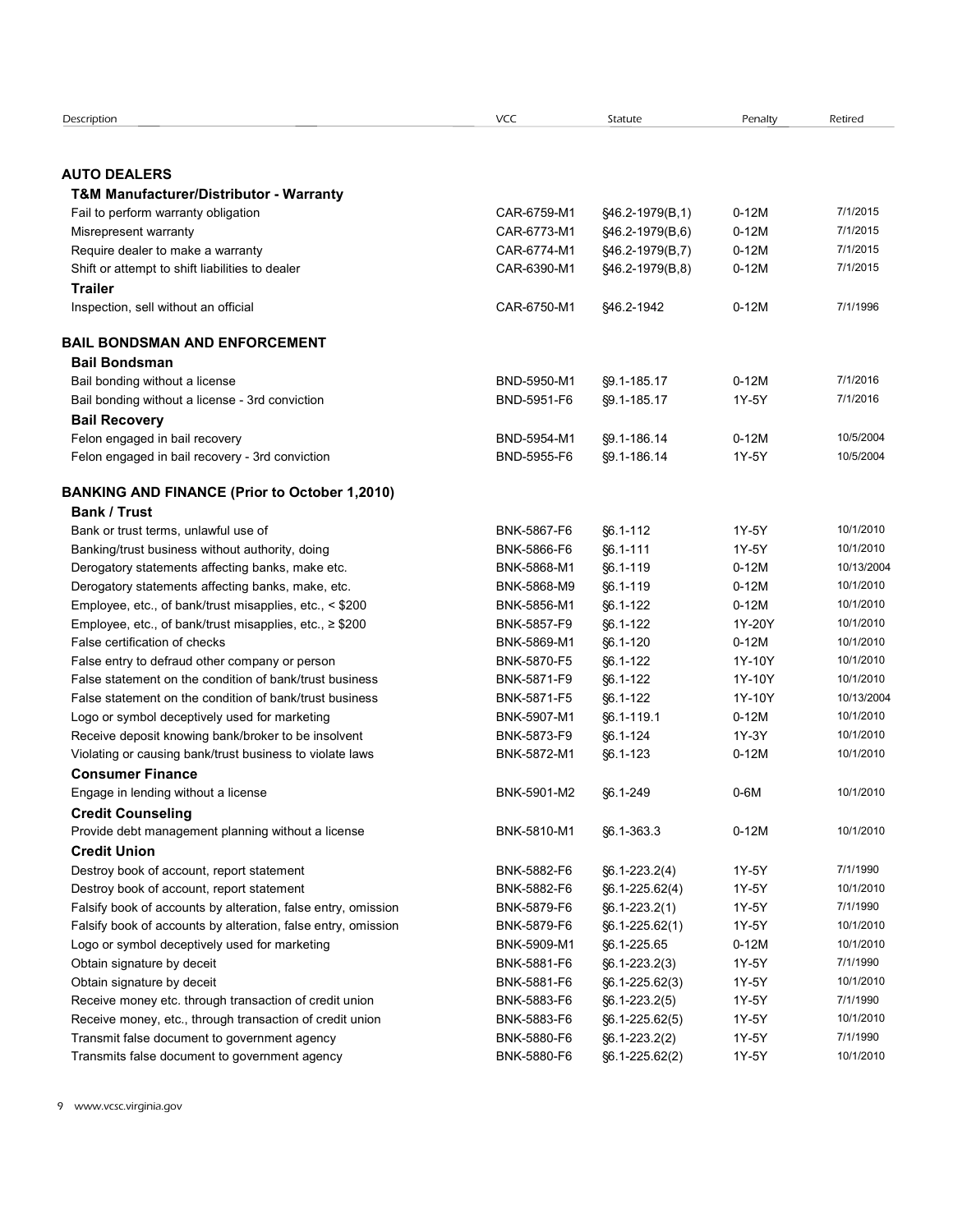| Description                                                                                                                    | VCC                        | Statute                          | Penalty           | Retired              |
|--------------------------------------------------------------------------------------------------------------------------------|----------------------------|----------------------------------|-------------------|----------------------|
|                                                                                                                                |                            |                                  |                   |                      |
| <b>BANKING AND FINANCE (Prior to October 1,2010)</b><br><b>Credit Union</b>                                                    |                            |                                  |                   |                      |
| Unlawful use of words "credit union"                                                                                           | BNK-5904-M1                | §6.1-225.19                      | $0-12M$           | 10/1/2010            |
| Director / Officer                                                                                                             |                            |                                  |                   |                      |
| Acting after removal from management                                                                                           | BNK-5884-F6                | §6.1-51                          | 1Y-5Y             | 10/1/2010            |
| <b>Money Orders</b>                                                                                                            |                            |                                  |                   |                      |
| Sale of money orders/transmissions without a license                                                                           | BNK-5903-M1                | §6.1-375                         | $0-12M$           | 10/1/2010            |
| Sale of money orders/transmissions without a license                                                                           | BNK-5903-M3                | §6.1-375                         | Fine              | 7/1/2001             |
| <b>Mortgage Lender and Broker</b>                                                                                              |                            |                                  |                   |                      |
| Act as mortgage lender, etc., without license                                                                                  | BNK-5900-F6                | §6.1-429                         | 1Y-5Y             | 10/1/2010            |
| <b>Payday Loans</b>                                                                                                            |                            |                                  |                   |                      |
| Arrange or broker payday loan                                                                                                  | BNK-5906-F6                | $§6.1-445(B)$                    | 1Y-5Y             | 10/1/2010            |
| Make payday loan without license, in violation of provisions                                                                   | BNK-5905-F6                | $§6.1-445(A)$                    | 1Y-5Y             | 10/1/2010            |
| <b>Real Estate</b><br>Kickbacks, etc., resulting from the sale of real estate                                                  | BNK-5902-M9                | §6.1-2.13:1                      | Fine              | 10/1/2010            |
| <b>Savings Bank</b>                                                                                                            |                            |                                  |                   |                      |
| Engage in savings institution without authority                                                                                | BNK-5877-F6                | $§6.1 - 194.95(A)$               | 1Y-5Y             | 10/1/2010            |
| Fail to produce documents for examination                                                                                      | BNK-5875-M1                | §6.1-194.86(A)                   | $0-12M$           | 10/1/2010            |
| False statement on condition of institution                                                                                    | BNK-5874-F6                | §6.1-194.147                     | 1Y-5Y             | 10/1/2010            |
| Logo or symbol deceptively used for marketing                                                                                  | BNK-5908-M1                | §6.1-194.93:1                    | $0-12M$           | 10/1/2010            |
| Operate savings institution without authority                                                                                  | BNK-5876-F6                | §6.1-194.86(B)                   | 1Y-5Y             | 10/1/2010            |
| Savings bank terms, unlawful use of                                                                                            | BNK-5878-F6                | §6.1-194.95(B)                   | 1Y-5Y             | 10/1/2010            |
| <b>BANKING, TRUSTS AND FINANCE</b>                                                                                             |                            |                                  |                   |                      |
| Bank                                                                                                                           |                            |                                  |                   |                      |
| Employee, etc., of bank misapplies, etc., < \$200                                                                              | BNK-5914-M1                | §6.2-943(A)                      | $0-12M$           | 7/1/2018             |
| Employee, etc., of bank misapplies, etc., < \$500                                                                              | BNK-5914-M1                | §6.2-943(A)                      | $0-12M$           | 7/1/2020             |
| Employee, etc., of bank misapplies, etc., ≥ \$200                                                                              | BNK-5915-F9                | §6.2-943(A)                      | 1Y-20Y            | 7/1/2018             |
| Employee, etc., of bank misapplies, etc., ≥ \$500                                                                              | BNK-5915-F9                | §6.2-943(A)                      | 1Y-20Y            | 7/1/2020             |
| <b>Trust Business</b>                                                                                                          |                            |                                  |                   |                      |
| Employee, etc., of trust misapplies, etc., < \$200                                                                             | BNK-5924-M1                | §6.2-1044(A)                     | $0-12M$           | 7/1/2018             |
| Employee, etc., of trust misapplies, etc., < \$500                                                                             | BNK-5924-M1                | §6.2-1044(A)                     | $0-12M$           | 7/1/2020             |
| Employee, etc., of trust misapplies, etc., ≥ \$200                                                                             | BNK-5925-F9                | §6.2-1044(A)                     | 1Y-20Y            | 7/1/2018             |
| Employee, etc., of trust misapplies, etc., ≥ \$500                                                                             | BNK-5925-F9                | §6.2-1044(A)                     | 1Y-20Y            | 7/1/2020             |
| <b>Trust Subsidiaries</b>                                                                                                      |                            |                                  |                   |                      |
| Employee, etc., of trust subsidiary misapplies, etc., < \$200                                                                  | BNK-5932-M1                | §6.2-1062(A)                     | $0-12M$           | 7/1/2018<br>7/1/2020 |
| Employee, etc., of trust subsidiary misapplies, etc., < \$500<br>Employee, etc., of trust subsidiary misapplies, etc., ≥ \$200 | BNK-5932-M1<br>BNK-5931-F9 | §6.2-1062(A)<br>$§6.2 - 1062(A)$ | $0-12M$<br>1Y-20Y | 7/1/2018             |
| Employee, etc., of trust subsidiary misapplies, etc., ≥ \$500                                                                  | BNK-5931-F9                | $§6.2 - 1062(A)$                 | 1Y-20Y            | 7/1/2020             |
|                                                                                                                                |                            |                                  |                   |                      |
| <b>BLUE LAW</b>                                                                                                                |                            |                                  |                   |                      |
| <b>Type</b><br>Illegal transaction of business on Sunday                                                                       | BLU-3205-M1                | §18.2-341                        | $0-12M$           | 7/1/2004             |
| <b>BOATING</b>                                                                                                                 |                            |                                  |                   |                      |
| <b>Title Etc.</b>                                                                                                              |                            |                                  |                   |                      |
| Unlawful transfer, destruction of motorboat                                                                                    | BOT-6231-M1                | §29.1-708                        | $0-12M$           | 10/13/2004           |
|                                                                                                                                |                            |                                  |                   |                      |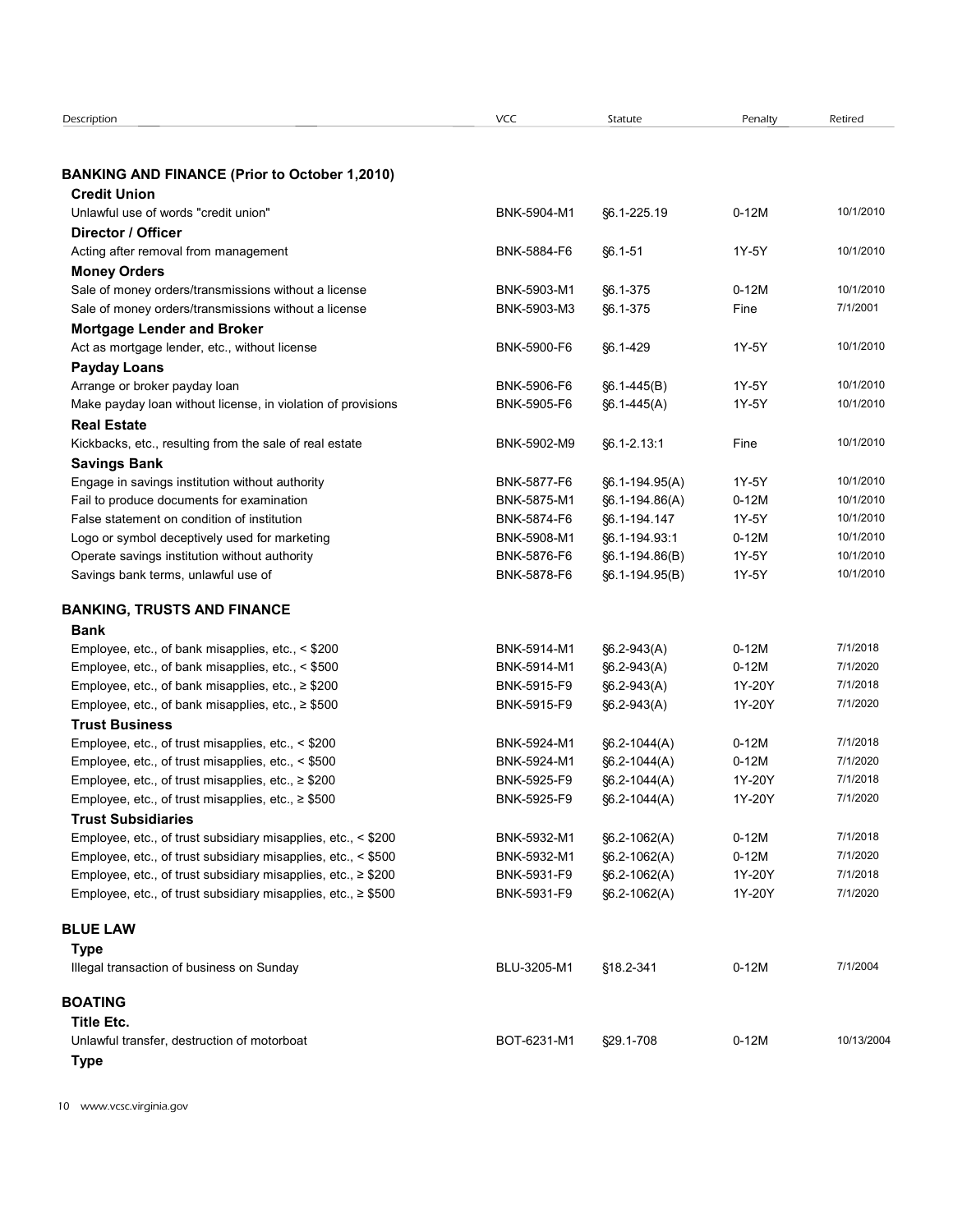| Description                                                                                                           | VCC                        | Statute                                          | Penalty        | Retired              |  |
|-----------------------------------------------------------------------------------------------------------------------|----------------------------|--------------------------------------------------|----------------|----------------------|--|
|                                                                                                                       |                            |                                                  |                |                      |  |
| <b>BOATING</b>                                                                                                        |                            |                                                  |                |                      |  |
| <b>Type</b>                                                                                                           |                            |                                                  |                |                      |  |
| Motorboat-fail to maintain proper distance from shore                                                                 | BOT-6221-M4                | §29.1-744.2                                      | Fine           | 1/1/1999             |  |
| Operate boat after ordered not to                                                                                     | BOT-6213-M1                | §29.1-738(C)                                     | $0-12M$        | 7/1/1997             |  |
| Watercraft-fail to maintain proper distance from shore                                                                | BOT-6220-M4                | §29.1-744.1                                      | Fine           | 7/1/1998             |  |
| <b>Other</b><br>Carry an excess number of passengers                                                                  | BOT-6226-M4                | $\S29.1 - 748(A, 5)$                             | Fine           | 7/1/2007             |  |
| Fail to attach lanyard to his person                                                                                  | BOT-6224-M4                | $\S29.1 - 748(A, 3)$                             | Fine           | 7/1/2007             |  |
| Operate watercraft between sunset and sunrise                                                                         | BOT-6225-M4                | §29.1-748(A,4)                                   | Fine           | 7/1/2007             |  |
| Operate watercraft without flotation devices on board                                                                 | BOT-6223-M4                | $\S29.1 - 748(A, 2)$                             | Fine           | 7/1/2007             |  |
| Watercraft - excessive speed 50 feet from docks, people, etc.                                                         | BOT-6234-M4                | $\S29.1 - 748(A, 6)$                             | Fine           | 7/1/2007             |  |
| <b>CEMETERIES AND BURIALS</b>                                                                                         |                            |                                                  |                |                      |  |
| <b>Refer To</b>                                                                                                       |                            |                                                  |                |                      |  |
| §54.1-2342                                                                                                            |                            | §54.1-2319                                       |                | 7/1/2005             |  |
| §54.1-2342                                                                                                            |                            | §54.1-2321                                       |                | 7/1/2005             |  |
| §54.1-2342                                                                                                            |                            | §54.1-2322                                       |                | 7/1/2005             |  |
| §54.1-2342<br>§54.1-2342                                                                                              |                            | §54.1-2325<br>§54.1-2326                         |                | 7/1/2005<br>7/1/2005 |  |
| <b>Type</b>                                                                                                           |                            |                                                  |                |                      |  |
| Fail to register company                                                                                              | CEM-5730-M1                | §57-35.11:1                                      | $0-12M$        | 7/1/2000             |  |
| Perpetual care implied w/out established funding                                                                      | CEM-5731-M1                | §57-35.13                                        | $0-12M$        | 7/1/2000             |  |
| Perpetual care trust fund reporting violation                                                                         | CEM-5732-M1                | §57-35.20                                        | $0-12M$        | 7/1/2000             |  |
| Preneed trust accounts reporting violation                                                                            | CEM-5733-M1                | §57-35.27                                        | $0-12M$        | 7/1/2000             |  |
| Trustee's name used in advertisement, unlawfully                                                                      | CEM-5734-M1                | §57-35.32                                        | $0-12M$        | 7/1/2000             |  |
| <b>CHECK CASHER (Prior to October 1,2010)</b>                                                                         |                            |                                                  |                |                      |  |
| <b>Type</b>                                                                                                           |                            |                                                  |                |                      |  |
| Registration; fail to obtain                                                                                          | CHK-2561-M1                | §6.1-441                                         | $0-12M$        | 10/1/2010            |  |
| <b>COMMERCIAL CODE</b>                                                                                                |                            |                                                  |                |                      |  |
| <b>Type</b>                                                                                                           |                            |                                                  |                |                      |  |
| False information by secured party in notice to sell farm property                                                    | CMM-7500-M2                | §8.9-307(9)                                      | $0-6M$         | 7/1/2001             |  |
| Sale of farm products that secure debt, prohibited                                                                    | CMM-7501-M1                | §8.9-307(6)                                      | $0-12M$        | 7/1/2001             |  |
| <b>COMMISSIONS, BOARDS, AND INSTITUTIONS</b>                                                                          |                            |                                                  |                |                      |  |
| <b>Crime Commission</b>                                                                                               |                            |                                                  |                |                      |  |
| Crime Commission - private hearing information disclosed                                                              | CBI-8999-M1                | §9-137                                           | $0-12M$        | 7/1/2001             |  |
| <b>Criminal Justice Services</b>                                                                                      |                            |                                                  | Fine           | 7/1/2001             |  |
| DCJS - failure to meet training standards<br>DCJS - obtain/disseminate criminal history                               | CBI-8998-M3<br>CBI-8997-M2 | §9-181<br>$§9 - 195$                             | $0-6M$         | 7/1/2001             |  |
|                                                                                                                       |                            |                                                  |                |                      |  |
| <b>COMPUTER CRIME</b>                                                                                                 |                            |                                                  |                |                      |  |
| <b>Computer - Forgery Instrument</b>                                                                                  |                            |                                                  |                |                      |  |
| Use VCC for type of forgery offense §18.2-168 to §18.2-173                                                            |                            | §18.2-152.14                                     |                | 2/21/2001            |  |
|                                                                                                                       |                            |                                                  |                |                      |  |
| <b>Computer Electronic Mail</b>                                                                                       |                            |                                                  |                |                      |  |
| Revenue from unsolicited bulk e-mail exceeds established limits<br>Unsolicited bulk e-mails exceed established limits | COM-2263-F6<br>COM-2262-F6 | $$18.2 - 152.3:1(B,2)$<br>$$18.2 - 152.3:1(B,1)$ | 1Y-5Y<br>1Y-5Y | 7/1/2010<br>7/1/2010 |  |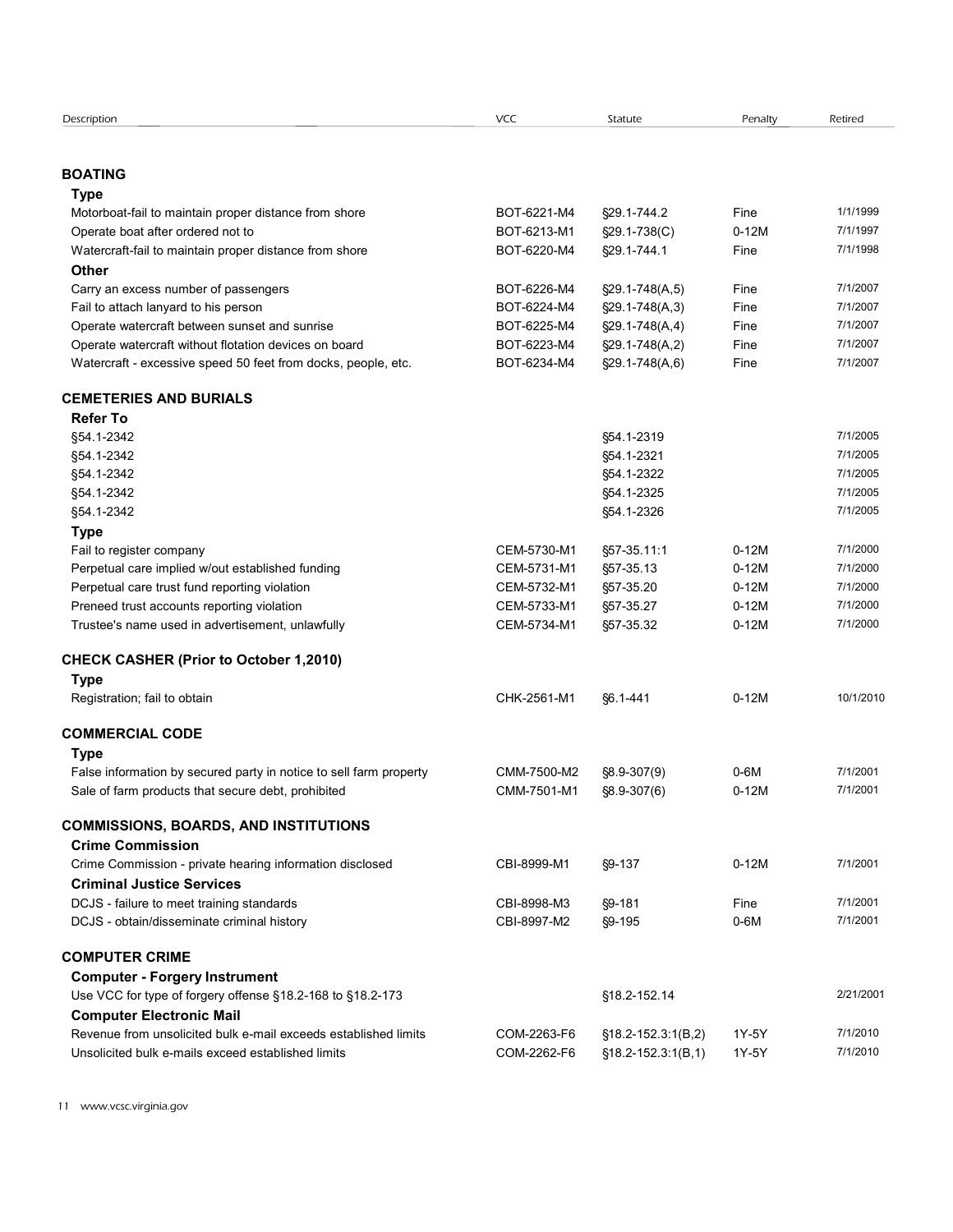# COMPUTER CRIME

#### Computer Fraud

| escription                                                                                                                   | <b>VCC</b>                 | Statute                                        | Penalty           | Retired              |  |
|------------------------------------------------------------------------------------------------------------------------------|----------------------------|------------------------------------------------|-------------------|----------------------|--|
| <b>OMPUTER CRIME</b>                                                                                                         |                            |                                                |                   |                      |  |
| <b>Computer Fraud</b>                                                                                                        |                            |                                                |                   |                      |  |
| Use of computer to convert another's property - < \$200                                                                      | COM-2973-M1                | $$18.2 - 152.3(3)$                             | $0-12M$           | 7/1/2018             |  |
| Use of computer to convert another's property - $\geq$ \$200                                                                 | COM-2969-F5                | §18.2-152.3(3)                                 | 1Y-10Y            | 7/1/2018             |  |
| Use of computer to convert another's property, < \$500                                                                       | COM-2973-M1                | §18.2-152.3(3)                                 | $0-12M$           | 7/1/2020             |  |
| Use of computer to convert another's property, $\geq$ \$500                                                                  | COM-2969-F5                | §18.2-152.3(3)                                 | 1Y-10Y            | 7/1/2020             |  |
| Use of computer to embezzle or commit larceny - < \$200                                                                      | COM-2968-M1                | §18.2-152.3(2)                                 | $0-12M$           | 7/1/2018             |  |
| Use of computer to embezzle or commit larceny, < \$500<br>Use of computer to embezzle or commit larceny - $\geq$ \$200       | COM-2968-M1<br>COM-2967-F5 | §18.2-152.3(2)<br>§18.2-152.3(2)               | $0-12M$<br>1Y-10Y | 7/1/2020<br>7/1/2018 |  |
| Use of computer to embezzle or commit larceny, $\geq$ \$500                                                                  | COM-2967-F5                | §18.2-152.3(2)                                 | 1Y-10Y            | 7/1/2020             |  |
| Use of computer w/o auth. to obtain service, etc. - < \$200                                                                  | COM-2961-M1                | §18.2-152.3(1)                                 | $0-12M$           | 7/1/2018             |  |
| Use of computer w/o auth. to obtain service, etc., < \$500                                                                   | COM-2961-M1                | §18.2-152.3(1)                                 | $0-12M$           | 7/1/2020             |  |
| Use of computer w/o auth. to obtain service, etc. $\ge$ \$200                                                                | COM-2960-F5                | $$18.2 - 152.3(1)$                             | 1Y-10Y            | 7/1/2018             |  |
| Use of computer $w/o$ auth. to obtain service, etc., $\geq$ \$500                                                            | COM-2960-F5                | $$18.2 - 152.3(1)$                             | 1Y-10Y            | 7/1/2020             |  |
| <b>Computer Invasion Of Privacy</b>                                                                                          |                            |                                                |                   |                      |  |
| Examine w/o auth. employment credit etc. w/intent injure                                                                     | COM-2963-M3                | §18.2-152.5                                    | Fine              | 7/1/2001             |  |
| <b>Computer Trespass</b>                                                                                                     |                            |                                                |                   |                      |  |
| Cause physical injury to property, <\$2500                                                                                   | COM-2978-M1                | $$18.2 - 152.4(A, 5)$                          | $0-12M$           | 7/1/1998             |  |
| Disable operation of computer software                                                                                       | COM-2970-M1                | §18.2-152.7:1                                  | $0-12M$           | 7/1/2000             |  |
| Effect creation, alteration of elect. fund transfer, <\$2500                                                                 | COM-2977-M1                | $$18.2 - 152.4(A, 4)$                          | $0-12M$           | 7/1/1998             |  |
| Make unauth. copy of computer data, programs, etc., <\$2500                                                                  | COM-2979-M1                | $$18.2 - 152.4(A, 6)$                          | $0-12M$           | 7/1/1998             |  |
| Remove w/o authority computer data, programs, etc., <\$2500                                                                  | COM-2974-M1                | $$18.2 - 152.4(A, 1)$                          | $0-12M$           | 7/1/1998             |  |
| Remove, alter, erase data, software, programs w/o author.                                                                    | COM-2962-M1                | §18.2-152                                      | $0-12M$           | 7/1/1993             |  |
| <b>Computer Trespass - Alter or Erase</b>                                                                                    |                            |                                                |                   |                      |  |
| Alter or erase computer data, programs ≥ \$2500                                                                              | COM-2982-F6                | $$18.2 - 152.4(A,3)$                           | 1Y-5Y             | 7/1/2005             |  |
| Alter or erase computer data, programs, etc.                                                                                 | COM-2976-M3                | $$18.2 - 152.4(A,3)$                           | Fine              | 7/1/2003             |  |
| Alter or erase computer data, programs, etc., <\$2500                                                                        | COM-2976-M1                | $$18.2 - 152.4(A,3)$                           | $0-12M$           | 7/1/1998             |  |
| Recklessly alter / erase computer data programs, etc. ≥ \$2500                                                               | COM-2988-M1                | $$18.2 - 152.4(A,3)$                           | $0-12M$           | 7/1/2003             |  |
| <b>Computer Trespass - Copy</b>                                                                                              |                            |                                                |                   |                      |  |
| Make unauth. copy of computer data, programs, etc.                                                                           | COM-2979-M3                | $$18.2 - 152.4(A, 6)$                          | Fine              | 7/1/2003             |  |
| Make unauthorized copy of data, programs, etc. ≥ \$2500                                                                      | COM-2985-F6                | $$18.2 - 152.4(A, 6)$                          | 1Y-5Y             | 7/1/2005             |  |
| Recklessly make unauth. copy of data, programs etc. ≥ \$2500                                                                 | COM-2999-M1                | $$18.2 - 152.4(A, 6)$                          | $0-12M$           | 7/1/2003             |  |
| <b>Computer Trespass - Disable</b>                                                                                           |                            |                                                |                   | 7/1/2003             |  |
| Disable computer data, programs, etc.                                                                                        | COM-2974-M3<br>COM-2986-M1 | $$18.2 - 152.4(A, 1)$                          | Fine<br>$0-12M$   | 7/1/2003             |  |
| Recklessly disable computer data programs, etc. ≥ \$2500<br>Remove w/o authority computer data, programs, etc. $\geq$ \$2500 | COM-2980-F6                | $$18.2 - 152.4(A, 1)$<br>$$18.2 - 152.4(A, 1)$ | 1Y-5Y             | 7/1/2005             |  |
|                                                                                                                              |                            |                                                |                   |                      |  |
| <b>Computer Trespass - E-Mails or Transfers</b><br>Distribute etc. software to falsify electronic mail                       | COM-2275-M3                | $$18.2 - 152.4(B)$                             | Fine              | 7/1/2003             |  |
| Effect creation, alteration of elect. fund transfer                                                                          | COM-2977-M3                | $$18.2 - 152.4(A, 4)$                          | Fine              | 7/1/2003             |  |
| Falsify or forge electronic mail transmission etc.                                                                           | COM-2274-M3                | $$18.2 - 152.4(A,7)$                           | Fine              | 7/1/2003             |  |
| Maliciously distribute software to falsify e-mail $\geq$ \$2500                                                              | COM-2271-F6                | $$18.2 - 152.4(B)$                             | 1Y-5Y             | 7/1/2003             |  |
| Maliciously falsify/forge electronic mail etc. damage ≥ \$2500                                                               | COM-2270-F6                | $$18.2 - 152.4(A,7)$                           | 1Y-5Y             | 7/1/2003             |  |
| Recklessly distribute software to falsify e-mail ≥ \$2500                                                                    | COM-2273-M1                | $$18.2 - 152.4(B)$                             | $0-12M$           | 7/1/2003             |  |
| Recklessly effect creation of elect. fund transfer ≥ \$2500                                                                  | COM-2989-M1                | $$18.2 - 152.4(A, 4)$                          | $0-12M$           | 7/1/2003             |  |
| Recklessly falsify/forge e-mail transmission etc. ≥ \$2500                                                                   | COM-2272-M1                | $$18.2 - 152.4(A,7)$                           | $0-12M$           | 7/1/2003             |  |
| <b>Computer Trespass - Injury to Person</b>                                                                                  |                            |                                                |                   |                      |  |
|                                                                                                                              |                            |                                                |                   |                      |  |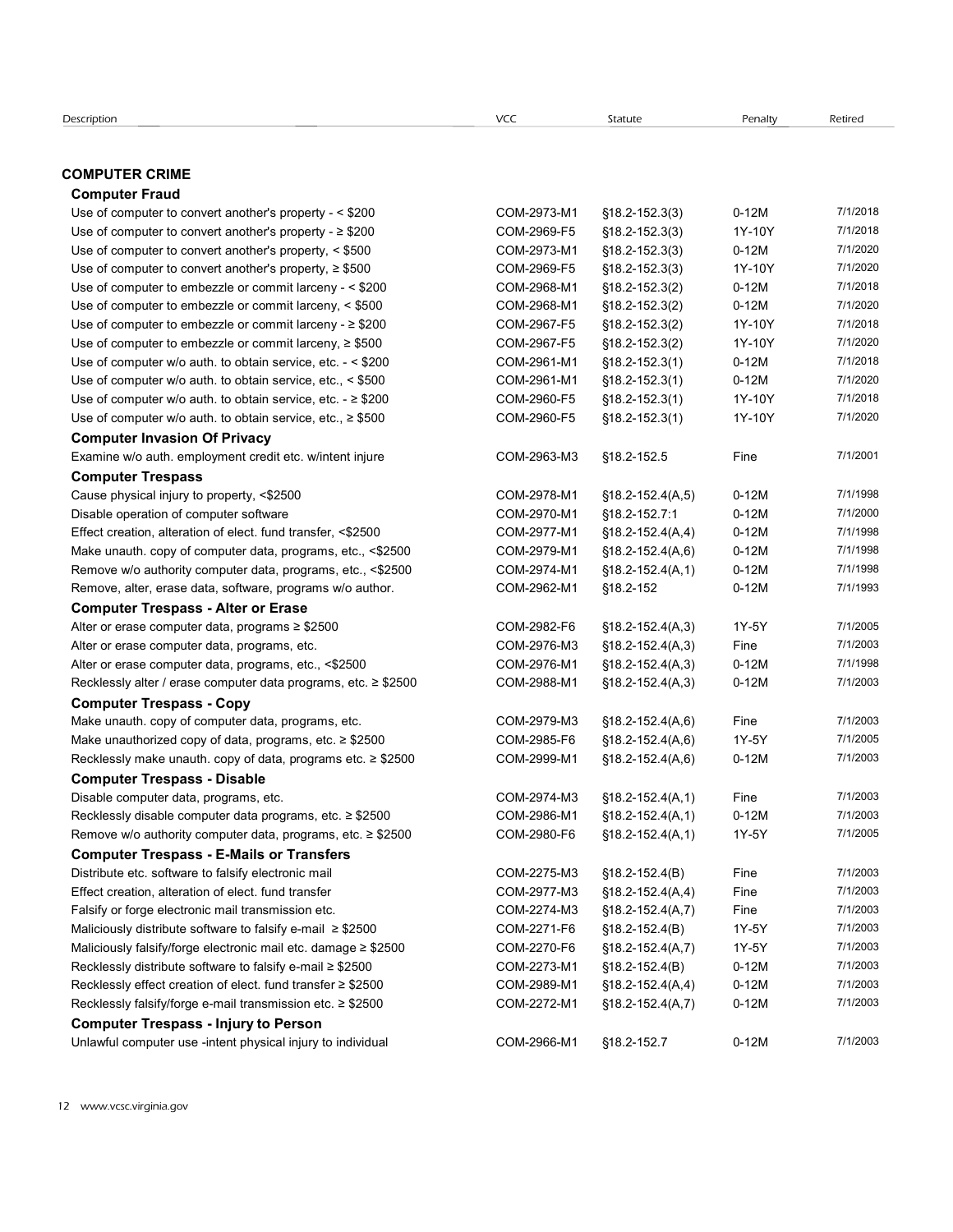| Description                                                                                          |             |                       |                    |           |  |
|------------------------------------------------------------------------------------------------------|-------------|-----------------------|--------------------|-----------|--|
|                                                                                                      |             |                       |                    |           |  |
|                                                                                                      |             |                       |                    |           |  |
|                                                                                                      |             |                       |                    |           |  |
|                                                                                                      |             |                       |                    |           |  |
|                                                                                                      |             |                       |                    |           |  |
|                                                                                                      |             |                       |                    |           |  |
|                                                                                                      |             |                       |                    |           |  |
|                                                                                                      |             |                       |                    |           |  |
|                                                                                                      | VCC         | Statute               | Penalty            | Retired   |  |
|                                                                                                      |             |                       |                    |           |  |
| <b>COMPUTER CRIME</b>                                                                                |             |                       |                    |           |  |
| <b>Computer Trespass - Injury to Property</b>                                                        |             |                       |                    |           |  |
| Cause physical injury to property                                                                    | COM-2978-M3 | $$18.2 - 152.4(A, 5)$ | Fine               | 7/1/2003  |  |
| Cause physical injury to property, $\geq$ \$2500                                                     | COM-2984-F6 | $$18.2 - 152.4(A, 5)$ | 1Y-5Y              | 7/1/2005  |  |
| Recklessly cause physical injury to property $\geq 2500$                                             | COM-2998-M1 | $$18.2 - 152.4(A, 5)$ | $0-12M$            | 7/1/2003  |  |
| <b>Computer Trespass - Malfunction</b>                                                               |             |                       |                    |           |  |
| Cause computer malfunction                                                                           | COM-2975-M3 | $$18.2 - 152.4(A,2)$  | Fine               | 7/1/2003  |  |
| Cause computer malfunction, <\$2500                                                                  | COM-2975-M1 | $$18.2 - 152.4(A,2)$  | $0-12M$            | 7/1/1998  |  |
| Cause computer malfunction, $\geq$ \$2500                                                            | COM-2981-F6 | $$18.2 - 152.4(A,2)$  | 1Y-5Y              | 7/1/2005  |  |
| Recklessly cause computer malfunction ≥ \$2500                                                       | COM-2987-M1 | $$18.2 - 152.4(A,2)$  | $0-12M$            | 7/1/2003  |  |
| <b>Computer Trespass - Transfers</b>                                                                 |             |                       |                    |           |  |
| Effect creation etc. elect. fund transfer $\geq$ \$2500                                              | COM-2983-F6 | $$18.2 - 152.4(A, 4)$ | 1Y-5Y              | 7/1/2005  |  |
| <b>CONFLICT OF INTEREST</b>                                                                          |             |                       |                    |           |  |
|                                                                                                      |             |                       |                    |           |  |
| <b>Contracts</b>                                                                                     | COI-7284-M1 |                       |                    | 10/1/2001 |  |
| Fail to disclose subsequent employment                                                               | COI-7282-M1 | $$11-76$<br>§11-79.1  | $0-12M$<br>$0-12M$ | 10/1/2001 |  |
| False statements of certification of compliance<br>Gifts by bidders, contractors to public employees | COI-7279-M1 | $$11-77$              | $0-12M$            | 10/1/2001 |  |
| Kickbacks                                                                                            | COI-7286-M1 | $$11-78$              | $0-12M$            | 10/1/2001 |  |
| Misrepresentation in procurement transaction                                                         | COI-7281-M1 | §11-79.2              | $0-12M$            | 10/1/2001 |  |
| Participation by public employee in procurement, unlawfully                                          | COI-7285-M1 | §11-74                | $0-12M$            | 10/1/2001 |  |
| Purchase building materials from architect/engineer, unlawful                                        | COI-7283-M1 | §11-79                | $0-12M$            | 10/1/2001 |  |
| Solicitation or acceptance of gifts                                                                  | COI-7287-M1 | $$11-75$              | $0-12M$            | 10/1/2001 |  |
| <b>Contracts - Public</b>                                                                            |             |                       |                    |           |  |
| Contractor or subcontractor demands kickback                                                         | COI-7273-M1 | $$11-78(A)$           | $0-12M$            | 10/1/2001 |  |
| Participate in bid preparation and submits bid                                                       | COI-7276-M1 | $$11-78.1$            | $0-12M$            | 10/1/2001 |  |
| Receive/demand payment not to compete for public contract                                            | COI-7275-M1 | $$11-78(C)$           | $0-12M$            | 10/1/2001 |  |
| Subcontractor or supplier makes kickback                                                             | COI-7274-M1 | $$11-78(B)$           | $0-12M$            | 10/1/2001 |  |
| <b>Local Government</b>                                                                              |             |                       |                    |           |  |
| Constitutional officers fail to file economic statement                                              | COI-7298-M1 | §2.1-639.14:1         | $0-12M$            | 7/1/2001  |  |
| Disclosure statements, fail to distribute or maintain                                                | COI-7297-M3 | $\S2.1 - 639.14(C)$   | Fine               | 7/1/2001  |  |
| Disclosure statements, fail to distribute or maintain                                                | COI-7297-M3 | $\S2.2 - 3115(C)$     | Fine               | 7/1/2012  |  |
| Disclosure statements, fail to file after disqualifying self                                         | COI-7280-M3 | §2.1-639.14(E)        | Fine               | 7/1/2001  |  |
| Disclosure statements, fail to file after disqualifying self                                         | COI-7280-M3 | §2.2-3115(E)          | Fine               | 7/1/2012  |  |
| Elected/appointed council mbr. has contract w/governing body                                         | COI-7291-M1 | §2.1-639.7            | $0-12M$            | 7/1/2001  |  |
| Fail to file disclosure statements                                                                   | COI-7296-M1 | §2.1-639.14           | $0-12M$            | 7/1/2001  |  |
| Officer/employee has personal interest in contract w/agency                                          | COI-7292-M1 | §2.1-639.8            | $0-12M$            | 7/1/2001  |  |
| Participate in trans. in which one has personal interest                                             | COI-7294-M3 | §2.1-639.11           | Fine               | 7/1/2001  |  |
| School board, superintendent pays/hires relative                                                     | COI-7299-M1 | §2.1-639.16           | $0-12M$            | 7/1/2001  |  |
| <b>State Government</b>                                                                              |             |                       |                    |           |  |
| Employee/officer has personal interest in contract w/agency                                          | COI-7290-M1 | §2.1-639.6            | $0-12M$            | 7/1/2001  |  |
| Fail to file disclosure statements                                                                   | COI-7295-M1 | §2.1-639.13           | $0-12M$            | 7/1/2001  |  |
| Former officer/employee represent client before agency                                               | COI-7289-M1 | §2.1-639.4:1          | $0-12M$            | 7/1/2001  |  |
| Participate in trans. in which one has personal interest                                             | COI-7293-M1 | §2.1-639.11           | $0-12M$            | 7/1/2001  |  |
| Other                                                                                                |             |                       |                    |           |  |
| Gain economic benefit for official duties performed                                                  | COI-7288-M1 | §2.1-639.4            | $0-12M$            | 7/1/2001  |  |
| <b>CONSERVATION</b>                                                                                  |             |                       |                    |           |  |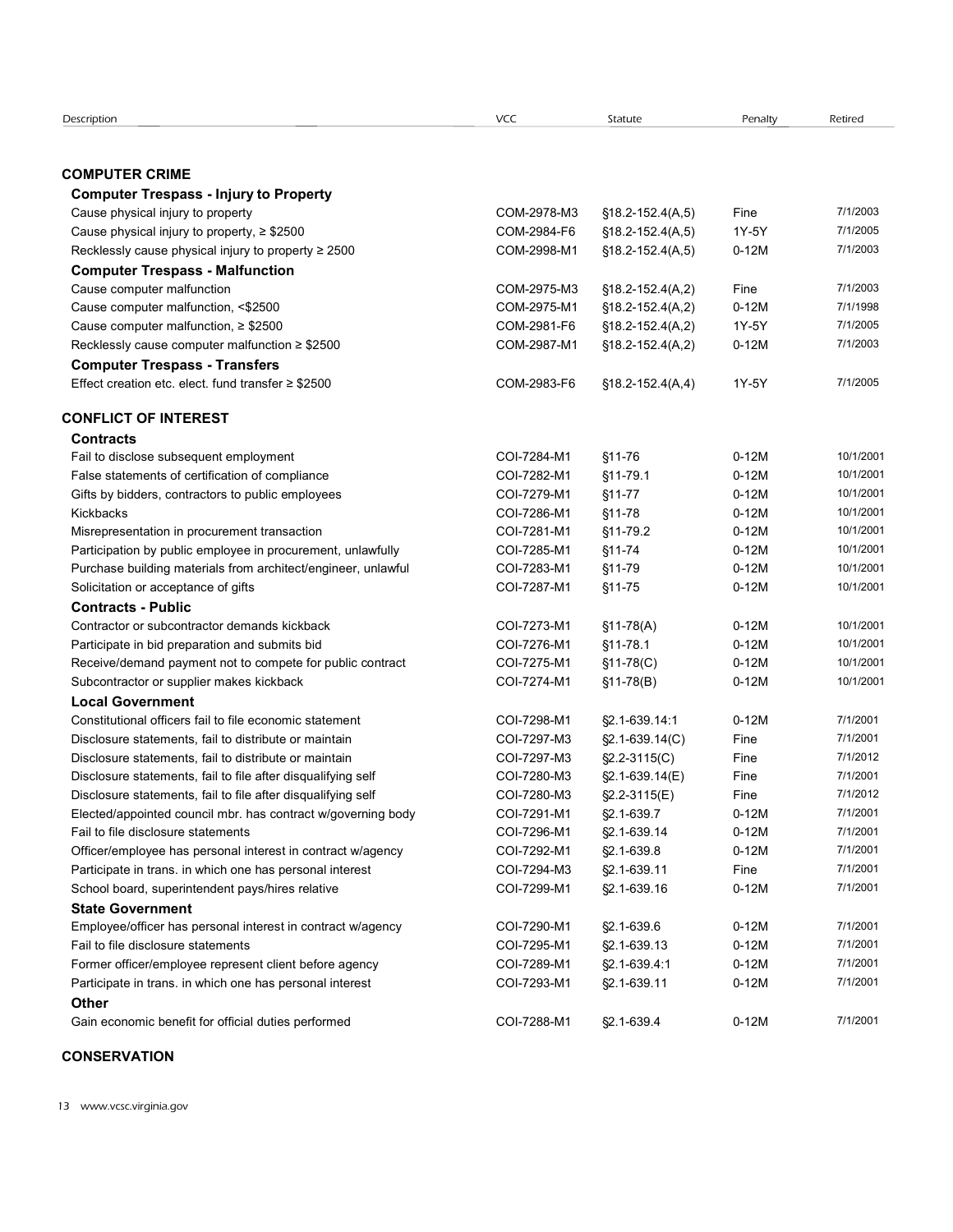| Description                                                                                        | VCC                        | Statute                            | Penalty         | Retired                |  |
|----------------------------------------------------------------------------------------------------|----------------------------|------------------------------------|-----------------|------------------------|--|
|                                                                                                    |                            |                                    |                 |                        |  |
| <b>CONSERVATION</b>                                                                                |                            |                                    |                 |                        |  |
| <b>Air Pollution</b>                                                                               |                            |                                    |                 |                        |  |
| Air Pollution control laws violated                                                                | CNV-7003-M1                | §10.1-1320                         | $0-12M$         | 10/13/2004             |  |
| <b>Antiquities Act</b>                                                                             |                            |                                    |                 | 7/1/2020               |  |
| Exploration/recovery of antiquity on state-controlled land<br><b>Forest Fires</b>                  | CNV-7029-M1                | §10.1-2302                         | $0-12M$         |                        |  |
| Build fire within 150 feet of woodland, brush land etc.                                            | CNV-7017-M3                | $$10.1-1142(C)$                    | Fine            | 7/1/2001               |  |
| <b>Hazardous Waste</b>                                                                             |                            |                                    |                 |                        |  |
| False information on application for site approval                                                 | CNV-7037-F9                | §10.1-1437                         | $0-1Y$          | 7/1/2001               |  |
| False information on application for site approval                                                 | CNV-7037-S9                | §10.1-1437                         | $0-1Y$          | 10/13/2004             |  |
| <b>State Forests</b>                                                                               |                            |                                    |                 |                        |  |
| Hunting or trapping in state forests                                                               | CNV-7045-M1                | §10.1-1153                         | $0-12M$         | 7/1/2010               |  |
| <b>Stormwater</b>                                                                                  |                            |                                    |                 |                        |  |
| Knowingly violate stormwater provisions<br>Violation of provisions results in imminent danger/harm | CNV-7068-F9<br>CNV-7069-F9 | §10.1-603.14(B)<br>§10.1-603.14(C) | 1Y-3Y<br>2Y-15Y | 7/1/2013<br>7/1/2013   |  |
| Violation of provisions results in imminent danger/harm 2nd or subsq.                              | CNV-7070-F9                | §10.1-603.14(C)                    | 2Y-30Y          | 7/1/2013               |  |
| Willfully or negligently violate stormwater provisions                                             | CNV-7067-M9                | §10.1-603.14(B)                    | $0-12M$         | 7/1/2013               |  |
| Also See §10.1-603.14                                                                              |                            | §10.1-603.2:2                      |                 | 7/1/2013               |  |
| <b>Tires</b>                                                                                       |                            |                                    |                 |                        |  |
| Improper disposal of tires                                                                         | CNV-5424-F6                | §10.1-1418.2                       | 1Y-5Y           | 7/1/1997               |  |
| <b>Trees, for Reseeding</b>                                                                        |                            |                                    |                 |                        |  |
| Pine trees cut in violation of Article 9                                                           | CNV-7011-S9                | §10.1-1167                         | Fine            | 10/13/2004             |  |
| Pine trees cut in violation of Article 9                                                           | CNV-7005-S9                | §10.1-1167                         | Fine            | 7/1/2000               |  |
| <b>Waste Management</b><br>Waste transported by road, regulation violation                         | CNV-7065-M1                | §10.1-1454.3                       | $0-12M$         | 7/1/2007               |  |
|                                                                                                    |                            |                                    |                 |                        |  |
| <b>CONSERVATOR OF THE PEACE</b>                                                                    |                            |                                    |                 |                        |  |
| <b>Refer To</b>                                                                                    |                            |                                    |                 |                        |  |
| §19.2-21or §19.2-20                                                                                |                            | §19.2-19                           |                 | 7/1/1996               |  |
| <b>CONTEMPT OF COURT</b>                                                                           |                            |                                    |                 |                        |  |
| <b>Fail to Appear</b>                                                                              |                            |                                    |                 |                        |  |
| Fail to Appear Capias                                                                              | CON-5025-S9                | §18.2-456                          | $0-10D$         | 7/1/2019               |  |
| General                                                                                            |                            |                                    |                 |                        |  |
| General - jury impaneled                                                                           | CON-3268-S9                | §18.2-456                          | Set by Jury     | 7/7/2019               |  |
| General - without a jury                                                                           | CON-3210-S9                | §18.2-456                          | $0-10D$         | 7/1/2019               |  |
|                                                                                                    |                            |                                    |                 |                        |  |
| <b>CRIMINAL RECORDS</b><br><b>Marijuana Possession</b>                                             |                            |                                    |                 |                        |  |
| Government require disclosure of marijuana arrest, etc.                                            | CCR-7195-M1                | $$19.2 - 389.3(C)$                 | $0-12M$         | 7/1/2021               |  |
|                                                                                                    |                            |                                    |                 |                        |  |
| <b>CUSTODY</b>                                                                                     |                            |                                    |                 |                        |  |
| <b>Juvenile and Domestic</b>                                                                       |                            |                                    |                 |                        |  |
| Agency shall have custody/control of child entrusted/committed                                     | CUS-3797-J9                | $§63.1-204(A)$                     |                 | 10/1/2002              |  |
| Child placed for adoption by agency, social services, etc.                                         | CUS-3799-J9                | $§63.1-204(C)$                     |                 | 10/1/2002              |  |
| Noncustodial foster care<br>Permanent foster care                                                  | CUS-3800-J9<br>CUS-3819-J9 | §63.1-204<br>§63.1-206.1           |                 | 10/1/2002<br>10/1/2002 |  |
|                                                                                                    |                            |                                    |                 |                        |  |
|                                                                                                    |                            |                                    |                 |                        |  |
| Petition court for approval of temporary entrustment agreement                                     | CUS-3798-J9                | $§63.1-204(B)$                     |                 | 10/1/2002              |  |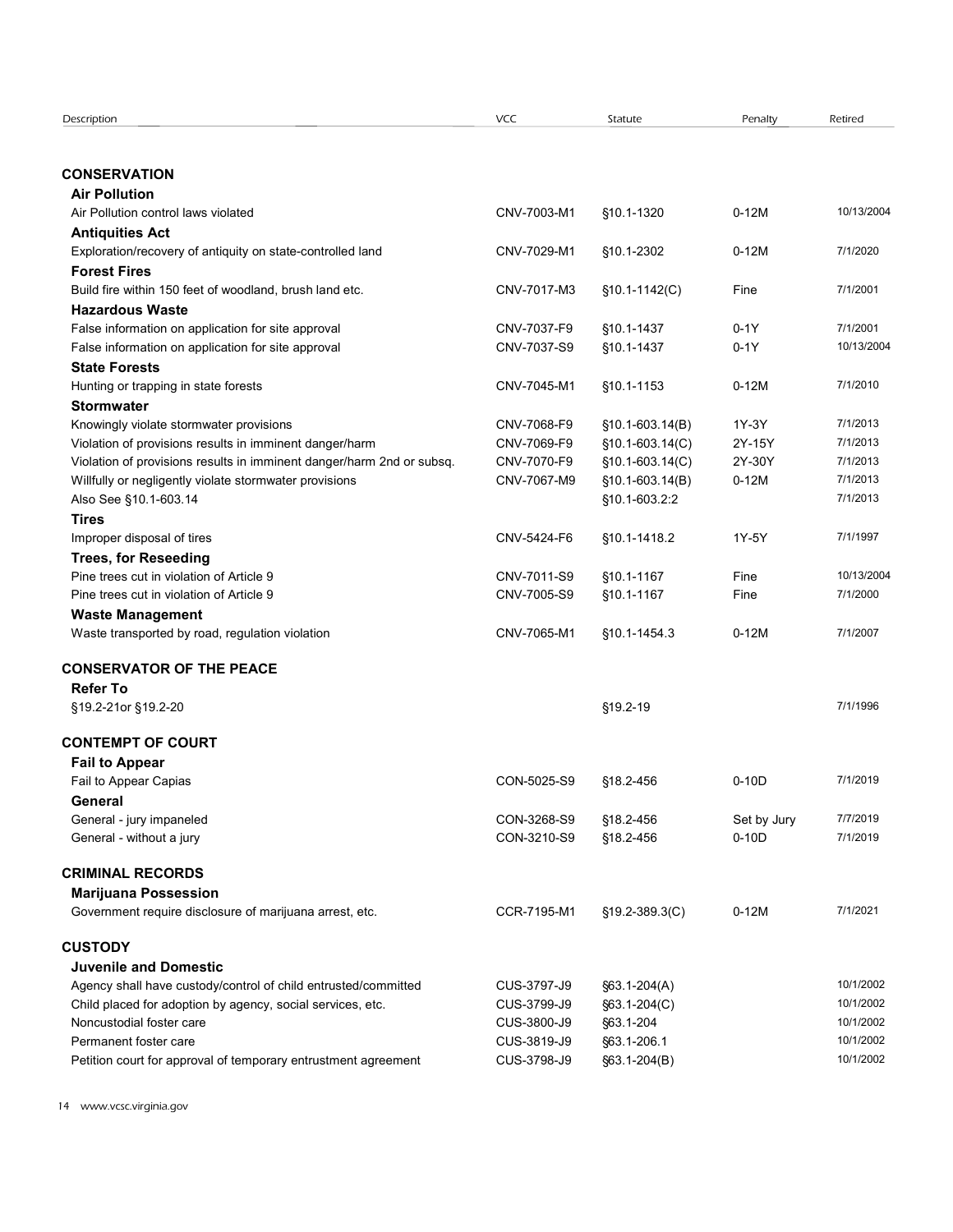| Description                                                                                                                  | <b>VCC</b>                 | Statute                    | Penalty            | Retired              |
|------------------------------------------------------------------------------------------------------------------------------|----------------------------|----------------------------|--------------------|----------------------|
| DANCE HALLS, AMUSEMENT PLACES                                                                                                |                            |                            |                    |                      |
| <b>Type</b>                                                                                                                  |                            |                            |                    |                      |
| Allow minors to frequent, loiter; viol. of regulations                                                                       | LOC-5313-M3                | §18.2-432                  | Fine               | 7/1/2004             |
| Violation of dance halls regulations                                                                                         | LOC-5314-M3                | §18.2-433                  | Fine               | 7/1/2004             |
| <b>DANGEROUS CONDUCT</b>                                                                                                     |                            |                            |                    |                      |
| <b>Beepers</b>                                                                                                               |                            |                            |                    |                      |
| Use on school property                                                                                                       | DNG-3271-M1                | §18.2-322.1                | $0-12M$            | 7/1/1997             |
| <b>DESERTION AND NONSUPPORT</b>                                                                                              |                            |                            |                    |                      |
| <b>Parents</b>                                                                                                               |                            |                            |                    |                      |
| Failure by children to support parents                                                                                       | DES-3212-M1                | $$20-88$                   | $0-12M$            | 10/13/2004           |
| <b>Spouse or Children</b>                                                                                                    |                            |                            |                    |                      |
| Desertion or nonsupport of spouse or children                                                                                | DES-3211-M1                | §20-61                     | $0-12M$            | 10/13/2004           |
| <b>EDUCATION</b>                                                                                                             |                            |                            |                    |                      |
| <b>Institutions</b>                                                                                                          |                            |                            |                    |                      |
| Sale, etc. of degree, diploma, or certificate                                                                                | EDU-4263-M1                | $$23-272(A)$               | $0-12M$            | 7/1/2002             |
| Unauthorized representation that credits may be used toward degree                                                           | EDU-4264-M1                | §23-272(C)                 | $0-12M$            | 10/13/2004           |
| Use of fraudulent degree, etc. in connection with business                                                                   | EDU-4265-M1                | $$23-272(B)$               | $0-12M$            | 7/1/2002             |
| Use of words to falsely indicate an institution of higher education                                                          | EDU-4266-M1                | §23-272(D)                 | $0-12M$            | 10/13/2004           |
| <b>ELECTION / VOTING OFFENSES</b>                                                                                            |                            |                            |                    |                      |
| <b>Absentee</b>                                                                                                              |                            |                            |                    |                      |
| False statements on absentee application - business or medical reasons                                                       | VOT-5145-F5                | §24.2-705.1                | 1Y-10Y             | 7/1/2020             |
| Improper assistance, voting absentee                                                                                         | VOT-5154-F5                | §24.2-704                  | 1Y-10Y             | 7/1/2020             |
| <b>Advertisement</b>                                                                                                         |                            |                            |                    |                      |
| Ad fails to identify candidate, committee, etc.                                                                              | VOT-5138-M1                | §24.1-1014(D)              | $0-12M$            | 7/1/2002             |
| Fail to identify person responsible for campaign advertising                                                                 | VOT-5131-M1                | §24.2-1014                 | $0-12M$            | 7/1/2001             |
| Fail to identify person responsible for campaign advertising                                                                 | VOT-5131-M1                | §24.2-1014(B)              | $0-12M$            | 7/1/2002             |
| Fail to require/retain who submitted ad for TV or radio<br>False name or address used in ad                                  | VOT-5140-M1                | §24.2-1014(E)              | $0-12M$            | 7/1/2002<br>7/1/2002 |
|                                                                                                                              | VOT-5139-M1                | §24.2-1014(C)              | $0-12M$            | 7/1/2006             |
| Publication fails to require or retain identity of person placing ad<br>Violate campaign TV/Radio advertisement requirements | VOT-5141-M1<br>VOT-5147-M1 | §24.2-1013(B)<br>§24.2-944 | $0-12M$<br>$0-12M$ | 7/1/2006             |
| Violate political campaign advertisement requirements                                                                        | VOT-5146-M1                | §24.2-943                  | $0-12M$            | 7/1/2006             |
| Campaign                                                                                                                     |                            |                            |                    |                      |
| Campaign telephone calls, fail to provide/provide false I.D. info.                                                           | VOT-5135-M1                | §24.2-1014.1               | $0-12M$            | 7/1/2006             |
| Violation of Campaign Finance Disclosure Act                                                                                 | VOT-5136-M1                | §24.2-929                  | $0-12M$            | 7/1/2006             |
| <b>Employer</b>                                                                                                              |                            |                            |                    |                      |
| Takes action, etc., against election officer                                                                                 | VOT-5152-M3                | §24.2-118.1                | Fine               | 7/1/2020             |
| <b>Fraud</b>                                                                                                                 |                            |                            |                    |                      |
| Vote, assist or induce another to vote more than once                                                                        | VOT-5143-F6                | §24.2-1004(B)              | 1Y-5Y              | 7/1/2009             |
| <b>Other</b>                                                                                                                 |                            |                            |                    |                      |
| Publication receives compensation for advocating candidacy                                                                   | VOT-5130-M1                | §24.2-1013                 | $0-12M$            | 7/1/2001             |
|                                                                                                                              | VOT-5130-M1                | §24.2-1013(A)              | $0-12M$            | 7/1/2006             |
| Publication receives compensation for advocating candidacy                                                                   |                            |                            |                    |                      |
| Unqualified person votes                                                                                                     | VOT-5134-M1                | §24.2-1004                 | $0-12M$            | 7/1/2001             |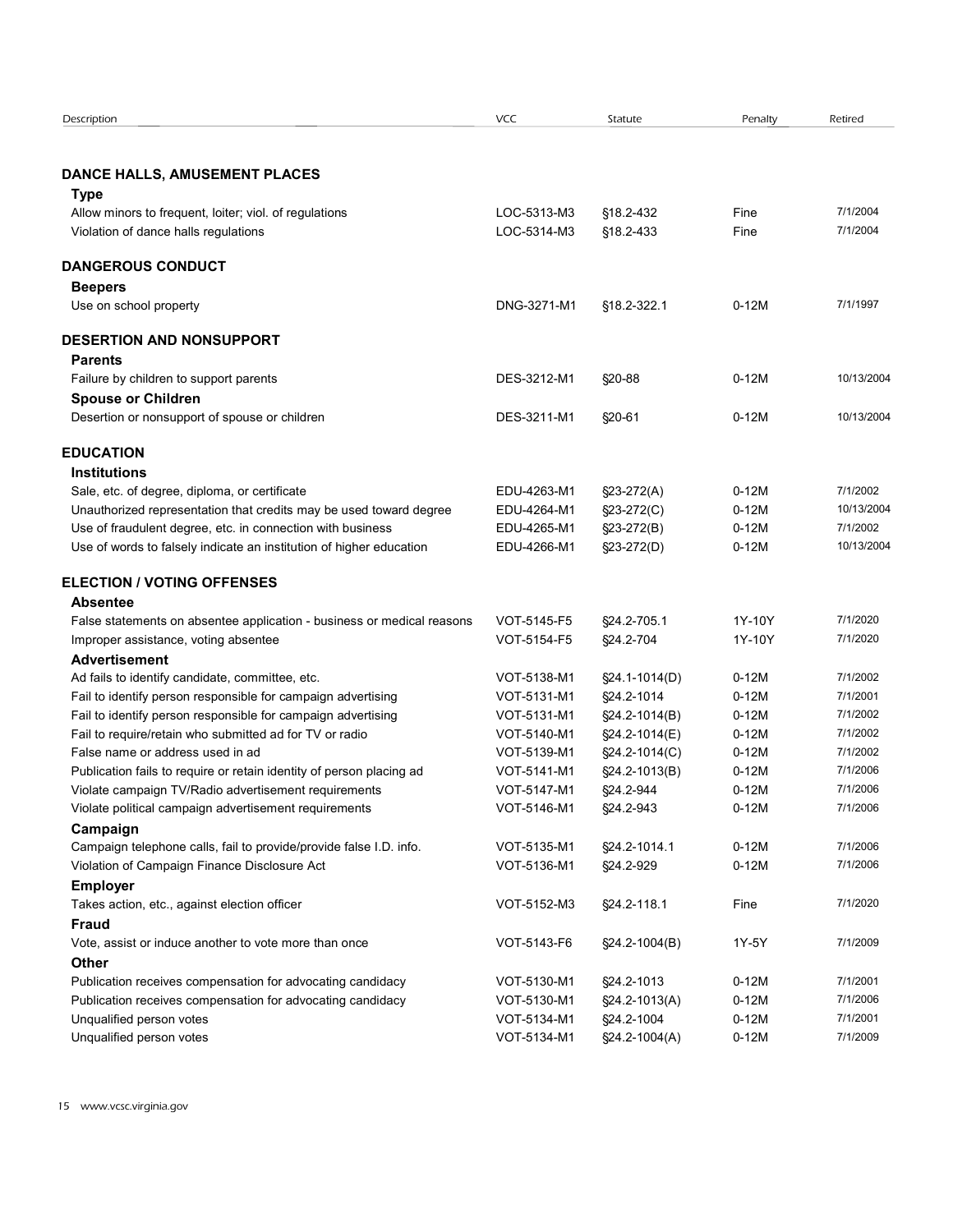| Description                                                             | <b>VCC</b>  | Statute          | Penalty    | Retired    |  |  |
|-------------------------------------------------------------------------|-------------|------------------|------------|------------|--|--|
|                                                                         |             |                  |            |            |  |  |
|                                                                         |             |                  |            |            |  |  |
| <b>EROSION CONTROL</b>                                                  |             |                  |            |            |  |  |
| Type                                                                    |             |                  |            |            |  |  |
| Erosion and sediment control law, prohibited practices                  | ERO-3256-M1 | §21-89.11        | $0-12M$    | 7/1/2005   |  |  |
| <b>ESCAPES</b>                                                          |             |                  |            |            |  |  |
| <b>Electronic Incarceration</b>                                         |             |                  |            |            |  |  |
| Home or electronic incarceration, violation of                          | ESC-4925-M2 | §53.1-131.2      | 0-6M       | 7/1/2000   |  |  |
| <b>Furlough Violation</b>                                               |             |                  |            |            |  |  |
| Willfully fail to stay within limits or time prescribed                 | ESC-4914-S9 | §53.1-37(D)      | 0-6M       | 7/1/2003   |  |  |
| Work release, violation of furlough from                                | ESC-4920-M2 | §53.1-132        | 0-6M       | 7/1/2000   |  |  |
| <b>Work and Education Programs</b>                                      |             |                  |            |            |  |  |
| Leave area, vehicle, or route of education or work                      | ESC-4916-S9 | §53.1-60         | $0-6M$     | 10/13/2004 |  |  |
| Prisoner in jail - leave Commonwealth                                   | ESC-4919-M2 | §53.1-131        | $0-6M$     | 7/1/1997   |  |  |
| Prisoner in jail leave work, educational area                           | ESC-4918-M2 | §53.1-131        | 0-6M       | 7/1/2000   |  |  |
|                                                                         |             |                  |            |            |  |  |
| <b>EXTORTION</b><br>School                                              |             |                  |            |            |  |  |
| Orally threaten school employee on school property                      | EXT-2113-M1 | $$18.2-60(B)$    | $0-12M$    | 7/1/2019   |  |  |
| <b>Stalking</b>                                                         |             |                  |            |            |  |  |
| 2nd conviction w/in 5 years of 1st conviction                           | STK-2111-M1 | $$18.2-60.3(c)$  | $0-12M$    | 7/1/1998   |  |  |
| After protective order/injunction issued                                | STK-2110-M1 | $$18.2-60.3(b)$  | $0-12M$    | 7/1/1998   |  |  |
| <b>Threat</b>                                                           |             |                  |            |            |  |  |
| Threat by letter, communication, or electronic message                  | EXT-2106-F6 | $$18.2-60(A)$    | 1Y-5Y      | 7/1/2001   |  |  |
|                                                                         |             |                  |            |            |  |  |
| <b>FAMILY OFFENSE</b>                                                   |             |                  |            |            |  |  |
| <b>Adult Abuse and Neglect</b>                                          |             |                  |            |            |  |  |
| Incapacitated adult, abuse or neglect-serious injury/disease            | FAM-3802-F6 | $$18.2-369(A)$   | 1Y-5Y (II) | 7/1/2001   |  |  |
| <b>Adults</b>                                                           |             |                  |            |            |  |  |
| Incapacitated adult, abuse or neglect-serious injury/disease            | FAM-3802-F6 | $$18.2-369(B)$   | 1Y-5Y (II) | 7/1/2004   |  |  |
| <b>Child Abuse And Neglect</b><br>False report by person 14 or older    | FAM-3796-M1 | §63.1-248.5:1.01 | $0-12M$    | 10/1/2002  |  |  |
| False report by person 14 or older - subsequent offense                 | FAM-3795-F6 | §63.1-248.5:1.01 | 1Y-5Y      | 10/1/2002  |  |  |
| <b>Minors</b>                                                           |             |                  |            |            |  |  |
| Tattoo minor without parent/guardian or medical license                 | FAM-3854-M3 | §18.2-371.3      | Fine       | 7/1/2000   |  |  |
| <b>Tattoos</b>                                                          |             |                  |            |            |  |  |
| Tattoo/body piercing minor without parent/guardian or medical license   | FAM-3854-M2 | §18.2-371.3      | 0-6M       | 7/1/2006   |  |  |
| Tattoo/body piercing minor w/out parent/guardian/medical lic. - 2nd off | FAM-3781-M1 | §18.2-371.3      | $0-12M$    | 7/1/2006   |  |  |
| <b>Tobacco</b>                                                          |             |                  |            |            |  |  |
| Purchase or possession of tobacco by minor                              | FAM-3856-M9 | §18.2-371.2(B)   | Fine       | 7/29/2002  |  |  |
| Sell tobacco product from vending machine to minor                      | FAM-3858-M9 | §18.2-371.2(A)   | Fine       | 7/1/2003   |  |  |
| Sell tobacco to minor                                                   | FAM-3855-M9 | §18.2-371.2(A)   | Fine       | 7/1/2003   |  |  |
| Sell tobacco to minor; minor purchase or possess                        | FAM-3809-M9 | §18.2-371.2      | Fine       | 7/1/1997   |  |  |
| Sell tobacco without requiring I.D.                                     | FAM-3857-M9 | §18.2-371.2(C)   | Fine       | 7/1/2003   |  |  |
| <b>Tobacco - Juvenile and Domestic</b>                                  |             |                  |            |            |  |  |
| Purchase, attempted purchase or possession of tobacco by minor          | FAM-3856-J9 | §18.2-371.2(B)   |            | 7/1/2019   |  |  |
|                                                                         |             |                  |            |            |  |  |
| <b>FIRE PROTECTION / SAFETY</b>                                         |             |                  |            |            |  |  |

# FIRE PROTECTION / SAFETY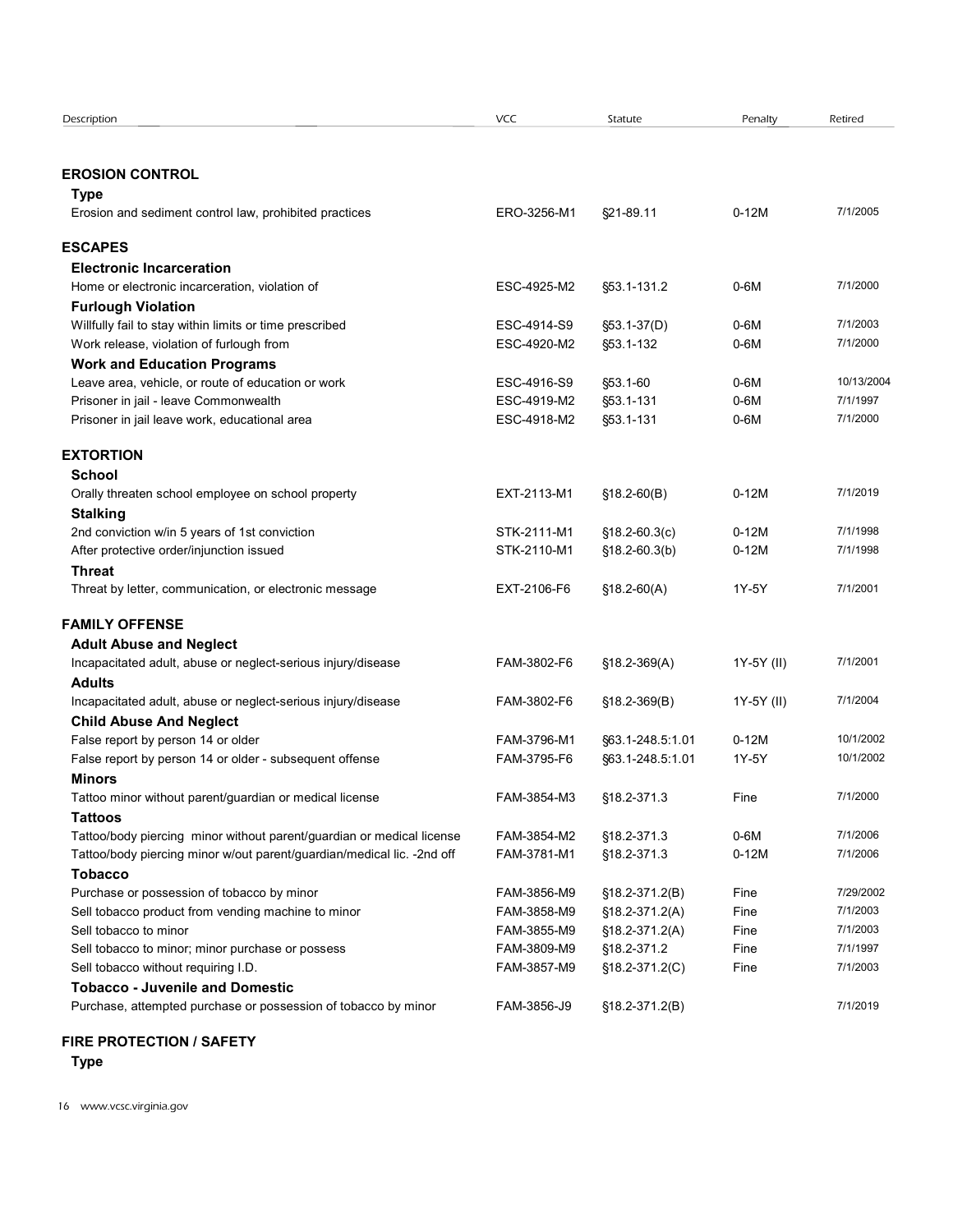| Description                                                                                                                          | <b>VCC</b>                 | Statute                    | Penalty            | Retired              |  |
|--------------------------------------------------------------------------------------------------------------------------------------|----------------------------|----------------------------|--------------------|----------------------|--|
|                                                                                                                                      |                            |                            |                    |                      |  |
| <b>FIRE PROTECTION / SAFETY</b>                                                                                                      |                            |                            |                    |                      |  |
| Type                                                                                                                                 |                            |                            |                    |                      |  |
| Explosives, fail to report stolen                                                                                                    | FIR-5601-M1                | §27-97.1                   | $0-12M$            | 11/4/2004            |  |
| Violations of code provisions                                                                                                        | FIR-5600-M1                | §27-100                    | $0-12M$            | 10/13/2004           |  |
|                                                                                                                                      |                            |                            |                    |                      |  |
| <b>FRAUD</b>                                                                                                                         |                            |                            |                    |                      |  |
| <b>Adoption</b><br>Exchange money, property etc. for adoption, placement                                                             | FRD-2531-F6                | §63.1-219.25               | 1Y-5Y              | 10/1/2002            |  |
| Provide false information                                                                                                            | FRD-2562-F6                | §63.1-219.24               | 1Y-5Y              | 10/1/2002            |  |
| <b>Advertising</b>                                                                                                                   |                            |                            |                    |                      |  |
| Price not current                                                                                                                    | FRD-2615-M1                | §18.2-219                  | $0-12M$            | 7/1/1992             |  |
| Unauthorized use of name or picture                                                                                                  | FRD-2619-M1                | §18.2-216.1                | $0-12M$            | 7/1/2002             |  |
| <b>Agriculture</b>                                                                                                                   |                            |                            |                    |                      |  |
| Fail to deliver crop, etc., in return for advances, < \$200                                                                          | FRD-2710-M1                | §18.2-200                  | $0-12M$            | 7/1/2018             |  |
| Fail to deliver crop, etc., in return for advances, < \$500                                                                          | FRD-2710-M1                | §18.2-200                  | $0-12M$            | 7/1/2020             |  |
| Fail to deliver crop, etc., in return for advances, $\geq$ \$200                                                                     | FRD-2709-F9                | §18.2-200                  | 1Y-20Y             | 7/1/2018             |  |
| Fail to deliver crop, etc., in return for advances, $\geq$ \$200<br>Fail to deliver crop, etc., in return for advances, $\geq$ \$500 | FRD-2709-F9<br>FRD-2709-F9 | §18.2-200<br>§18.2-200     | 1Y-20Y<br>1Y-20Y   | 7/1/1996<br>7/1/2020 |  |
| <b>Bad Check</b>                                                                                                                     |                            |                            |                    |                      |  |
| Bad check, less than \$200                                                                                                           | FRD-2625-M1                | §18.2-181                  | $0-12M$            | 7/1/2018             |  |
| Bad check, less than \$500                                                                                                           | FRD-2625-M1                | §18.2-181                  | $0-12M$            | 7/1/2020             |  |
| Bad check, \$200 or more                                                                                                             | FRD-2624-F6                | §18.2-181                  | 1Y-5Y              | 7/1/2018             |  |
| Bad check, \$500 or more                                                                                                             | FRD-2624-F6                | §18.2-181                  | 1Y-5Y              | 7/1/2020             |  |
| Bad check, payroll less than \$200                                                                                                   | FRD-2704-M1                | §18.2-182                  | $0-12M$            | 7/1/2018             |  |
| Bad check, payroll less than \$500                                                                                                   | FRD-2704-M1                | §18.2-182                  | $0-12M$            | 7/1/2020             |  |
| Bad check, payroll \$200 or more                                                                                                     | FRD-2703-F6                | §18.2-182                  | 1Y-5Y              | 7/1/2018             |  |
| Bad check, payroll \$500 or more<br>Bad checks, two or more w/in 90 days, ≥ \$200                                                    | FRD-2703-F6<br>FRD-2699-F6 | §18.2-182<br>§18.2-181.1   | 1Y-5Y<br>1Y-5Y     | 7/1/2020<br>7/1/2018 |  |
| Bad checks, two or more w/in 90 days, ≥ \$500                                                                                        | FRD-2699-F6                | §18.2-181.1                | 1Y-5Y              | 7/1/2020             |  |
| Bad checks, payroll                                                                                                                  | FRD-2627-M1                | §18.2-182                  | $0-12M$            | 7/1/2005             |  |
| <b>Cigarette Delivery</b>                                                                                                            |                            |                            |                    |                      |  |
| Fail to register before delivery, etc., of cigarettes                                                                                | FRD-2720-M1                | $$18.2 - 246.11(A)$        | $0-12M$            | 7/2/2009             |  |
| Fail to register before delivery, etc., of cigarettes, subsequent                                                                    | FRD-2721-F6                | $$18.2 - 246.11(A)$        | 1Y-5Y              | 7/2/2009             |  |
| Fail to report cigarette delivery                                                                                                    | FRD-2723-M1                | §18.2-246.11(B)            | $0-12M$            | 7/2/2009             |  |
| Fail to report cigarette delivery, subsequent                                                                                        | FRD-2724-F6                | §18.2-246.11(B)            | 1Y-5Y              | 7/2/2009             |  |
| False statement filed; required before delivery of cigarettes                                                                        | FRD-2722-F6                | $$18.2 - 246.11(A)$        | 1Y-5Y              | 7/2/2009             |  |
| False statement on report required after delivery of cigarettes                                                                      | FRD-2725-F6                | §18.2-246.11(B)            | 1Y-5Y              | 7/2/2009             |  |
| <b>Construction Fraud</b>                                                                                                            |                            |                            |                    |                      |  |
| Fail to perform construction in return for advances, < \$200<br>Fail to perform construction in return for advances, < \$500         | FRD-2804-M1<br>FRD-2804-M1 | §18.2-200.1<br>§18.2-200.1 | $0-12M$<br>$0-12M$ | 7/1/2018<br>7/1/2020 |  |
| Fail to perform construction in return for advances, $\geq$ \$200                                                                    | FRD-2805-F9                | §18.2-200.1                | 1Y-20Y             | 7/1/2018             |  |
| Fail to perform construction in return for advances, $\geq$ \$500                                                                    | FRD-2805-F9                | §18.2-200.1                | 1Y-20Y             | 7/1/2020             |  |
| Intent to defraud, funds not used to pay for labor/supplies, <\$200                                                                  | FRD-2601-M1                | §43-13                     | $0-12M$            | 7/1/2018             |  |
| Intent to defraud, funds not used to pay for labor/supplies, <\$500                                                                  | FRD-2601-M1                | §43-13                     | $0-12M$            | 7/1/2020             |  |
| Intent to defraud, funds not used to pay for labor/supplies, ≥ \$200                                                                 | FRD-2602-F9                | §43-13                     | 1Y-20Y             | 7/1/2018             |  |
| Intent to defraud, funds not used to pay for labor/supplies, ≥ \$500                                                                 | FRD-2602-F9                | §43-13                     | 1Y-20Y             | 7/1/2020             |  |
| Misrepresent payment required on affidavit                                                                                           | FRD-2605-M3                | §43-13.3                   | Fine               | 10/13/2004           |  |
| <b>Credit Card Application</b>                                                                                                       |                            |                            |                    |                      |  |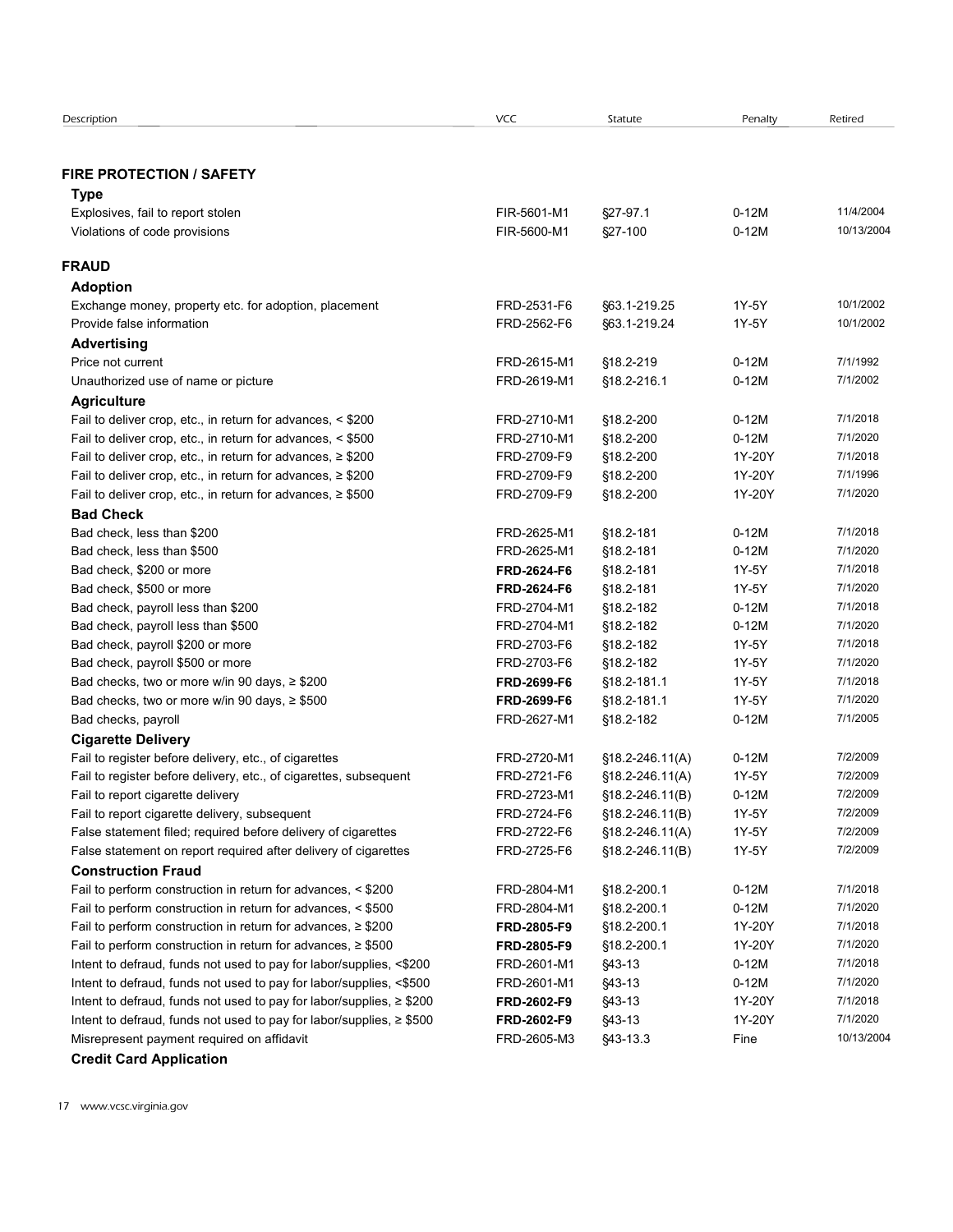# Description VCC Statute Penalty Retired FRAUD Credit Card Application Facingtion<br> **False statements to obtain credit card**<br> **False statements to obtain credit card**<br> **FAD-2528-M2** § 18.2-195.2(A) 0-6M 71/1/2007<br> **Obtain less than \$500**, credit card obtained by false statements<br> **Chain S200** escription<br> **Credit Card Application**<br> **Credit Card Application**<br>
False statements to obtain credit card obtained by false statements<br>
Obtain less than \$200, credit card obtained by false statements<br>
Obtain less than \$200, Ecciplion<br> **Credit Card Application**<br>
Cred**it Card Application**<br>
Obtain less than \$500, credit card obtained by false statements<br>
Obtain less than \$500, credit card obtained by false statements<br>
Obtain \$500 or more, credi escription<br> **Condit Card Application**<br>
Cristic Card **Condition**<br>
Chain less than \$200, credit card obtained by false statements<br>
Obtain less than \$200, credit card obtained by false statements<br>
Obtain 5200 or more, credit Colpision<br>
Credit Card Application<br>
Credit Card Application<br>
False statements to obtain restit card<br>
Obtain less than \$500, credit card obtained by false statements<br>
Obtain \$500 or more, credit card obtained by false stat Credit Card Fraud Comption<br>
Credit Card Application<br>
Credit Card Application<br>
Credit Card Application<br>
Obtain less than \$200, credit card obtained by false statements<br>
Obtain less than \$300, credit card obtained by false statements<br>
Obtain Crightion<br>
Credit Card Application<br>
Credit Card Application<br>
False statements to obtain cost card obtained by false statements<br>
Chian less than \$500, credit card obtained by false statements<br>
Chian less than \$500, credit Credit Card Application<br>
False statements to obtain credit card<br>
False statements to obtain credit card<br>
Obtain less than 8200, credit card obtained by false statements<br>
Obtain is 300 or more, credit card obtained by false Credit Card Application<br>
Credit Card Application<br>
Credit Card Application<br>
Colsinies statements to chian credit card dotained by false statements<br>
Chian less than 8200, credit card dotained by false statements<br>
Chian less Credit Card Application<br>
Credit Card Application<br>
Credit Card Application<br>
Cliste statements to column order and<br>
Cliste statements of the change of the statements<br>
Cliste statements FRD-2628-M2 (\$12-182-208)<br>
Cliste stat Credit Credit Credit Credit Credit Credit Credit Credit Credit Credit Credit Credit Credit Credit Credit Credit Credit Credit Credit Credit Credit Credit Credit Credit Credit Credit Credit Credit Credit Credit Credit Credi Factipation<br> **FALUD**<br> **Credit Card Application**<br>
False takennelis to botain rediction of the contained by false statements<br>
Colbain less than 5200, cnedit card othsined by false statements<br>
Chemine Shots, cnedit card oth ecription **Prospect Condition of 2 or more signed credit card Application of 2 or more signed Creat Application or more signed credit card application or more signed credit card or more signed credit card or numbers FRD-2** Scription<br>
Credit Card Application<br>
Credit Card Application<br>
Channelss attachements to column orientary of actual crime and change the statements<br>
Column less than \$200, credit card obtained by false statements<br>
Channelss Credit Card Fraud - Merchant excitized Credit Card Application<br>
Credit Card Application<br>
Merchant defraud issues to the control of the control of the control of the control of the control of the control of the control of the control of the control of **RAUD**<br> **Credit Card Application**<br>
Fisite statements to obtain ered to and their defraud is the statements<br>
Obtain less than 5000, credit card obtained by false statements<br>
Obtain 4500 or more, credit card obtained by fal **RAUD**<br>
Creat Card Application<br>
Crisis statements to other need that detailed by false statements<br>
Crisis man the S500, creat card obtained by false statements<br>
Chemi less than the S500 in 6 month period FRD-2792-F6 18.2-**ROLO Credit Card Application**<br> **Credit Card Application**<br>
Colstan states obtain credit card obtained by faile statements<br>
Obtain less than 5500, credit card obtained by faile statements<br>
Obtain 1820 or more, credit card Credit Card Fraud - Receive Goods First estatements to chain credit card rata card absolute contract the credit of the credit card fraud, and the control of the credit card obtained by faise statements<br>
Obtain less than S500, cnedit card obtained by faise Obtain less than 8500, credit card obtained by faise statements<br>
Colbain less than 8500, credit card cobtained by faise statements<br>
Chemic SOO or more, credit card cobtained by faise statements<br>
Chemic SOO or more, credit Obtain less than 8500, codit card obtained by fase statements<br>
Coltain s 200 or more, pradic and obtained by false statements<br>
Check that 500 or more, pradic and obtained by false statements<br>
Check that 500 or more, predi Obtain \$200 or more, credit card obtained by false statements<br>
Chesin \$300 or more, credit card obtained by false attenuate<br>
Chesit card Fraud,  $\frac{1}{2}$  FRD-2807-F6 §18.2-1982(1)<br>
Condit card Fraud,  $\frac{1}{2}$  FRD-2807-MH False Pretenses Credit Card Francia (Sample of the month period<br>Credit card franck 4.5300 in 6 month period<br>Credit card franck 4.5300 in 6 month period<br>Credit card franck 4.5300 in 6 month period<br>Credit card franck 4.5300 in 6 month perio Credit can final, 4,5800 in 6 month period FRD-2783-M1 (1912-1987) 0-12M 71/3220<br>Credit can final, 4,5800 in 6 month period FRD-2835-M1 (1912-1981) 11/3-1/18.2-178<br>Credit can final, 4,200 in 6 month period FRD-2835-F6 (19 Credit can finud, 5 4 S200 In 6 month period FRD-283-F9 §18.2-178 (12-178 / 12-128<br>Credit can finud, 8 4 S00 In 6 month period FRD-283-F9 §18.2-178 (12-1881)<br>Credit can finud, 8 4 S00 In 6 month period FRD-283-F9 §18.2-17 Credit can fraud, 5 4, 200 in 6 month period FRD-283-F9 §18.2-178 (17.4-3Y 7/1/2020<br>
Credit, property on-2500 or none, by false statements<br>
Credit, property on-250 or none, by false statements<br>
FRD-283-F9 §18.2-181 1Y-5Y False Statements Credit property on-5200 or more, by laise statements<br>
FRD-2818-False preference, obtain money by  $\approx$  5000<br>
False preference, obtain money by  $\approx$  5000<br>
Credit- and credit cause or cause FRD-2818-F4<br>
Method Credit- make or Credit property on-Les than S200, by false statements<br>
False presense, obtain money by<br>
Property. The Credit Card Fraud - Members of numbers<br>
Use VCC coef for actual crime and change of Turb Credit FRD-2793-M1 818-2-186(4) False predoness, colain money by existed to obtain  $\sqrt{6}$  FRD-2843-F4<br>
Uses to conce for actual crime and drame "F" to "C"<br>
Uses Credit Card Fraud. Metchant to obtain the main drame "F" to "C"<br>
Credit Card Fraud. Metchant Possession of 2 cm mossigned credit card are muniblent to obtain, etc. 2614-186<br>
Cheel Card Francia John Chemical Card Franch protocome of the statement of the statement of the statement of the statement of the statement Use of Cocole of actual crime and change "F" to "C"<br> **Credit Card Fraud - Mecchant** to obtain the product of the method of the credit of the credit of the credit of the credit of the credit of the credit of the credit of Membran derival assume, < \$300 in 6 month pendo<br>
Membran derival assume, < \$300 in 6 month pendo<br>
Membran derival assume, > \$200 in 6 month pendo<br>
Membran derival assume, > \$200 in 6 month pendo<br>
Membran derival assume, > Merchart defraud issuer, etc., 6200 in Finorito (FRD-2761-M1 18.2-1982) 0 -12M 71/2021<br>
Merchart defraud issuer, etc., 800 in Finorito (FRD-2762-FB 18.2-1982) 17/-5Y 71/2020<br>
Credit Card Fraud - Receive Goods FRD-27792-FB Memberit defraud issuer, > \$200 in Empha period of FRD-2792-F6 §18.2-1982<br>
Check Card Francis Reading conditions (= Service Conditions (= Service 200 FRD-2806-M1 §18.2-197 0-12M 7/1/2018<br>
Reading goods from credit card fr Merchant defauld issues. + SEOD in Emotic and most control or Motel carbotted in the control or Motel carbotted flame of the control carbotted flame or Motel carbotted flame or Motel carbotted flame or Motel carbotted fla Receive goods from ceelit card fraud, < 8,500 = FRD-2606-M1 = 818.2-187 0-12M = 7/1/2018<br>
Receive goods from credit card fraud, × 8,500 = FRD-2606-M1 = 818.2-187 0-12M = 7/1/5/2018<br>
Receive goods from credit card fraud, × Receive goods from ceelit card fraud, < 5500<br>
Receive goods from ceelit card fraud, < 5500<br>
Receive goods from ceelit card fraud, ≥ 5500<br>
FRD-2807-F6 918.2-187 1Y-5Y 711/2020<br>
False Predentes, obtain money by. < 5500<br>
FRD-

| Receive goods from credit card fraud, $\geq$ \$200                    | FRD-2807-F6        | §18.2-197          | 1Y-5Y   | 7/1/2018 |
|-----------------------------------------------------------------------|--------------------|--------------------|---------|----------|
| Receive goods from credit card fraud, $\geq$ \$500                    | <b>FRD-2807-F6</b> | §18.2-197          | 1Y-5Y   | 7/1/2020 |
| <b>False Pretenses</b>                                                |                    |                    |         |          |
| False pretenses, obtain money by, < \$200                             | FRD-2741-M1        | §18.2-178          | $0-12M$ | 7/1/2018 |
| False pretenses, obtain money by, < \$500                             | FRD-2741-M1        | §18.2-178          | $0-12M$ | 7/1/2020 |
| False pretenses, obtain money by, $\geq$ \$200                        | FRD-2743-F9        | §18.2-178          | 1Y-20Y  | 7/1/2018 |
| False pretenses, obtain money by, $\geq$ \$500                        | FRD-2743-F9        | §18.2-178          | 1Y-20Y  | 7/1/2020 |
| <b>False Statements</b>                                               |                    |                    |         |          |
| False statement to obtain property/credit- make or cause              | FRD-2818-M2        | $$18.2 - 186(A)$   | $0-6M$  | 7/1/2007 |
| False statement to obtain property/credit, < \$200                    | FRD-2812-M1        | $$18.2 - 186(B)$   | $0-12M$ | 7/1/2018 |
| False statement to obtain property/credit, < \$500                    | FRD-2812-M1        | $$18.2 - 186(B)$   | $0-12M$ | 7/1/2020 |
| False statement to obtain property/credit, $\geq$ \$200               | FRD-2811-F9        | $$18.2 - 186(B)$   | 1Y-20Y  | 7/1/2018 |
| False statement to obtain property/credit, $\geq$ \$500               | FRD-2811-F9        | $$18.2 - 186(B)$   | 1Y-20Y  | 7/1/2020 |
| Hotel/Motel/Restaurant/Amusement Park                                 |                    |                    |         |          |
| Hotel or Motel service, etc., false statement to obtain, < \$200      | FRD-2651-M1        | §18.2-188          | $0-12M$ | 7/1/2018 |
| Hotel or Motel service, etc., false statement to obtain, < \$500      | FRD-2651-M1        | §18.2-188          | $0-12M$ | 7/1/2020 |
| Hotel or Motel service, etc., false statement to obtain, ≥ \$200      | FRD-2650-F5        | §18.2-188          | 1Y-10Y  | 7/1/2018 |
| Hotel or Motel service, etc., false statement to obtain, $\geq$ \$500 | <b>FRD-2650-F5</b> | §18.2-188          | 1Y-10Y  | 7/1/2020 |
| <b>Identity Fraud</b>                                                 |                    |                    |         |          |
| 5 or more people, obtain identifying info. of                         | FRD-2501-F6        | $$18.2 - 186.3(D)$ | 1Y-5Y   | 7/1/2013 |
| 50 or more people, obtain identifying info. of                        | FRD-2502-F5        | $$18.2 - 186.3(D)$ | 1Y-10Y  | 7/1/2013 |
| Detention of victim, use of identifying info. to defraud results in   | FRD-2508-F6        | $$18.2 - 186.3(D)$ | 1Y-5Y   | 7/1/2013 |
| Financial loss \$500 or more, use of identifying info. to defraud     | FRD-2509-F6        | $$18.2 - 186.3(D)$ | 1Y-5Y   | 7/1/2020 |
|                                                                       |                    |                    |         |          |
| www.vcsc.virginia.gov                                                 |                    |                    |         |          |
|                                                                       |                    |                    |         |          |
|                                                                       |                    |                    |         |          |
|                                                                       |                    |                    |         |          |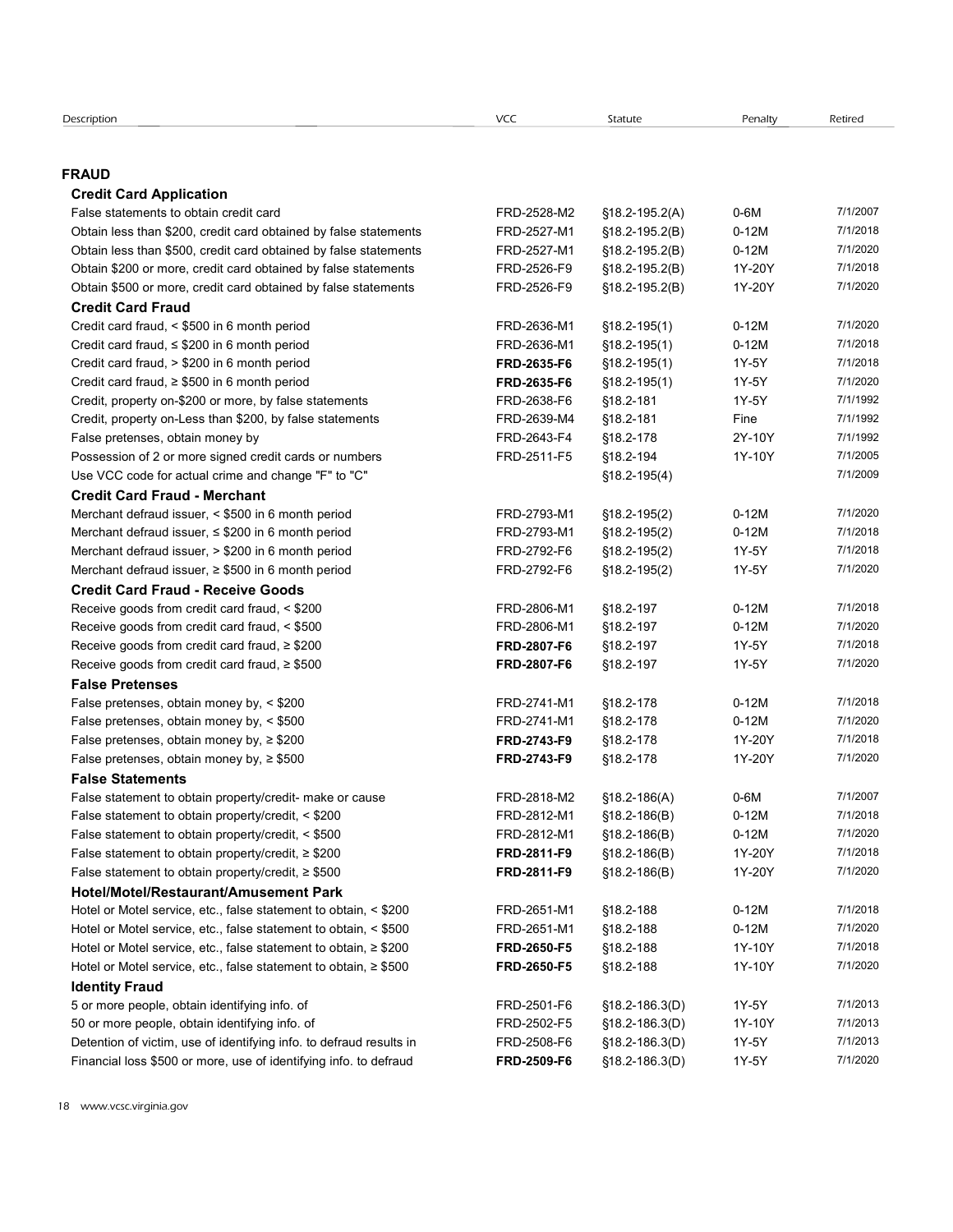| Description                                                                 | <b>VCC</b>  | Statute                | Penalty            | Retired                 |
|-----------------------------------------------------------------------------|-------------|------------------------|--------------------|-------------------------|
|                                                                             |             |                        |                    |                         |
|                                                                             |             |                        |                    |                         |
| <b>FRAUD</b>                                                                |             |                        |                    |                         |
| <b>Identity Fraud</b>                                                       |             |                        |                    |                         |
| Financial loss greater than \$200, use of identifying info. to defraud      | FRD-2509-F6 | $$18.2 - 186.3(D)$     | 1Y-5Y              | 7/1/2018                |
| Impersonation                                                               |             |                        |                    |                         |
| Firefighter/emergency services personnel, impersonating                     | FRD-2560-M3 | §18.2-174.1            | Fine               | 7/1/2002                |
| Sheriff, unauthorized person wears uniform to impersonate                   | FRD-2791-M3 | §15.2-1612             | Fine               | 7/1/2013                |
| <b>Kosher or Halal</b>                                                      |             |                        |                    | 10/1/2008               |
| Misrepresentation as kosher or halal food<br><b>Medical Assistance</b>      | FRD-2658-M3 | $\S3.1 - 396.1$        | Fine               |                         |
| False statement in application for payment (misdemeanor)                    | FRD-3336-M1 | §32.1-314              | $0-12M$            | 10/13/2004              |
| False statement in application for payment (misdemeanor)                    | FRD-3336-M9 | §32.1-314              | $0-12M$            | 7/1/2010                |
| False statement to obtain assistance                                        | FRD-2711-F9 | §32.1-314              | 1Y-20Y             | 10/13/2004              |
| False statements on condition of hospital, other facilities                 | FRD-3343-F6 | §32.1-316              | 1Y-5Y              | 10/13/2004              |
| False statements to obtain benefits \$200 or more                           | FRD-3392-F9 | §32.1-321.4            | 1Y-20Y             | 9/1/1996                |
| False statements to obtain benefits, < \$200                                | FRD-3387-M1 | §32.1-321.4            | $0-12M$            | 7/1/2018                |
| False statements to obtain benefits, < \$500                                | FRD-3387-M1 | §32.1-321.4            | $0-12M$            | 7/1/2020                |
| False statements to obtain benefits, $\geq$ \$200                           | FRD-3389-F9 | §32.1-321.4            | 1Y-20Y             | 7/1/2018                |
| False statements to obtain benefits, $\geq$ \$500                           | FRD-3389-F9 | §32.1-321.4            | 1Y-20Y             | 7/1/2020                |
| <b>Mentally Incapacitated, Exploit</b>                                      |             |                        |                    |                         |
| Financial exploitation of mentally incapacitated, < \$200                   | FRD-2730-M1 | §18.2-178.1            | $0-12M$            | 7/1/2018                |
| Financial exploitation of mentally incapacitated, < \$500                   | FRD-2730-M1 | §18.2-178.1            | $0-12M$            | 7/1/2020                |
| Financial exploitation of mentally incapacitated, $\geq$ \$200              | FRD-2731-F9 | §18.2-178.1            | 1Y-20Y             | 7/1/2018                |
| Financial exploitation of mentally incapacitated, $\geq$ \$500              | FRD-2731-F9 | §18.2-178.1            | 1Y-20Y             | 7/1/2020                |
| <b>Real Estate</b><br>Credit-overvaluation of real estate to deceive lender | FRD-2640-M3 | §18.2-203              | Fine               | 7/1/2004                |
| Real estate, fraudulent misrepresentation in sale                           | FRD-2680-M3 | §18.2-202              | Fine               | 7/1/2004                |
| <b>Telecommunications Devices</b>                                           |             |                        |                    |                         |
| Manufacture 5 or more unlawful devices                                      | FRD-2771-F6 | §18.2-190.4            | 1Y-5Y              | 7/1/1998                |
| Manufacture an unlawful device                                              | FRD-2770-M1 | §18.2-190.4            | $0-12M$            | 7/1/1998                |
| Possess an unlawful device                                                  | FRD-2772-M1 | §18.2-190.2            | $0-12M$            | 7/1/1998                |
| Possess more than 5 unlawful devices                                        | FRD-2773-F6 | §18.2-190.2            | 1Y-5Y              | 7/1/1998                |
| Sell 5 or more unlawful devices                                             | FRD-2776-F6 | §18.2-190.3(i)         | 1Y-5Y              | 7/1/1998                |
| Sell 5 or more unlawful materials/parts to make device                      | FRD-2777-F6 | §18.2-190.3(ii)        | 1Y-5Y              | 7/1/1998                |
| Sell unlawful device                                                        | FRD-2774-M1 | §18.2-190.3(i)         | $0-12M$            | 7/1/1998                |
| Sell unlawful material/part to make device                                  | FRD-2775-M1 | §18.2-190.3(ii)        | $0-12M$            | 7/1/1998                |
| <b>Utilities</b>                                                            |             |                        |                    |                         |
| Utilities, TV, less than \$200, false statement to obtain                   | FRD-2690-M1 | §18.2-187.1            | $0-12M$            | 7/1/2018                |
| Utilities, TV, less than \$500, false statement to obtain                   | FRD-2690-M1 | §18.2-187.1            | $0-12M$            | 7/1/2020                |
| Utilities, TV, \$200 or more, false statement to obtain                     | FRD-2689-F6 | §18.2-187.1            | 1Y-5Y              | 7/1/2018                |
| Utilities, TV, \$500 or more, false statement to obtain                     | FRD-2689-F6 | §18.2-187.1            | 1Y-5Y              | 7/1/2020                |
| <b>Welfare Fraud</b>                                                        |             |                        |                    |                         |
| Failure to notify, change in circumstances - value < \$200                  | FRD-2698-M1 | §63.2-513              | $0-12M$            | 7/1/2018                |
| Failure to notify, change in circumstances, < \$500                         | FRD-2698-M1 | §63.2-513              | $0-12M$            | 7/1/2020                |
| Failure to notify, change in circumstances - value \$200 or more            | FRD-2797-F9 | §63.1-112              | 1Y-20Y             | 10/1/2002               |
| Failure to notify, change in circumstances - value ≥ \$200                  | FRD-2797-F9 | §63.2-513              | 1Y-20Y             | 7/1/2018                |
| Failure to notify, change in circumstances - value less than \$200          | FRD-2698-M9 | §63.1-112<br>§63.2-513 | $0-12M$<br>$0-12M$ | 10/1/2002<br>10/13/2004 |
| Failure to notify, change in circumstances - value less than \$200          | FRD-2698-M9 |                        |                    |                         |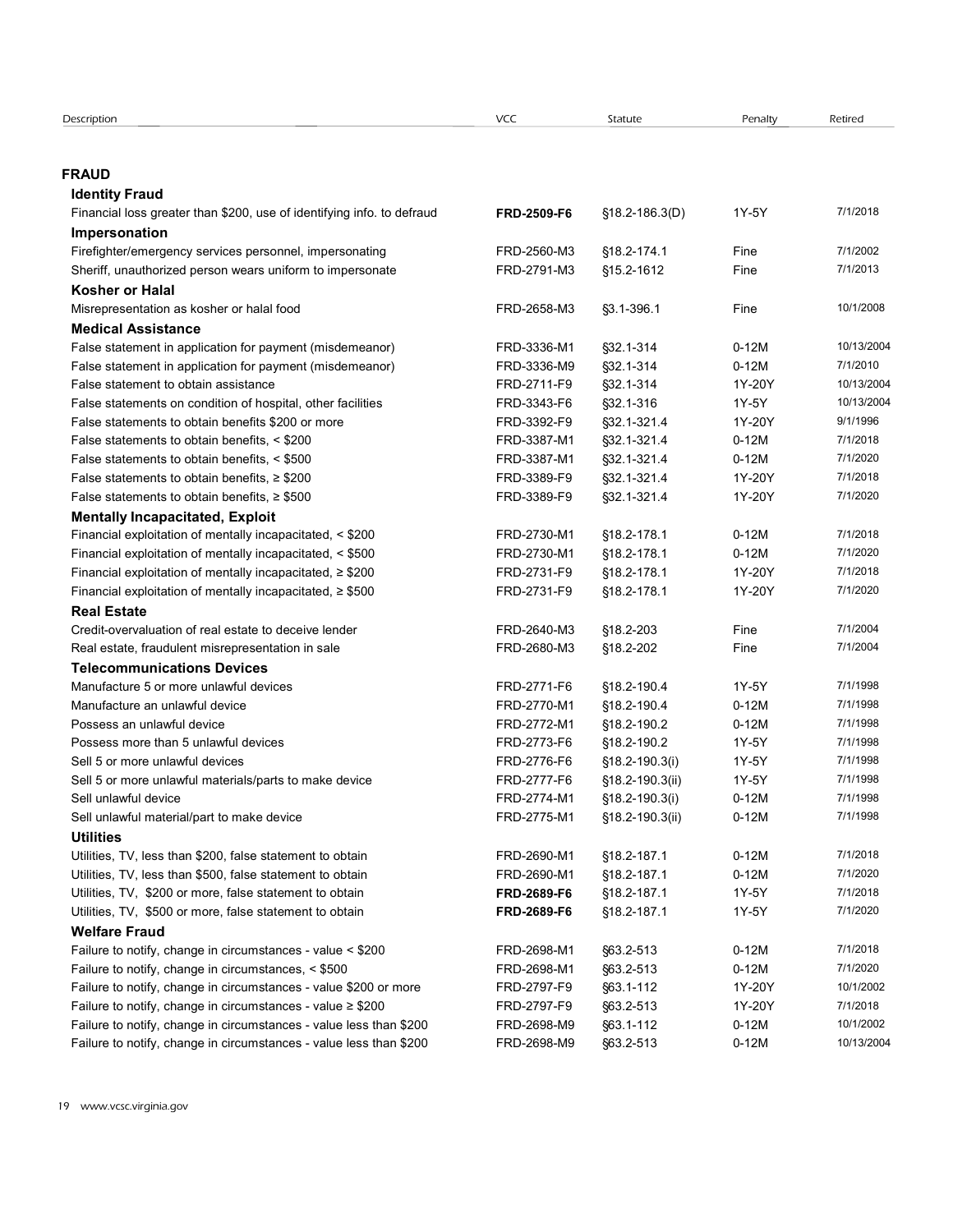| Description                                                             | <b>VCC</b>  | Statute         | Penalty | Retired    |  |
|-------------------------------------------------------------------------|-------------|-----------------|---------|------------|--|
|                                                                         |             |                 |         |            |  |
|                                                                         |             |                 |         |            |  |
| <b>FRAUD</b>                                                            |             |                 |         |            |  |
| <b>Welfare Fraud</b>                                                    |             |                 |         |            |  |
| Failure to notify, change in circumstances, $\geq$ \$500                | FRD-2797-F9 | §63.2-513       | 1Y-20Y  | 7/1/2020   |  |
| Fraudulently obtaining welfare asst. - value \$200 or more              | FRD-2695-F9 | §63.1-124       | 1Y-20Y  | 10/1/2002  |  |
| Fraudulently obtaining welfare asst. - value < \$200                    | FRD-2696-M1 | §63.1-124       | $0-12M$ | 10/1/2002  |  |
| Knowingly make any false application for assistance                     | FRD-2700-F5 | §63.1-107.1     | 1Y-10Y  | 10/1/2002  |  |
| Unauthorized use of food stamps - value \$200 or more                   | FRD-2693-F9 | §63.1-124.1     | 1Y-20Y  | 10/1/2002  |  |
| Unauthorized use of food stamps - value < \$200                         | FRD-2694-M1 | §63.1-124.1     | $0-12M$ | 10/1/2002  |  |
| Fraudulently obtaining welfare assistance, < \$500                      | FRD-2696-M1 | §63.2-522       | $0-12M$ | 7/1/2020   |  |
| Fraudulently obtaining welfare asst. - value < \$200                    | FRD-2696-M1 | §63.2-522       | $0-12M$ | 7/1/2018   |  |
| Fraudulently obtaining welfare assistance, $\geq$ \$500                 | FRD-2695-F9 | §63.2-522       | 1Y-20Y  | 7/1/2020   |  |
| Fraudulently obtaining welfare asst. - value $\geq$ \$200               | FRD-2695-F9 | §63.2-522       | 1Y-20Y  | 7/1/2018   |  |
| Unauthorized use of food stamps - value < \$200                         | FRD-2694-M1 | §63.2-523       | $0-12M$ | 7/1/2018   |  |
| Unauthorized use of food stamps, < \$500                                | FRD-2694-M1 | §63.2-523       | $0-12M$ | 7/1/2020   |  |
| Unauthorized use of food stamps - value $\geq$ \$200                    | FRD-2693-F9 | §63.2-523       | 1Y-20Y  | 7/1/2018   |  |
| Unauthorized use of food stamps, $\ge$ \$500                            | FRD-2693-F9 | §63.2-523       | 1Y-20Y  | 7/1/2020   |  |
| Other                                                                   |             |                 |         |            |  |
| Kosher meat, misrepresentation as                                       | FRD-2658-M1 | §18.2-236       | $0-12M$ | 7/1/2006   |  |
| Tourist information, misrepresent self as official                      | FRD-2685-M3 | §18.2-211       | Fine    | 7/1/2004   |  |
|                                                                         |             |                 |         |            |  |
| <b>GAMBLING</b>                                                         |             |                 |         |            |  |
| <b>Bingo, Raffles</b>                                                   |             |                 |         |            |  |
| Bingo, prohibited practices                                             | GAM-3924-M1 | §18.2-340.10    | $0-12M$ | 9/1/1996   |  |
| Unlawful use of receipts                                                | GAM-3925-F6 | §18.2-340.9(A)  | 1Y-5Y   | 9/1/1996   |  |
| <b>Charitable Gaming</b>                                                |             |                 |         |            |  |
| Convert less than \$200 from charitable gaming                          | GAM-3910-M1 | §18.2-340.37(C) | $0-12M$ | 7/1/2018   |  |
| Convert less than \$500 from charitable gaming                          | GAM-3910-M1 | §18.2-340.37(C) | $0-12M$ | 7/1/2020   |  |
| Convert \$200 or more from charitable gaming                            | GAM-3911-F9 | §18.2-340.37(C) | 1Y-20Y  | 7/1/2018   |  |
| Convert \$500 or more from charitable gaming                            | GAM-3911-F9 | §18.2-340.37(C) | 1Y-20Y  | 7/1/2020   |  |
| Operator                                                                |             |                 |         |            |  |
| Operator of continuous illegal gambling operation                       | GAM-3927-F6 | §18.2-328       | 1Y-5Y   | 7/1/1997   |  |
|                                                                         |             |                 |         |            |  |
| GAME, FISH, WILDLIFE                                                    |             |                 |         |            |  |
| Deer                                                                    |             |                 |         |            |  |
| Illegally kill deer during open season                                  | GFW-3375-M2 | §29.1-548       | $0-6M$  | 10/13/2004 |  |
| Kill male deer w/o antlers visible above hair                           | GFW-3366-M3 | §29.1-522       | Fine    | 10/13/2004 |  |
| <b>Endangered Species</b>                                               |             |                 |         |            |  |
| Regulation/permit violation threatened/endangered species - agg \$500 + | GFW-3906-F6 | §29.1-568       | 1Y-5Y   | 7/1/2020   |  |
| Sale, etc., wild bird, animal, fish - aggregate \$200 or more           | ANM-3397-F6 | §29.1-564       | 1Y-5Y   | 7/1/2018   |  |
| Sale, etc., wild bird, animal, fish - aggregate \$500 or more           | ANM-3397-F6 | §29.1-564       | 1Y-5Y   | 7/1/2020   |  |
| Taking threatened/endangered species - aggregate \$200 or more          | GFW-3609-F6 | §29.1-567       | 1Y-5Y   | 7/1/2018   |  |
| Taking threatened/endangered species, regulations - aggregate \$500+    | GFW-3904-F6 | §29.1-566       | 1Y-5Y   | 7/1/2020   |  |
| Type Not Clear: Taking threatened/endangered species - aggregate \$500+ | GFW-3609-F6 | §29.1-567       | 1Y-5Y   | 7/1/2020   |  |
| <b>Fisheries/Tidal Waters - Channel Bass</b>                            |             |                 |         |            |  |
| Channel bass, take, possess, etc., more than legal limit                | GFW-3402-M1 | §28.2-304       | $0-12M$ | 7/1/2014   |  |
| <b>Fisheries/Tidal Waters - Oysters</b>                                 |             |                 |         |            |  |
| Larceny from oyster-planting ground, value < \$200                      | GFW-3443-M1 | §28.2-560       | $0-12M$ | 7/1/2018   |  |
|                                                                         |             |                 |         |            |  |
| Larceny from oyster-planting ground, value < \$500                      | GFW-3443-M1 | §28.2-560       | $0-12M$ | 7/1/2020   |  |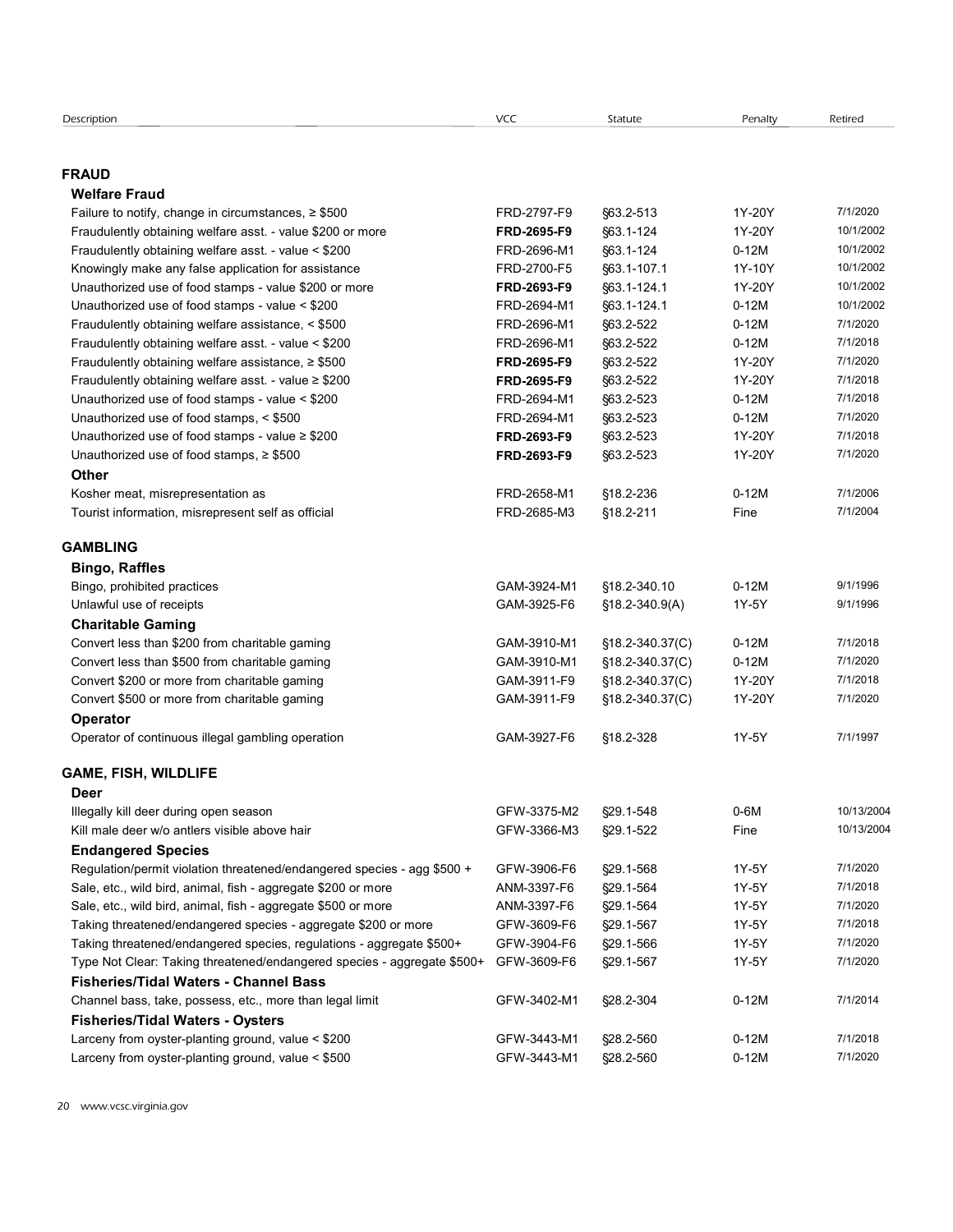| Description                                                                                         | VCC                        | Statute                | Penalty            | Retired    |  |
|-----------------------------------------------------------------------------------------------------|----------------------------|------------------------|--------------------|------------|--|
|                                                                                                     |                            |                        |                    |            |  |
|                                                                                                     |                            |                        |                    |            |  |
| <b>GAME, FISH, WILDLIFE</b><br><b>Fisheries/Tidal Waters - Oysters</b>                              |                            |                        |                    |            |  |
| Larceny from oyster-planting ground, value $\geq$ \$200                                             | GFW-3442-F9                | §28.2-560              | 1Y-20Y             | 7/1/2018   |  |
| Larceny from oyster-planting ground, value $\geq$ \$500                                             | GFW-3442-F9                | §28.2-560              | 1Y-20Y             | 7/1/2020   |  |
| Theft of oysters, clams, shells, etc., valued at less than \$200                                    | GFW-3430-M1                | §28.2-527              | $0-12M$            | 7/1/2018   |  |
| Theft of oysters, clams, shells, etc., valued at less than \$500                                    | GFW-3430-M1                | §28.2-527              | $0-12M$            | 7/1/2020   |  |
| Theft of oysters, clams, shells, etc., valued at \$200 or more                                      | GFW-3429-F9                | §28.2-527              | 1Y-20Y             | 7/1/2018   |  |
| Theft of oysters, clams, shells, etc., valued at \$500 or more                                      | GFW-3429-F9                | §28.2-527              | 1Y-20Y             | 7/1/2020   |  |
| <b>Fishing</b>                                                                                      |                            |                        |                    |            |  |
| Unlawful fishing practices - aggregate \$200 or more                                                | GFW-3608-F6                | §29.1-531              | 1Y-5Y              | 7/1/2018   |  |
| Unlawful fishing practices - aggregate \$500 or more                                                | GFW-3608-F6                | §29.1-531              | 1Y-5Y              | 7/1/2020   |  |
| <b>Fur-Bearing Animals</b>                                                                          |                            |                        |                    |            |  |
| Shoot muskrats or raccoons during closed season or without permit                                   | GFW-3580-M3                | §29.1-517              | Fine               | 10/13/2004 |  |
| <b>Migratory Birds</b>                                                                              |                            |                        |                    |            |  |
| Hunt migratory birds in violation of regulations                                                    | GFW-3390-M3                | §29.1-515              | Fine               | 11/15/2004 |  |
| <b>Reptiles</b>                                                                                     |                            |                        | Fine               | 7/1/1999   |  |
| Allow reptiles to run at large<br>Sunday                                                            | ANM-3322-M4                | §29.1-569              |                    |            |  |
| Hunt or kill wild bird or animal on Sunday                                                          | GFW-8500-M3                | $\S29.1 - 521(1)$      | Fine               | 7/1/2022   |  |
| Other                                                                                               |                            |                        |                    |            |  |
| Sell or purchase carcass - aggregate \$200 or more                                                  | GFW-3605-F6                | $\S29.1 - 521(11)$     | 1Y-5Y              | 7/1/2018   |  |
| Sell or purchase carcass - aggregate \$500 or more                                                  | GFW-3605-F6                | §29.1-521(11)          | 1Y-5Y              | 7/1/2020   |  |
| Sell or purchase carcass, use VCC for § 29.1-553                                                    |                            | $\S29.1 - 521(11)$     |                    | 7/1/2018   |  |
| Sell wild birds, animals, fish - aggregate \$200 or more                                            | GFW-3382-F6                | §29.1-553              | 1Y-5Y              | 7/1/2018   |  |
| Sell wild birds, animals, fish - aggregate \$500 or more                                            | GFW-3382-F6                | §29.1-553              | 1Y-5Y              | 7/1/2020   |  |
| Selling boats/watercraft without a license                                                          | GFW-3585-M3                | §29.1-808              | Fine               | 10/13/2004 |  |
|                                                                                                     |                            |                        |                    |            |  |
| <b>GANGS</b>                                                                                        |                            |                        |                    |            |  |
| <b>Recruitment</b>                                                                                  |                            |                        |                    |            |  |
| Solicit, invite, recruit juvenile to become member of street gang                                   | MOB-1290-F6                | §18.2-46.3             | 1Y-5Y              | 7/1/2004   |  |
| <b>HEALTH</b>                                                                                       |                            |                        |                    |            |  |
| <b>Body Parts / Fluids</b>                                                                          |                            |                        |                    |            |  |
| HIV infected blood, organs, etc., donate or sell                                                    | HEA-5513-F6                | §32.1-289.2            | 1Y-5Y              | 7/1/2021   |  |
| Sale of body parts and non-replicating fluids                                                       | HEA-5512-F6                | §32.1-289.1            | 1Y-5Y              | 7/1/2007   |  |
| <b>Decisions Act</b>                                                                                |                            |                        |                    |            |  |
| Conceal, etc., do not resuscitate order                                                             | HEA-5560-F6                | §54.1-2989             | 1Y-5Y              | 7/1/2009   |  |
| Forge revocation of do not resuscitate order                                                        | HEA-5561-F6                | §54.1-2989             | 1Y-5Y              | 7/1/2009   |  |
|                                                                                                     |                            |                        |                    |            |  |
| HIGHWAYS                                                                                            |                            |                        |                    |            |  |
| Prior to October 1, 2014                                                                            |                            |                        |                    | 10/1/2014  |  |
| Cut or injure trees near highways, injure bridges<br>Dispose of companion animal on public property | HWY-5401-M1<br>HWY-3348-M9 | §33.1-345<br>§33.1-346 | $0-12M$<br>$0-12M$ | 10/1/2014  |  |
| Dump creating fire hazard to public bridge                                                          | HWY-5403-M1                | §33.1-347              | $0-12M$            | 10/1/2014  |  |
| Dump trash, etc., on highway or private property                                                    | HWY-5402-M9                | §33.1-346              | $0-12M$            | 10/1/2014  |  |
| Junkyard violation                                                                                  | HWY-5404-M1                | §33.1-348              | $0-12M$            | 10/1/2014  |  |
| <b>Type</b>                                                                                         |                            |                        |                    |            |  |
|                                                                                                     |                            |                        |                    |            |  |
| Cut or injure trees near highways, injure bridges                                                   | HIW-5401-M1                | §33.1-345              | $0-12M$            | 2/21/2001  |  |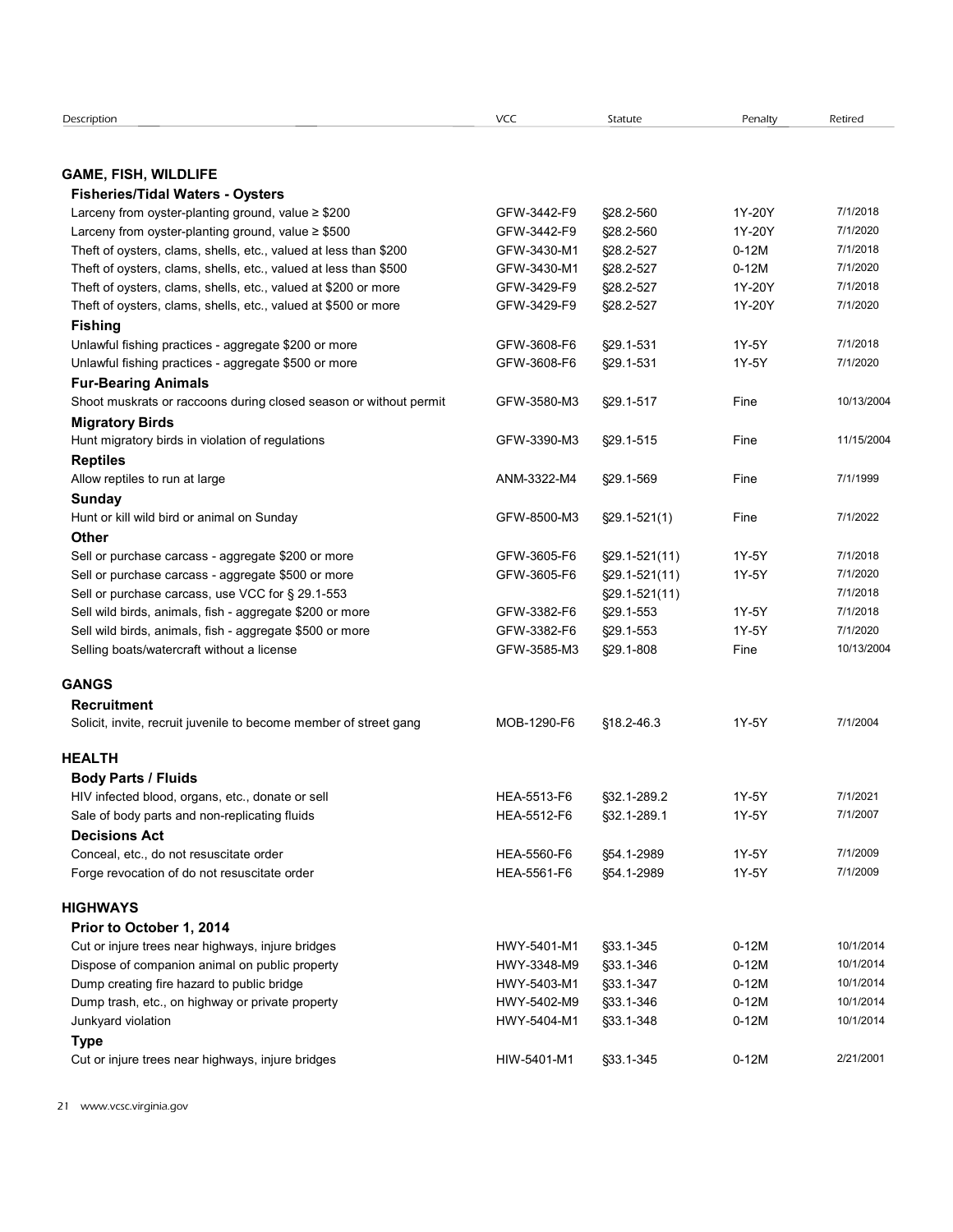| Description<br><b>HIGHWAYS</b>                                                                                      | VCC                        |                                      |                    |                         |
|---------------------------------------------------------------------------------------------------------------------|----------------------------|--------------------------------------|--------------------|-------------------------|
|                                                                                                                     |                            | Statute                              | Penalty            | Retired                 |
|                                                                                                                     |                            |                                      |                    |                         |
|                                                                                                                     |                            |                                      |                    |                         |
| Type                                                                                                                |                            |                                      |                    | 2/21/2001               |
| Dump creating fire hazard to public bridge<br>Dump trash, etc. on highway or private property                       | HIW-5403-M1<br>HIW-5402-M1 | §33.1-347<br>§33.1-346               | $0-12M$<br>$0-12M$ | 2/21/2001               |
| Dump trash, etc. on highway or private property                                                                     | HIW-5402-M9                | §33.1-346                            | $0-12M$            | 2/21/2001               |
| Dump trash, etc. on highway or private property                                                                     | HWY-5402-M1                | §33.1-346                            | $0-12M$            | 7/1/2003                |
| Junkyard violation                                                                                                  | HIW-5404-M1                | §33.1-348                            | $0-12M$            | 2/21/2001               |
| <b>INSURANCE</b>                                                                                                    |                            |                                      |                    |                         |
| Limited Mandated Benefit Accident & Sickness Insurance                                                              |                            |                                      |                    |                         |
| Eligibility misrepresentation                                                                                       | INS-7379-M1                | §38.2-3427(B)                        | $0-12M$            | 1/1/1995                |
| Falsely certify applicant's eligibility                                                                             | INS-7380-M1                | §38.2-3427(C)                        | $0-12M$            | 1/1/1995                |
| Other<br>Failure to remit insurance funds                                                                           | INS-3208-M3                | §38.1-356.01                         | Fine               | 7/1/2000                |
|                                                                                                                     |                            |                                      |                    |                         |
| <b>INTERSTATE COMPACT</b>                                                                                           |                            |                                      |                    |                         |
| <b>Juvenile and Domestic</b>                                                                                        | ICJ-8103-J9                |                                      |                    | 7/1/2018                |
| Cooperative Supervision of Probationers and Parolees - Article VII<br>Return of Escapees and Absconders - Article V | ICJ-8101-J9                | §16.1-323<br>§16.1-323               |                    | 7/1/2018                |
| Return of Runaway - Article IV                                                                                      | ICJ-8100-J9                | §16.1-323                            |                    | 7/1/2018                |
| Voluntary Return - Article VI                                                                                       | ICJ-8102-J9                | §16.1-323                            |                    | 7/1/2018                |
| <b>JUVENILE &amp; DOMESTIC COURT - OTHER</b>                                                                        |                            |                                      |                    |                         |
| <b>Juvenile and Domestic</b>                                                                                        |                            |                                      |                    |                         |
| Adoption independent                                                                                                | JUV-3827-J9                | §63.1-219.37                         |                    | 10/1/2002               |
| Paternity, relief from legal determination                                                                          | JUS-3869-S9                | §20-49.10                            |                    | 10/13/2004              |
| Paternity, relief from legal determination                                                                          | JUS-3869-J9                | §20-49.10                            |                    | 7/2/2006                |
| <b>KIDNAPPING</b>                                                                                                   |                            |                                      |                    |                         |
| <b>Parent</b>                                                                                                       |                            |                                      |                    |                         |
| Kidnapping by parent                                                                                                | KID-1014-M1                | $$18.2-47(B)$                        | $0-12M$            | 7/1/2009                |
| Kidnapping by parent removing from state                                                                            | KID-1015-F6                | $$18.2-47(B)$                        | 1Y-5Y              | 7/1/2009                |
| <b>Violation, Court Order</b>                                                                                       |                            |                                      |                    | 7/1/2002                |
| 1st violation - custody/visitation court order<br>2nd convict. of §18.2-49.1(B) w/in 12 mos. of 1st conviction      | KID-1018-M4<br>KID-1019-M3 | $$18.2 - 49.1(B)$<br>$$18.2-49.1(B)$ | Fine<br>Fine       | 7/1/2002                |
| 3rd convict. of §18.2-49.1(B) w/in 24 mos. of 1st conviction                                                        | KID-1020-M2                | $$18.2-49.1(B)$                      | $0-6M$             | 7/1/2002                |
| <b>LABOR</b>                                                                                                        |                            |                                      |                    |                         |
| <b>Child Abuse And Neglect</b>                                                                                      |                            |                                      |                    |                         |
| Endangerment, cruelty or injuries to children                                                                       | FAM-3810-M1                | \$40.1-103                           | $0-12M$            | 7/1/1991                |
| <b>Safety</b>                                                                                                       |                            |                                      |                    |                         |
| Safety/health provisions violation results in death - 2nd or subsq.                                                 | LAB-7481-S9                | $$40.1-49.4(K)$                      | $0-1Y$             | 7/2/2012                |
| <b>Unions</b>                                                                                                       |                            |                                      |                    |                         |
| Employee engages in strike/work stoppage to interfere with hospital                                                 | LAB-7479-M9                | §40.1-54.2                           | Fine               | 10/13/2004              |
| Other                                                                                                               |                            |                                      |                    |                         |
| Employer fail to allow 1 day of rest per week<br>Employer fail to allow 1 day of rest per week                      | LAB-3848-M3                | §40.1-28.1                           | Fine               | 10/13/2004<br>7/10/2005 |
| Fail to allow employee to choose Saturday as day of rest                                                            | LAB-3848-M9<br>LAB-3850-M3 | §40.1-28.1<br>§40.1-28.3             | Fine<br>Fine       | 10/13/2004              |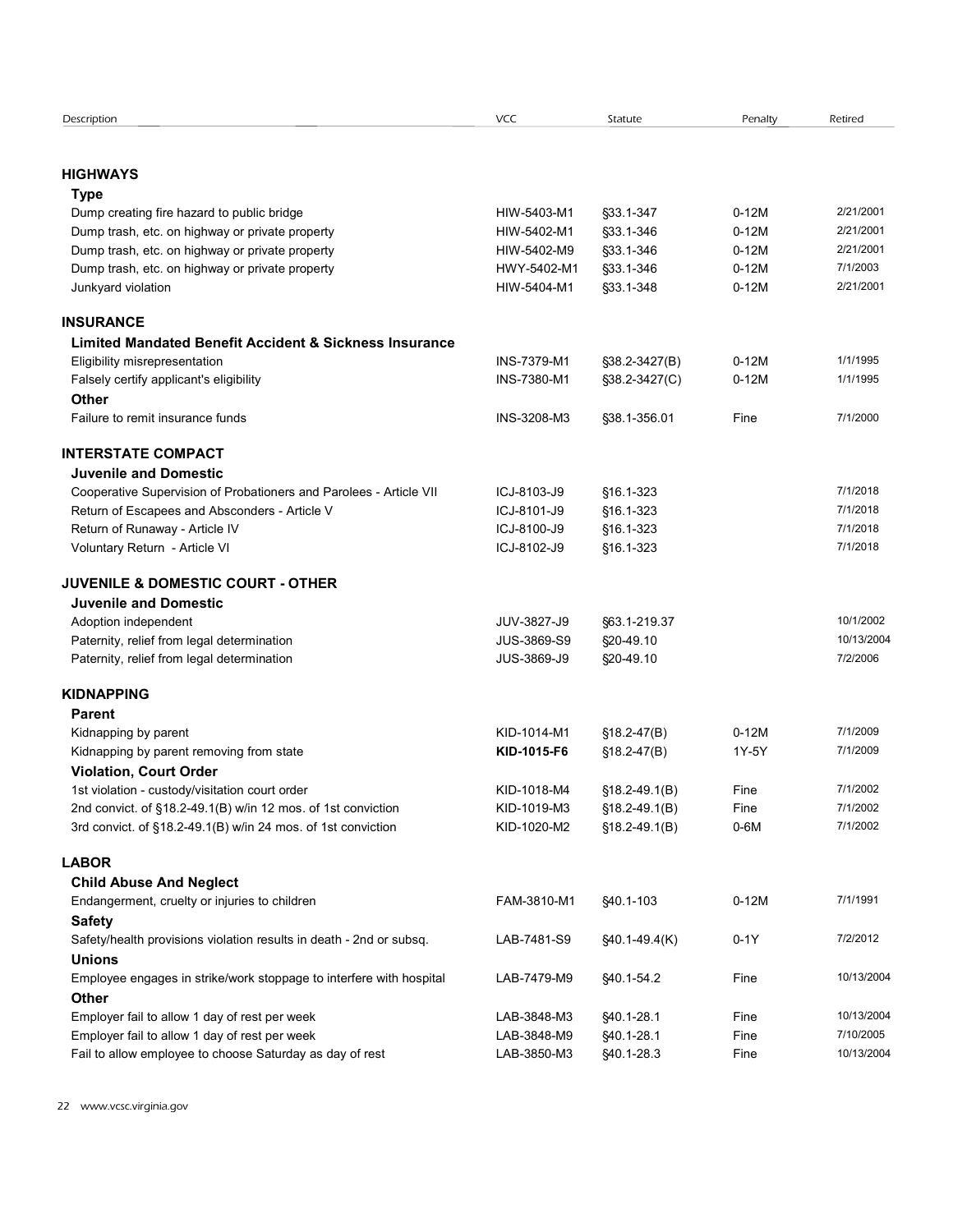| Description                                                               | VCC         | Statute       | Penalty | Retired    |
|---------------------------------------------------------------------------|-------------|---------------|---------|------------|
|                                                                           |             |               |         |            |
|                                                                           |             |               |         |            |
| <b>LABOR</b>                                                              |             |               |         |            |
| Other                                                                     |             |               |         |            |
| Fail to allow employee to choose Saturday as day of rest                  | LAB-3850-M9 | \$40.1-28.3   | Fine    | 7/1/2005   |
| Fail to allow employee to choose Sunday as day of rest                    | LAB-3849-M3 | §40.1-28.2    | Fine    | 10/13/2004 |
| Fail to allow employee to choose Sunday as day of rest                    | LAB-3849-M9 | §40.1-28.2    | Fine    | 7/1/2005   |
| Nonresident employers, fail to register                                   | LAB-3852-M3 | §40.1-30      | Fine    | 10/13/2004 |
| <b>Wages</b>                                                              |             |               |         |            |
| Withhold wages, with intent to defraud                                    | LAB-3851-M1 | §40.1-29      | $0-12M$ | 7/1/2005   |
|                                                                           |             |               |         |            |
| <b>LARCENY</b>                                                            |             |               |         |            |
| <b>Animals</b>                                                            |             |               |         |            |
| Certain animals and poultry worth less than \$200                         | LAR-2318-F6 | §18.2-97      | 1Y-5Y   | 7/1/2018   |
| Certain animals and poultry worth less than \$500                         | LAR-2318-F6 | §18.2-97      | 1Y-5Y   | 7/1/2020   |
| <b>Approval or Selection Goods</b>                                        |             |               |         |            |
|                                                                           |             |               |         | 7/1/2018   |
| Goods on approval, fail to pay or return goods - < \$200                  | LAR-2358-M1 | §18.2-116     | $0-12M$ |            |
| Goods on approval, fail to pay or return goods - < \$500                  | LAR-2358-M1 | §18.2-116     | $0-12M$ | 7/1/2020   |
| Goods on approval, fail to pay or return goods - ≥ \$200                  | LAR-2380-F9 | §18.2-116     | 1Y-20Y  | 7/1/2018   |
| Goods on approval, fail to pay or return goods - ≥ \$500                  | LAR-2380-F9 | §18.2-116     | 1Y-20Y  | 7/1/2020   |
| <b>Bank Notes, Checks, Etc.</b>                                           |             |               |         |            |
| Or any book of accounts - value < \$200                                   | LAR-2335-M1 | §18.2-98      | $0-12M$ | 7/1/2018   |
| Or any book of accounts - value < \$500                                   | LAR-2335-M1 | §18.2-98      | $0-12M$ | 7/1/2020   |
| Or any book of accounts - value \$200 or more                             | LAR-2334-F9 | §18.2-98      | 1Y-20Y  | 7/1/2018   |
| Or any book of accounts - value \$500 or more                             | LAR-2334-F9 | §18.2-98      | 1Y-20Y  | 7/1/2020   |
| <b>Concealing, Possessing Merchandise</b>                                 |             |               |         |            |
| Make, sell, poss. device made to shield shoplifted goods                  | LAR-2377-M3 | §18.2-105.2   | Fine    | 7/1/2003   |
| Shoplift, alter price tags, < \$1000 (second time)                        | LAR-2338-M9 | §18.2-103     | 30D-12M | 7/1/2021   |
| Shoplift, alter price tags, < \$1000 (third time)                         | LAR-2339-F6 | §18.2-103     | 1Y-5Y   | 7/1/2021   |
| Shoplift, alter price tags, < \$200                                       | LAR-2337-M1 | §18.2-103     | $0-12M$ | 7/1/2018   |
| Shoplift, alter price tags, < \$200 (second time)                         | LAR-2338-M9 | §18.2-103     | 30D-12M | 7/1/2018   |
|                                                                           |             |               |         |            |
| Shoplift, alter price tags, < \$200 (third time)                          | LAR-2339-F6 | §18.2-103     | 1Y-5Y   | 7/1/2018   |
| Shoplift, alter price tags, < \$500 (first time)                          | LAR-2337-M1 | §18.2-103     | $0-12M$ | 7/1/2020   |
| Shoplift, alter price tags, < \$500 (second time)                         | LAR-2338-M9 | §18.2-103     | 30D-12M | 7/1/2020   |
| Shoplift, alter price tags, < \$500 (third time)                          | LAR-2339-F6 | §18.2-103     | 1Y-5Y   | 7/1/2020   |
| Shoplift, alter price tags, ≥ \$200                                       | LAR-2354-F9 | §18.2-103     | 1Y-20Y  | 7/1/2018   |
| Shoplift, alter price tags, ≥ \$500                                       | LAR-2354-F9 | §18.2-103     | 1Y-20Y  | 7/1/2020   |
| <b>Consignment Goods</b>                                                  |             |               |         |            |
| Consignment, sale of goods & fail to pay proceeds-\$200 or >              | LAR-2378-F9 | §18.2-114     | 1Y-20Y  | 7/1/2004   |
| Consignment, sale of goods and fail to pay proceeds - < \$200             | LAR-2355-M1 | §18.2-114     | $0-12M$ | 7/1/2004   |
| <b>Conspiring</b>                                                         |             |               |         |            |
| Conspire to commit or assist in larceny with aggregate value $\geq$ \$500 | LAR-2304-F9 | $$18.2-23(B)$ | 1Y-20Y  | 7/1/2020   |
| Conspire to commit or assist in larceny with aggregate value over \$200   | LAR-2304-F9 | $$18.2-23(B)$ | 1Y-20Y  | 7/1/2018   |
| <b>Embezzlement</b>                                                       |             |               |         |            |
| Embezzlement of fines < \$200                                             | LAR-2726-M1 | §19.2-361     | $0-12M$ | 7/1/2018   |
| Embezzlement of fines < \$500                                             | LAR-2726-M1 | §19.2-361     | $0-12M$ | 7/1/2020   |
| Embezzlement of fines $\geq$ \$200                                        | LAR-2727-F9 |               | 1Y-20Y  | 7/1/2018   |
|                                                                           |             | §19.2-361     |         |            |
| Embezzlement of fines $\geq$ \$500                                        | LAR-2727-F9 | §19.2-361     | 1Y-20Y  | 7/1/2020   |
| Embezzlement, less than \$200                                             | LAR-2708-M1 | §18.2-111     | $0-12M$ | 7/1/2018   |
| Embezzlement, less than \$500                                             | LAR-2708-M1 | §18.2-111     | $0-12M$ | 7/1/2020   |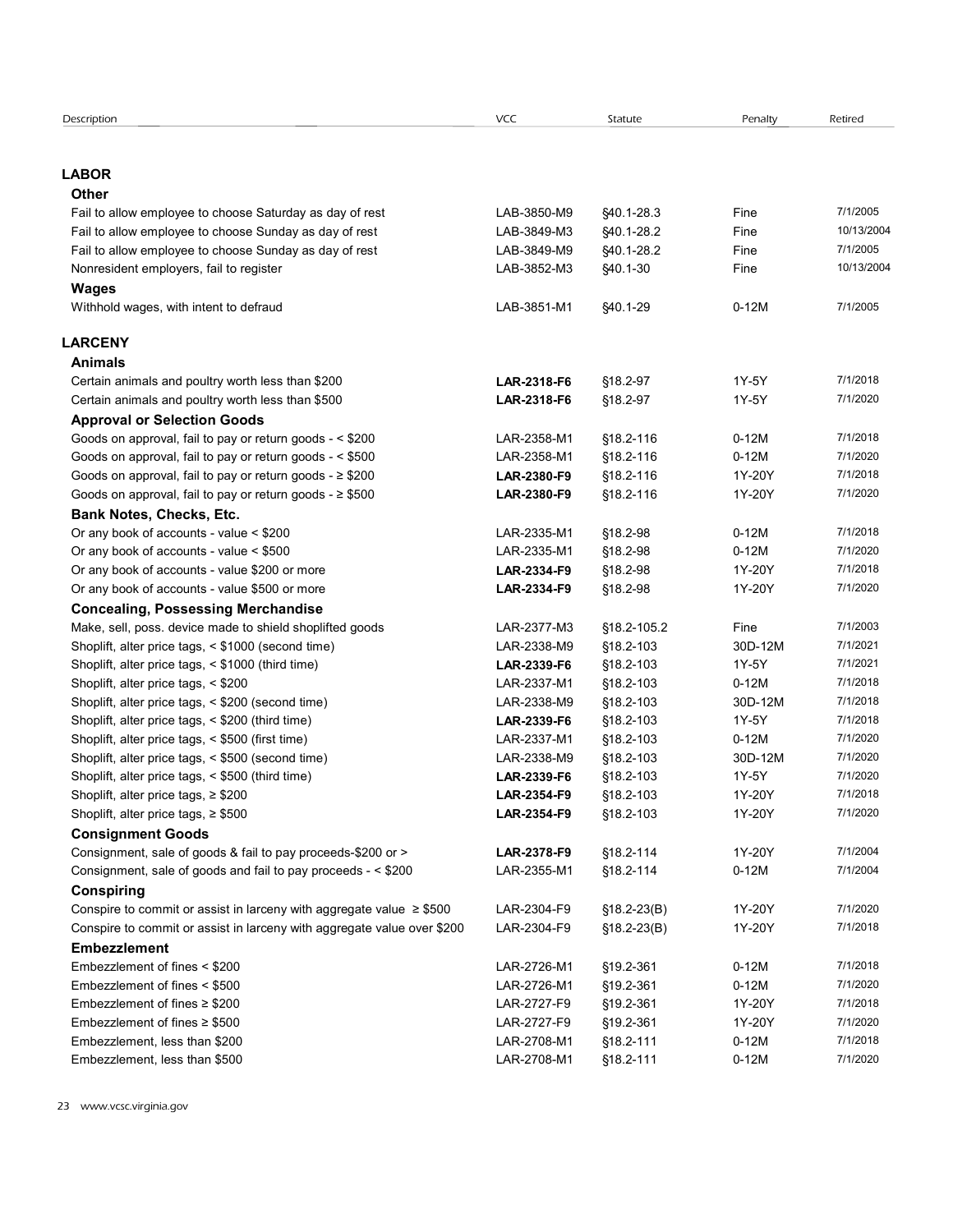# LARCENY

| <b>Description</b>                                                                                   | <b>VCC</b>                 | Statute                | Penalty          | Retired              |
|------------------------------------------------------------------------------------------------------|----------------------------|------------------------|------------------|----------------------|
|                                                                                                      |                            |                        |                  |                      |
|                                                                                                      |                            |                        |                  |                      |
| <b>_ARCENY</b>                                                                                       |                            |                        |                  |                      |
| <b>Embezzlement</b><br>Embezzlement, \$200 or more                                                   | LAR-2707-F9                | §18.2-111              | 1Y-20Y           | 7/1/2018             |
| Embezzlement, \$500 or more                                                                          | LAR-2707-F9                | §18.2-111              | 1Y-20Y           | 7/1/2020             |
| Employer fails to pay withheld child support, < \$200                                                | LAR-2398-M1                | §18.2-111.2            | $0-12M$          | 7/1/2018             |
| Employer fails to pay withheld child support, < \$500                                                | LAR-2398-M1                | §18.2-111.2            | $0-12M$          | 7/1/2020             |
| Employer fails to pay withheld child support, $\geq$ \$200                                           | LAR-2397-F9                | §18.2-111.2            | 1Y-20Y           | 7/1/2018             |
| Employer fails to pay withheld child support, $\geq$ \$500                                           | LAR-2397-F9                | §18.2-111.2            | 1Y-20Y           | 7/1/2020             |
| <b>Fail to Return</b>                                                                                |                            |                        |                  |                      |
| Bailee - fail to return animal, auto, etc. - Less than \$200                                         | LAR-2320-M1                | §18.2-117              | $0-12M$          | 7/1/2018             |
| Bailee - fail to return animal, auto, etc., < \$500                                                  | LAR-2320-M1                | §18.2-117              | $0-12M$          | 7/1/2020             |
| Bailee - fail to return animal, auto, etc. - \$200 or more                                           | LAR-2321-F9                | §18.2-117              | 1Y-20Y           | 7/1/2018             |
| Bailee - fail to return animal, auto, etc. - Less than \$200                                         | LAR-2320-M9                | §18.2-117              | $0-12M$          | 7/1/2002             |
| Bailee - fail to return animal, auto, etc., $\geq$ \$500                                             | LAR-2321-F9                | $§18.2 - 117$          | 1Y-20Y           | 7/1/2020             |
| <b>Firearm</b>                                                                                       |                            |                        |                  |                      |
| Firearm, not from person                                                                             | LAR-2376-F6                | $$18.2 - 108.1(1)$     | 1Y-5Y            | 7/1/1998             |
| Grand                                                                                                |                            |                        |                  |                      |
| \$200 or more not from person                                                                        | LAR-2359-F9                | $$18.2-95(ii)$         | 1Y-20Y           | 7/1/2018             |
| \$500 or more not from person                                                                        | LAR-2359-F9                | §18.2-95(ii)           | 1Y-20Y           | 7/1/2020             |
| <b>Levied Goods</b>                                                                                  | LAR-2396-M1                |                        | $0-12M$          | 7/1/2018             |
| Fraudulently sell, remove, etc., less than \$200<br>Fraudulently sell, remove, etc., less than \$500 | LAR-2396-M1                | §18.2-101<br>§18.2-101 | $0-12M$          | 7/1/2020             |
| Fraudulently sell, remove, etc., \$200 or more                                                       | LAR-2395-F9                | §18.2-101              | 1Y-20Y           | 7/1/2018             |
| Fraudulently sell, remove, etc., \$500 or more                                                       | LAR-2395-F9                | §18.2-101              | 1Y-20Y           | 7/1/2020             |
| <b>Military Property</b>                                                                             |                            |                        |                  |                      |
| Military property- conversion value \$200 or more                                                    | LAR-2364-F9                | §18.2-111.1            | 1Y-20Y           | 7/1/2004             |
| Military property- conversion value less than \$200                                                  | LAR-2365-M1                | §18.2-111.1            | $0-12M$          | 7/1/2004             |
| <b>Milk Crates</b>                                                                                   |                            |                        |                  |                      |
| Deface, erase, cover up, insignia or label of owner                                                  | LAR-2307-M3                | $$18.2 - 102.2(3)$     | Fine             | 7/1/2002             |
| Refuse to return to owner/agent                                                                      | LAR-2306-M3                | $$18.2 - 102.2(2)$     | Fine             | 7/1/2002             |
| Take, buy, sell, or dispose of w/out consent of owner                                                | LAR-2305-M3                | $$18.2 - 102.2(1)$     | Fine             | 7/1/2002             |
| <b>Petit</b>                                                                                         |                            |                        |                  |                      |
| Less than \$200 not from person                                                                      | LAR-2366-M1                | $$18.2-96(2)$          | $0-12M$          | 7/1/2018             |
| Less than \$500 not from person                                                                      | LAR-2366-M1                | $$18.2-96(2)$          | $0-12M$          | 7/1/2020             |
| Petit larceny- second conviction                                                                     | LAR-2368-M9                | §18.2-96               | 30D-12M          | 7/1/1994             |
| Petit larceny-third conviction                                                                       | LAR-2369-F6                | §18.2-96               | 1Y-5Y            | 7/1/1994<br>7/1/2021 |
| Larceny, etc. - second conviction<br>Larceny, etc. - third or subsequent conviction                  | LAR-2368-M9<br>LAR-2369-F6 | §18.2-104<br>§18.2-104 | 30D-12M<br>1Y-5Y | 7/1/2021             |
| <b>Receiving/Possession</b>                                                                          |                            |                        |                  |                      |
| Receive goods used in an investigation valued at less than \$200                                     | LAR-2352-M1                | $$18.2 - 108(B)$       | $0-12M$          | 7/1/2018             |
| Receive goods used in an investigation valued at less than \$500                                     | LAR-2352-M1                | $$18.2 - 108(B)$       | $0-12M$          | 7/1/2020             |
| Receive goods used in an investigation valued at \$200 or more                                       | LAR-2353-F9                | $$18.2 - 108(B)$       | 1Y-20Y           | 7/1/2018             |
| Receive goods used in an investigation valued at \$500 or more                                       | LAR-2353-F9                | $$18.2 - 108(B)$       | 1Y-20Y           | 7/1/2020             |
| Receive stolen property/goods - less than \$200                                                      | LAR-2809-M1                | $$18.2 - 108(A)$       | $0-12M$          | 7/1/2018             |
| Receive stolen property/goods - less than \$500                                                      | LAR-2809-M1                | $$18.2 - 108(A)$       | $0-12M$          | 7/1/2020             |
|                                                                                                      |                            |                        |                  |                      |
| Receive stolen property/goods - \$200 or more                                                        | LAR-2808-F9                | $$18.2 - 108(A)$       | 1Y-20Y           | 7/1/2018             |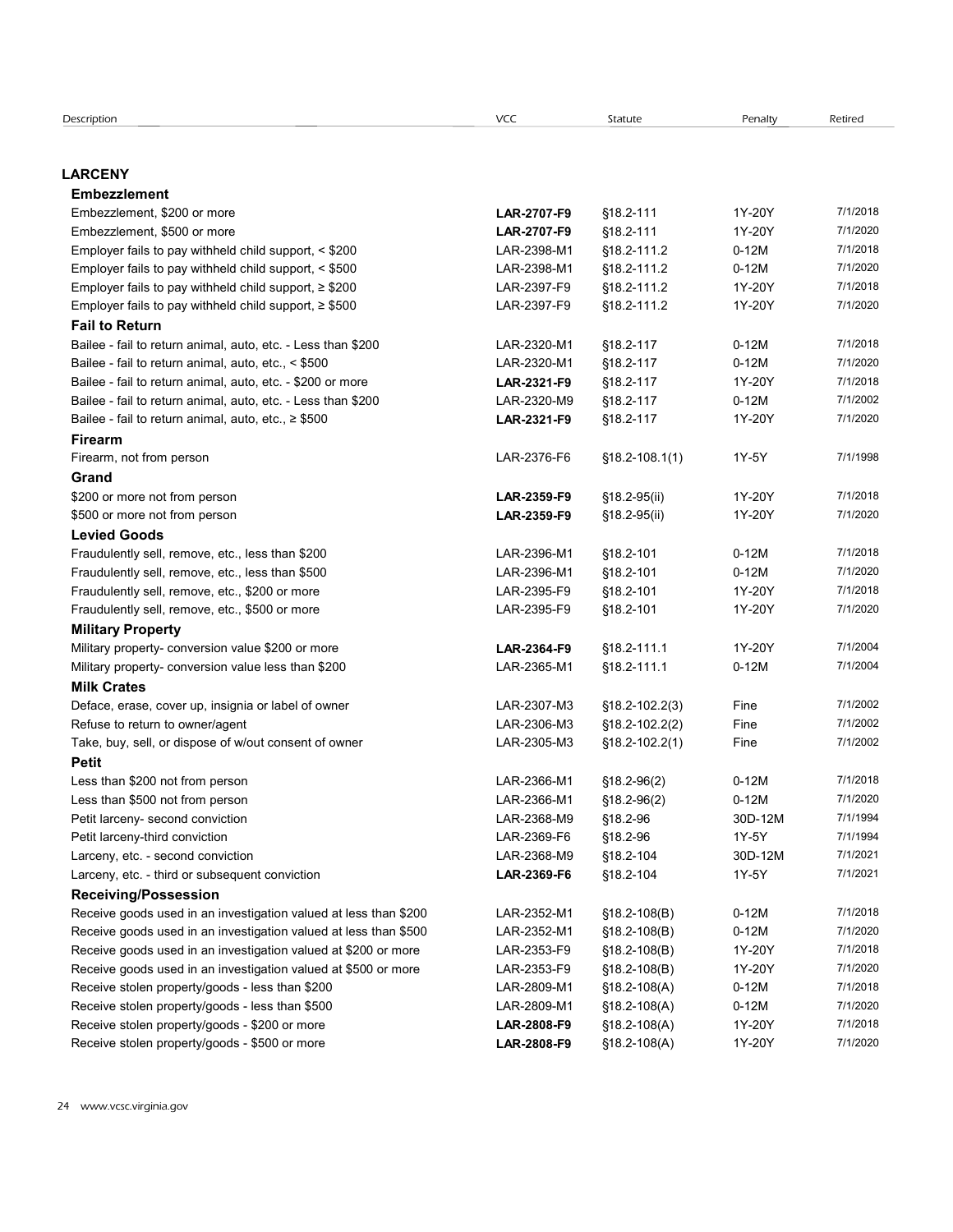| Description                                                                  | VCC                        | Statute                 | Penalty            | Retired              |
|------------------------------------------------------------------------------|----------------------------|-------------------------|--------------------|----------------------|
|                                                                              |                            |                         |                    |                      |
|                                                                              |                            |                         |                    |                      |
| <b>LARCENY</b>                                                               |                            |                         |                    |                      |
| Receiving/Possession - Intent to Sell                                        |                            |                         |                    |                      |
| Intent to sell/distribute stolen property aggregate value \$200 or more      | LAR-2303-F5                | §18.2-108.01(B)         | 1Y-10Y             | 7/1/2018             |
| Intent to sell/distribute stolen property aggregate value \$500 or more      | LAR-2303-F5                | §18.2-108.01(B)         | 1Y-10Y             | 7/1/2020             |
| Intent to sell/distribute stolen property valued at \$200 or more            | LAR-2302-F9                | $$18.2 - 108.01(A)$     | 2Y-20Y<br>2Y-20Y   | 7/1/2018<br>7/1/2020 |
| Intent to sell/distribute stolen property valued at \$500 or more            | LAR-2302-F9                | $$18.2 - 108.01(A)$     |                    |                      |
| <b>Rental Property</b><br>Leased personal property, fail to return - < \$200 | LAR-2362-M1                | §18.2-118               | $0-12M$            | 7/1/2018             |
| Leased personal property, fail to return, < \$500                            | LAR-2362-M1                | §18.2-118               | $0-12M$            | 7/1/2020             |
| Leased personal property, fail to return - $\geq$ \$200                      | LAR-2381-F9                | §18.2-118               | 1Y-20Y             | 7/1/2018             |
| Leased personal property, fail to return, ≥ \$500                            | LAR-2381-F9                | §18.2-118               | 1Y-20Y             | 7/1/2020             |
| <b>Serial Number</b>                                                         |                            |                         |                    |                      |
| Altering, defacing, removing, possessing serial no. < \$200                  | LAR-2371-M1                | §18.2-96.1              | $0-12M$            | 7/1/2018             |
| Altering, defacing, removing, possessing serial no. < \$500                  | LAR-2371-M1                | §18.2-96.1              | $0-12M$            | 7/1/2020             |
| Altering, defacing, removing, possessing serial no. ≥ \$200                  | <b>LAR-2372-F5</b>         | §18.2-96.1              | 1Y-10Y             | 7/1/2018             |
| Altering, defacing, removing, possessing serial no. ≥ \$500                  | <b>LAR-2372-F5</b>         | \$18.2-96.1             | 1Y-10Y             | 7/1/2020             |
| <b>Special Commissioner</b>                                                  |                            |                         |                    |                      |
| Special commissioner, fail to account for money - < \$200                    | LAR-2375-M1                | §18.2-114.1             | $0-12M$            | 7/1/2018             |
| Special commissioner, fail to account for money - < \$500                    | LAR-2375-M1                | §18.2-114.1             | $0-12M$            | 7/1/2020             |
| Special commissioner, fail to account for money - \$200 or more              | LAR-2382-F9                | §18.2-114.1             | 1Y-20Y             | 7/1/2018             |
| Special commissioner, fail to account for money - \$500 or more              | LAR-2382-F9                | §18.2-114.1             | 1Y-20Y             | 7/1/2020             |
| <b>Timber</b>                                                                |                            |                         |                    |                      |
| Timber valued at less than \$200                                             | LAR-2346-M1<br>LAR-2346-M1 | §55-334.1<br>§55.1-2838 | $0-12M$<br>$0-12M$ | 7/1/2018<br>7/1/2020 |
| Timber valued at less than \$500<br>Timber valued at \$200 or more           | LAR-2345-F9                | §55-334.1               | 1Y-20Y             | 7/1/2018             |
| Timber valued at \$500 or more                                               | LAR-2345-F9                | §55.1-2838              | 1Y-20Y             | 7/1/2020             |
| Timber (Retire 10/1/19)                                                      |                            |                         |                    |                      |
| Timber valued at less than \$500                                             | LAR-2346-M1                | §55-334.1               | $0-12M$            | 10/1/2019            |
| Fail to pay owner of the land and timber                                     | LAR-2347-M1                | §55-334.2               | $0-12M$            | 10/1/2019            |
| Load ticket, fail to provide or falsify                                      | LAR-2348-M3                | §55-334.3               | Fine               | 10/1/2019            |
| Timber valued at \$500 or more                                               | LAR-2345-F9                | §55-334.1               | 1Y-20Y             | 10/1/2019            |
| <b>Titled to Another</b>                                                     |                            |                         |                    |                      |
| Conversion by fraud, of property titled to other - < \$200                   | LAR-2356-M1                | §18.2-115               | $0-12M$            | 7/1/2018             |
| Conversion by fraud, of property titled to other - < \$500                   | LAR-2356-M1                | §18.2-115               | $0-12M$            | 7/1/2020             |
| Conversion by fraud, of property titled to other - $\geq$ \$200              | LAR-2379-F9                | §18.2-115               | 1Y-20Y             | 7/1/2018             |
| Conversion by fraud, of property titled to other - $\geq$ \$500              | LAR-2379-F9                | §18.2-115               | 1Y-20Y             | 7/1/2020             |
| Motor vehicle, unlawful sublease                                             | LAR-2414-M1                | §18.2-115.1             | $0-12M$            | 7/1/2002             |
| <b>Unauthorized Use</b>                                                      |                            |                         |                    |                      |
| Unauthorized use of animal, auto, boat worth < \$200                         | LAR-2413-M1                | §18.2-102               | $0-12M$            | 7/1/2018             |
| Unauthorized use of animal, auto, boat worth < \$500                         | LAR-2413-M1                | §18.2-102               | $0-12M$            | 7/1/2020             |
| Unauthorized use of animal, auto, boat worth \$200 or more                   | LAR-2412-F6                | §18.2-102               | 1Y-5Y              | 7/1/2018<br>7/1/2020 |
| Unauthorized use of animal, auto, boat worth \$500 or more                   | LAR-2412-F6                | §18.2-102               | 1Y-5Y              |                      |
| <b>LIBRARIES</b>                                                             |                            |                         |                    |                      |
| <b>Type</b>                                                                  |                            |                         |                    |                      |
| Concealment, removal of books, etc., value less than \$200                   | LIB-2322-M1                | \$42.1-73               | $0-12M$            | 7/1/2018             |
| Concealment, removal of books, etc., value less than \$500                   | LIB-2322-M1                | §42.1-73                | $0-12M$            | 7/1/2020             |
| Concealment, removal of books, etc., value \$200 or more                     | LIB-2323-F9                | §42.1-73                |                    |                      |
|                                                                              |                            |                         | 1Y-20Y             | 7/1/2018             |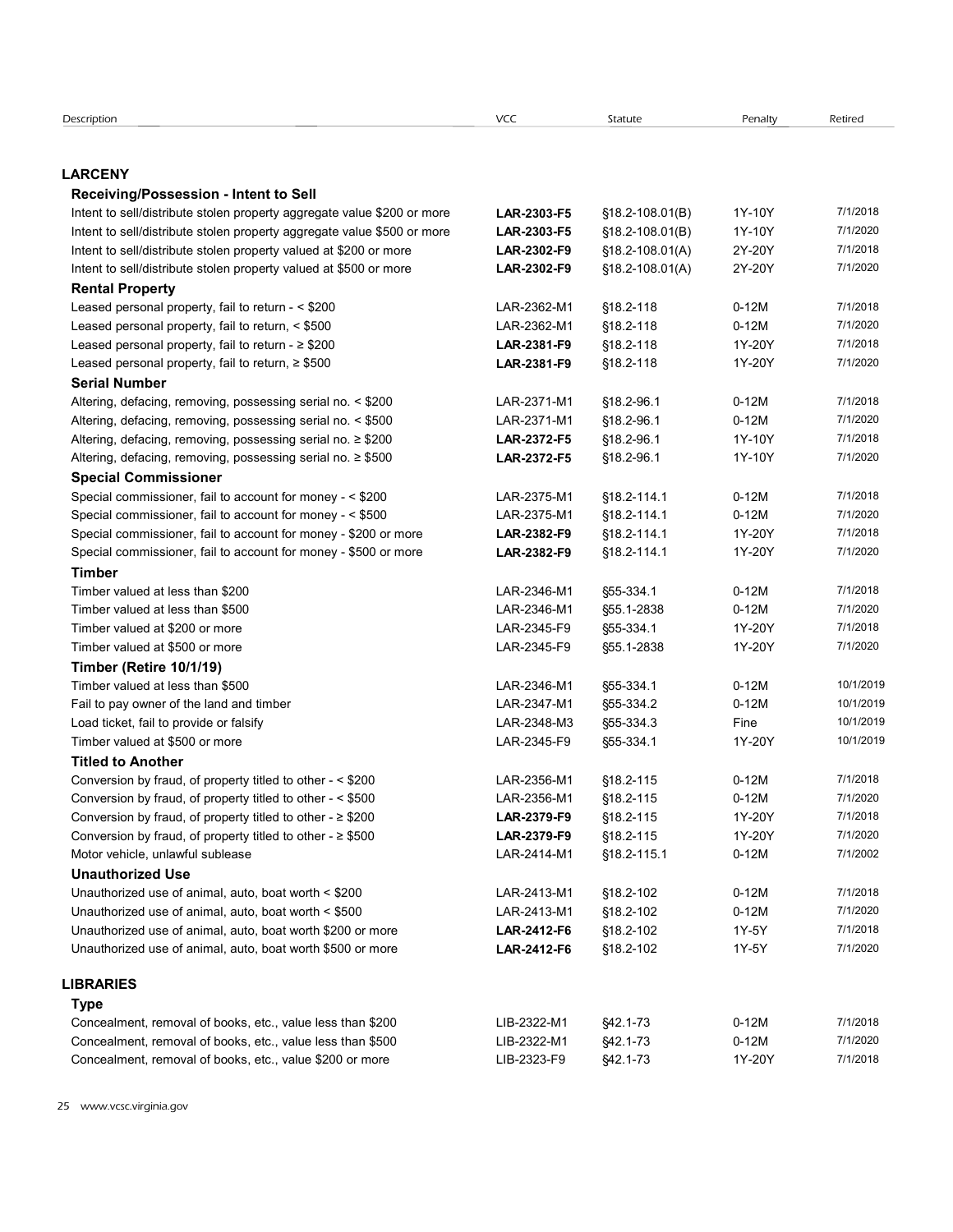| Description<br><b>VCC</b><br>Statute<br>Penalty<br>Retired<br><b>LIBRARIES</b><br><b>Type</b><br>LIB-2323-F9<br>§42.1-73<br>1Y-20Y<br>7/1/2020<br>Concealment, removal of books, etc., value \$500 or more<br><b>LIMOUSINE CARRIERS</b><br>Type<br>LMO-6770-M3<br>7/1/2002<br>Violation of operational requirements<br>§46.2-2511.1<br>Fine<br><b>LOBBYING</b><br><b>Type</b><br>7/1/2001<br>LOB-5161-F5<br>§2.1-786<br>1Y-10Y<br>Material misstatement on disclosure statement<br>7/1/2001<br>LOB-5160-M1<br>§2.1-792<br>$0-12M$<br>Violation of lobbying disclosure and regulation act<br><b>LOTTERY</b><br><b>Type</b><br>LOT-3970-F2<br>20Y-Life<br>7/1/2006<br>§58.1-4018<br>Accounting entries, make w/intent to defraud<br>7/1/2006<br>LOT-3973-F2<br>20Y-Life<br>Fraudulent use of lottery money<br>§58.1-4018<br>7/1/2018<br>Larceny of lottery ticket(s), $<$ \$200<br>LOT-3983-M1<br>§58.1-4018.1(A)<br>$0-12M$<br>Larceny of lottery ticket(s), < \$500<br>LOT-3983-M1<br>§58.1-4018.1(A)<br>$0-12M$<br>7/1/2020<br>1Y-20Y<br>7/1/2018<br>Larceny of lottery ticket(s), $\ge$ \$200<br>LOT-3984-F9<br>§58.1-4018.1(A)<br>LOT-3984-F9<br>1Y-20Y<br>7/1/2020<br>Larceny of lottery ticket(s), $\ge$ \$500<br>§58.1-4018.1(A)<br>Lottery machinery, fraudulently tamper with<br>LOT-3974-F2<br>7/1/2006<br>§58.1-4018<br>20Y-Life<br>Steal, convert lottery ticket valued at \$200 or more<br>LOT-3981-F9<br>1Y-20Y<br>7/1/2006<br>§58.1-4014(C)<br>Steal, convert lottery ticket valued less than \$200<br>LOT-3982-M1<br>$0-12M$<br>7/1/2006<br>§58.1-4014(C)<br><b>MARRIAGE LAW</b><br><b>Type</b><br>7/1/1984<br>Failure to take treatment for syphilis<br>MAR-3226-M1<br>$$20-5$<br>$0-12M$<br>$0-12M$<br>7/1/1984<br>False statement to obtain lic. when syphilis indicated<br>MAR-3227-M1<br>§20-10<br><b>MENTAL HEALTH</b><br><b>Civil Commitment</b><br>HEA-5530-F6<br>§37.1-70.18<br>1Y-5Y<br>10/1/2005<br>Sexually violent predator - Escape from facility<br>HEA-5531-F6<br>1Y-5Y<br>10/1/2005<br>Sexually violent predator - Leave state while on conditional release<br>§37.1-70.19<br><b>Group Homes / Residential Facilities</b><br>$0-12M$<br>10/1/2005<br>Fail to comply with summary order of suspension<br>HEA-5521-M1<br>§37.1-185<br>$0-12M$<br>10/1/2005<br>Fail to comply with summary order of suspension<br>HEA-5528-M1<br>§37.1-189.1<br>$0-12M$<br>Fail to comply with summary order of suspension<br>HEA-5528-M1<br>§37.2-408<br>7/1/2007<br><b>Patient Information</b><br>HEA-5527-M2<br>$0-6M$<br>10/1/2005<br>Disclosure of information by third party<br>§37.2-435<br>Improper disclosure of mentally ill patient information<br>HEA-5538-M2<br>§37.1-231<br>$0-6M$<br>10/1/2005<br>Improper disclosure of mentally ill patient information<br>HEA-5538-M2<br>$0-6M$<br>10/1/2005<br>§37.2-438<br><b>Type</b><br>Admit person to any hospital, conspire to<br>$0-12M$<br>10/1/2005<br>HEA-5520-M1<br>§37.1-154<br>Alcoholic beverages for patients, provide<br>HEA-5519-M1<br>§37.1-153<br>$0-12M$<br>10/1/2005<br>Clerk, sheriff etc., fail to perform duties<br>HEA-5515-M1<br>§37.1-149<br>$0-12M$<br>10/1/2005<br>Disorderly conduct on hospital grounds<br>HEA-5518-M1<br>$0-12M$<br>10/1/2005<br>§37.1-152<br>HEA-5517-M1<br>$0-12M$<br>10/1/2005<br>Escapes, aiding and abetting<br>§37.1-151 |  |  |  |
|------------------------------------------------------------------------------------------------------------------------------------------------------------------------------------------------------------------------------------------------------------------------------------------------------------------------------------------------------------------------------------------------------------------------------------------------------------------------------------------------------------------------------------------------------------------------------------------------------------------------------------------------------------------------------------------------------------------------------------------------------------------------------------------------------------------------------------------------------------------------------------------------------------------------------------------------------------------------------------------------------------------------------------------------------------------------------------------------------------------------------------------------------------------------------------------------------------------------------------------------------------------------------------------------------------------------------------------------------------------------------------------------------------------------------------------------------------------------------------------------------------------------------------------------------------------------------------------------------------------------------------------------------------------------------------------------------------------------------------------------------------------------------------------------------------------------------------------------------------------------------------------------------------------------------------------------------------------------------------------------------------------------------------------------------------------------------------------------------------------------------------------------------------------------------------------------------------------------------------------------------------------------------------------------------------------------------------------------------------------------------------------------------------------------------------------------------------------------------------------------------------------------------------------------------------------------------------------------------------------------------------------------------------------------------------------------------------------------------------------------------------------------------------------------------------------------------------------------------------------------------------------------------------------------------------------------------------------------------------------------------------------------------------------------------------------------------------------------------------------------------------------------------------------------------------------------------------------------------------------------------------------------------------------------------------------------------------------------|--|--|--|
|                                                                                                                                                                                                                                                                                                                                                                                                                                                                                                                                                                                                                                                                                                                                                                                                                                                                                                                                                                                                                                                                                                                                                                                                                                                                                                                                                                                                                                                                                                                                                                                                                                                                                                                                                                                                                                                                                                                                                                                                                                                                                                                                                                                                                                                                                                                                                                                                                                                                                                                                                                                                                                                                                                                                                                                                                                                                                                                                                                                                                                                                                                                                                                                                                                                                                                                                                |  |  |  |
|                                                                                                                                                                                                                                                                                                                                                                                                                                                                                                                                                                                                                                                                                                                                                                                                                                                                                                                                                                                                                                                                                                                                                                                                                                                                                                                                                                                                                                                                                                                                                                                                                                                                                                                                                                                                                                                                                                                                                                                                                                                                                                                                                                                                                                                                                                                                                                                                                                                                                                                                                                                                                                                                                                                                                                                                                                                                                                                                                                                                                                                                                                                                                                                                                                                                                                                                                |  |  |  |
|                                                                                                                                                                                                                                                                                                                                                                                                                                                                                                                                                                                                                                                                                                                                                                                                                                                                                                                                                                                                                                                                                                                                                                                                                                                                                                                                                                                                                                                                                                                                                                                                                                                                                                                                                                                                                                                                                                                                                                                                                                                                                                                                                                                                                                                                                                                                                                                                                                                                                                                                                                                                                                                                                                                                                                                                                                                                                                                                                                                                                                                                                                                                                                                                                                                                                                                                                |  |  |  |
|                                                                                                                                                                                                                                                                                                                                                                                                                                                                                                                                                                                                                                                                                                                                                                                                                                                                                                                                                                                                                                                                                                                                                                                                                                                                                                                                                                                                                                                                                                                                                                                                                                                                                                                                                                                                                                                                                                                                                                                                                                                                                                                                                                                                                                                                                                                                                                                                                                                                                                                                                                                                                                                                                                                                                                                                                                                                                                                                                                                                                                                                                                                                                                                                                                                                                                                                                |  |  |  |
|                                                                                                                                                                                                                                                                                                                                                                                                                                                                                                                                                                                                                                                                                                                                                                                                                                                                                                                                                                                                                                                                                                                                                                                                                                                                                                                                                                                                                                                                                                                                                                                                                                                                                                                                                                                                                                                                                                                                                                                                                                                                                                                                                                                                                                                                                                                                                                                                                                                                                                                                                                                                                                                                                                                                                                                                                                                                                                                                                                                                                                                                                                                                                                                                                                                                                                                                                |  |  |  |
|                                                                                                                                                                                                                                                                                                                                                                                                                                                                                                                                                                                                                                                                                                                                                                                                                                                                                                                                                                                                                                                                                                                                                                                                                                                                                                                                                                                                                                                                                                                                                                                                                                                                                                                                                                                                                                                                                                                                                                                                                                                                                                                                                                                                                                                                                                                                                                                                                                                                                                                                                                                                                                                                                                                                                                                                                                                                                                                                                                                                                                                                                                                                                                                                                                                                                                                                                |  |  |  |
|                                                                                                                                                                                                                                                                                                                                                                                                                                                                                                                                                                                                                                                                                                                                                                                                                                                                                                                                                                                                                                                                                                                                                                                                                                                                                                                                                                                                                                                                                                                                                                                                                                                                                                                                                                                                                                                                                                                                                                                                                                                                                                                                                                                                                                                                                                                                                                                                                                                                                                                                                                                                                                                                                                                                                                                                                                                                                                                                                                                                                                                                                                                                                                                                                                                                                                                                                |  |  |  |
|                                                                                                                                                                                                                                                                                                                                                                                                                                                                                                                                                                                                                                                                                                                                                                                                                                                                                                                                                                                                                                                                                                                                                                                                                                                                                                                                                                                                                                                                                                                                                                                                                                                                                                                                                                                                                                                                                                                                                                                                                                                                                                                                                                                                                                                                                                                                                                                                                                                                                                                                                                                                                                                                                                                                                                                                                                                                                                                                                                                                                                                                                                                                                                                                                                                                                                                                                |  |  |  |
|                                                                                                                                                                                                                                                                                                                                                                                                                                                                                                                                                                                                                                                                                                                                                                                                                                                                                                                                                                                                                                                                                                                                                                                                                                                                                                                                                                                                                                                                                                                                                                                                                                                                                                                                                                                                                                                                                                                                                                                                                                                                                                                                                                                                                                                                                                                                                                                                                                                                                                                                                                                                                                                                                                                                                                                                                                                                                                                                                                                                                                                                                                                                                                                                                                                                                                                                                |  |  |  |
|                                                                                                                                                                                                                                                                                                                                                                                                                                                                                                                                                                                                                                                                                                                                                                                                                                                                                                                                                                                                                                                                                                                                                                                                                                                                                                                                                                                                                                                                                                                                                                                                                                                                                                                                                                                                                                                                                                                                                                                                                                                                                                                                                                                                                                                                                                                                                                                                                                                                                                                                                                                                                                                                                                                                                                                                                                                                                                                                                                                                                                                                                                                                                                                                                                                                                                                                                |  |  |  |
|                                                                                                                                                                                                                                                                                                                                                                                                                                                                                                                                                                                                                                                                                                                                                                                                                                                                                                                                                                                                                                                                                                                                                                                                                                                                                                                                                                                                                                                                                                                                                                                                                                                                                                                                                                                                                                                                                                                                                                                                                                                                                                                                                                                                                                                                                                                                                                                                                                                                                                                                                                                                                                                                                                                                                                                                                                                                                                                                                                                                                                                                                                                                                                                                                                                                                                                                                |  |  |  |
|                                                                                                                                                                                                                                                                                                                                                                                                                                                                                                                                                                                                                                                                                                                                                                                                                                                                                                                                                                                                                                                                                                                                                                                                                                                                                                                                                                                                                                                                                                                                                                                                                                                                                                                                                                                                                                                                                                                                                                                                                                                                                                                                                                                                                                                                                                                                                                                                                                                                                                                                                                                                                                                                                                                                                                                                                                                                                                                                                                                                                                                                                                                                                                                                                                                                                                                                                |  |  |  |
|                                                                                                                                                                                                                                                                                                                                                                                                                                                                                                                                                                                                                                                                                                                                                                                                                                                                                                                                                                                                                                                                                                                                                                                                                                                                                                                                                                                                                                                                                                                                                                                                                                                                                                                                                                                                                                                                                                                                                                                                                                                                                                                                                                                                                                                                                                                                                                                                                                                                                                                                                                                                                                                                                                                                                                                                                                                                                                                                                                                                                                                                                                                                                                                                                                                                                                                                                |  |  |  |
|                                                                                                                                                                                                                                                                                                                                                                                                                                                                                                                                                                                                                                                                                                                                                                                                                                                                                                                                                                                                                                                                                                                                                                                                                                                                                                                                                                                                                                                                                                                                                                                                                                                                                                                                                                                                                                                                                                                                                                                                                                                                                                                                                                                                                                                                                                                                                                                                                                                                                                                                                                                                                                                                                                                                                                                                                                                                                                                                                                                                                                                                                                                                                                                                                                                                                                                                                |  |  |  |
|                                                                                                                                                                                                                                                                                                                                                                                                                                                                                                                                                                                                                                                                                                                                                                                                                                                                                                                                                                                                                                                                                                                                                                                                                                                                                                                                                                                                                                                                                                                                                                                                                                                                                                                                                                                                                                                                                                                                                                                                                                                                                                                                                                                                                                                                                                                                                                                                                                                                                                                                                                                                                                                                                                                                                                                                                                                                                                                                                                                                                                                                                                                                                                                                                                                                                                                                                |  |  |  |
|                                                                                                                                                                                                                                                                                                                                                                                                                                                                                                                                                                                                                                                                                                                                                                                                                                                                                                                                                                                                                                                                                                                                                                                                                                                                                                                                                                                                                                                                                                                                                                                                                                                                                                                                                                                                                                                                                                                                                                                                                                                                                                                                                                                                                                                                                                                                                                                                                                                                                                                                                                                                                                                                                                                                                                                                                                                                                                                                                                                                                                                                                                                                                                                                                                                                                                                                                |  |  |  |
|                                                                                                                                                                                                                                                                                                                                                                                                                                                                                                                                                                                                                                                                                                                                                                                                                                                                                                                                                                                                                                                                                                                                                                                                                                                                                                                                                                                                                                                                                                                                                                                                                                                                                                                                                                                                                                                                                                                                                                                                                                                                                                                                                                                                                                                                                                                                                                                                                                                                                                                                                                                                                                                                                                                                                                                                                                                                                                                                                                                                                                                                                                                                                                                                                                                                                                                                                |  |  |  |
|                                                                                                                                                                                                                                                                                                                                                                                                                                                                                                                                                                                                                                                                                                                                                                                                                                                                                                                                                                                                                                                                                                                                                                                                                                                                                                                                                                                                                                                                                                                                                                                                                                                                                                                                                                                                                                                                                                                                                                                                                                                                                                                                                                                                                                                                                                                                                                                                                                                                                                                                                                                                                                                                                                                                                                                                                                                                                                                                                                                                                                                                                                                                                                                                                                                                                                                                                |  |  |  |
|                                                                                                                                                                                                                                                                                                                                                                                                                                                                                                                                                                                                                                                                                                                                                                                                                                                                                                                                                                                                                                                                                                                                                                                                                                                                                                                                                                                                                                                                                                                                                                                                                                                                                                                                                                                                                                                                                                                                                                                                                                                                                                                                                                                                                                                                                                                                                                                                                                                                                                                                                                                                                                                                                                                                                                                                                                                                                                                                                                                                                                                                                                                                                                                                                                                                                                                                                |  |  |  |
|                                                                                                                                                                                                                                                                                                                                                                                                                                                                                                                                                                                                                                                                                                                                                                                                                                                                                                                                                                                                                                                                                                                                                                                                                                                                                                                                                                                                                                                                                                                                                                                                                                                                                                                                                                                                                                                                                                                                                                                                                                                                                                                                                                                                                                                                                                                                                                                                                                                                                                                                                                                                                                                                                                                                                                                                                                                                                                                                                                                                                                                                                                                                                                                                                                                                                                                                                |  |  |  |
|                                                                                                                                                                                                                                                                                                                                                                                                                                                                                                                                                                                                                                                                                                                                                                                                                                                                                                                                                                                                                                                                                                                                                                                                                                                                                                                                                                                                                                                                                                                                                                                                                                                                                                                                                                                                                                                                                                                                                                                                                                                                                                                                                                                                                                                                                                                                                                                                                                                                                                                                                                                                                                                                                                                                                                                                                                                                                                                                                                                                                                                                                                                                                                                                                                                                                                                                                |  |  |  |
|                                                                                                                                                                                                                                                                                                                                                                                                                                                                                                                                                                                                                                                                                                                                                                                                                                                                                                                                                                                                                                                                                                                                                                                                                                                                                                                                                                                                                                                                                                                                                                                                                                                                                                                                                                                                                                                                                                                                                                                                                                                                                                                                                                                                                                                                                                                                                                                                                                                                                                                                                                                                                                                                                                                                                                                                                                                                                                                                                                                                                                                                                                                                                                                                                                                                                                                                                |  |  |  |
|                                                                                                                                                                                                                                                                                                                                                                                                                                                                                                                                                                                                                                                                                                                                                                                                                                                                                                                                                                                                                                                                                                                                                                                                                                                                                                                                                                                                                                                                                                                                                                                                                                                                                                                                                                                                                                                                                                                                                                                                                                                                                                                                                                                                                                                                                                                                                                                                                                                                                                                                                                                                                                                                                                                                                                                                                                                                                                                                                                                                                                                                                                                                                                                                                                                                                                                                                |  |  |  |
|                                                                                                                                                                                                                                                                                                                                                                                                                                                                                                                                                                                                                                                                                                                                                                                                                                                                                                                                                                                                                                                                                                                                                                                                                                                                                                                                                                                                                                                                                                                                                                                                                                                                                                                                                                                                                                                                                                                                                                                                                                                                                                                                                                                                                                                                                                                                                                                                                                                                                                                                                                                                                                                                                                                                                                                                                                                                                                                                                                                                                                                                                                                                                                                                                                                                                                                                                |  |  |  |
|                                                                                                                                                                                                                                                                                                                                                                                                                                                                                                                                                                                                                                                                                                                                                                                                                                                                                                                                                                                                                                                                                                                                                                                                                                                                                                                                                                                                                                                                                                                                                                                                                                                                                                                                                                                                                                                                                                                                                                                                                                                                                                                                                                                                                                                                                                                                                                                                                                                                                                                                                                                                                                                                                                                                                                                                                                                                                                                                                                                                                                                                                                                                                                                                                                                                                                                                                |  |  |  |
|                                                                                                                                                                                                                                                                                                                                                                                                                                                                                                                                                                                                                                                                                                                                                                                                                                                                                                                                                                                                                                                                                                                                                                                                                                                                                                                                                                                                                                                                                                                                                                                                                                                                                                                                                                                                                                                                                                                                                                                                                                                                                                                                                                                                                                                                                                                                                                                                                                                                                                                                                                                                                                                                                                                                                                                                                                                                                                                                                                                                                                                                                                                                                                                                                                                                                                                                                |  |  |  |
|                                                                                                                                                                                                                                                                                                                                                                                                                                                                                                                                                                                                                                                                                                                                                                                                                                                                                                                                                                                                                                                                                                                                                                                                                                                                                                                                                                                                                                                                                                                                                                                                                                                                                                                                                                                                                                                                                                                                                                                                                                                                                                                                                                                                                                                                                                                                                                                                                                                                                                                                                                                                                                                                                                                                                                                                                                                                                                                                                                                                                                                                                                                                                                                                                                                                                                                                                |  |  |  |
|                                                                                                                                                                                                                                                                                                                                                                                                                                                                                                                                                                                                                                                                                                                                                                                                                                                                                                                                                                                                                                                                                                                                                                                                                                                                                                                                                                                                                                                                                                                                                                                                                                                                                                                                                                                                                                                                                                                                                                                                                                                                                                                                                                                                                                                                                                                                                                                                                                                                                                                                                                                                                                                                                                                                                                                                                                                                                                                                                                                                                                                                                                                                                                                                                                                                                                                                                |  |  |  |
|                                                                                                                                                                                                                                                                                                                                                                                                                                                                                                                                                                                                                                                                                                                                                                                                                                                                                                                                                                                                                                                                                                                                                                                                                                                                                                                                                                                                                                                                                                                                                                                                                                                                                                                                                                                                                                                                                                                                                                                                                                                                                                                                                                                                                                                                                                                                                                                                                                                                                                                                                                                                                                                                                                                                                                                                                                                                                                                                                                                                                                                                                                                                                                                                                                                                                                                                                |  |  |  |
|                                                                                                                                                                                                                                                                                                                                                                                                                                                                                                                                                                                                                                                                                                                                                                                                                                                                                                                                                                                                                                                                                                                                                                                                                                                                                                                                                                                                                                                                                                                                                                                                                                                                                                                                                                                                                                                                                                                                                                                                                                                                                                                                                                                                                                                                                                                                                                                                                                                                                                                                                                                                                                                                                                                                                                                                                                                                                                                                                                                                                                                                                                                                                                                                                                                                                                                                                |  |  |  |
|                                                                                                                                                                                                                                                                                                                                                                                                                                                                                                                                                                                                                                                                                                                                                                                                                                                                                                                                                                                                                                                                                                                                                                                                                                                                                                                                                                                                                                                                                                                                                                                                                                                                                                                                                                                                                                                                                                                                                                                                                                                                                                                                                                                                                                                                                                                                                                                                                                                                                                                                                                                                                                                                                                                                                                                                                                                                                                                                                                                                                                                                                                                                                                                                                                                                                                                                                |  |  |  |
|                                                                                                                                                                                                                                                                                                                                                                                                                                                                                                                                                                                                                                                                                                                                                                                                                                                                                                                                                                                                                                                                                                                                                                                                                                                                                                                                                                                                                                                                                                                                                                                                                                                                                                                                                                                                                                                                                                                                                                                                                                                                                                                                                                                                                                                                                                                                                                                                                                                                                                                                                                                                                                                                                                                                                                                                                                                                                                                                                                                                                                                                                                                                                                                                                                                                                                                                                |  |  |  |
|                                                                                                                                                                                                                                                                                                                                                                                                                                                                                                                                                                                                                                                                                                                                                                                                                                                                                                                                                                                                                                                                                                                                                                                                                                                                                                                                                                                                                                                                                                                                                                                                                                                                                                                                                                                                                                                                                                                                                                                                                                                                                                                                                                                                                                                                                                                                                                                                                                                                                                                                                                                                                                                                                                                                                                                                                                                                                                                                                                                                                                                                                                                                                                                                                                                                                                                                                |  |  |  |
|                                                                                                                                                                                                                                                                                                                                                                                                                                                                                                                                                                                                                                                                                                                                                                                                                                                                                                                                                                                                                                                                                                                                                                                                                                                                                                                                                                                                                                                                                                                                                                                                                                                                                                                                                                                                                                                                                                                                                                                                                                                                                                                                                                                                                                                                                                                                                                                                                                                                                                                                                                                                                                                                                                                                                                                                                                                                                                                                                                                                                                                                                                                                                                                                                                                                                                                                                |  |  |  |
|                                                                                                                                                                                                                                                                                                                                                                                                                                                                                                                                                                                                                                                                                                                                                                                                                                                                                                                                                                                                                                                                                                                                                                                                                                                                                                                                                                                                                                                                                                                                                                                                                                                                                                                                                                                                                                                                                                                                                                                                                                                                                                                                                                                                                                                                                                                                                                                                                                                                                                                                                                                                                                                                                                                                                                                                                                                                                                                                                                                                                                                                                                                                                                                                                                                                                                                                                |  |  |  |
|                                                                                                                                                                                                                                                                                                                                                                                                                                                                                                                                                                                                                                                                                                                                                                                                                                                                                                                                                                                                                                                                                                                                                                                                                                                                                                                                                                                                                                                                                                                                                                                                                                                                                                                                                                                                                                                                                                                                                                                                                                                                                                                                                                                                                                                                                                                                                                                                                                                                                                                                                                                                                                                                                                                                                                                                                                                                                                                                                                                                                                                                                                                                                                                                                                                                                                                                                |  |  |  |
|                                                                                                                                                                                                                                                                                                                                                                                                                                                                                                                                                                                                                                                                                                                                                                                                                                                                                                                                                                                                                                                                                                                                                                                                                                                                                                                                                                                                                                                                                                                                                                                                                                                                                                                                                                                                                                                                                                                                                                                                                                                                                                                                                                                                                                                                                                                                                                                                                                                                                                                                                                                                                                                                                                                                                                                                                                                                                                                                                                                                                                                                                                                                                                                                                                                                                                                                                |  |  |  |
|                                                                                                                                                                                                                                                                                                                                                                                                                                                                                                                                                                                                                                                                                                                                                                                                                                                                                                                                                                                                                                                                                                                                                                                                                                                                                                                                                                                                                                                                                                                                                                                                                                                                                                                                                                                                                                                                                                                                                                                                                                                                                                                                                                                                                                                                                                                                                                                                                                                                                                                                                                                                                                                                                                                                                                                                                                                                                                                                                                                                                                                                                                                                                                                                                                                                                                                                                |  |  |  |
|                                                                                                                                                                                                                                                                                                                                                                                                                                                                                                                                                                                                                                                                                                                                                                                                                                                                                                                                                                                                                                                                                                                                                                                                                                                                                                                                                                                                                                                                                                                                                                                                                                                                                                                                                                                                                                                                                                                                                                                                                                                                                                                                                                                                                                                                                                                                                                                                                                                                                                                                                                                                                                                                                                                                                                                                                                                                                                                                                                                                                                                                                                                                                                                                                                                                                                                                                |  |  |  |
|                                                                                                                                                                                                                                                                                                                                                                                                                                                                                                                                                                                                                                                                                                                                                                                                                                                                                                                                                                                                                                                                                                                                                                                                                                                                                                                                                                                                                                                                                                                                                                                                                                                                                                                                                                                                                                                                                                                                                                                                                                                                                                                                                                                                                                                                                                                                                                                                                                                                                                                                                                                                                                                                                                                                                                                                                                                                                                                                                                                                                                                                                                                                                                                                                                                                                                                                                |  |  |  |
|                                                                                                                                                                                                                                                                                                                                                                                                                                                                                                                                                                                                                                                                                                                                                                                                                                                                                                                                                                                                                                                                                                                                                                                                                                                                                                                                                                                                                                                                                                                                                                                                                                                                                                                                                                                                                                                                                                                                                                                                                                                                                                                                                                                                                                                                                                                                                                                                                                                                                                                                                                                                                                                                                                                                                                                                                                                                                                                                                                                                                                                                                                                                                                                                                                                                                                                                                |  |  |  |
|                                                                                                                                                                                                                                                                                                                                                                                                                                                                                                                                                                                                                                                                                                                                                                                                                                                                                                                                                                                                                                                                                                                                                                                                                                                                                                                                                                                                                                                                                                                                                                                                                                                                                                                                                                                                                                                                                                                                                                                                                                                                                                                                                                                                                                                                                                                                                                                                                                                                                                                                                                                                                                                                                                                                                                                                                                                                                                                                                                                                                                                                                                                                                                                                                                                                                                                                                |  |  |  |
|                                                                                                                                                                                                                                                                                                                                                                                                                                                                                                                                                                                                                                                                                                                                                                                                                                                                                                                                                                                                                                                                                                                                                                                                                                                                                                                                                                                                                                                                                                                                                                                                                                                                                                                                                                                                                                                                                                                                                                                                                                                                                                                                                                                                                                                                                                                                                                                                                                                                                                                                                                                                                                                                                                                                                                                                                                                                                                                                                                                                                                                                                                                                                                                                                                                                                                                                                |  |  |  |
|                                                                                                                                                                                                                                                                                                                                                                                                                                                                                                                                                                                                                                                                                                                                                                                                                                                                                                                                                                                                                                                                                                                                                                                                                                                                                                                                                                                                                                                                                                                                                                                                                                                                                                                                                                                                                                                                                                                                                                                                                                                                                                                                                                                                                                                                                                                                                                                                                                                                                                                                                                                                                                                                                                                                                                                                                                                                                                                                                                                                                                                                                                                                                                                                                                                                                                                                                |  |  |  |
|                                                                                                                                                                                                                                                                                                                                                                                                                                                                                                                                                                                                                                                                                                                                                                                                                                                                                                                                                                                                                                                                                                                                                                                                                                                                                                                                                                                                                                                                                                                                                                                                                                                                                                                                                                                                                                                                                                                                                                                                                                                                                                                                                                                                                                                                                                                                                                                                                                                                                                                                                                                                                                                                                                                                                                                                                                                                                                                                                                                                                                                                                                                                                                                                                                                                                                                                                |  |  |  |
|                                                                                                                                                                                                                                                                                                                                                                                                                                                                                                                                                                                                                                                                                                                                                                                                                                                                                                                                                                                                                                                                                                                                                                                                                                                                                                                                                                                                                                                                                                                                                                                                                                                                                                                                                                                                                                                                                                                                                                                                                                                                                                                                                                                                                                                                                                                                                                                                                                                                                                                                                                                                                                                                                                                                                                                                                                                                                                                                                                                                                                                                                                                                                                                                                                                                                                                                                |  |  |  |
|                                                                                                                                                                                                                                                                                                                                                                                                                                                                                                                                                                                                                                                                                                                                                                                                                                                                                                                                                                                                                                                                                                                                                                                                                                                                                                                                                                                                                                                                                                                                                                                                                                                                                                                                                                                                                                                                                                                                                                                                                                                                                                                                                                                                                                                                                                                                                                                                                                                                                                                                                                                                                                                                                                                                                                                                                                                                                                                                                                                                                                                                                                                                                                                                                                                                                                                                                |  |  |  |
|                                                                                                                                                                                                                                                                                                                                                                                                                                                                                                                                                                                                                                                                                                                                                                                                                                                                                                                                                                                                                                                                                                                                                                                                                                                                                                                                                                                                                                                                                                                                                                                                                                                                                                                                                                                                                                                                                                                                                                                                                                                                                                                                                                                                                                                                                                                                                                                                                                                                                                                                                                                                                                                                                                                                                                                                                                                                                                                                                                                                                                                                                                                                                                                                                                                                                                                                                |  |  |  |
|                                                                                                                                                                                                                                                                                                                                                                                                                                                                                                                                                                                                                                                                                                                                                                                                                                                                                                                                                                                                                                                                                                                                                                                                                                                                                                                                                                                                                                                                                                                                                                                                                                                                                                                                                                                                                                                                                                                                                                                                                                                                                                                                                                                                                                                                                                                                                                                                                                                                                                                                                                                                                                                                                                                                                                                                                                                                                                                                                                                                                                                                                                                                                                                                                                                                                                                                                |  |  |  |
|                                                                                                                                                                                                                                                                                                                                                                                                                                                                                                                                                                                                                                                                                                                                                                                                                                                                                                                                                                                                                                                                                                                                                                                                                                                                                                                                                                                                                                                                                                                                                                                                                                                                                                                                                                                                                                                                                                                                                                                                                                                                                                                                                                                                                                                                                                                                                                                                                                                                                                                                                                                                                                                                                                                                                                                                                                                                                                                                                                                                                                                                                                                                                                                                                                                                                                                                                |  |  |  |
|                                                                                                                                                                                                                                                                                                                                                                                                                                                                                                                                                                                                                                                                                                                                                                                                                                                                                                                                                                                                                                                                                                                                                                                                                                                                                                                                                                                                                                                                                                                                                                                                                                                                                                                                                                                                                                                                                                                                                                                                                                                                                                                                                                                                                                                                                                                                                                                                                                                                                                                                                                                                                                                                                                                                                                                                                                                                                                                                                                                                                                                                                                                                                                                                                                                                                                                                                |  |  |  |
|                                                                                                                                                                                                                                                                                                                                                                                                                                                                                                                                                                                                                                                                                                                                                                                                                                                                                                                                                                                                                                                                                                                                                                                                                                                                                                                                                                                                                                                                                                                                                                                                                                                                                                                                                                                                                                                                                                                                                                                                                                                                                                                                                                                                                                                                                                                                                                                                                                                                                                                                                                                                                                                                                                                                                                                                                                                                                                                                                                                                                                                                                                                                                                                                                                                                                                                                                |  |  |  |
|                                                                                                                                                                                                                                                                                                                                                                                                                                                                                                                                                                                                                                                                                                                                                                                                                                                                                                                                                                                                                                                                                                                                                                                                                                                                                                                                                                                                                                                                                                                                                                                                                                                                                                                                                                                                                                                                                                                                                                                                                                                                                                                                                                                                                                                                                                                                                                                                                                                                                                                                                                                                                                                                                                                                                                                                                                                                                                                                                                                                                                                                                                                                                                                                                                                                                                                                                |  |  |  |
|                                                                                                                                                                                                                                                                                                                                                                                                                                                                                                                                                                                                                                                                                                                                                                                                                                                                                                                                                                                                                                                                                                                                                                                                                                                                                                                                                                                                                                                                                                                                                                                                                                                                                                                                                                                                                                                                                                                                                                                                                                                                                                                                                                                                                                                                                                                                                                                                                                                                                                                                                                                                                                                                                                                                                                                                                                                                                                                                                                                                                                                                                                                                                                                                                                                                                                                                                |  |  |  |
|                                                                                                                                                                                                                                                                                                                                                                                                                                                                                                                                                                                                                                                                                                                                                                                                                                                                                                                                                                                                                                                                                                                                                                                                                                                                                                                                                                                                                                                                                                                                                                                                                                                                                                                                                                                                                                                                                                                                                                                                                                                                                                                                                                                                                                                                                                                                                                                                                                                                                                                                                                                                                                                                                                                                                                                                                                                                                                                                                                                                                                                                                                                                                                                                                                                                                                                                                |  |  |  |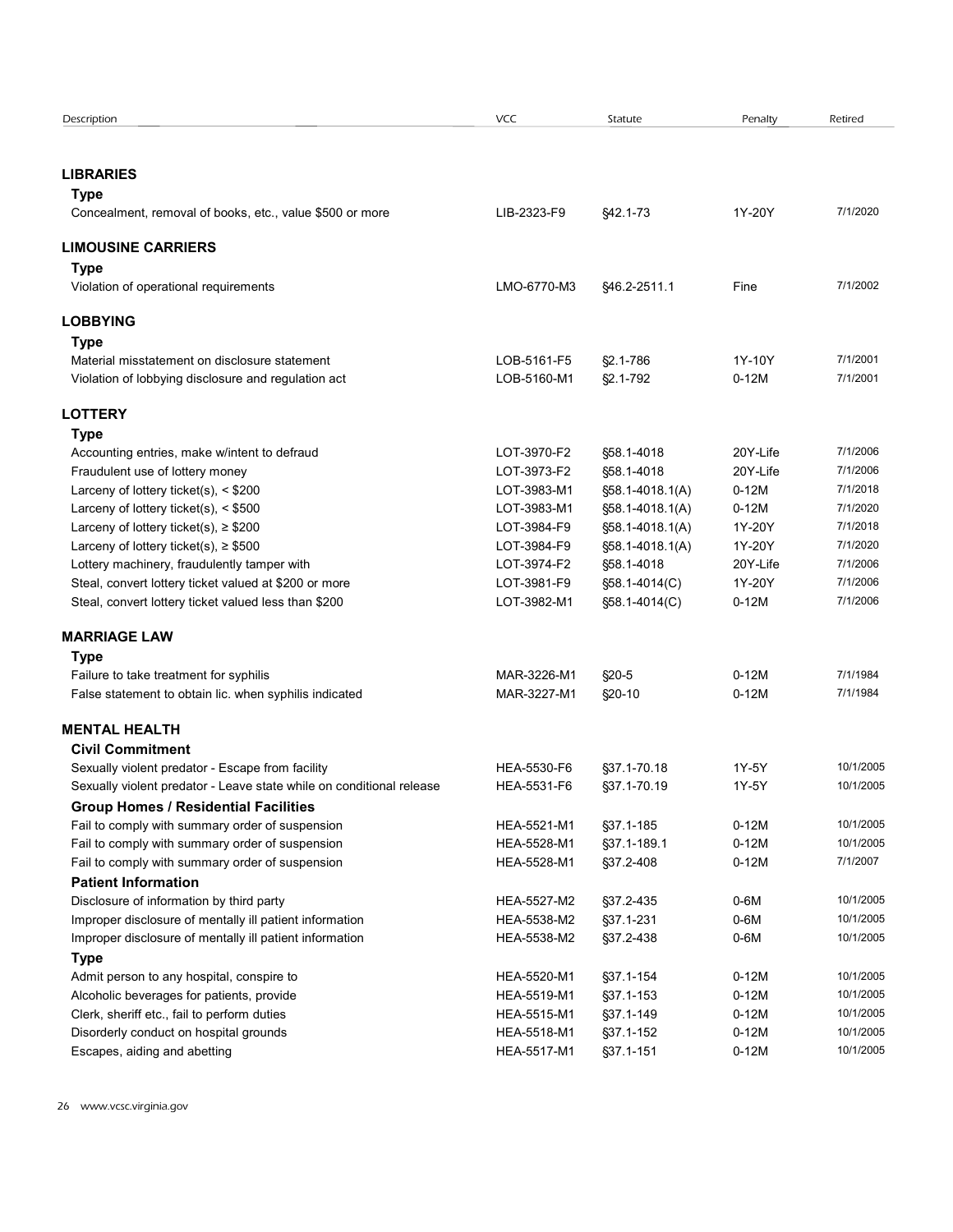| Description                                                                                      | <b>VCC</b>                 | Statute                           | Penalty                          | Retired                |
|--------------------------------------------------------------------------------------------------|----------------------------|-----------------------------------|----------------------------------|------------------------|
|                                                                                                  |                            |                                   |                                  |                        |
| <b>MENTAL HEALTH</b>                                                                             |                            |                                   |                                  |                        |
| Type                                                                                             |                            |                                   |                                  |                        |
| Mistreatment of patient(s) in hospital<br>Use VCC for specific offense                           | HEA-5516-M1                | §37.1-150<br>§37.1-155            | $0-12M$                          | 10/1/2005<br>10/1/2005 |
|                                                                                                  |                            |                                   |                                  |                        |
| <b>MILITARY &amp; EMERGENCY</b>                                                                  |                            |                                   |                                  |                        |
| <b>National Guard Courts-Martial</b>                                                             |                            |                                   |                                  |                        |
| General courts-martial                                                                           | MIL-5363-M9                | §44-43                            | $0-20D$                          | 7/1/2011               |
| <b>MINES AND MINING</b>                                                                          |                            |                                   |                                  |                        |
| <b>Type</b>                                                                                      |                            |                                   |                                  |                        |
| False statements on maps or in data<br>Uncertified person performs task requiring certifications | MIN-7209-M9<br>MIN-7210-M1 | \$45.1-161.66<br>§45.1-161.47     | Fine<br>$0-12M$                  | 7/1/1999<br>7/1/1997   |
| Violation of Virginia Fuel Commission regulations                                                | MIN-7216-M1                | \$45.1-316                        | $0-12M$                          | 7/1/1990               |
|                                                                                                  |                            |                                   |                                  |                        |
| <b>MISCELLANEOUS CRIME</b><br><b>Fireworks</b>                                                   |                            |                                   |                                  |                        |
| Fireworks, use, manufacture, transport, or sell                                                  | MIS-3267-M9                | §59.1-142                         | $0-12M$                          | 7/1/2002               |
| Use local ordinance code                                                                         |                            | §59.1-148                         |                                  | 7/1/2002               |
| <b>Type</b>                                                                                      |                            |                                   |                                  |                        |
| Sell term papers, thesis, dissertation, etc.                                                     | MIS-3235-M1                | §18.2-505                         | $0-12M$                          | 7/1/2002               |
| Senate armorial, illegal use of<br>Smoking in proximity to medical oxygen source                 | MIS-3225-M4<br>MIS-5570-M1 | $§7.1 - 41$<br>§18.2-511.1        | Fine<br>$0-6M$                   | 10/1/2005<br>7/1/2014  |
|                                                                                                  |                            |                                   |                                  |                        |
| <b>MOTOR VEHICLE FRANCHISES</b>                                                                  |                            |                                   |                                  |                        |
| <b>Manufacturer/Distributor</b><br>Manufacturer, etc., unfair trade practices                    | CAR-6743-M1                | §46.2-1568(B)                     | $0-12M$                          | 7/1/2005               |
|                                                                                                  |                            |                                   |                                  |                        |
| <b>MURDER</b>                                                                                    |                            |                                   |                                  |                        |
| Capital                                                                                          |                            |                                   |                                  |                        |
| Abduction, in commission of<br>Continuing criminal drug enterprise, by person engaged in a       | MUR-0913-F1<br>MUR-0926-F1 | $$18.2-31(1)$<br>$$18.2 - 31(10)$ | Life-Death (I)<br>Life-Death (I) | 7/1/2021<br>7/1/2021   |
| Drug distribution involv. Sch. I or II, in furtherance of                                        | MUR-0921-F1                | $$18.2-31(9)$                     | Life-Death (I)                   | 7/1/2021               |
| Judge                                                                                            | MUR-0990-F1                | $$18.2-31(14)$                    | Life-Death (I)                   | 7/1/2021               |
| Killing for hire                                                                                 | MUR-0922-F1                | $$18.2-31(2)$                     | Life-Death (I)                   | 7/1/2021               |
| Killing in the commission of terroristic act                                                     | MUR-0911-F1                | $$18.2 - 31(13)$                  | Life-Death (I)                   | 7/1/2021               |
| Killing person under age 14 by person 21 or older                                                | MUR-0927-F1                | $$18.2-31(12)$                    | Life-Death (I)                   | 7/1/2021               |
| Law enforcement officer                                                                          | MUR-0923-F1                | $$18.2-31(6)$                     | Life-Death (I)                   | 7/1/2021               |
| More than one person                                                                             | MUR-0924-F1                | $$18.2-31(7)$                     | Life-Death (I)                   | 7/1/2021               |
| More than one person in a 3 year period                                                          | MUR-0961-F1                | $$18.2-31(8)$                     | Life-Death (I)                   | 7/1/2021               |
| Pregnant victim                                                                                  | MUR-0920-F1                | $$18.2-31(11)$                    | Life-Death (I)                   | 7/1/2021               |
| Prisoner                                                                                         | MUR-0932-F1                | $$18.2-31(3)$                     | Life-Death (I)                   | 7/1/2021               |
| Rape, sodomy, object penetration or attempt, during                                              | MUR-0914-F1                | $$18.2-31(5)$                     | Life-Death (I)                   | 7/1/2021               |
| Robbery or attempted robbery, during                                                             | MUR-0933-F1                | $$18.2-31(4)$                     | Life-Death (I)                   | 7/1/2021               |
| Victim under 12, in commission of abduction<br>Witness                                           | MUR-0960-F1<br>MUR-0992-F1 | $$18.2-31(8)$<br>$$18.2-31(15)$   | Life-Death (I)<br>Life-Death (I) | 7/1/1996<br>7/1/2021   |
| <b>Capital - Accessory Before the Fact</b>                                                       |                            |                                   |                                  |                        |
|                                                                                                  | MUR-0980-F2                |                                   |                                  |                        |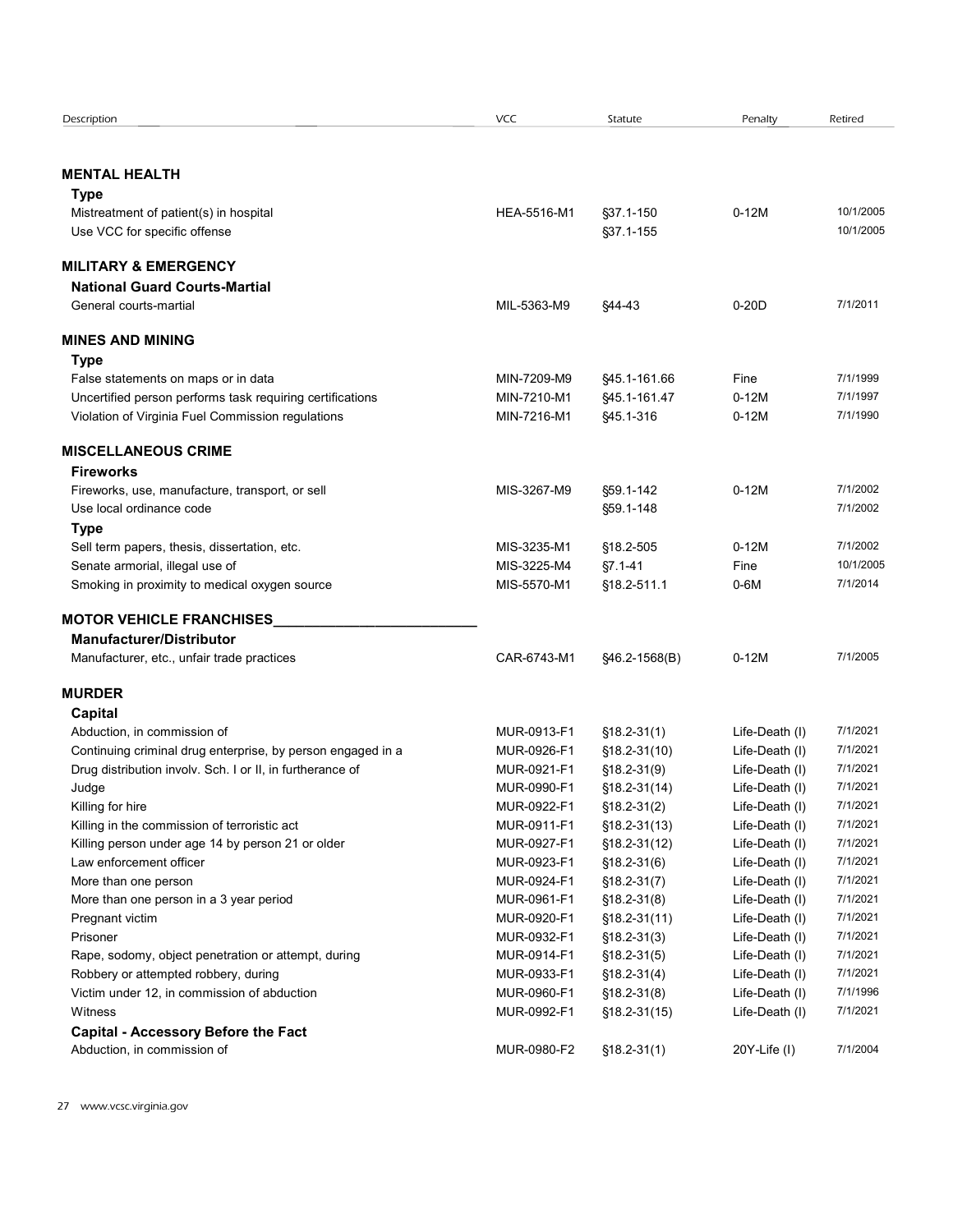| Description                                                 | VCC         | Statute          | Penalty           | Retired  |
|-------------------------------------------------------------|-------------|------------------|-------------------|----------|
|                                                             |             |                  |                   |          |
| <b>MURDER</b>                                               |             |                  |                   |          |
| <b>Capital - Accessory Before the Fact</b>                  |             |                  |                   |          |
| Abduction, in commission of                                 | MUR-0980-F1 | $$18.2 - 31(1)$  | Life-Death (I)    | 7/1/2009 |
| Continuing criminal drug enterprise, by person engaged in a | MUR-0908-F2 | §18.2-31(10)     | $20Y$ -Life $(1)$ | 7/1/2009 |
| Drug distribution involv. Sch. I or II, in furtherance of   | MUR-0981-F1 | $$18.2 - 31(9)$  | Life-Death (I)    | 7/1/2009 |
| Drug distribution involv. Sch. I or II, In furtherance of   | MUR-0981-F2 | $$18.2 - 31(9)$  | $20Y$ -Life $(1)$ | 7/1/2004 |
| During rape, sodomy, object penetration or attempt          | MUR-0982-F1 | $$18.2-31(5)$    | Life-Death (I)    | 7/1/2009 |
| Judge                                                       | MUR-0991-F1 | $$18.2 - 31(14)$ | Life-Death (I)    | 7/1/2009 |
| Killing for hire                                            | MUR-0909-F2 | $$18.2-31(2)$    | $20Y$ -Life $(1)$ | 7/1/2009 |
| Killing in the commission of terroristic act                | MUR-0910-F2 | $$18.2-31(13)$   | $20Y$ -Life $(1)$ | 7/1/2009 |
| Killing person under age 14 by person 21 or older           | MUR-0983-F1 | $$18.2-31(12)$   | Life-Death (I)    | 7/1/2009 |
| Killing person under age 14 by person 21 or older           | MUR-0983-F2 | $$18.2-31(12)$   | $20Y$ -Life $(1)$ | 7/1/2004 |
| Law enforcement officer                                     | MUR-0984-F1 | $$18.2-31(6)$    | Life-Death (I)    | 7/1/2009 |
|                                                             | MUR-0984-F2 | $$18.2-31(6)$    | $20Y$ -Life $(1)$ | 7/1/2004 |
| Law enforcement officer                                     |             |                  |                   |          |

Corigion<br> **Capital - Accessory Before the Fact**<br> **Capital - Accessory Before the Fact**<br>
Abduction, in commission of<br>
Dong distribution involus Sch. Ior II, in furtherance of<br>
Dong distribution involus Sch. Ior II, in furt Scorpsion<br> **Capital - Accessory Before the Fact**<br> **Capital - Accessory Before the Fact**<br>
Abduction, in commission of area expected by person engaged in a<br>
Dura Gottinuing criminal drug enterprise, by person engaged in a<br>
D encription<br> **LURDER**<br> **Capital - Accessory Before the Fact**<br> **Capital - Accessory Before the Fact**<br>
Abdullation, in commission of the Fact<br>
Continuing criminal diug-enferpies, by person engaged in a<br>
Dura Continuing crimi encriphent Version (Witch Case of MuR-0984-F2 18.2-31(1) Law Encriphent Capital Accessory Before the Fact<br>Abduction, in commission of<br>Abduction, in commission of the Fact<br>Abduction involves when the fact<br>Dung distribution ecripsian<br> **URDER Accessory Before the Fact**<br>
More than one person one person engaged in a<br>
More than one person one before the fact<br>
Continuing criminal drug onlargense. by person engaged in a<br>
Dural dramatical one of th skicklein<br>
Capital Accessory Before the Fact<br>
Capital Accessory Before the Fact<br>
Continuing criminal drug enterprise, by person engaged in a<br>
Moreovice of the Fact<br>
Continuing criminal drug enterprise, by person engaged i Scription<br>
Capital - Accessory Before the Fact<br>
Capital - Accessory Before the Fact<br>
Continuing criminal drug enterprise, by person engaged in a<br>
Douty distribution involv. Sch. I or il, in furtherance of<br>
Duray distribut erempton More than one person **Before the Fact**<br>
Capital - Accessory Before the Fact<br>
Cabital - Accessory Before the Fact<br>
Cabital - Accessory Before the Fact<br>
Cabital in iterations and the material one of MUR-0986-F2 18 encipian <br> **URDER**<br> **Capital - Accessory Before the Fact**<br> **Capital - Accessory Before the Fact**<br>
Abduction, in commission of the right in this<br>
Dominium graminal drug enterprise, by person engaged in a<br>
Dominium graminal **CONDER Accessory Before the Fact**<br>
Capital - Accessory Before the Fact<br>
Cabital - Accessory Before the Fact<br>
Cabital - Accessory Before the Fact<br>
During distribution involv. Sch. I or il, in furtherance of<br>
During distr **URDER**<br>
Capital Accossory Before the Fact<br>
Abduction, in commission of the Fact<br>
Continuing criminal drug orderisties, by person engaged in a<br>
Continuing criminal drug orderisties, by person engaged in a<br>
MUR-0069-F1  $\frac$ **URDER**<br>
Capital Accessory Before the Fact<br>
Continuing criminal drug enterprise, by person engaged in a<br>
Continuing criminal drug enterprise is the prior of the Continuing Criminal drug enterprise is the Continuing distri Countain, no commission of the Fact<br>Continuing criminal diag enterprise, by person engaged in a<br>Continuing criminal diag enterprise, by person engaged in a<br>continuing criminal diag enterprise, by person engaged in a<br>conti Vepture Thromassion of the Technology and Technology of The Death (I) 7/1/2006<br>
Continuing crimes dring enterprise, by person angaged in a<br>
Drug distribution involv. Sch. I or il, in furtherance of<br>
Drug distribution invo Association, in continuous or attemption by person engaged in a<br>
Domining criminal drug enterprise, by person engaged in a<br>
Domining criminal drug enterprise, by person engaged in a<br>
MUR-0986-F2 1812-31(14) 20Y-Life (I) 7 Content of the Cost of the Cost of the Cost of the Cost of the Cost of the Cost of the Cost of the Cost of the Cost of the Cost of the Cost of the Cost of the Cost of the Cost of the Cost of the Cost of the Cost of the Co Capital - Accessory Before the Fact / Principal 2nd Degree During rape, sodomy, object pendtrailon or altempt<br>
Abduction and the commission of Merofistic act<br>
MuR-0990-F1 318.2-31(1) Uni-Dealth (I) 7/1/2020<br>
MuR-0990-F2 318.2-31(1) 20Y-Life (I) 7/1/2020<br>
MuR-0990-F2 318.2-31(1) 2 Unige<br>
Colling (or hise<br>
Killing person under age 4 by person 21 or older<br>
Killing person under age 4 by person 21 or older<br>
Colling person under age 4 by person 21 or older<br>
LAW-0908-F1 202-31(12) Life-Death (I) 7/1/2020 Nilling for hire commission of terminic act MUR-0982-F2 18.2-31(1) 20Y-Life (I) 7/1/2020<br>
Nelling person under rap 14 by person 21 or older<br>
Kelling person under rap 14 by person 21 or older<br>
Kelling person under rap 14 b Judge MUR-0991-F2 18.2-31(14) 20Y-Life (I) § 7/1/2021 Killing for hire MUR-0909-F1 18.2-31(2) Life-Death (I) § 7/1/2021  $\begin{tabular}{lllll} \textbf{K} \texttt{K} \texttt{W} \texttt{p} \texttt{p} \texttt{c} \texttt{c} \texttt{M} \texttt{W} \texttt{r} \texttt{r} \texttt{r} \texttt{r} \texttt{r} \texttt{r} \texttt{r} \texttt{r} \texttt{r} \texttt{r} \texttt{r} \texttt{r} \texttt{r} \texttt{r} \texttt{r} \texttt{r} \texttt{r} \texttt{r} \texttt{r} \texttt{r} \texttt{r} \texttt{r} \texttt{r} \texttt{r} \texttt{r} \texttt{r}$ Lift in the person method in the person of the person of the main of the main of the main of the main of the main of the main of the main of the main of the main of the main of the main of the main of the main of the main Law enforcement officer **MUR-0984-F2** 18.2-31(5) 20Y-Life (I) 7/1/2024<br>
More than one person<br>
More than one person in a 3 year period MuR-0984-F2 1812-31(7) 20Y-Life (I) 7/1/2024<br>
More than one person in a 3 year period M More than one person many and many and many and many and many and many and many and many and many and many and many and many and many and many and many and many and many and many and many and many and many and many and ma More than one person in a 3 year period MUR-0985-F2 1812-31(7) 20Y-Life (I) 7/1/2021<br>More than one person in a 3 year period MUR-0986-F2 1812-31(8) 146-bash (I) 7/1/2024<br>
Pregnant vicine<br>
Pregnant vicine<br>
Pregnant Victine Note than one person in a 3 year period<br>
MuR-0986-F1 318.2-31(3) Life-Death () 7/1/2020<br>
Pregnant victim<br>
Pregnant victim<br>
Pregnant victim<br>
Pregnant victim<br>
Pregnant victim<br>
Pregnant victim<br>
Pregnant victim<br>
Pregnant vict Note the one person in a 3year period MUR-0988-F2 318.2-31(3) 20Y-Life (I) 7/1/2024<br>Pregnant video the person in a 3year period MUR-0987-F2 318.2-31(11) 20Y-Life (I) 7/1/2024<br>Prisoner Monomy.clipter perfection or attempt, Respectively.methronic or performed the methronic or attempt, during the sole of the sole of the sole of the sole of the sole of the sole of the sole of the sole of the sole of the sole of the sole of the sole of the sole Pregnant vice: The commission or attempt, during MUR-0985-F2 18.2-31(11) 20Y-Life (I) 71/2020<br>
Pregnant vice: Monotony, ebject penetration or attempt, during MUR-0988-F2 1812-31(3) 20Y-Life (I) 71/1/2020<br>
Robbery or attem Presener<br>
Presener Compy, object penetration or attempt, during<br>
Presener Compy, object penetration or attempt, during<br>
Roberty or attempted robbory<br>
Roberty attempted robbory<br>
Roberty attempted robbory<br>
With a Subsect of Rap. sedory, object pentration or attempt, during<br>
Robbery or attempted robbery<br>
Robbery or attempted robbery<br>
Robbery or attempted robbery<br>
Robbery or attempted robbery<br>
MUR-0985-F2 §18.2-31(4) 20Y-LIfe (i) 7/1/2020<br>
Cap Cocaine/The morminal of the Fact / Principal 2nd Degree<br>
Accessory Before the Fact / Principal 2nd Degree<br>
Continuing criminal diug enterprise, by peson engaged in a<br>
Continuing criminal diversifies, by peson engaged in a

# Non Capital

#### **NARCOTICS**

Drug Kingpin

| <b>Diug Kiligpill</b>                                   |             |                    |          |         |
|---------------------------------------------------------|-------------|--------------------|----------|---------|
| Cocaine/Derivatives - sell, dist., etc., 500 kg or more | NAR-3048-F9 | §18.2-248(H)(ii,2) | 20Y-Life | 7/1/200 |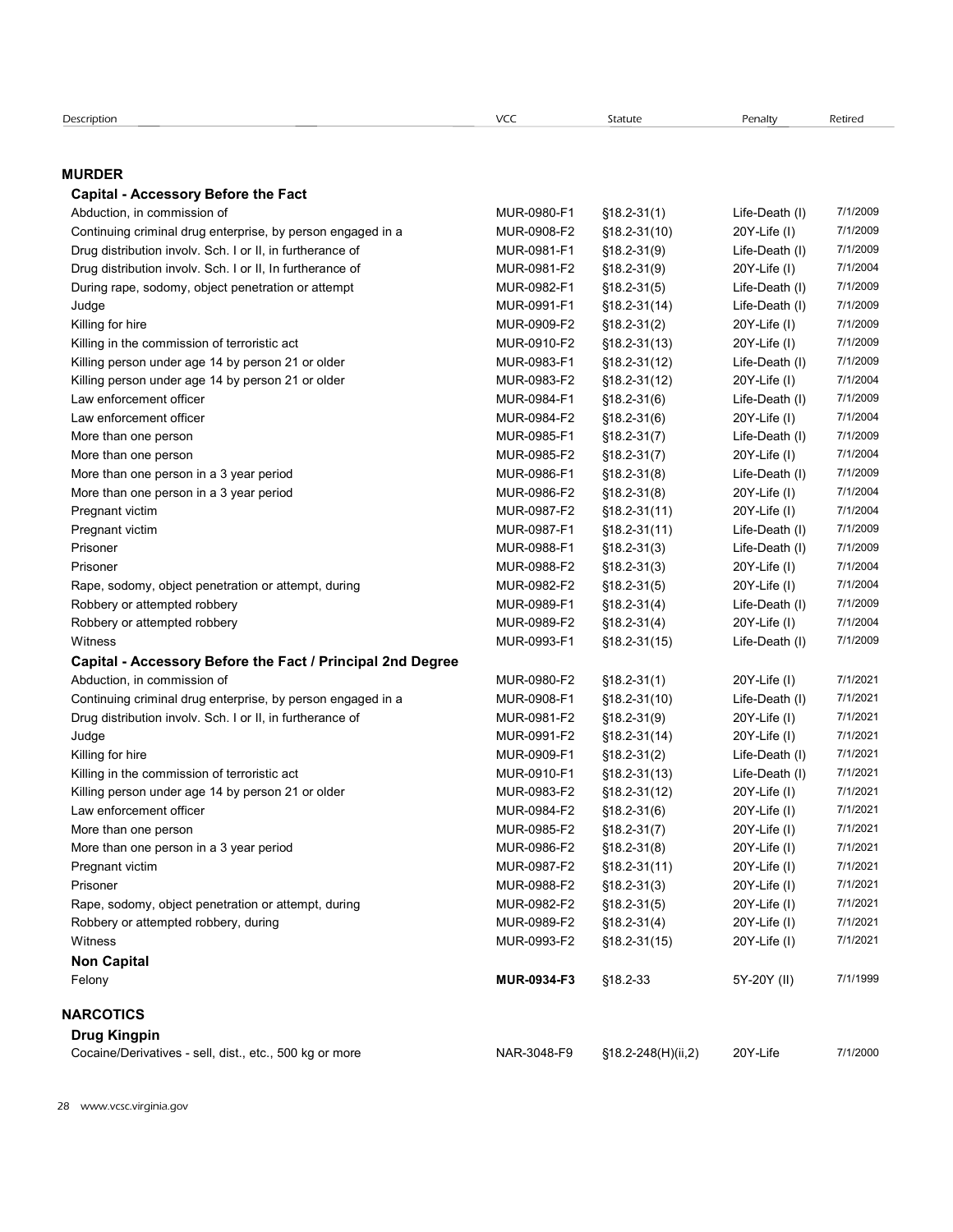| VCC<br>Description<br>Statute<br>Penalty<br>Retired<br><b>NARCOTICS</b><br>Drug Kingpin<br>7/1/2000<br>Crack/Cocaine base - sell, dist., etc., 1.5 kg or more<br>NAR-3049-F9<br>§18.2-248(H)(ii,3)<br>20Y-Life<br>Gross \$500,000 or more within 12 month period<br>20Y-Life<br>7/1/2000<br>NAR-3046-F9<br>§18.2-248(H)(i)<br>20Y-Life<br>7/1/2000<br>Heroin - sell, dist., etc., 100 kg. or more<br>NAR-3047-F9<br>§18.2-248(H)(ii,1)<br><b>Imitation Controlled Substances</b><br>$0-12M$<br>7/1/2005<br>Sell, dist., manuf. -imitation Schedule III, IV, or V<br>NAR-3060-M1<br>$$18.2 - 248(F)$<br>Marijuana<br>$0-30D$<br>7/1/2020<br>Possess - first offense<br>NAR-3020-M9<br>§18.2-250.1<br>$0-12M$<br>7/1/2020<br>Possess - subsequent offense<br>NAR-3021-M1<br>§18.2-250.1<br>7/1/2021<br>Possess marijuana (Civil)<br>NAR-3020-S9<br>§18.2-250.1<br>Civil Fine<br>7/1/2000<br>Sell, distribute - to inmate as accommodation<br>1Y-10Y<br>NAR-3034-F5<br>$$18.2 - 248.1(b)$<br>7/1/2006<br>Sell, distribute, etc. marijuana 3rd or subsequent felony<br>$$18.2 - 248.1(d)$<br>5Y-Life<br>NAR-3085-F9<br>7/1/2020<br>$$18.2 - 248.1(a, 1)$<br>$0-12M$<br>Sell, distribute, PWI, one-half (1/2) ounce or less<br>NAR-3031-M1<br>7/1/2020<br>Sell, distribute, PWI, over 1/2 ounce but not over 5 pounds<br>1Y-10Y<br><b>NAR-3032-F5</b><br>$$18.2 - 248.1(a,2)$<br>Marijuana - Synthetic (Cannabinoids)<br>7/1/2014<br>Accommodation, distribute, etc., synthetic cannabinoids<br>§18.2-248.1:1(D)<br>$0-12M$<br>NAR-3154-M1<br>NAR-3155-F4<br>2Y-10Y<br>7/1/2014<br>Accommodation, distribute, etc., synthetic cannabinoids to inmate<br>$$18.2 - 248.1:1(D)$<br>NAR-3156-F9<br>5Y-30Y<br>7/1/2014<br>Manufacture, or intent to manufacture., synthetic cannabinoids<br>§18.2-248.1:1(E)<br>7/1/2014<br>Possess - first offense, synthetic cannabinoids<br>§18.2-248.1:1(B)<br>$0-12M$<br>NAR-3152-M1<br>7/1/2014<br>Sell, distribute, etc., synthetic cannabinoids<br>1Y-5Y<br>NAR-3153-F6<br>$$18.2 - 248.1:1(C)$<br>Minors<br>7/1/1994<br>Distribute -Schedule I, II, III, IV, or Marij., 3 Yrs. Junior<br>NAR-3003-F9<br>$$18.2-255(A)$<br>10Y-50Y<br>NAR-3062-F9<br>10Y-50Y<br>7/1/2002<br>Sell Sch. I/II or 1oz or more marij to minor<br>$$18.2-255(A)$<br><b>Minors - Assist In Distribution</b><br>7/1/2014<br>Sell synthetic marijuana (cannabinoids), minor assists in distribution<br>NAR-3158-F9<br>§18.2-255(A,ii)<br>10Y-50Y<br>Minors - Methamphetamine<br>Child present during manufacture, etc., of methamphetamine<br>7/1/2013<br>NAR-3134-F9<br>§18.2-248.02<br>10Y-40Y<br>Minors - Synthetic Marijuana<br>Sell, etc., synthetic marijuana (cannabinoids) to minor<br>7/1/2014<br>NAR-3157-F9<br>$$18.2-255(A,i)$<br>10Y-50Y<br><b>Money Laundering</b><br>Money laundering to promote, conceal felony drug violation<br>7/1/1999<br>NAR-3040-F9<br>§18.2-248.7<br>1Y-40Y<br><b>Precursors</b><br>$0-12M$<br>1/1/2013<br>Sale methamphetamine precursors, violate retail restrictions<br>NAR-3150-M1<br>§18.2-248.8<br><b>Prescription Fraud</b><br>7/1/2011<br>Falsify or destroy patient records<br>NAR-3075-M3<br>§18.2-260.1<br>Fine<br><b>Schedule I or II Drugs - Distribution</b><br>Sell, poss. w/intent, distrib. etc.- 3rd or subsequent<br>7/1/2006<br>$$18.2 - 248(C)$<br>5Y-Life<br>NAR-3087-F9<br>Schedule I or II Drugs - Distribution, 2nd<br>7/1/2012<br>Sell, poss. w/intent, distribute, etc. - second conviction<br>NAR-3038-F9<br>$$18.2 - 248(C)$<br>5Y-Life<br>Schedule I or II Drugs - Distribution, 3rd & Subsequent<br>7/1/2012<br>Sell, poss. w/intent, distribute, etc. - third or subsequent<br>5Y-Life<br>NAR-3087-F9<br>$$18.2 - 248(C)$<br><b>Schedule III to VI Drugs</b><br>7/1/2005<br>Sell, distribute, etc. - Schedule III, IV, V<br>NAR-3037-M1<br>§18.2-248(F)<br>$0-12M$<br><b>Other Offenses</b><br>7/1/1993<br>Attempt to commit felony act<br>NAR-3009-F9<br>$$18.2-257(a)$<br>1Y-10Y<br>7/1/1992<br>Conspiracy to violate drug control act<br>§18.2-256 |             |  |  |
|-----------------------------------------------------------------------------------------------------------------------------------------------------------------------------------------------------------------------------------------------------------------------------------------------------------------------------------------------------------------------------------------------------------------------------------------------------------------------------------------------------------------------------------------------------------------------------------------------------------------------------------------------------------------------------------------------------------------------------------------------------------------------------------------------------------------------------------------------------------------------------------------------------------------------------------------------------------------------------------------------------------------------------------------------------------------------------------------------------------------------------------------------------------------------------------------------------------------------------------------------------------------------------------------------------------------------------------------------------------------------------------------------------------------------------------------------------------------------------------------------------------------------------------------------------------------------------------------------------------------------------------------------------------------------------------------------------------------------------------------------------------------------------------------------------------------------------------------------------------------------------------------------------------------------------------------------------------------------------------------------------------------------------------------------------------------------------------------------------------------------------------------------------------------------------------------------------------------------------------------------------------------------------------------------------------------------------------------------------------------------------------------------------------------------------------------------------------------------------------------------------------------------------------------------------------------------------------------------------------------------------------------------------------------------------------------------------------------------------------------------------------------------------------------------------------------------------------------------------------------------------------------------------------------------------------------------------------------------------------------------------------------------------------------------------------------------------------------------------------------------------------------------------------------------------------------------------------------------------------------------------------------------------------------------------------------------------------------------------------------------------------------------------------------------------------------------------------------------------------------------------------------------------------------------------------------------------------------------------------------------------------------------------------------------------------------------------------------------------------------------------------------------------------------------------------------------------------------------------------------------------------------------------------------------------------------------------------------------------------------------------------------------------------|-------------|--|--|
|                                                                                                                                                                                                                                                                                                                                                                                                                                                                                                                                                                                                                                                                                                                                                                                                                                                                                                                                                                                                                                                                                                                                                                                                                                                                                                                                                                                                                                                                                                                                                                                                                                                                                                                                                                                                                                                                                                                                                                                                                                                                                                                                                                                                                                                                                                                                                                                                                                                                                                                                                                                                                                                                                                                                                                                                                                                                                                                                                                                                                                                                                                                                                                                                                                                                                                                                                                                                                                                                                                                                                                                                                                                                                                                                                                                                                                                                                                                                                                                                                                   |             |  |  |
|                                                                                                                                                                                                                                                                                                                                                                                                                                                                                                                                                                                                                                                                                                                                                                                                                                                                                                                                                                                                                                                                                                                                                                                                                                                                                                                                                                                                                                                                                                                                                                                                                                                                                                                                                                                                                                                                                                                                                                                                                                                                                                                                                                                                                                                                                                                                                                                                                                                                                                                                                                                                                                                                                                                                                                                                                                                                                                                                                                                                                                                                                                                                                                                                                                                                                                                                                                                                                                                                                                                                                                                                                                                                                                                                                                                                                                                                                                                                                                                                                                   |             |  |  |
|                                                                                                                                                                                                                                                                                                                                                                                                                                                                                                                                                                                                                                                                                                                                                                                                                                                                                                                                                                                                                                                                                                                                                                                                                                                                                                                                                                                                                                                                                                                                                                                                                                                                                                                                                                                                                                                                                                                                                                                                                                                                                                                                                                                                                                                                                                                                                                                                                                                                                                                                                                                                                                                                                                                                                                                                                                                                                                                                                                                                                                                                                                                                                                                                                                                                                                                                                                                                                                                                                                                                                                                                                                                                                                                                                                                                                                                                                                                                                                                                                                   |             |  |  |
|                                                                                                                                                                                                                                                                                                                                                                                                                                                                                                                                                                                                                                                                                                                                                                                                                                                                                                                                                                                                                                                                                                                                                                                                                                                                                                                                                                                                                                                                                                                                                                                                                                                                                                                                                                                                                                                                                                                                                                                                                                                                                                                                                                                                                                                                                                                                                                                                                                                                                                                                                                                                                                                                                                                                                                                                                                                                                                                                                                                                                                                                                                                                                                                                                                                                                                                                                                                                                                                                                                                                                                                                                                                                                                                                                                                                                                                                                                                                                                                                                                   |             |  |  |
|                                                                                                                                                                                                                                                                                                                                                                                                                                                                                                                                                                                                                                                                                                                                                                                                                                                                                                                                                                                                                                                                                                                                                                                                                                                                                                                                                                                                                                                                                                                                                                                                                                                                                                                                                                                                                                                                                                                                                                                                                                                                                                                                                                                                                                                                                                                                                                                                                                                                                                                                                                                                                                                                                                                                                                                                                                                                                                                                                                                                                                                                                                                                                                                                                                                                                                                                                                                                                                                                                                                                                                                                                                                                                                                                                                                                                                                                                                                                                                                                                                   |             |  |  |
|                                                                                                                                                                                                                                                                                                                                                                                                                                                                                                                                                                                                                                                                                                                                                                                                                                                                                                                                                                                                                                                                                                                                                                                                                                                                                                                                                                                                                                                                                                                                                                                                                                                                                                                                                                                                                                                                                                                                                                                                                                                                                                                                                                                                                                                                                                                                                                                                                                                                                                                                                                                                                                                                                                                                                                                                                                                                                                                                                                                                                                                                                                                                                                                                                                                                                                                                                                                                                                                                                                                                                                                                                                                                                                                                                                                                                                                                                                                                                                                                                                   |             |  |  |
|                                                                                                                                                                                                                                                                                                                                                                                                                                                                                                                                                                                                                                                                                                                                                                                                                                                                                                                                                                                                                                                                                                                                                                                                                                                                                                                                                                                                                                                                                                                                                                                                                                                                                                                                                                                                                                                                                                                                                                                                                                                                                                                                                                                                                                                                                                                                                                                                                                                                                                                                                                                                                                                                                                                                                                                                                                                                                                                                                                                                                                                                                                                                                                                                                                                                                                                                                                                                                                                                                                                                                                                                                                                                                                                                                                                                                                                                                                                                                                                                                                   |             |  |  |
|                                                                                                                                                                                                                                                                                                                                                                                                                                                                                                                                                                                                                                                                                                                                                                                                                                                                                                                                                                                                                                                                                                                                                                                                                                                                                                                                                                                                                                                                                                                                                                                                                                                                                                                                                                                                                                                                                                                                                                                                                                                                                                                                                                                                                                                                                                                                                                                                                                                                                                                                                                                                                                                                                                                                                                                                                                                                                                                                                                                                                                                                                                                                                                                                                                                                                                                                                                                                                                                                                                                                                                                                                                                                                                                                                                                                                                                                                                                                                                                                                                   |             |  |  |
|                                                                                                                                                                                                                                                                                                                                                                                                                                                                                                                                                                                                                                                                                                                                                                                                                                                                                                                                                                                                                                                                                                                                                                                                                                                                                                                                                                                                                                                                                                                                                                                                                                                                                                                                                                                                                                                                                                                                                                                                                                                                                                                                                                                                                                                                                                                                                                                                                                                                                                                                                                                                                                                                                                                                                                                                                                                                                                                                                                                                                                                                                                                                                                                                                                                                                                                                                                                                                                                                                                                                                                                                                                                                                                                                                                                                                                                                                                                                                                                                                                   |             |  |  |
|                                                                                                                                                                                                                                                                                                                                                                                                                                                                                                                                                                                                                                                                                                                                                                                                                                                                                                                                                                                                                                                                                                                                                                                                                                                                                                                                                                                                                                                                                                                                                                                                                                                                                                                                                                                                                                                                                                                                                                                                                                                                                                                                                                                                                                                                                                                                                                                                                                                                                                                                                                                                                                                                                                                                                                                                                                                                                                                                                                                                                                                                                                                                                                                                                                                                                                                                                                                                                                                                                                                                                                                                                                                                                                                                                                                                                                                                                                                                                                                                                                   |             |  |  |
|                                                                                                                                                                                                                                                                                                                                                                                                                                                                                                                                                                                                                                                                                                                                                                                                                                                                                                                                                                                                                                                                                                                                                                                                                                                                                                                                                                                                                                                                                                                                                                                                                                                                                                                                                                                                                                                                                                                                                                                                                                                                                                                                                                                                                                                                                                                                                                                                                                                                                                                                                                                                                                                                                                                                                                                                                                                                                                                                                                                                                                                                                                                                                                                                                                                                                                                                                                                                                                                                                                                                                                                                                                                                                                                                                                                                                                                                                                                                                                                                                                   |             |  |  |
|                                                                                                                                                                                                                                                                                                                                                                                                                                                                                                                                                                                                                                                                                                                                                                                                                                                                                                                                                                                                                                                                                                                                                                                                                                                                                                                                                                                                                                                                                                                                                                                                                                                                                                                                                                                                                                                                                                                                                                                                                                                                                                                                                                                                                                                                                                                                                                                                                                                                                                                                                                                                                                                                                                                                                                                                                                                                                                                                                                                                                                                                                                                                                                                                                                                                                                                                                                                                                                                                                                                                                                                                                                                                                                                                                                                                                                                                                                                                                                                                                                   |             |  |  |
|                                                                                                                                                                                                                                                                                                                                                                                                                                                                                                                                                                                                                                                                                                                                                                                                                                                                                                                                                                                                                                                                                                                                                                                                                                                                                                                                                                                                                                                                                                                                                                                                                                                                                                                                                                                                                                                                                                                                                                                                                                                                                                                                                                                                                                                                                                                                                                                                                                                                                                                                                                                                                                                                                                                                                                                                                                                                                                                                                                                                                                                                                                                                                                                                                                                                                                                                                                                                                                                                                                                                                                                                                                                                                                                                                                                                                                                                                                                                                                                                                                   |             |  |  |
|                                                                                                                                                                                                                                                                                                                                                                                                                                                                                                                                                                                                                                                                                                                                                                                                                                                                                                                                                                                                                                                                                                                                                                                                                                                                                                                                                                                                                                                                                                                                                                                                                                                                                                                                                                                                                                                                                                                                                                                                                                                                                                                                                                                                                                                                                                                                                                                                                                                                                                                                                                                                                                                                                                                                                                                                                                                                                                                                                                                                                                                                                                                                                                                                                                                                                                                                                                                                                                                                                                                                                                                                                                                                                                                                                                                                                                                                                                                                                                                                                                   |             |  |  |
|                                                                                                                                                                                                                                                                                                                                                                                                                                                                                                                                                                                                                                                                                                                                                                                                                                                                                                                                                                                                                                                                                                                                                                                                                                                                                                                                                                                                                                                                                                                                                                                                                                                                                                                                                                                                                                                                                                                                                                                                                                                                                                                                                                                                                                                                                                                                                                                                                                                                                                                                                                                                                                                                                                                                                                                                                                                                                                                                                                                                                                                                                                                                                                                                                                                                                                                                                                                                                                                                                                                                                                                                                                                                                                                                                                                                                                                                                                                                                                                                                                   |             |  |  |
|                                                                                                                                                                                                                                                                                                                                                                                                                                                                                                                                                                                                                                                                                                                                                                                                                                                                                                                                                                                                                                                                                                                                                                                                                                                                                                                                                                                                                                                                                                                                                                                                                                                                                                                                                                                                                                                                                                                                                                                                                                                                                                                                                                                                                                                                                                                                                                                                                                                                                                                                                                                                                                                                                                                                                                                                                                                                                                                                                                                                                                                                                                                                                                                                                                                                                                                                                                                                                                                                                                                                                                                                                                                                                                                                                                                                                                                                                                                                                                                                                                   |             |  |  |
|                                                                                                                                                                                                                                                                                                                                                                                                                                                                                                                                                                                                                                                                                                                                                                                                                                                                                                                                                                                                                                                                                                                                                                                                                                                                                                                                                                                                                                                                                                                                                                                                                                                                                                                                                                                                                                                                                                                                                                                                                                                                                                                                                                                                                                                                                                                                                                                                                                                                                                                                                                                                                                                                                                                                                                                                                                                                                                                                                                                                                                                                                                                                                                                                                                                                                                                                                                                                                                                                                                                                                                                                                                                                                                                                                                                                                                                                                                                                                                                                                                   |             |  |  |
|                                                                                                                                                                                                                                                                                                                                                                                                                                                                                                                                                                                                                                                                                                                                                                                                                                                                                                                                                                                                                                                                                                                                                                                                                                                                                                                                                                                                                                                                                                                                                                                                                                                                                                                                                                                                                                                                                                                                                                                                                                                                                                                                                                                                                                                                                                                                                                                                                                                                                                                                                                                                                                                                                                                                                                                                                                                                                                                                                                                                                                                                                                                                                                                                                                                                                                                                                                                                                                                                                                                                                                                                                                                                                                                                                                                                                                                                                                                                                                                                                                   |             |  |  |
|                                                                                                                                                                                                                                                                                                                                                                                                                                                                                                                                                                                                                                                                                                                                                                                                                                                                                                                                                                                                                                                                                                                                                                                                                                                                                                                                                                                                                                                                                                                                                                                                                                                                                                                                                                                                                                                                                                                                                                                                                                                                                                                                                                                                                                                                                                                                                                                                                                                                                                                                                                                                                                                                                                                                                                                                                                                                                                                                                                                                                                                                                                                                                                                                                                                                                                                                                                                                                                                                                                                                                                                                                                                                                                                                                                                                                                                                                                                                                                                                                                   |             |  |  |
|                                                                                                                                                                                                                                                                                                                                                                                                                                                                                                                                                                                                                                                                                                                                                                                                                                                                                                                                                                                                                                                                                                                                                                                                                                                                                                                                                                                                                                                                                                                                                                                                                                                                                                                                                                                                                                                                                                                                                                                                                                                                                                                                                                                                                                                                                                                                                                                                                                                                                                                                                                                                                                                                                                                                                                                                                                                                                                                                                                                                                                                                                                                                                                                                                                                                                                                                                                                                                                                                                                                                                                                                                                                                                                                                                                                                                                                                                                                                                                                                                                   |             |  |  |
|                                                                                                                                                                                                                                                                                                                                                                                                                                                                                                                                                                                                                                                                                                                                                                                                                                                                                                                                                                                                                                                                                                                                                                                                                                                                                                                                                                                                                                                                                                                                                                                                                                                                                                                                                                                                                                                                                                                                                                                                                                                                                                                                                                                                                                                                                                                                                                                                                                                                                                                                                                                                                                                                                                                                                                                                                                                                                                                                                                                                                                                                                                                                                                                                                                                                                                                                                                                                                                                                                                                                                                                                                                                                                                                                                                                                                                                                                                                                                                                                                                   |             |  |  |
|                                                                                                                                                                                                                                                                                                                                                                                                                                                                                                                                                                                                                                                                                                                                                                                                                                                                                                                                                                                                                                                                                                                                                                                                                                                                                                                                                                                                                                                                                                                                                                                                                                                                                                                                                                                                                                                                                                                                                                                                                                                                                                                                                                                                                                                                                                                                                                                                                                                                                                                                                                                                                                                                                                                                                                                                                                                                                                                                                                                                                                                                                                                                                                                                                                                                                                                                                                                                                                                                                                                                                                                                                                                                                                                                                                                                                                                                                                                                                                                                                                   |             |  |  |
|                                                                                                                                                                                                                                                                                                                                                                                                                                                                                                                                                                                                                                                                                                                                                                                                                                                                                                                                                                                                                                                                                                                                                                                                                                                                                                                                                                                                                                                                                                                                                                                                                                                                                                                                                                                                                                                                                                                                                                                                                                                                                                                                                                                                                                                                                                                                                                                                                                                                                                                                                                                                                                                                                                                                                                                                                                                                                                                                                                                                                                                                                                                                                                                                                                                                                                                                                                                                                                                                                                                                                                                                                                                                                                                                                                                                                                                                                                                                                                                                                                   |             |  |  |
|                                                                                                                                                                                                                                                                                                                                                                                                                                                                                                                                                                                                                                                                                                                                                                                                                                                                                                                                                                                                                                                                                                                                                                                                                                                                                                                                                                                                                                                                                                                                                                                                                                                                                                                                                                                                                                                                                                                                                                                                                                                                                                                                                                                                                                                                                                                                                                                                                                                                                                                                                                                                                                                                                                                                                                                                                                                                                                                                                                                                                                                                                                                                                                                                                                                                                                                                                                                                                                                                                                                                                                                                                                                                                                                                                                                                                                                                                                                                                                                                                                   |             |  |  |
|                                                                                                                                                                                                                                                                                                                                                                                                                                                                                                                                                                                                                                                                                                                                                                                                                                                                                                                                                                                                                                                                                                                                                                                                                                                                                                                                                                                                                                                                                                                                                                                                                                                                                                                                                                                                                                                                                                                                                                                                                                                                                                                                                                                                                                                                                                                                                                                                                                                                                                                                                                                                                                                                                                                                                                                                                                                                                                                                                                                                                                                                                                                                                                                                                                                                                                                                                                                                                                                                                                                                                                                                                                                                                                                                                                                                                                                                                                                                                                                                                                   |             |  |  |
|                                                                                                                                                                                                                                                                                                                                                                                                                                                                                                                                                                                                                                                                                                                                                                                                                                                                                                                                                                                                                                                                                                                                                                                                                                                                                                                                                                                                                                                                                                                                                                                                                                                                                                                                                                                                                                                                                                                                                                                                                                                                                                                                                                                                                                                                                                                                                                                                                                                                                                                                                                                                                                                                                                                                                                                                                                                                                                                                                                                                                                                                                                                                                                                                                                                                                                                                                                                                                                                                                                                                                                                                                                                                                                                                                                                                                                                                                                                                                                                                                                   |             |  |  |
|                                                                                                                                                                                                                                                                                                                                                                                                                                                                                                                                                                                                                                                                                                                                                                                                                                                                                                                                                                                                                                                                                                                                                                                                                                                                                                                                                                                                                                                                                                                                                                                                                                                                                                                                                                                                                                                                                                                                                                                                                                                                                                                                                                                                                                                                                                                                                                                                                                                                                                                                                                                                                                                                                                                                                                                                                                                                                                                                                                                                                                                                                                                                                                                                                                                                                                                                                                                                                                                                                                                                                                                                                                                                                                                                                                                                                                                                                                                                                                                                                                   |             |  |  |
|                                                                                                                                                                                                                                                                                                                                                                                                                                                                                                                                                                                                                                                                                                                                                                                                                                                                                                                                                                                                                                                                                                                                                                                                                                                                                                                                                                                                                                                                                                                                                                                                                                                                                                                                                                                                                                                                                                                                                                                                                                                                                                                                                                                                                                                                                                                                                                                                                                                                                                                                                                                                                                                                                                                                                                                                                                                                                                                                                                                                                                                                                                                                                                                                                                                                                                                                                                                                                                                                                                                                                                                                                                                                                                                                                                                                                                                                                                                                                                                                                                   |             |  |  |
|                                                                                                                                                                                                                                                                                                                                                                                                                                                                                                                                                                                                                                                                                                                                                                                                                                                                                                                                                                                                                                                                                                                                                                                                                                                                                                                                                                                                                                                                                                                                                                                                                                                                                                                                                                                                                                                                                                                                                                                                                                                                                                                                                                                                                                                                                                                                                                                                                                                                                                                                                                                                                                                                                                                                                                                                                                                                                                                                                                                                                                                                                                                                                                                                                                                                                                                                                                                                                                                                                                                                                                                                                                                                                                                                                                                                                                                                                                                                                                                                                                   |             |  |  |
|                                                                                                                                                                                                                                                                                                                                                                                                                                                                                                                                                                                                                                                                                                                                                                                                                                                                                                                                                                                                                                                                                                                                                                                                                                                                                                                                                                                                                                                                                                                                                                                                                                                                                                                                                                                                                                                                                                                                                                                                                                                                                                                                                                                                                                                                                                                                                                                                                                                                                                                                                                                                                                                                                                                                                                                                                                                                                                                                                                                                                                                                                                                                                                                                                                                                                                                                                                                                                                                                                                                                                                                                                                                                                                                                                                                                                                                                                                                                                                                                                                   |             |  |  |
|                                                                                                                                                                                                                                                                                                                                                                                                                                                                                                                                                                                                                                                                                                                                                                                                                                                                                                                                                                                                                                                                                                                                                                                                                                                                                                                                                                                                                                                                                                                                                                                                                                                                                                                                                                                                                                                                                                                                                                                                                                                                                                                                                                                                                                                                                                                                                                                                                                                                                                                                                                                                                                                                                                                                                                                                                                                                                                                                                                                                                                                                                                                                                                                                                                                                                                                                                                                                                                                                                                                                                                                                                                                                                                                                                                                                                                                                                                                                                                                                                                   |             |  |  |
|                                                                                                                                                                                                                                                                                                                                                                                                                                                                                                                                                                                                                                                                                                                                                                                                                                                                                                                                                                                                                                                                                                                                                                                                                                                                                                                                                                                                                                                                                                                                                                                                                                                                                                                                                                                                                                                                                                                                                                                                                                                                                                                                                                                                                                                                                                                                                                                                                                                                                                                                                                                                                                                                                                                                                                                                                                                                                                                                                                                                                                                                                                                                                                                                                                                                                                                                                                                                                                                                                                                                                                                                                                                                                                                                                                                                                                                                                                                                                                                                                                   |             |  |  |
|                                                                                                                                                                                                                                                                                                                                                                                                                                                                                                                                                                                                                                                                                                                                                                                                                                                                                                                                                                                                                                                                                                                                                                                                                                                                                                                                                                                                                                                                                                                                                                                                                                                                                                                                                                                                                                                                                                                                                                                                                                                                                                                                                                                                                                                                                                                                                                                                                                                                                                                                                                                                                                                                                                                                                                                                                                                                                                                                                                                                                                                                                                                                                                                                                                                                                                                                                                                                                                                                                                                                                                                                                                                                                                                                                                                                                                                                                                                                                                                                                                   |             |  |  |
|                                                                                                                                                                                                                                                                                                                                                                                                                                                                                                                                                                                                                                                                                                                                                                                                                                                                                                                                                                                                                                                                                                                                                                                                                                                                                                                                                                                                                                                                                                                                                                                                                                                                                                                                                                                                                                                                                                                                                                                                                                                                                                                                                                                                                                                                                                                                                                                                                                                                                                                                                                                                                                                                                                                                                                                                                                                                                                                                                                                                                                                                                                                                                                                                                                                                                                                                                                                                                                                                                                                                                                                                                                                                                                                                                                                                                                                                                                                                                                                                                                   |             |  |  |
|                                                                                                                                                                                                                                                                                                                                                                                                                                                                                                                                                                                                                                                                                                                                                                                                                                                                                                                                                                                                                                                                                                                                                                                                                                                                                                                                                                                                                                                                                                                                                                                                                                                                                                                                                                                                                                                                                                                                                                                                                                                                                                                                                                                                                                                                                                                                                                                                                                                                                                                                                                                                                                                                                                                                                                                                                                                                                                                                                                                                                                                                                                                                                                                                                                                                                                                                                                                                                                                                                                                                                                                                                                                                                                                                                                                                                                                                                                                                                                                                                                   |             |  |  |
|                                                                                                                                                                                                                                                                                                                                                                                                                                                                                                                                                                                                                                                                                                                                                                                                                                                                                                                                                                                                                                                                                                                                                                                                                                                                                                                                                                                                                                                                                                                                                                                                                                                                                                                                                                                                                                                                                                                                                                                                                                                                                                                                                                                                                                                                                                                                                                                                                                                                                                                                                                                                                                                                                                                                                                                                                                                                                                                                                                                                                                                                                                                                                                                                                                                                                                                                                                                                                                                                                                                                                                                                                                                                                                                                                                                                                                                                                                                                                                                                                                   |             |  |  |
|                                                                                                                                                                                                                                                                                                                                                                                                                                                                                                                                                                                                                                                                                                                                                                                                                                                                                                                                                                                                                                                                                                                                                                                                                                                                                                                                                                                                                                                                                                                                                                                                                                                                                                                                                                                                                                                                                                                                                                                                                                                                                                                                                                                                                                                                                                                                                                                                                                                                                                                                                                                                                                                                                                                                                                                                                                                                                                                                                                                                                                                                                                                                                                                                                                                                                                                                                                                                                                                                                                                                                                                                                                                                                                                                                                                                                                                                                                                                                                                                                                   |             |  |  |
|                                                                                                                                                                                                                                                                                                                                                                                                                                                                                                                                                                                                                                                                                                                                                                                                                                                                                                                                                                                                                                                                                                                                                                                                                                                                                                                                                                                                                                                                                                                                                                                                                                                                                                                                                                                                                                                                                                                                                                                                                                                                                                                                                                                                                                                                                                                                                                                                                                                                                                                                                                                                                                                                                                                                                                                                                                                                                                                                                                                                                                                                                                                                                                                                                                                                                                                                                                                                                                                                                                                                                                                                                                                                                                                                                                                                                                                                                                                                                                                                                                   |             |  |  |
|                                                                                                                                                                                                                                                                                                                                                                                                                                                                                                                                                                                                                                                                                                                                                                                                                                                                                                                                                                                                                                                                                                                                                                                                                                                                                                                                                                                                                                                                                                                                                                                                                                                                                                                                                                                                                                                                                                                                                                                                                                                                                                                                                                                                                                                                                                                                                                                                                                                                                                                                                                                                                                                                                                                                                                                                                                                                                                                                                                                                                                                                                                                                                                                                                                                                                                                                                                                                                                                                                                                                                                                                                                                                                                                                                                                                                                                                                                                                                                                                                                   |             |  |  |
|                                                                                                                                                                                                                                                                                                                                                                                                                                                                                                                                                                                                                                                                                                                                                                                                                                                                                                                                                                                                                                                                                                                                                                                                                                                                                                                                                                                                                                                                                                                                                                                                                                                                                                                                                                                                                                                                                                                                                                                                                                                                                                                                                                                                                                                                                                                                                                                                                                                                                                                                                                                                                                                                                                                                                                                                                                                                                                                                                                                                                                                                                                                                                                                                                                                                                                                                                                                                                                                                                                                                                                                                                                                                                                                                                                                                                                                                                                                                                                                                                                   |             |  |  |
|                                                                                                                                                                                                                                                                                                                                                                                                                                                                                                                                                                                                                                                                                                                                                                                                                                                                                                                                                                                                                                                                                                                                                                                                                                                                                                                                                                                                                                                                                                                                                                                                                                                                                                                                                                                                                                                                                                                                                                                                                                                                                                                                                                                                                                                                                                                                                                                                                                                                                                                                                                                                                                                                                                                                                                                                                                                                                                                                                                                                                                                                                                                                                                                                                                                                                                                                                                                                                                                                                                                                                                                                                                                                                                                                                                                                                                                                                                                                                                                                                                   |             |  |  |
|                                                                                                                                                                                                                                                                                                                                                                                                                                                                                                                                                                                                                                                                                                                                                                                                                                                                                                                                                                                                                                                                                                                                                                                                                                                                                                                                                                                                                                                                                                                                                                                                                                                                                                                                                                                                                                                                                                                                                                                                                                                                                                                                                                                                                                                                                                                                                                                                                                                                                                                                                                                                                                                                                                                                                                                                                                                                                                                                                                                                                                                                                                                                                                                                                                                                                                                                                                                                                                                                                                                                                                                                                                                                                                                                                                                                                                                                                                                                                                                                                                   |             |  |  |
|                                                                                                                                                                                                                                                                                                                                                                                                                                                                                                                                                                                                                                                                                                                                                                                                                                                                                                                                                                                                                                                                                                                                                                                                                                                                                                                                                                                                                                                                                                                                                                                                                                                                                                                                                                                                                                                                                                                                                                                                                                                                                                                                                                                                                                                                                                                                                                                                                                                                                                                                                                                                                                                                                                                                                                                                                                                                                                                                                                                                                                                                                                                                                                                                                                                                                                                                                                                                                                                                                                                                                                                                                                                                                                                                                                                                                                                                                                                                                                                                                                   |             |  |  |
|                                                                                                                                                                                                                                                                                                                                                                                                                                                                                                                                                                                                                                                                                                                                                                                                                                                                                                                                                                                                                                                                                                                                                                                                                                                                                                                                                                                                                                                                                                                                                                                                                                                                                                                                                                                                                                                                                                                                                                                                                                                                                                                                                                                                                                                                                                                                                                                                                                                                                                                                                                                                                                                                                                                                                                                                                                                                                                                                                                                                                                                                                                                                                                                                                                                                                                                                                                                                                                                                                                                                                                                                                                                                                                                                                                                                                                                                                                                                                                                                                                   |             |  |  |
|                                                                                                                                                                                                                                                                                                                                                                                                                                                                                                                                                                                                                                                                                                                                                                                                                                                                                                                                                                                                                                                                                                                                                                                                                                                                                                                                                                                                                                                                                                                                                                                                                                                                                                                                                                                                                                                                                                                                                                                                                                                                                                                                                                                                                                                                                                                                                                                                                                                                                                                                                                                                                                                                                                                                                                                                                                                                                                                                                                                                                                                                                                                                                                                                                                                                                                                                                                                                                                                                                                                                                                                                                                                                                                                                                                                                                                                                                                                                                                                                                                   |             |  |  |
|                                                                                                                                                                                                                                                                                                                                                                                                                                                                                                                                                                                                                                                                                                                                                                                                                                                                                                                                                                                                                                                                                                                                                                                                                                                                                                                                                                                                                                                                                                                                                                                                                                                                                                                                                                                                                                                                                                                                                                                                                                                                                                                                                                                                                                                                                                                                                                                                                                                                                                                                                                                                                                                                                                                                                                                                                                                                                                                                                                                                                                                                                                                                                                                                                                                                                                                                                                                                                                                                                                                                                                                                                                                                                                                                                                                                                                                                                                                                                                                                                                   |             |  |  |
|                                                                                                                                                                                                                                                                                                                                                                                                                                                                                                                                                                                                                                                                                                                                                                                                                                                                                                                                                                                                                                                                                                                                                                                                                                                                                                                                                                                                                                                                                                                                                                                                                                                                                                                                                                                                                                                                                                                                                                                                                                                                                                                                                                                                                                                                                                                                                                                                                                                                                                                                                                                                                                                                                                                                                                                                                                                                                                                                                                                                                                                                                                                                                                                                                                                                                                                                                                                                                                                                                                                                                                                                                                                                                                                                                                                                                                                                                                                                                                                                                                   | NAR-3012-S9 |  |  |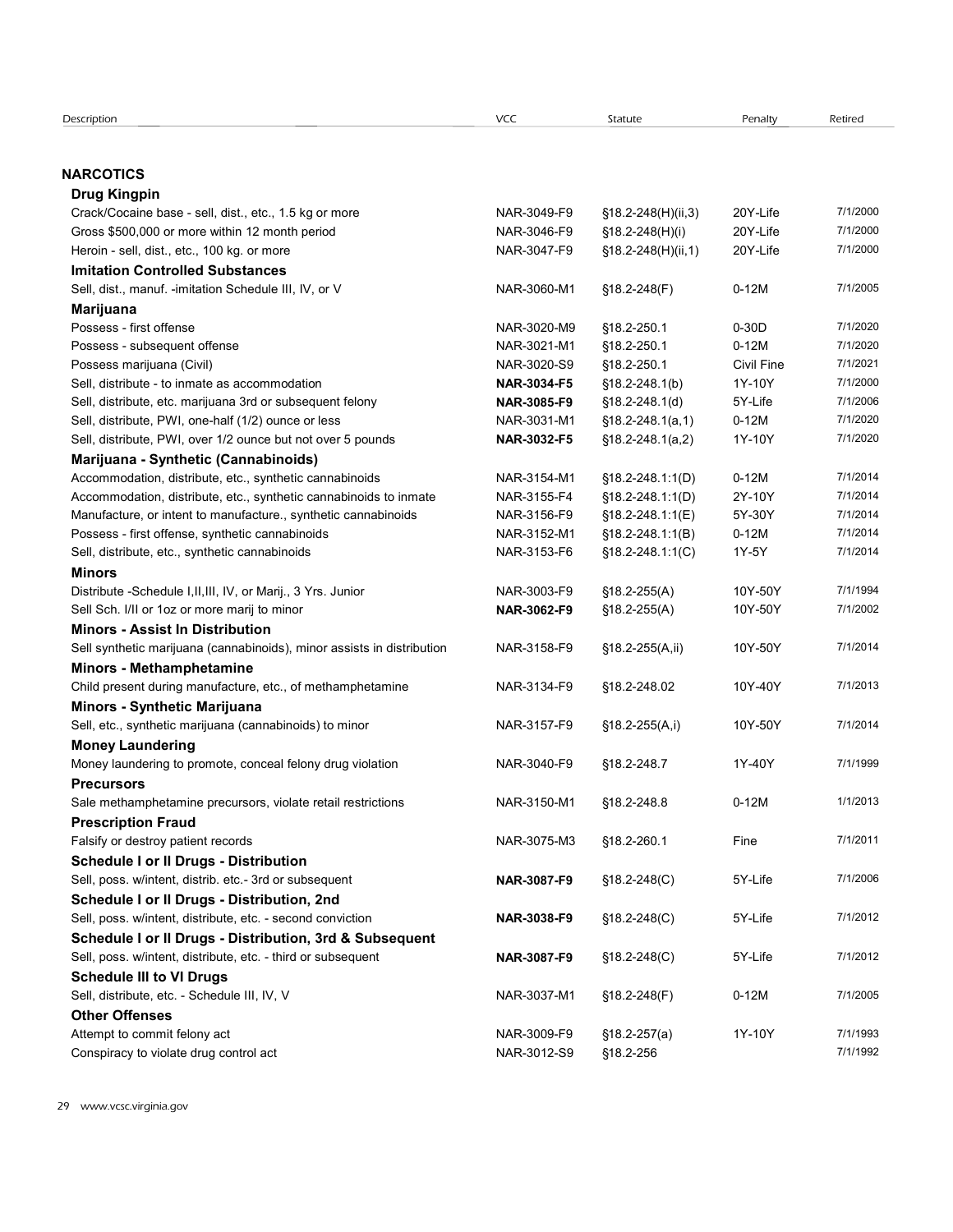| Description                                                                             | <b>VCC</b>                 | Statute                                | Penalty                    | Retired              |
|-----------------------------------------------------------------------------------------|----------------------------|----------------------------------------|----------------------------|----------------------|
|                                                                                         |                            |                                        |                            |                      |
| <b>OBSCENITY</b><br><b>Drunkenness</b>                                                  |                            |                                        |                            |                      |
| Drunk in public, profane language, intoxicated from any drug                            | OBS-3712-M4                | §18.2-388                              | Fine                       | 7/1/2020             |
| Habitual public inebriate; 12 or more conv. w/in 12 mo. per.<br>Local                   | OBS-3706-M9                | §18.2-388.1                            | $0-12M$                    | 7/1/1998             |
| Local obscenity ordinance (use ordinance code)                                          |                            | §18.2-389                              |                            | 7/1/2004             |
| Minors                                                                                  |                            |                                        |                            |                      |
| Possess obscene material (first offense)                                                | OBS-3731-M3                | $$18.2-374.1.1(A)$                     | Fine                       | 7/1/1999             |
| Possess obscene material (first offense)                                                | OBS-3731-M1                | $$18.2-374.1:1(A)$                     | $0-12M$                    | 7/1/2003             |
| Possess obscene material (subsequent offense)<br>Minors (Offense Prior to July 1, 2007) | OBS-3732-F6                | $$18.2-374.1:1(D)$                     | 1Y-5Y (II)                 | 7/1/2003             |
| Accost, entice to perform in sexually explicit material                                 | OBS-3735-F5                | $$18.2-374.1(B,1)$                     | 1Y-10Y (II)                | 7/1/2007             |
| Electronic means for procuring minors for obscene material etc.                         | OBS-3730-F6                | $$18.2 - 374.3(A)$                     | 1Y-5Y (II)                 | 7/1/2007             |
| Electronic means to solicit minors for prostitution sodomy etc.                         | OBS-3758-F5                | §18.2-374.3(B)                         | 1Y-10Y (II)                | 7/1/2007             |
| Finance sexually explicit visual material                                               | OBS-3717-F4                | $$18.2-374.1(C)$                       | 2Y-10Y (II)                | 7/1/2007             |
| Operate website; access to sexually explicit material for payment                       | OBS-3740-F4                | §18.2-374.1:2                          | 2Y-10Y                     | 7/1/2007             |
| Participate in filming etc. of sexually explicit material                               | OBS-3736-F5                | $§18.2-374.1(B,3)$                     | 1Y-10Y (II)                | 7/1/2007             |
| Possess obscene material (first offense)                                                | OBS-3731-F6                | $$18.2 - 374.1:1(A)$                   | 1Y-5Y (II)                 | 7/1/2007             |
| Possess obscene material (subsequent offense)<br>Produce materials involving minor      | OBS-3732-F5<br>OBS-3721-F5 | §18.2-374.1:1(D)<br>$$18.2-374.1(B,2)$ | 1Y-10Y (II)                | 7/1/2007<br>7/1/2007 |
| Sell, give, distribute, transmit sexually explicit material                             | OBS-3737-F5                | $$18.2-374.1(B,4)$                     | 1Y-10Y (II)<br>1Y-10Y (II) | 7/1/2007             |
| <b>OBSCENITY - CHILD PORN</b>                                                           |                            |                                        |                            |                      |
| Possession, Distribution, Reproduction                                                  |                            |                                        |                            |                      |
| Reproduce, transmit, sell, etc., child porn                                             | OBS-3680-F9                | §18.2-374.1:1(C)                       | 5Y-20Y (II)                | 7/1/2012             |
| Reproduce, transmit, sell, etc., child porn, subsequent                                 | OBS-3681-F9                | §18.2-374.1:1(C)                       | 5Y-20Y (II)                | 7/1/2012             |
| <b>OBSCENITY - CHILD SOLICITATION</b>                                                   |                            |                                        |                            |                      |
| <b>Communications System</b>                                                            |                            |                                        |                            |                      |
| Propose sex act by communications sys. age 15+, offender 7+ yr                          | OBS-3690-F9                | §18.2-374.3(D)                         | 1Y-20Y (II)                | 10/2/2008            |
| <b>OBSTRUCTION OF JUSTICE</b>                                                           |                            |                                        |                            |                      |
| <b>False Report</b>                                                                     |                            |                                        |                            |                      |
| False statement during investigation of another's crime                                 | JUS-4811-M2                | $$18.2-460(D)$                         | 0-6M                       | 7/1/2003             |
| Jury                                                                                    | JUS-4822-M4                |                                        | Fine                       | 7/1/2000             |
| Jury, employer penalizing employee to serve<br><b>Resisting Arrest/Fleeing</b>          |                            | §18.2-465.1                            |                            |                      |
| Prevent law enforcement officer from making arrest                                      | JUS-4831-M1                | §18.2-479.1                            | $0-12M$                    | 7/1/2018             |
| <b>Resisting Arrest/Intimidation</b>                                                    |                            |                                        |                            |                      |
| Resisting arrest, obstructing justice w/o threats of force                              | JUS-4829-M2                | $$18.2-460(A)$                         | $0-6M$                     | 7/1/2002             |
| Resisting arrest, obstructing justice w/o threats or force                              | JUS-4829-M4                | $$18.2-460(A)$                         | Fine                       | 7/1/1996             |
| <b>ORDINANCE, CITY OR COUNTY</b>                                                        |                            |                                        |                            |                      |
| <b>Building Code Violations</b>                                                         |                            |                                        |                            |                      |
| Covering/removal of lead-base paint, hazard to children etc.                            | ORD-9970-M9                | $$36-106(C)$                           | Fine                       | 7/1/2007             |
| <b>Disclosures</b>                                                                      |                            |                                        |                            |                      |
| Fail to disclose business/financial relationship - land use proceeding                  | OBS-9895-M1                | §15.2-2287.1                           | $0-12M$                    | 7/1/2009             |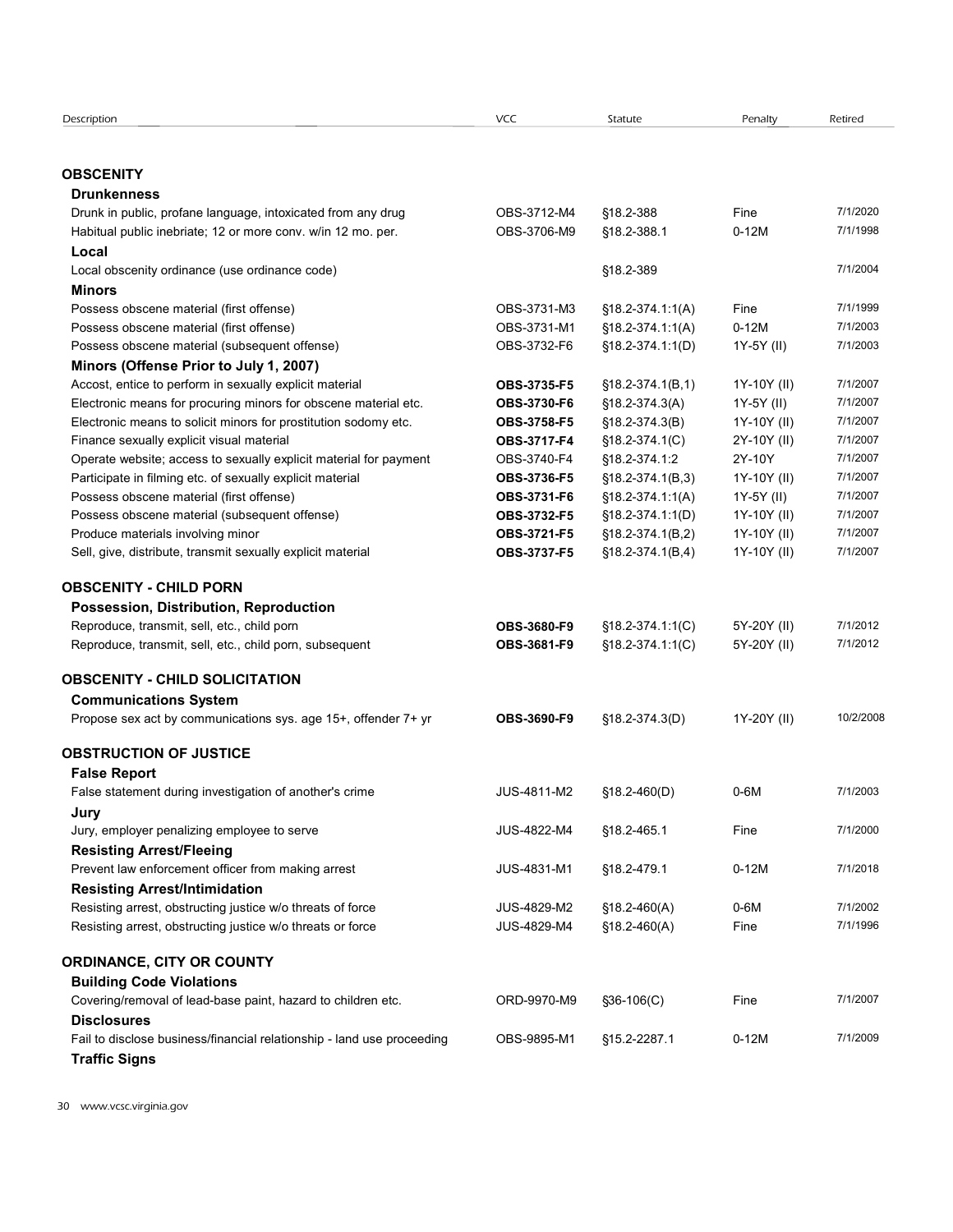| Description                                                                         | VCC         | Statute      | Penalty    | Retired   |
|-------------------------------------------------------------------------------------|-------------|--------------|------------|-----------|
|                                                                                     |             |              |            |           |
|                                                                                     |             |              |            |           |
| <b>ORDINANCE, CITY OR COUNTY</b>                                                    |             |              |            |           |
| <b>Traffic Signs</b>                                                                |             |              |            | 7/1/2005  |
| Yard sale etc w/in 100 feet of highway w/out traffic signs<br>(eff 7/05)            | ORD-0996-M9 | \$46.2-881.1 |            |           |
| <b>Vehicle</b>                                                                      |             |              |            |           |
| Keep inoperable vehicle after 3 previous civil penalties                            | ORD-9936-M3 | §15.2-904(D) | Fine       | 7/1/2008  |
| Weapons                                                                             |             |              |            |           |
| Pneumatic gun restriction violation                                                 | ORD-9937-M3 | §15.2-915.2  | Fine       | 7/15/2004 |
| Zoning                                                                              |             |              |            |           |
| Fail to correct violation w/in period specified by court                            | ORD-9972-M9 | §15.1-491(e) | Fine       | 12/1/1997 |
| Violation of zoning ordinance                                                       | ORD-9971-M9 | §15.1-491(e) | Fine       | 12/1/1997 |
|                                                                                     |             |              |            |           |
| PARAPHERNALIA, CONTROLLED                                                           |             |              |            |           |
| <b>Possession/Distribution</b>                                                      |             |              |            |           |
| Distribution of needles, capsules, pipe, etc.                                       | PHA-3171-M1 | §54.1-3466   | $0-12M$    | 7/1/2016  |
| Possession of needles, capsules, pipe, etc.                                         | PHA-3170-M1 | §54.1-3466   | $0-12M$    | 7/1/2016  |
| PEACE, CONSERVATOR OF THE (For Use by LIDS Only)                                    |             |              |            |           |
|                                                                                     |             |              |            |           |
| <b>Type</b><br>Arrest without warrant for threats to kill or injure person/property | PEA-9899-S9 | §19.2-22     |            | 7/1/2001  |
|                                                                                     |             |              |            |           |
| <b>PRISONERS - JUVENILE FACILITY</b>                                                |             |              |            |           |
| <b>Conspiracy</b>                                                                   |             |              |            |           |
| Conspiracy to commit act specified in §53.1-203                                     | PRI-3886-M1 | §18.2-477.2  | $0-12M$    | 7/1/2013  |
| <b>Destroy Property</b>                                                             |             |              |            |           |
| Break, cut, damage any part of facility to aid escape                               | PRI-3887-M1 | §18.2-477.2  | $0-12M$    | 7/1/2013  |
| Burn or destroy with explosive any personal property                                | PRI-3888-M1 | §18.2-477.2  | $0-12M$    | 7/1/2013  |
| Drugs, Etc.                                                                         |             |              |            |           |
| Possess, sell, secrete Schedule III drug or marijuana                               | PRI-3890-M1 | §18.2-477.2  | $0-12M$    | 7/1/2013  |
| Possess, sell, secrete unlawful chemical compound                                   | PRI-3889-M1 | §18.2-477.2  | $0-12M$    | 7/1/2013  |
| <b>Escapes</b>                                                                      |             |              |            |           |
| Escape from juvenile facility or detention home                                     | ESC-3891-M1 | §18.2-477.2  | $0-12M$    | 7/1/2013  |
| Possess an instrument to aid escape                                                 | ESC-3892-M1 | §18.2-477.2  | $0-12M$    | 7/1/2013  |
| Weapons                                                                             |             |              |            |           |
| Introduce or possess firearms or ammunition in facility                             | PRI-3894-M1 | §18.2-477.2  | $0-12M$    | 7/1/2013  |
| Make, possess weapon capable of death or injury                                     | PRI-3893-M1 | §18.2-477.2  | $0-12M$    | 7/1/2013  |
| PRISONERS, JAILS AND PRISONS                                                        |             |              |            |           |
|                                                                                     |             |              |            |           |
| Other<br>Conspiracy to commit any act specified in §53.1 - 203                      | PRI-3264-F6 |              | 1Y-5Y (II) | 7/1/2006  |
|                                                                                     |             | §53.1-203(9) |            |           |
| PROFESSIONS AND OCCUPATIONS                                                         |             |              |            |           |
| <b>Athlete Agents</b>                                                               |             |              |            |           |
| Prohibited conduct by athlete agent                                                 | PRO-7435-M1 | §54.1-534    | $0-12M$    | 7/1/2011  |
| Boxing / Wrestling / Martial Arts (Repealed 10/1/2015)                              |             |              |            |           |
| Employ an unlicensed boxer or wrestler                                              | PRO-7426-M1 | §54.1-835(B) | $0-12M$    | 10/1/2015 |
| Fail to obtain permit                                                               | PRO-7425-M1 | §54.1-835(A) | $0-12M$    | 10/1/2015 |
|                                                                                     |             |              |            |           |
| Permit betting or wagering, any person conducting event                             | PRO-7427-M1 | §54.1-835(C) | $0-12M$    | 10/1/2015 |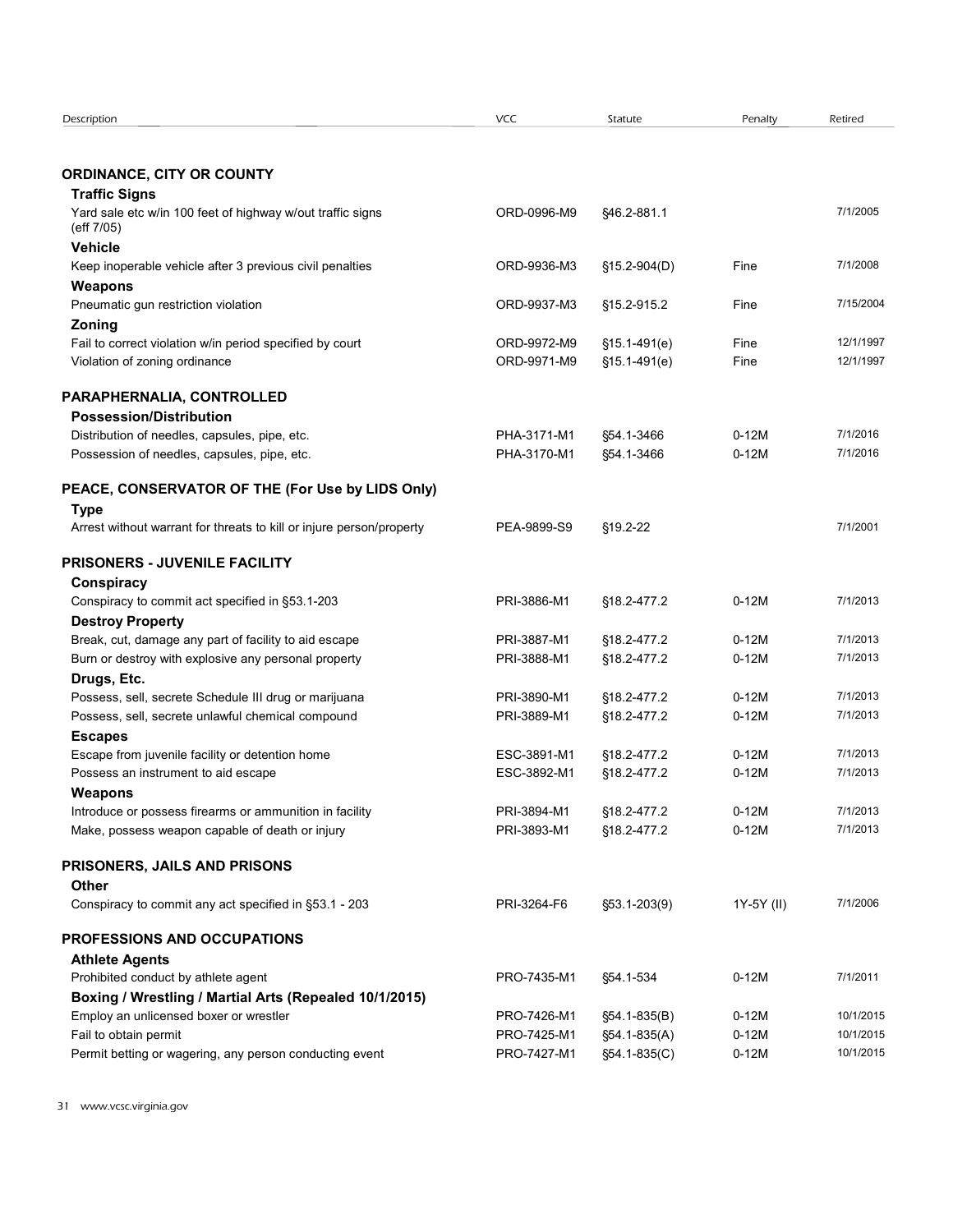| Description                                                                                           |             |                 |            |           |
|-------------------------------------------------------------------------------------------------------|-------------|-----------------|------------|-----------|
|                                                                                                       |             |                 |            |           |
|                                                                                                       |             |                 |            |           |
|                                                                                                       |             |                 |            |           |
|                                                                                                       |             |                 |            |           |
|                                                                                                       |             |                 |            |           |
|                                                                                                       |             |                 |            |           |
|                                                                                                       |             |                 |            |           |
|                                                                                                       | <b>VCC</b>  | Statute         | Penalty    | Retired   |
|                                                                                                       |             |                 |            |           |
|                                                                                                       |             |                 |            |           |
| <b>PROFESSIONS AND OCCUPATIONS</b>                                                                    |             |                 |            |           |
| Boxing / Wrestling / Martial Arts (Repealed 10/1/2015)                                                |             |                 |            |           |
| Violate statute/regulation governing profession                                                       | PRO-7428-M1 | §54.1-835(D)    | $0-12M$    | 10/1/2015 |
| 3rd or subsequent violation of any provision w/in 36 months                                           | PRO-7429-F6 | §54.1-835(E)    | 1Y-5Y      | 10/1/2015 |
| <b>Funeral</b>                                                                                        |             |                 |            |           |
| Casket from third party not accepted for at-need arrangement                                          | PRO-5794-M1 | §54.1-2808.3(B) | $0-12M$    | 7/1/2020  |
| <b>Health Professions</b>                                                                             |             |                 |            |           |
| Dentistry Board, disclosure of confidential information                                               | PRO-5831-M1 | §54.1-2708.1    | $0-12M$    | 7/1/1997  |
| Dietitian or nutritionist, unlawfully advertise self as                                               | PRO-7445-M3 | §54.1-2731      | Fine       | 7/1/2016  |
| <b>Pawnbroker</b>                                                                                     |             |                 |            |           |
| Fail to publish notice of sale                                                                        | PRO-5834-M4 | §54.1-4006      | Fine       | 7/1/1998  |
| Surplus, fail to pay person entitled                                                                  | PRO-5835-M4 | §54.1-4007      | Fine       | 7/1/1998  |
|                                                                                                       |             |                 |            |           |
| PROPERTY AND CONVEYANCES                                                                              |             |                 |            |           |
| <b>Animals at Large</b>                                                                               |             |                 |            |           |
| Permit livestock to run at large                                                                      | PRC-5956-M4 | \$55.1-2820     | Fine       | 7/1/2020  |
| <b>Procedural and Administrative</b>                                                                  |             |                 |            |           |
| Invalid agreement to locate property                                                                  | PRC-5957-M9 | §55.1-2542(B)   | Fine       | 7/1/2020  |
| Time-Share (Retire 10/1/19)                                                                           |             |                 |            |           |
| See §55-400; Property and Conveyances                                                                 |             | §55-374         |            | 10/1/2019 |
| See §55-400; Property and Conveyances                                                                 |             | §55-374.1       |            | 10/1/2019 |
| See §55-400; Property and Conveyances                                                                 |             | §55-374.2       |            | 10/1/2019 |
| See §55-400; Property and Conveyances                                                                 |             | §55-375         |            | 10/1/2019 |
| See §55-400; Property and Conveyances                                                                 |             | §55-376         |            | 10/1/2019 |
| See §55-400; Property and Conveyances                                                                 |             | §55-381         |            | 10/1/2019 |
| See §55-400; Property and Conveyances                                                                 |             | §55-385         |            | 10/1/2019 |
| See §55-400; Property and Conveyances                                                                 |             | §55-390         |            | 10/1/2019 |
| See §55-400; Property and Conveyances                                                                 |             | §55-396         |            | 10/1/2019 |
| See §55-400; Property and Conveyances                                                                 |             | §55-397         |            | 10/1/2019 |
| See §55-400; Property and Conveyances                                                                 |             | §55-398         |            | 10/1/2019 |
| See §55-400; Property and Conveyances                                                                 |             | §55-399         |            | 10/1/2019 |
| Willful violation of the VA Real Estate Time-Share Act                                                | PRC-2870-F5 | §55-400         | 1Y-10Y     | 10/1/2019 |
|                                                                                                       |             |                 |            |           |
| <b>PROTECTIVE ORDERS</b>                                                                              |             |                 |            |           |
| <b>Juvenile &amp; Domestic Court</b>                                                                  |             |                 |            |           |
| Assault w/serious injury to person with protective order                                              | PRT-5004-F6 | §16.1-253.2     | 1Y-5Y (II) | 7/1/2016  |
| Enter home of person with protective order                                                            | PRT-5003-F6 | §16.1-253.2     | 1Y-5Y (II) | 7/1/2016  |
| Preliminary protective order violation                                                                | PRT-5068-M1 | §16.1-253       | $0-12M$    | 7/1/2021  |
| Violation of a protective order                                                                       | PRT-5007-M1 | §16.1-253.2     | $0-12M$    | 7/1/2016  |
| Violation of protective order (violence) 2nd w/in 5 yrs.                                              | PRT-5001-M1 | §16.1-253.2     | $0-12M$    | 7/1/2016  |
| Violation of protective order (violence) 3rd w/in 20 yrs.                                             | PRT-5002-F6 | §16.1-253.2     | 1Y-5Y (II) | 7/1/2016  |
| <b>Juvenile and Domestic</b>                                                                          |             |                 |            |           |
| Violation of protective order                                                                         | PRT-3865-M1 | §16.1-253.4     | $0-12M$    | 7/1/1997  |
| Other                                                                                                 |             |                 |            |           |
| Assault w/serious injury to person with protective order                                              | PRT-5063-F6 | §18.2-60.4      | 1Y-5Y (II) | 7/1/2016  |
| Enter home of person with protective order                                                            | PRT-5064-F6 | §18.2-60.4      | 1Y-5Y (II) | 7/1/2016  |
| Violation of protective order (violence) 2nd w/in 5 yrs.<br>Violation of a protective order (general) | PRT-5066-M1 | §18.2-60.4      | $0-12M$    | 7/1/2016  |
|                                                                                                       | PRT-2114-M1 | §18.2-60.4      | $0-12M$    | 7/1/2016  |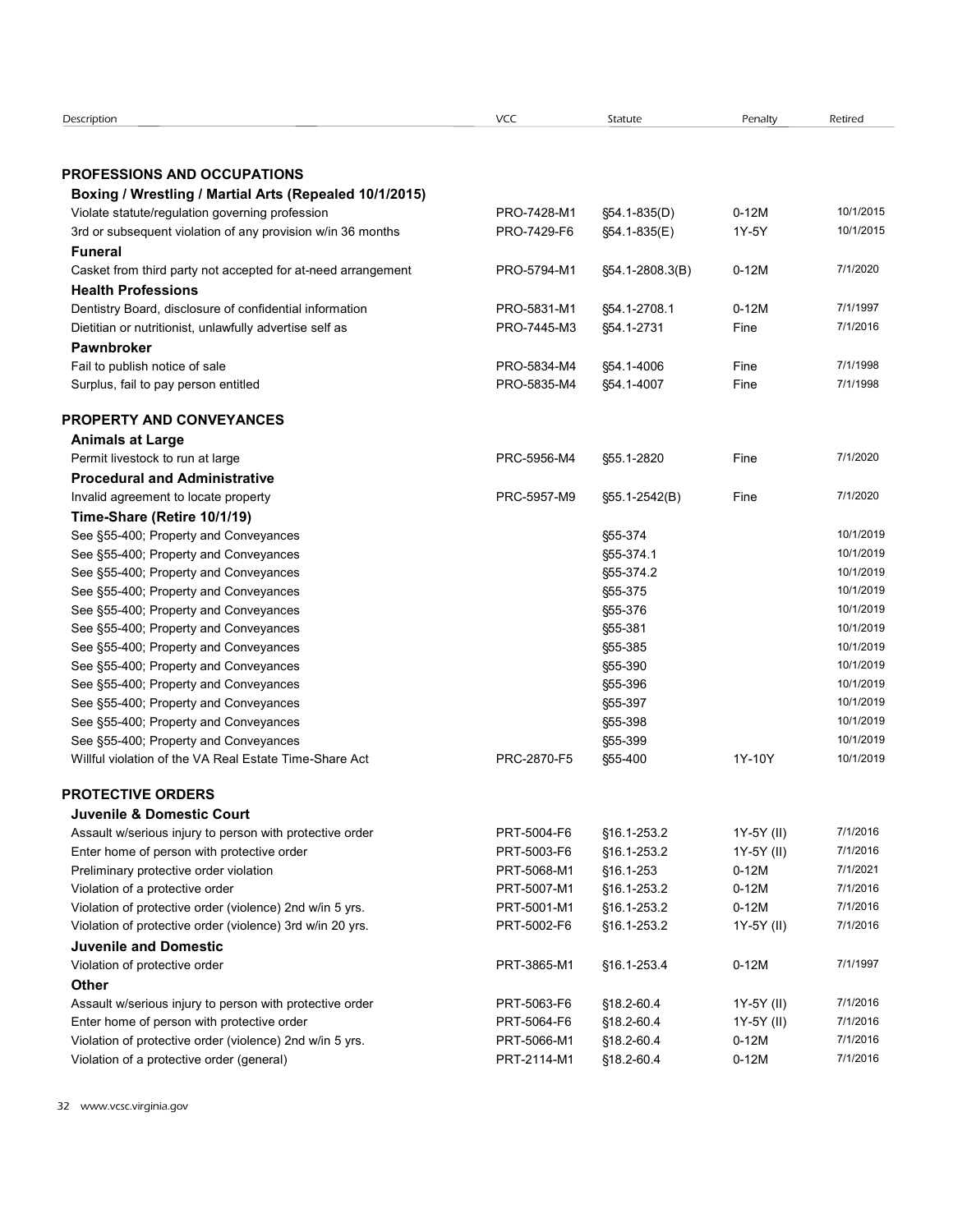| Description                                                                                             | <b>VCC</b>                 | Statute                  | Penalty           | Retired                  |  |
|---------------------------------------------------------------------------------------------------------|----------------------------|--------------------------|-------------------|--------------------------|--|
| <b>PROTECTIVE ORDERS</b>                                                                                |                            |                          |                   |                          |  |
| Other                                                                                                   |                            |                          |                   |                          |  |
| Violation of protective order (violence) 3rd w/in 20 yrs.                                               | PRT-5067-F6                | §18.2-60.4               | 1Y-5Y (II)        | 7/1/2016                 |  |
| <b>REAL ESTATE</b>                                                                                      |                            |                          |                   |                          |  |
| Settlements (Retire 10/1/19)                                                                            |                            |                          |                   |                          |  |
| Kickbacks, etc., resulting from the sale of real estate                                                 | REA-5902-M9                | §55-525.5                | Fine              | 10/1/2019                |  |
| RIOT AND UNLAWFUL ASSEMBLY                                                                              |                            |                          |                   |                          |  |
| <b>Rescue Squads</b>                                                                                    |                            |                          |                   |                          |  |
| Obstruction of duties                                                                                   | RUA-5326-M4                | §18.2-414.1              | Fine              | 7/1/2002                 |  |
| <b>ROBBERY</b>                                                                                          |                            |                          |                   |                          |  |
| <b>Type</b>                                                                                             |                            |                          |                   |                          |  |
| Assault or Violence                                                                                     | ROB-1212-F9                | §18.2-58                 | 5Y-Life (I)       | 7/1/1992<br>7/1/1999     |  |
| Carjacking                                                                                              | ROB-1225-F9                | $$18.2 - 58.1(A)$        | $15Y$ -Life $(1)$ |                          |  |
| ROBBERY - Prior to July 1, 2021                                                                         |                            |                          |                   |                          |  |
| <b>Type</b><br>Bank or banking type institution                                                         | ROB-1211-F9                | §18.2-58                 | 5Y-Life (I)       | 7/1/2021                 |  |
| Bank with use of gun or simulated gun                                                                   | ROB-1210-F9                | §18.2-58                 | 5Y-Life (I)       | 7/1/2021                 |  |
| <b>Business</b>                                                                                         | ROB-1213-F9                | §18.2-58                 | 5Y-Life (I)       | 7/1/2021                 |  |
| Business with use of gun or simulated gun                                                               | ROB-1201-F9                | §18.2-58                 | 5Y-Life (I)       | 7/1/2021                 |  |
| Residence                                                                                               | ROB-1215-F9                | §18.2-58                 | 5Y-Life (I)       | 7/1/2021                 |  |
| Residence with use of gun or simulated gun                                                              | ROB-1207-F9                | §18.2-58                 | 5Y-Life (I)       | 7/1/2021                 |  |
| <b>Street</b>                                                                                           | ROB-1214-F9                | §18.2-58                 | 5Y-Life (I)       | 7/1/2021                 |  |
| Street with use of gun or simulated gun                                                                 | ROB-1204-F9                | §18.2-58                 | 5Y-Life (I)       | 7/1/2021                 |  |
| SALVAGE, NONREPAIRABLE & REBUILT VEHICLES                                                               |                            |                          |                   |                          |  |
| <b>Type</b><br>License, business hours, fail to display                                                 | JNK-6679-M1                | §46.2-1601.1             | $0-12M$           | 7/1/2015                 |  |
|                                                                                                         |                            |                          |                   |                          |  |
| <b>SANITATION LAW</b>                                                                                   |                            |                          |                   |                          |  |
| <b>Type</b><br>Prohibited practices                                                                     | SAN-3244-M1                | §21-290                  | $0-12M$           | 7/1/2004                 |  |
|                                                                                                         |                            |                          |                   |                          |  |
| <b>SCHOOL ATTENDANCE</b><br><b>Type</b>                                                                 |                            |                          |                   |                          |  |
| Induce child to be absent from school                                                                   | SCH-3297-M4                | §22.1-265                | Fine              | 7/1/1996                 |  |
| Parent/guardian fails to send child to school                                                           | SCH-3295-M4                | §22.1-263                | Fine              | 7/1/1999                 |  |
| Release from mandatory school attendance                                                                | SCH-3278-J9                | §22.1-257                |                   | 7/1/1999                 |  |
| <b>SECURITIES ACT</b>                                                                                   |                            |                          |                   |                          |  |
| Type                                                                                                    |                            |                          |                   |                          |  |
| Felony violations of §13.1-501 thru §13.1-527.3<br>Misdemeanor violations of §13.1-501 thru §13.1-527.3 | SEC-7001-F4<br>SEC-7002-M1 | §13.1-501<br>§13.1-527.3 | 2Y-10Y<br>$0-12M$ | 10/13/2004<br>10/13/2004 |  |
|                                                                                                         |                            |                          |                   |                          |  |
| <b>SECURITY SERVICES</b>                                                                                |                            |                          |                   |                          |  |

# SECURITY SERVICES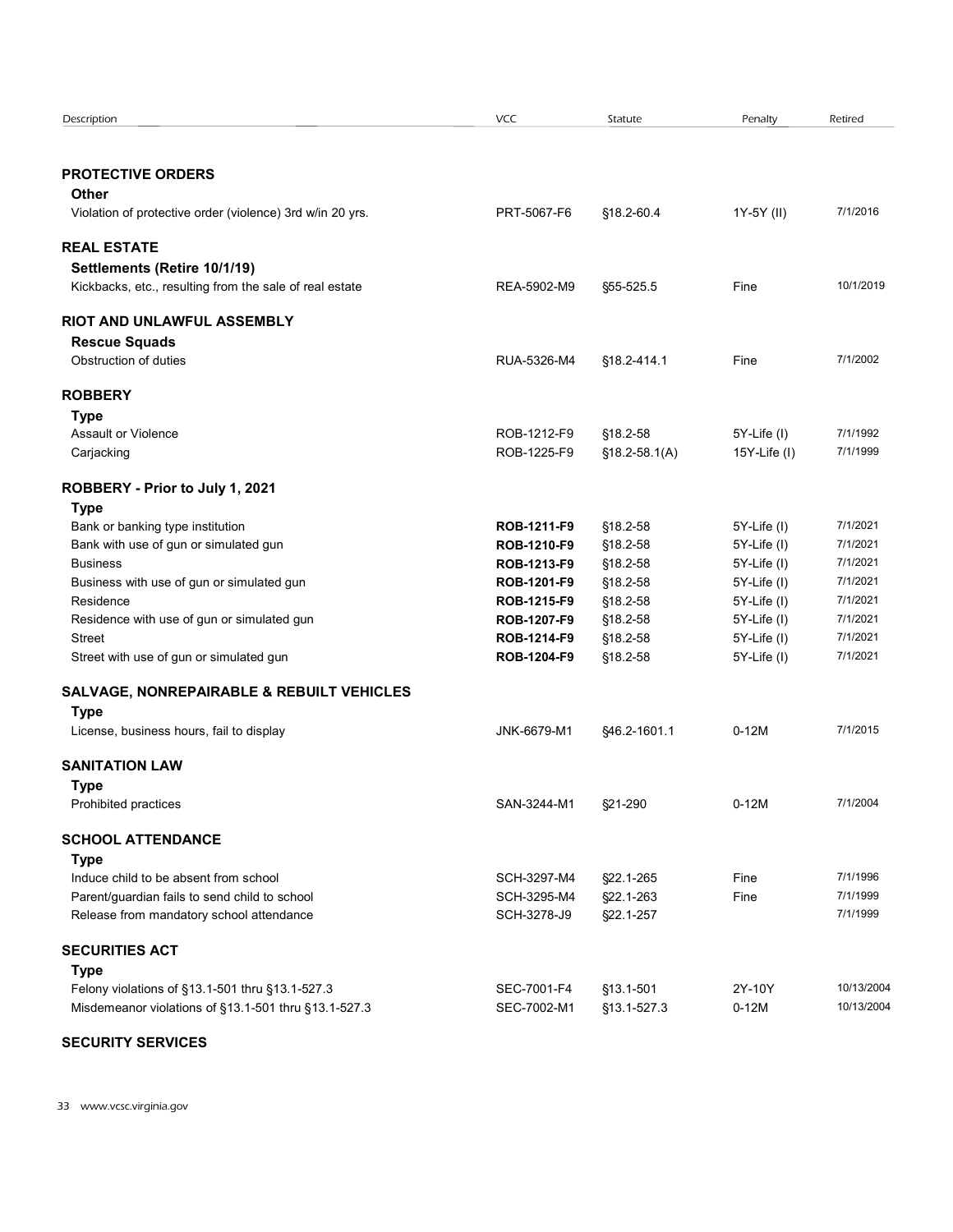| Description                                                         | <b>VCC</b>         | Statute              | Penalty     | Retired              |
|---------------------------------------------------------------------|--------------------|----------------------|-------------|----------------------|
|                                                                     |                    |                      |             |                      |
|                                                                     |                    |                      |             |                      |
| <b>SECURITY SERVICES</b><br>Type                                    |                    |                      |             |                      |
| Employ security officer etc. w/out valid registration               | SES-5886-M1        | §9-183.9(B)          | $0-12M$     | 7/1/2001             |
| Misrepresenting facts in application for license/registration       | SES-5891-M1        | §9-183.11(A,2)       | $0-12M$     | 7/1/2001             |
| No valid registration, security officer, pvt. detective, etc.       | SES-5885-M1        | $§9-183.9(A)$        | $0-12M$     | 7/1/2001             |
| Practicing without a license or registration                        | SES-5890-M1        | $\S9 - 183.11(A, 1)$ | $0-12M$     | 7/1/2001             |
| Refuse to furnish records                                           | SES-5892-M1        | $\S9 - 183.11(A,3)$  | $0-12M$     | 7/1/2001             |
| Third or subsequent conviction in 36 months                         | SES-5894-F6        | $§9-183.11(A)$       | 1Y-5Y       | 7/1/2001             |
| Unlawful procurement of a license                                   | SES-5889-M2        | §9-183.10            | $0-6M$      | 7/1/2001             |
| Use electronic security technician w/out proper training            | SES-5888-M1        | §9-183.9(D)          | $0-12M$     | 7/1/2001             |
| Use unarmed security officer w/out proper training                  | SES-5887-M1        | §9-183.9(C)          | $0-12M$     | 7/1/2001             |
| Violation of statute/regulations for private security services      | SES-5893-M1        | $\S9 - 183.11(A, 4)$ | $0-12M$     | 7/1/2001             |
| SEX OFFENDER & CRIMES AGAINST MINORS REGISTRY                       |                    |                      |             |                      |
| <b>Emergency Shelter</b>                                            |                    |                      |             |                      |
| Fail to notify emergency shelter staff of offender registry req.    | SOR-XXXX-M3        | $\S9.1 - 906.1$      | Fine        | 7/1/2019             |
|                                                                     |                    |                      |             |                      |
| SEX OFFENDER REGISTRY                                               |                    |                      |             |                      |
| <b>Type</b>                                                         |                    |                      |             |                      |
| Day-care services, unauthorized use or dissemination of info.       | SOR-3656-M1        | $\S$ 19.2-390.1(C)   | $0-12M$     | 7/1/1998             |
| Failure to register; provide false information                      | SOR-3654-M1        | §19.2-298.1(E)       | $0-12M$     | 7/1/1997             |
| Unauthorized use or dissemination of such info.                     | SOR-3655-M1        | §19.2-390.1          | $0-12M$     | 7/1/2003             |
| <b>SEX OFFENSES</b>                                                 |                    |                      |             |                      |
| <b>Adultery and Fornication</b>                                     |                    |                      |             |                      |
| Conspire to cause spouse to commit - spouse conspirator             | SEX-3636-F5        | §18.2-367            | 1Y-10Y      | 7/1/2004             |
| Conspire to cause to commit- other conspirator                      | SEX-3615-F6        | §18.2-367            | 1Y-5Y       | 7/1/2004             |
| Fornication, unmarried                                              | SEX-3619-M4        | §18.2-344            | Fine        | 7/1/2020             |
| With own children age 13 to 14 (incest)                             | SEX-3617-F3        | §18.2-366            | 5Y-20Y      | 7/1/1993             |
| <b>Cohabitation</b>                                                 |                    |                      |             |                      |
| Lewd/lascivious cohabitation (first offense)                        | SEX-3620-M3        | §18.2-345            | Fine        | 7/1/2013             |
| Lewd/lascivious cohabitation (subsequent offense)                   | SEX-3621-M1        | §18.2-345            | $0-12M$     | 7/1/2013             |
| <b>Inanimate Object Sexual Penetration</b>                          |                    |                      |             |                      |
| By force, threat, intim. or via mental incap/helpless victim        | RAP-1126-F9        | $$18.2-67.2(2)$      | 5Y-Life     | 7/1/1993             |
| Victim under age 13                                                 | RAP-1127-F9        | $$18.2-67.2(1)$      | 5Y-Life     | 7/1/1993             |
| <b>Indecent Liberties</b>                                           |                    |                      |             |                      |
| Take indecent liberties with child                                  | SEX-3634-F6        | §18.2-370            | 1Y-5Y (II)  | 7/1/2001             |
| Take indecent liberties with child (2nd or Subsequent Offense)      | SEX-3666-F5        | §18.2-370            | 1Y-10Y (II) | 7/1/2001             |
| Take indecent liberties with child-custodian                        | SEX-3635-F5        | $$18.2-370.1(A)$     | 1Y-10Y (II) | 7/1/2001<br>7/1/2005 |
| Take indecent liberties with child under age 14                     | SEX-3634-F5        | $$18.2-370(A)$       | 1Y-10Y (II) |                      |
| <b>Prostitution</b><br>Detain in bawdy place                        | SEX-3625-F4        | §18.2-358            | 2Y-10Y (II) | 7/1/2004             |
| Minor, take etc., for prostitution                                  | SEX-3607-F4        | §18.2-355            | 2Y-10Y      | 7/1/2015             |
| Solicitation of prostitution (offering money, etc., for sexual act) | SEX-3637-M1        | $$18.2-346(B)$       | $0-12M$     | 7/1/2021             |
| Solicitation of prostitution from minor age 16 or older             | SEX-3650-F6        | $$18.2-346(B,i)$     | 1Y-5Y(II)   | 7/1/2021             |
| Solicitation of prostitution from minor less than age 16            | SEX-3651-F5        | §18.2-346(B,ii)      | 1Y-10Y(II)  | 7/1/2021             |
| Sodomy                                                              |                    |                      |             |                      |
| Non-Forcible                                                        | <b>SEX-3652-F6</b> | $$18.2 - 361(A)$     | 1Y-5Y       | 4/23/2014            |
|                                                                     |                    |                      |             |                      |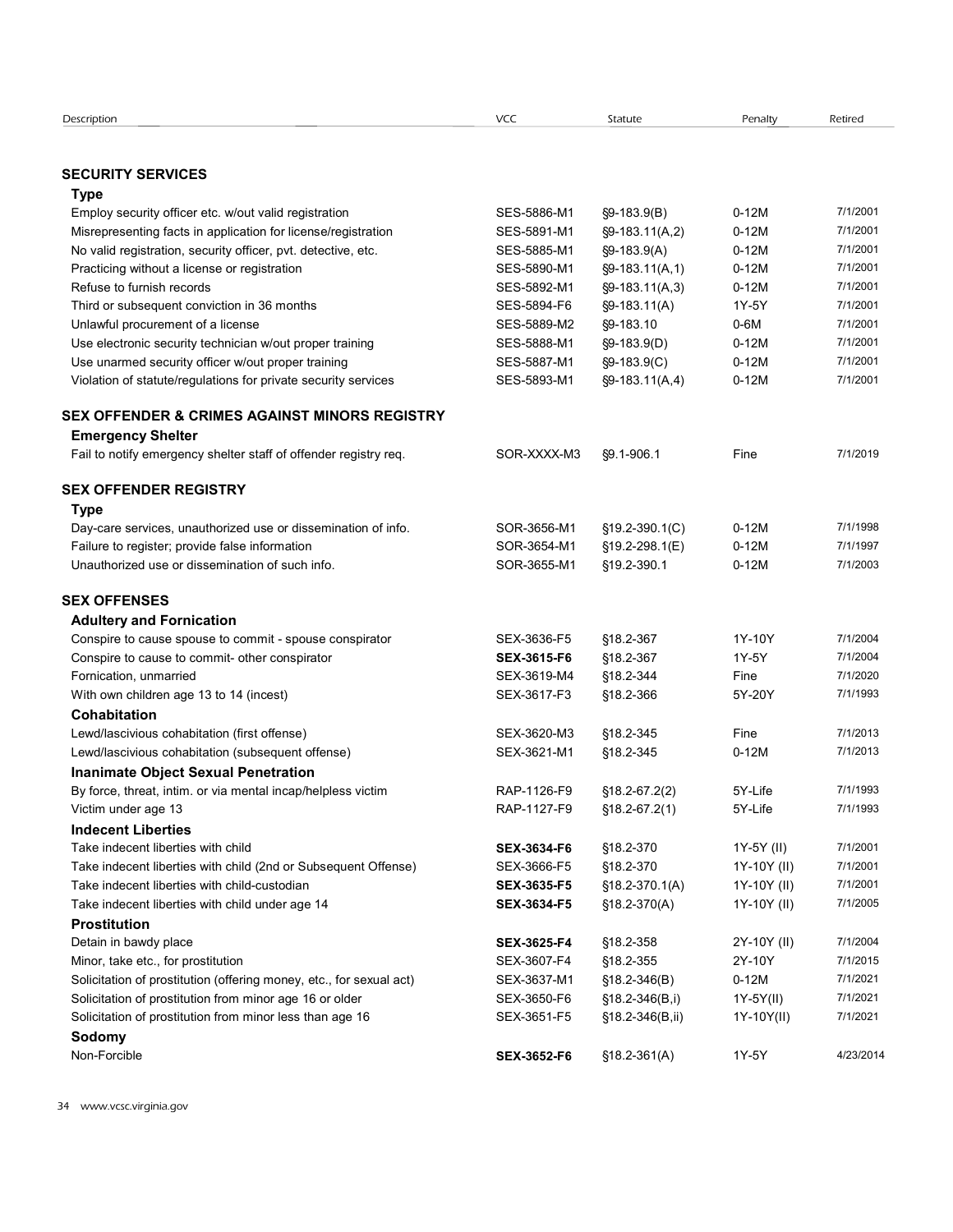| Description                                                                                                                         | VCC                        | Statute                                | Penalty                    | Retired              |
|-------------------------------------------------------------------------------------------------------------------------------------|----------------------------|----------------------------------------|----------------------------|----------------------|
|                                                                                                                                     |                            |                                        |                            |                      |
| <b>SEX OFFENSES</b><br>Sodomy                                                                                                       |                            |                                        |                            |                      |
| Parent to child aged 13 or 14                                                                                                       | SEX-3633-F3                | §18.2-361                              | 5Y-20Y                     | 7/1/1993             |
|                                                                                                                                     |                            |                                        |                            |                      |
| <b>SEXUAL ASSAULT</b>                                                                                                               |                            |                                        |                            |                      |
| <b>Aggravated Sexual Battery</b>                                                                                                    |                            |                                        |                            |                      |
| By force, threat, intim. or via mental incap/helpless of victim<br>Force, threat, intimidation, helplessness of victim age 13 or 14 | RAP-1120-F9<br>RAP-1145-F9 | $$18.2-67.3(2)$<br>$$18.2-67.3(A,3,a)$ | 1Y-20Y (II)<br>1Y-20Y (II) | 7/1/2004<br>7/1/2005 |
| Force, threat, intimidation, helplessness with serious injury                                                                       | RAP-1146-F9                | $$18.2-67.3(A,3,b)$                    | 1Y-20Y (II)                | 7/1/2005             |
| Force, threat, intimidation, helplessness with threat of weapon                                                                     | RAP-1147-F9                | $$18.2-67.3(A,3,c)$                    | 1Y-20Y (II)                | 7/1/2005             |
| Mental incapacity, through the use of                                                                                               | RAP-1144-F9                | $$18.2-67.3(A,2)$                      | 1Y-20Y (II)                | 7/1/2005             |
| <b>Battery</b>                                                                                                                      |                            |                                        |                            |                      |
| Battery, sexual of inmate, etc., by DOC/jail, etc., employee                                                                        | RAP-1175-M1                | §18.2-67.4(A,ii)                       | $0-12M$                    | 7/1/2014             |
| Battery, sexual of probationer, parolee, pretrial, etc., by employee                                                                | RAP-1177-M1                | §18.2-67.4(A,iii)                      | $0-12M$                    | 7/1/2014             |
| <b>Battery, Infected Sexual</b>                                                                                                     |                            |                                        |                            |                      |
| Sexual intercourse, etc., with intent to transmit infection                                                                         | RAP-1176-F6                | $$18.2-67.4:1(A)$                      | 1Y-5Y (II)                 | 7/1/2021             |
| Sexual intercourse, etc., without disclosing infection                                                                              | RAP-1178-M1                | $$18.2-67.4:1(B)$                      | $0-12M$                    | 7/1/2021             |
| <b>Carnal Knowledge/Statutory Rape No Force</b><br>Carnal knowledge by employee of bail bond company                                | RAP-1117-M1                | §18.2-64.2                             | $0-12M$                    | 7/1/2020             |
| Carnal knowledge of probationer/inmate by DOC/DJJ, jail, etc. employee                                                              | RAP-1118-F6                | §18.2-64.2                             | 1Y-5Y                      | 3/1/2021             |
| <b>Marital</b>                                                                                                                      |                            |                                        |                            |                      |
| Marital sexual assault                                                                                                              | RAP-1134-F9                | §18.2-67.2:1                           | 1Y-20Y (II)                | 7/1/2005             |
| Rape, Forcible                                                                                                                      |                            |                                        |                            |                      |
| Forcible intercourse                                                                                                                | RAP-1130-F9                | $$18.2 - 61$                           | 5Y-Life (I)                | 7/1/1999             |
|                                                                                                                                     |                            |                                        |                            |                      |
| <b>SOIL CONSERVATION</b><br><b>Drainage Projects / Soil Conservation</b>                                                            |                            |                                        |                            |                      |
| Improvements, etc. that damages a constructed waterway, etc.                                                                        | SLC-5550-M1                | §21-364                                | $0-12M$                    | 10/13/2004           |
|                                                                                                                                     |                            |                                        |                            |                      |
| <b>STALKING</b>                                                                                                                     |                            |                                        |                            |                      |
| <b>Type</b>                                                                                                                         |                            |                                        |                            |                      |
| 2nd conviction w/in 5 yrs. prior assault/protective order conviction                                                                | STK-2115-F6                | $$18.2-60.3(B)$                        | 1Y-5Y (II)                 | 7/1/2016             |
| 3rd conviction or subsequent w/in 5 years of 1st conviction                                                                         | STK-2112-F6                | $$18.2-60.3(B)$                        | 1Y-5Y (II)                 | 7/1/2013<br>7/1/2016 |
| 3rd conviction/subsequent conv w/in 5 years of 1st conviction<br>Protective orders, violation of                                    | STK-2112-F6<br>STK-2114-M1 | $$18.2-60.3(C)$<br>§18.2-60.4          | 1Y-5Y (II)<br>$0-12M$      | 7/1/2011             |
| With intent to cause fear of death, sex. assault or injury                                                                          | STK-2109-M2                | $$18.2-60.3(a)$                        | $0-6M$                     | 7/1/1998             |
|                                                                                                                                     |                            |                                        |                            |                      |
| <b>STATUS OFFENSES</b>                                                                                                              |                            |                                        |                            |                      |
| <b>Juvenile and Domestic</b>                                                                                                        |                            |                                        |                            |                      |
| Runaway - out of state                                                                                                              | STA-3843-J9                | §16.1-323                              |                            | 7/16/2002            |
| <b>SUPERVISION VIOLATION</b>                                                                                                        |                            |                                        |                            |                      |
| <b>Circuit/General District - Post-Release</b>                                                                                      |                            |                                        |                            |                      |
| Post-Release violation - Misdemeanor                                                                                                | PRP-4854-M9                | §19.2-295.2(B)                         |                            | 7/1/2006             |
| <b>Probation - Immediate Sanction Program</b>                                                                                       |                            |                                        |                            |                      |
|                                                                                                                                     | IMP-5034-M9                | §19.2-303.5                            |                            | 7/1/2018             |
|                                                                                                                                     |                            |                                        |                            |                      |
| Violation of Immediate Sanction Program<br>Violation of Immediate Sanction Program                                                  | IMP-5032-F9                | §19.2-303.5                            |                            | 7/1/2018             |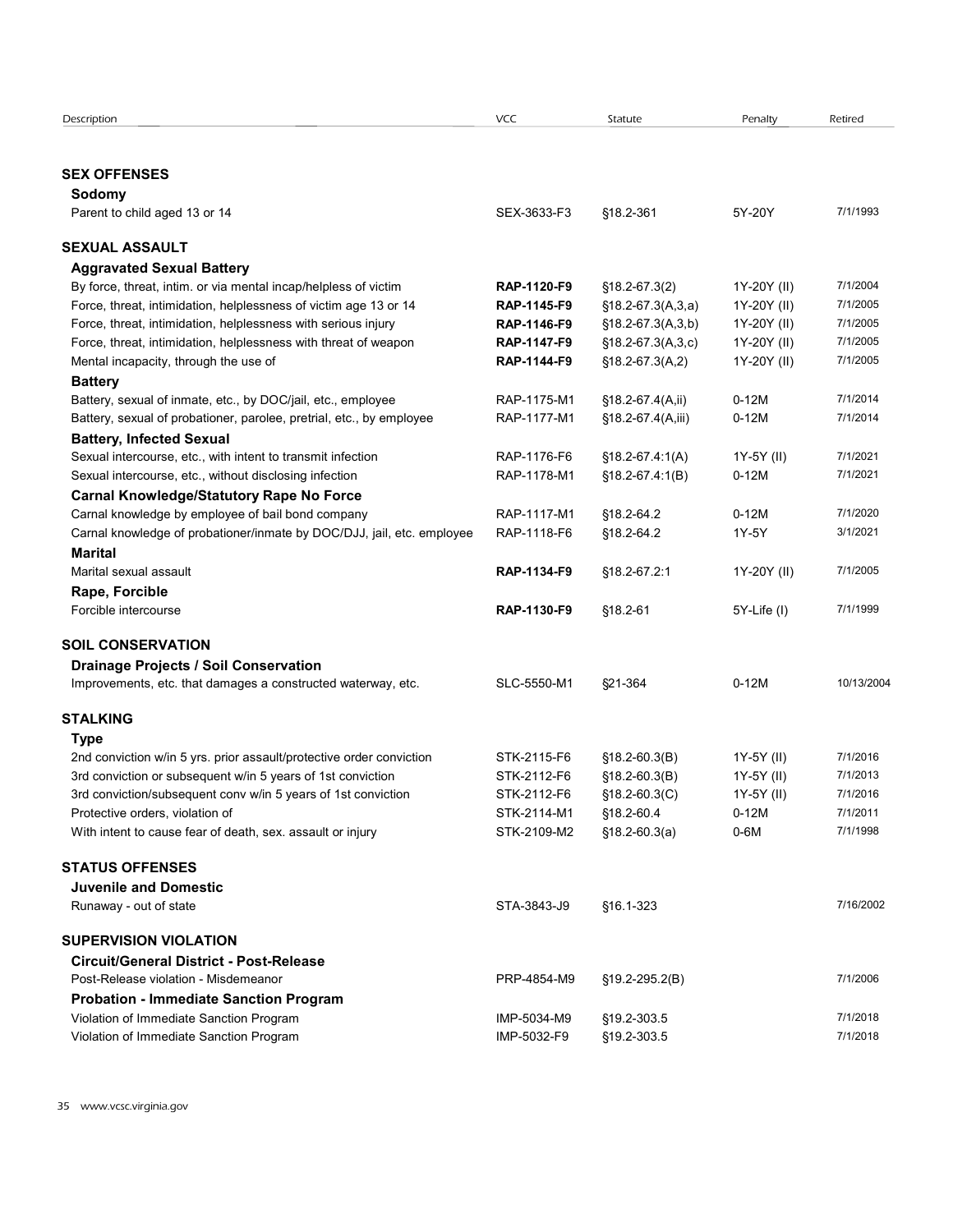### TAX LAWS

#### **Cigarettes**

| <b>Description</b>                                                                                                       | <b>VCC</b>                 | Statute                      | Penalty        | Retired              |
|--------------------------------------------------------------------------------------------------------------------------|----------------------------|------------------------------|----------------|----------------------|
|                                                                                                                          |                            |                              |                |                      |
| <b>TAX LAWS</b>                                                                                                          |                            |                              |                |                      |
| <b>Cigarettes</b>                                                                                                        |                            |                              |                |                      |
| Cigarettes without stamp, sale, purchase or possess                                                                      | TAX-6108-M2                | §58.1-1017                   | $0-6M$         | 7/1/2004             |
| Cigarettes without stamp, sale, purchase, possess < 3000 pkgs.                                                           | TAX-6189-M2                | $$58.1-1017(A)$              | $0-6M$         | 7/1/2010             |
| Cigarettes without stamp, sale, purchase, possess < 3000 pkgs.                                                           | TAX-6189-M2                | $$58.1-1017(B)$              | $0-6M$         | 7/1/2013             |
| Cigarettes without stamp, sale, purchase, possess ≥ 3000 pkgs.                                                           | TAX-6108-F6                | $$58.1-1017(B)$              | 1Y-5Y          | 7/2/2012             |
| Cigarettes without stamp, sale, purchase, possess $\geq$ 3000 pkgs.                                                      | TAX-6108-F6                | §58.1-1017(C)                | 1Y-5Y          | 7/1/2013             |
| Cigarettes, carrier fails to maintain/submit delivery rec.                                                               | TAX-6106-M2                | §58.1-1005                   | $0-6M$         | 7/1/2004             |
| Cigarettes, remove, reuse counterfeit stamps                                                                             | TAX-6149-F5                | §58.1-1015                   | 1Y-5Y          | 7/1/2003             |
| Cigarettes, wholesaler fails to file report on purchases                                                                 | TAX-6107-M2                | §58.1-1008                   | $0-6M$         | 7/1/2005             |
| Intent/distribute $> 5,000$ & $< 100,000$ tax-paid cigarettes                                                            | TAX-6078-M1                | §58.1-1017.1                 | $0-12M$        | 7/1/2015             |
| Intent/distribute > 5,000 & < 100,000 tax-paid cigarettes, subsequent<br>Intent/distribute ≥ 100,000 tax-paid cigarettes | TAX-6079-F6<br>TAX-6083-F6 | §58.1-1017.1<br>§58.1-1017.1 | 1Y-5Y<br>1Y-5Y | 7/1/2015<br>7/1/2015 |
| Intent/distribute ≥ 100,000 tax-paid cigarettes, subsequent                                                              | TAX-6084-F5                | §58.1-1017.1                 | 1Y-10Y         | 7/1/2015             |
| Intent/distribute more than 5000 contraband tax-paid cigarettes                                                          | TAX-6078-M2                | §58.1-1017.1                 | $0-6M$         | 7/1/2013             |
| Intent/distribute more than 5000 contraband tax-paid cigarettes subsq.                                                   | TAX-6079-M1                | \$58.1-1017.1                | $0-12M$        | 7/1/2013             |
| Stamping agent fails to comply with provisions                                                                           | TAX-6191-M1                | §58.1-1003                   | $0-12M$        | 7/1/2005             |
| <b>Confidential Information</b>                                                                                          |                            |                              |                |                      |
| Disseminate, etc., confidential tax documents or information                                                             | TAX-6164-M2                | §58.1-3(F)                   | $0-6M$         | 7/1/2014             |
| Divulge, etc., confidential tax documents or information                                                                 | TAX-6145-M2                | $$58.1-3(A)$                 | $0-6M$         | 7/1/2014             |
| First-time Home Buyer Savings Plan (Retire 10/1/19)                                                                      |                            |                              |                |                      |
| False claim to avoid taxes or penalties                                                                                  | TAX-6069-M1                | §55-559                      | $0-12M$        | 10/1/2019            |
| Fuel, Oil, Gas                                                                                                           |                            |                              |                |                      |
| Aviation fuel for use in highway vehicles, sell etc.                                                                     | TAX-6129-M1                | §58.1-2142(8)                | $0-12M$        | 1/1/2001             |
| Collecting taxes when not authorized                                                                                     | TAX-6117-F6                | §58.1-2142.1(5)              | 1Y-5Y          | 1/1/2001             |
| Convert fuel tax by licensee for own use                                                                                 | TAX-6118-F6                | §58.1-2142.1(4)              | 1Y-5Y          | 1/1/2001             |
| Deliver fuel from tank truck to highway vehicle                                                                          | TAX-6128-M1                | §58.1-2142(9)                | $0-12M$        | 1/1/2001             |
| Dyed diesel fuel used for a taxable use                                                                                  | TAX-6114-F6                | §58.1-2142.1(8)              | 1Y-5Y          | 1/1/2001             |
| Dyed diesel fuel, alter strength of dye                                                                                  | TAX-6113-F6                | §58.1-2142.1(9)              | 1Y-5Y          | 1/1/2001             |
| Examine records fail to permit commissioner to                                                                           | TAX-6133-M1                | §58.1-2142(5)                | $0-12M$        | 1/1/2001             |
| Fail to pay tax and divert                                                                                               | TAX-6121-F6                | §58.1-2142.1(3)              | 1Y-5Y          | 1/1/2001             |
| False or forged records, maintain                                                                                        | TAX-6127-M1                | §58.1-2142(10)               | $0-12M$        | 1/1/2001             |
| False report to Commissioners                                                                                            | TAX-6126-M1                | §58.1-2142(11)               | $0-12M$        | 1/1/2001             |
| False statement for refund, taxes, on delivery or quantity                                                               | TAX-6130-M1                | §58.1-2142(7)                | $0-12M$        | 1/1/2001             |
| False statement in application report, ticket, invoice                                                                   | TAX-6131-M1                | §58.1-2142(4)                | $0-12M$        | 1/1/2001             |
| Import without license or see authority                                                                                  | TAX-6120-F6                | §58.1-2142.1(1)              | 1Y-5Y          | 1/1/2001             |
| Importing fuel illegally                                                                                                 | TAX-6116-F6                | §58.1-2142.1(6)              | 1Y-5Y          | 1/1/2001             |
| Interfere with seizures                                                                                                  | TAX-6125-M1                | §58.1-2142(12)               | $0-12M$        | 1/1/2001             |
| License, no business                                                                                                     | TAX-6135-M1                | §58.1-2142(3)                | $0-12M$        | 1/1/2001             |
| Records, fail to keep proper                                                                                             | TAX-6132-M1                | §58.1-2142(6)                | $0-12M$        | 1/1/2001             |
| Reports, fail to make                                                                                                    | TAX-6134-M1                | §58.1-2142(3)                | $0-12M$        | 1/1/2001             |
| Sale of illegal fuel                                                                                                     | TAX-6123-M1                | §58.1-2142(14)               | $0-12M$        | 1/1/2001             |
| Scheme to defraud Commonwealth of tax proceeds                                                                           | TAX-6115-F6                | §58.1-2142.1(7)              | 1Y-5Y          | 1/1/2001             |
| Tamper with device to measure dispensing fuel to evade tax                                                               | TAX-6119-F6                | §58.1-2142.1(2)              | 1Y-5Y          | 1/1/2001             |
| Tank used for transportation of fuel connected to fuel line                                                              | TAX-6122-M1                | §58.1-2142(15)               | $0-12M$        | 1/1/2001             |
| Tax, fail to pay                                                                                                         | TAX-6136-M1                | §58.1-2142(1)                | $0-12M$        | 1/1/2001             |
|                                                                                                                          | TAX-6124-M1                | §58.1-2142(13)               | $0-12M$        | 1/1/2001             |
| Transport illegal fuel into Commonwealth                                                                                 |                            |                              |                |                      |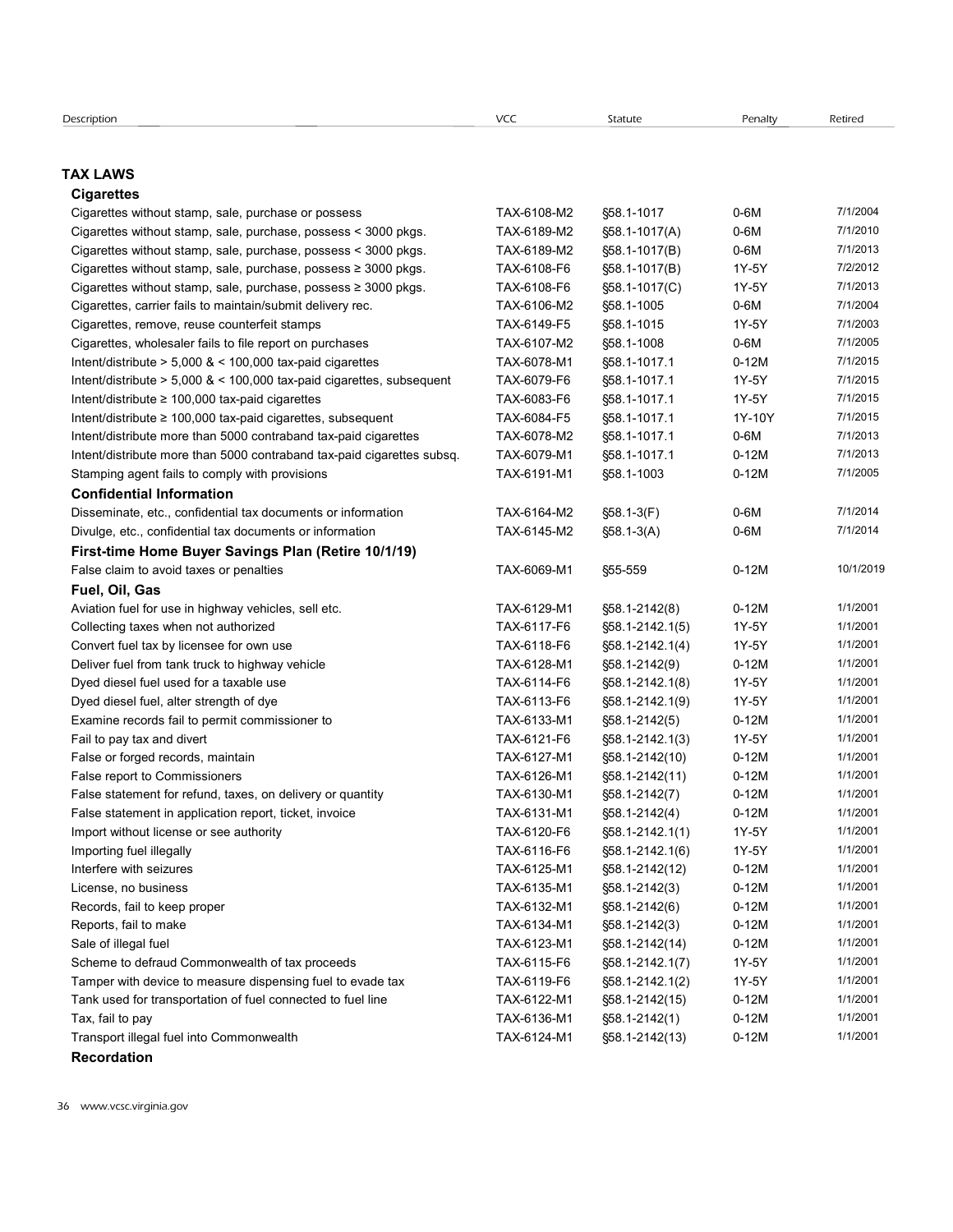| Description<br>VCC<br>Retired<br>Statute<br>Penalty<br><b>TAX LAWS</b><br><b>Recordation</b><br>7/1/2009<br>$0-6M$<br>Knowingly misrepresent property information for recording<br>TAX-6163-M2<br>§58.1-812<br><b>Returns</b><br>7/1/2003<br>Fail or refusal to file tax return or make false statement<br>TAX-6112-M1<br>§58.1-348<br>$0-12M$<br>7/1/2014<br>$0-12M$<br>Failure to file tax return or keep required tax records<br>TAX-6101-M1<br>§58.1-1814<br>$0-12M$<br>7/1/2003<br>Fraudulent tax return by officer of a corporation<br>TAX-6174-M1<br>§58.1-452<br><b>Treasurer</b><br>7/1/2018<br>Embezzlement, less than \$200 by treasurer<br>TAX-6080-M1<br>§58.1-3141<br>$0-12M$<br>Embezzlement, less than \$500 by treasurer<br>TAX-6080-M1<br>§58.1-3141<br>$0-12M$<br>7/1/2020<br>Embezzlement, \$200 or more by treasurer<br>TAX-6081-F9<br>§58.1-3141<br>1Y-20Y<br>7/1/2018<br>Embezzlement, \$500 or more by treasurer<br>TAX-6081-F9<br>§58.1-3141<br>1Y-20Y<br>7/1/2020<br><b>TELEPHONE</b><br><b>Party Lines</b><br>7/1/2007<br>Party lines, refusal to relinquish in emergency<br>TEL-3248-M4<br>§18.2-424<br>Fine<br>Request relinquishment on false pretext<br>TEL-3249-M4<br>§18.2-425<br>7/1/2007<br>Fine<br><b>Ringing</b><br>7/1/2012<br>TEL-3199-M1<br>$0-12M$<br>Annoying ringing to emergency personnel, false report<br>§18.2-429<br>TEL-3246-M3<br>7/1/2012<br>Annoying ringing with or without intent to converse<br>§18.2-429<br>Fine<br>Solicitation<br>TEL-3251-M3<br>7/2/2003<br>Recorded solicitation fails to disengage<br>$$18.2 - 425.1(B)$<br>Fine<br>Recorded solicitation fails to disengage<br>TEL-3198-M3<br>Fine<br>7/1/2009<br>$$18.2-425.1(B)$<br>Recorded solicitation used for initial sales contacts<br>TEL-3251-M4<br>Fine<br>7/1/2009<br>$$18.2 - 425.1(A)$<br><b>TRACKING DEVICE</b><br><b>Type</b><br>7/1/2020<br>Unauthorized use of electronic tracking device<br>TRK-2129-M3<br>§18.2-60.5<br>Fine<br><b>TRADE AND COMMERCE</b><br><b>Building Fixtures</b><br>7/1/2010<br>Secondhand building fixture violation<br>TRC-2855-M9<br>§59.1-124<br>Fine<br>Secondhand building fixture violation - subsequent offense<br>TRC-2856-M9<br>7/1/2010<br>§59.1-124<br>Fine<br><b>Business Under Assumed Name</b><br>$0-12M$<br>10/13/2004<br>Certificate with State Corporation Commission, fail to file<br>TRC-2847-M1<br>§59.1-70<br>TRC-2846-M1<br>§59.1-69<br>$0-12M$<br>10/13/2004<br>Operate without certificate<br>Power of attorney, fail to file<br>$0-12M$<br>TRC-2848-M1<br>§59.1-71<br>7/1/2002<br><b>Containers &amp; Other Articles</b><br>TRC-2888-S9<br>§59.1-96<br>10D-1Y<br>10/13/2004<br>Unlawful use of names/etc. on certain articles, 1st offense<br>TRC-2889-S9<br>§59.1-96<br>20D-1Y<br>10/13/2004<br>Unlawful use of names/etc. on certain articles, subsequent<br><b>Enterprise Zone</b><br>Unlawfully disclose business firm info by DHCD employee<br>TRC-2890-M2<br>§59.1-282.4<br>$0-6M$<br>7/1/2005<br><b>Equipment</b><br>$0-12M$<br>12/13/2000<br>Copper or aluminum wire, buy or exchange secondhand<br>TRC-2869-M9<br>§59.1-128<br><b>Septic System Inspectors</b><br>7/1/2020<br>Use title of accredited inspector without meeting requirements<br>TRC-2882-M3<br>§59.1-310.10<br>Fine<br><b>Trademark &amp; Service Mark Infringement</b> |  |  |  |
|-----------------------------------------------------------------------------------------------------------------------------------------------------------------------------------------------------------------------------------------------------------------------------------------------------------------------------------------------------------------------------------------------------------------------------------------------------------------------------------------------------------------------------------------------------------------------------------------------------------------------------------------------------------------------------------------------------------------------------------------------------------------------------------------------------------------------------------------------------------------------------------------------------------------------------------------------------------------------------------------------------------------------------------------------------------------------------------------------------------------------------------------------------------------------------------------------------------------------------------------------------------------------------------------------------------------------------------------------------------------------------------------------------------------------------------------------------------------------------------------------------------------------------------------------------------------------------------------------------------------------------------------------------------------------------------------------------------------------------------------------------------------------------------------------------------------------------------------------------------------------------------------------------------------------------------------------------------------------------------------------------------------------------------------------------------------------------------------------------------------------------------------------------------------------------------------------------------------------------------------------------------------------------------------------------------------------------------------------------------------------------------------------------------------------------------------------------------------------------------------------------------------------------------------------------------------------------------------------------------------------------------------------------------------------------------------------------------------------------------------------------------------------------------------------------------------------------------------------------------------------------------------------------------------------------------------------------------------------------------------------------------------------------------------------------------------------------------------------------------------------------------------------------------------------------------------------------------------------------------------------------------------------------------------------------------------------------------|--|--|--|
|                                                                                                                                                                                                                                                                                                                                                                                                                                                                                                                                                                                                                                                                                                                                                                                                                                                                                                                                                                                                                                                                                                                                                                                                                                                                                                                                                                                                                                                                                                                                                                                                                                                                                                                                                                                                                                                                                                                                                                                                                                                                                                                                                                                                                                                                                                                                                                                                                                                                                                                                                                                                                                                                                                                                                                                                                                                                                                                                                                                                                                                                                                                                                                                                                                                                                                                                   |  |  |  |
|                                                                                                                                                                                                                                                                                                                                                                                                                                                                                                                                                                                                                                                                                                                                                                                                                                                                                                                                                                                                                                                                                                                                                                                                                                                                                                                                                                                                                                                                                                                                                                                                                                                                                                                                                                                                                                                                                                                                                                                                                                                                                                                                                                                                                                                                                                                                                                                                                                                                                                                                                                                                                                                                                                                                                                                                                                                                                                                                                                                                                                                                                                                                                                                                                                                                                                                                   |  |  |  |
|                                                                                                                                                                                                                                                                                                                                                                                                                                                                                                                                                                                                                                                                                                                                                                                                                                                                                                                                                                                                                                                                                                                                                                                                                                                                                                                                                                                                                                                                                                                                                                                                                                                                                                                                                                                                                                                                                                                                                                                                                                                                                                                                                                                                                                                                                                                                                                                                                                                                                                                                                                                                                                                                                                                                                                                                                                                                                                                                                                                                                                                                                                                                                                                                                                                                                                                                   |  |  |  |
|                                                                                                                                                                                                                                                                                                                                                                                                                                                                                                                                                                                                                                                                                                                                                                                                                                                                                                                                                                                                                                                                                                                                                                                                                                                                                                                                                                                                                                                                                                                                                                                                                                                                                                                                                                                                                                                                                                                                                                                                                                                                                                                                                                                                                                                                                                                                                                                                                                                                                                                                                                                                                                                                                                                                                                                                                                                                                                                                                                                                                                                                                                                                                                                                                                                                                                                                   |  |  |  |
|                                                                                                                                                                                                                                                                                                                                                                                                                                                                                                                                                                                                                                                                                                                                                                                                                                                                                                                                                                                                                                                                                                                                                                                                                                                                                                                                                                                                                                                                                                                                                                                                                                                                                                                                                                                                                                                                                                                                                                                                                                                                                                                                                                                                                                                                                                                                                                                                                                                                                                                                                                                                                                                                                                                                                                                                                                                                                                                                                                                                                                                                                                                                                                                                                                                                                                                                   |  |  |  |
|                                                                                                                                                                                                                                                                                                                                                                                                                                                                                                                                                                                                                                                                                                                                                                                                                                                                                                                                                                                                                                                                                                                                                                                                                                                                                                                                                                                                                                                                                                                                                                                                                                                                                                                                                                                                                                                                                                                                                                                                                                                                                                                                                                                                                                                                                                                                                                                                                                                                                                                                                                                                                                                                                                                                                                                                                                                                                                                                                                                                                                                                                                                                                                                                                                                                                                                                   |  |  |  |
|                                                                                                                                                                                                                                                                                                                                                                                                                                                                                                                                                                                                                                                                                                                                                                                                                                                                                                                                                                                                                                                                                                                                                                                                                                                                                                                                                                                                                                                                                                                                                                                                                                                                                                                                                                                                                                                                                                                                                                                                                                                                                                                                                                                                                                                                                                                                                                                                                                                                                                                                                                                                                                                                                                                                                                                                                                                                                                                                                                                                                                                                                                                                                                                                                                                                                                                                   |  |  |  |
|                                                                                                                                                                                                                                                                                                                                                                                                                                                                                                                                                                                                                                                                                                                                                                                                                                                                                                                                                                                                                                                                                                                                                                                                                                                                                                                                                                                                                                                                                                                                                                                                                                                                                                                                                                                                                                                                                                                                                                                                                                                                                                                                                                                                                                                                                                                                                                                                                                                                                                                                                                                                                                                                                                                                                                                                                                                                                                                                                                                                                                                                                                                                                                                                                                                                                                                                   |  |  |  |
|                                                                                                                                                                                                                                                                                                                                                                                                                                                                                                                                                                                                                                                                                                                                                                                                                                                                                                                                                                                                                                                                                                                                                                                                                                                                                                                                                                                                                                                                                                                                                                                                                                                                                                                                                                                                                                                                                                                                                                                                                                                                                                                                                                                                                                                                                                                                                                                                                                                                                                                                                                                                                                                                                                                                                                                                                                                                                                                                                                                                                                                                                                                                                                                                                                                                                                                                   |  |  |  |
|                                                                                                                                                                                                                                                                                                                                                                                                                                                                                                                                                                                                                                                                                                                                                                                                                                                                                                                                                                                                                                                                                                                                                                                                                                                                                                                                                                                                                                                                                                                                                                                                                                                                                                                                                                                                                                                                                                                                                                                                                                                                                                                                                                                                                                                                                                                                                                                                                                                                                                                                                                                                                                                                                                                                                                                                                                                                                                                                                                                                                                                                                                                                                                                                                                                                                                                                   |  |  |  |
|                                                                                                                                                                                                                                                                                                                                                                                                                                                                                                                                                                                                                                                                                                                                                                                                                                                                                                                                                                                                                                                                                                                                                                                                                                                                                                                                                                                                                                                                                                                                                                                                                                                                                                                                                                                                                                                                                                                                                                                                                                                                                                                                                                                                                                                                                                                                                                                                                                                                                                                                                                                                                                                                                                                                                                                                                                                                                                                                                                                                                                                                                                                                                                                                                                                                                                                                   |  |  |  |
|                                                                                                                                                                                                                                                                                                                                                                                                                                                                                                                                                                                                                                                                                                                                                                                                                                                                                                                                                                                                                                                                                                                                                                                                                                                                                                                                                                                                                                                                                                                                                                                                                                                                                                                                                                                                                                                                                                                                                                                                                                                                                                                                                                                                                                                                                                                                                                                                                                                                                                                                                                                                                                                                                                                                                                                                                                                                                                                                                                                                                                                                                                                                                                                                                                                                                                                                   |  |  |  |
|                                                                                                                                                                                                                                                                                                                                                                                                                                                                                                                                                                                                                                                                                                                                                                                                                                                                                                                                                                                                                                                                                                                                                                                                                                                                                                                                                                                                                                                                                                                                                                                                                                                                                                                                                                                                                                                                                                                                                                                                                                                                                                                                                                                                                                                                                                                                                                                                                                                                                                                                                                                                                                                                                                                                                                                                                                                                                                                                                                                                                                                                                                                                                                                                                                                                                                                                   |  |  |  |
|                                                                                                                                                                                                                                                                                                                                                                                                                                                                                                                                                                                                                                                                                                                                                                                                                                                                                                                                                                                                                                                                                                                                                                                                                                                                                                                                                                                                                                                                                                                                                                                                                                                                                                                                                                                                                                                                                                                                                                                                                                                                                                                                                                                                                                                                                                                                                                                                                                                                                                                                                                                                                                                                                                                                                                                                                                                                                                                                                                                                                                                                                                                                                                                                                                                                                                                                   |  |  |  |
|                                                                                                                                                                                                                                                                                                                                                                                                                                                                                                                                                                                                                                                                                                                                                                                                                                                                                                                                                                                                                                                                                                                                                                                                                                                                                                                                                                                                                                                                                                                                                                                                                                                                                                                                                                                                                                                                                                                                                                                                                                                                                                                                                                                                                                                                                                                                                                                                                                                                                                                                                                                                                                                                                                                                                                                                                                                                                                                                                                                                                                                                                                                                                                                                                                                                                                                                   |  |  |  |
|                                                                                                                                                                                                                                                                                                                                                                                                                                                                                                                                                                                                                                                                                                                                                                                                                                                                                                                                                                                                                                                                                                                                                                                                                                                                                                                                                                                                                                                                                                                                                                                                                                                                                                                                                                                                                                                                                                                                                                                                                                                                                                                                                                                                                                                                                                                                                                                                                                                                                                                                                                                                                                                                                                                                                                                                                                                                                                                                                                                                                                                                                                                                                                                                                                                                                                                                   |  |  |  |
|                                                                                                                                                                                                                                                                                                                                                                                                                                                                                                                                                                                                                                                                                                                                                                                                                                                                                                                                                                                                                                                                                                                                                                                                                                                                                                                                                                                                                                                                                                                                                                                                                                                                                                                                                                                                                                                                                                                                                                                                                                                                                                                                                                                                                                                                                                                                                                                                                                                                                                                                                                                                                                                                                                                                                                                                                                                                                                                                                                                                                                                                                                                                                                                                                                                                                                                                   |  |  |  |
|                                                                                                                                                                                                                                                                                                                                                                                                                                                                                                                                                                                                                                                                                                                                                                                                                                                                                                                                                                                                                                                                                                                                                                                                                                                                                                                                                                                                                                                                                                                                                                                                                                                                                                                                                                                                                                                                                                                                                                                                                                                                                                                                                                                                                                                                                                                                                                                                                                                                                                                                                                                                                                                                                                                                                                                                                                                                                                                                                                                                                                                                                                                                                                                                                                                                                                                                   |  |  |  |
|                                                                                                                                                                                                                                                                                                                                                                                                                                                                                                                                                                                                                                                                                                                                                                                                                                                                                                                                                                                                                                                                                                                                                                                                                                                                                                                                                                                                                                                                                                                                                                                                                                                                                                                                                                                                                                                                                                                                                                                                                                                                                                                                                                                                                                                                                                                                                                                                                                                                                                                                                                                                                                                                                                                                                                                                                                                                                                                                                                                                                                                                                                                                                                                                                                                                                                                                   |  |  |  |
|                                                                                                                                                                                                                                                                                                                                                                                                                                                                                                                                                                                                                                                                                                                                                                                                                                                                                                                                                                                                                                                                                                                                                                                                                                                                                                                                                                                                                                                                                                                                                                                                                                                                                                                                                                                                                                                                                                                                                                                                                                                                                                                                                                                                                                                                                                                                                                                                                                                                                                                                                                                                                                                                                                                                                                                                                                                                                                                                                                                                                                                                                                                                                                                                                                                                                                                                   |  |  |  |
|                                                                                                                                                                                                                                                                                                                                                                                                                                                                                                                                                                                                                                                                                                                                                                                                                                                                                                                                                                                                                                                                                                                                                                                                                                                                                                                                                                                                                                                                                                                                                                                                                                                                                                                                                                                                                                                                                                                                                                                                                                                                                                                                                                                                                                                                                                                                                                                                                                                                                                                                                                                                                                                                                                                                                                                                                                                                                                                                                                                                                                                                                                                                                                                                                                                                                                                                   |  |  |  |
|                                                                                                                                                                                                                                                                                                                                                                                                                                                                                                                                                                                                                                                                                                                                                                                                                                                                                                                                                                                                                                                                                                                                                                                                                                                                                                                                                                                                                                                                                                                                                                                                                                                                                                                                                                                                                                                                                                                                                                                                                                                                                                                                                                                                                                                                                                                                                                                                                                                                                                                                                                                                                                                                                                                                                                                                                                                                                                                                                                                                                                                                                                                                                                                                                                                                                                                                   |  |  |  |
|                                                                                                                                                                                                                                                                                                                                                                                                                                                                                                                                                                                                                                                                                                                                                                                                                                                                                                                                                                                                                                                                                                                                                                                                                                                                                                                                                                                                                                                                                                                                                                                                                                                                                                                                                                                                                                                                                                                                                                                                                                                                                                                                                                                                                                                                                                                                                                                                                                                                                                                                                                                                                                                                                                                                                                                                                                                                                                                                                                                                                                                                                                                                                                                                                                                                                                                                   |  |  |  |
|                                                                                                                                                                                                                                                                                                                                                                                                                                                                                                                                                                                                                                                                                                                                                                                                                                                                                                                                                                                                                                                                                                                                                                                                                                                                                                                                                                                                                                                                                                                                                                                                                                                                                                                                                                                                                                                                                                                                                                                                                                                                                                                                                                                                                                                                                                                                                                                                                                                                                                                                                                                                                                                                                                                                                                                                                                                                                                                                                                                                                                                                                                                                                                                                                                                                                                                                   |  |  |  |
|                                                                                                                                                                                                                                                                                                                                                                                                                                                                                                                                                                                                                                                                                                                                                                                                                                                                                                                                                                                                                                                                                                                                                                                                                                                                                                                                                                                                                                                                                                                                                                                                                                                                                                                                                                                                                                                                                                                                                                                                                                                                                                                                                                                                                                                                                                                                                                                                                                                                                                                                                                                                                                                                                                                                                                                                                                                                                                                                                                                                                                                                                                                                                                                                                                                                                                                                   |  |  |  |
|                                                                                                                                                                                                                                                                                                                                                                                                                                                                                                                                                                                                                                                                                                                                                                                                                                                                                                                                                                                                                                                                                                                                                                                                                                                                                                                                                                                                                                                                                                                                                                                                                                                                                                                                                                                                                                                                                                                                                                                                                                                                                                                                                                                                                                                                                                                                                                                                                                                                                                                                                                                                                                                                                                                                                                                                                                                                                                                                                                                                                                                                                                                                                                                                                                                                                                                                   |  |  |  |
|                                                                                                                                                                                                                                                                                                                                                                                                                                                                                                                                                                                                                                                                                                                                                                                                                                                                                                                                                                                                                                                                                                                                                                                                                                                                                                                                                                                                                                                                                                                                                                                                                                                                                                                                                                                                                                                                                                                                                                                                                                                                                                                                                                                                                                                                                                                                                                                                                                                                                                                                                                                                                                                                                                                                                                                                                                                                                                                                                                                                                                                                                                                                                                                                                                                                                                                                   |  |  |  |
|                                                                                                                                                                                                                                                                                                                                                                                                                                                                                                                                                                                                                                                                                                                                                                                                                                                                                                                                                                                                                                                                                                                                                                                                                                                                                                                                                                                                                                                                                                                                                                                                                                                                                                                                                                                                                                                                                                                                                                                                                                                                                                                                                                                                                                                                                                                                                                                                                                                                                                                                                                                                                                                                                                                                                                                                                                                                                                                                                                                                                                                                                                                                                                                                                                                                                                                                   |  |  |  |
|                                                                                                                                                                                                                                                                                                                                                                                                                                                                                                                                                                                                                                                                                                                                                                                                                                                                                                                                                                                                                                                                                                                                                                                                                                                                                                                                                                                                                                                                                                                                                                                                                                                                                                                                                                                                                                                                                                                                                                                                                                                                                                                                                                                                                                                                                                                                                                                                                                                                                                                                                                                                                                                                                                                                                                                                                                                                                                                                                                                                                                                                                                                                                                                                                                                                                                                                   |  |  |  |
|                                                                                                                                                                                                                                                                                                                                                                                                                                                                                                                                                                                                                                                                                                                                                                                                                                                                                                                                                                                                                                                                                                                                                                                                                                                                                                                                                                                                                                                                                                                                                                                                                                                                                                                                                                                                                                                                                                                                                                                                                                                                                                                                                                                                                                                                                                                                                                                                                                                                                                                                                                                                                                                                                                                                                                                                                                                                                                                                                                                                                                                                                                                                                                                                                                                                                                                                   |  |  |  |
|                                                                                                                                                                                                                                                                                                                                                                                                                                                                                                                                                                                                                                                                                                                                                                                                                                                                                                                                                                                                                                                                                                                                                                                                                                                                                                                                                                                                                                                                                                                                                                                                                                                                                                                                                                                                                                                                                                                                                                                                                                                                                                                                                                                                                                                                                                                                                                                                                                                                                                                                                                                                                                                                                                                                                                                                                                                                                                                                                                                                                                                                                                                                                                                                                                                                                                                                   |  |  |  |
|                                                                                                                                                                                                                                                                                                                                                                                                                                                                                                                                                                                                                                                                                                                                                                                                                                                                                                                                                                                                                                                                                                                                                                                                                                                                                                                                                                                                                                                                                                                                                                                                                                                                                                                                                                                                                                                                                                                                                                                                                                                                                                                                                                                                                                                                                                                                                                                                                                                                                                                                                                                                                                                                                                                                                                                                                                                                                                                                                                                                                                                                                                                                                                                                                                                                                                                                   |  |  |  |
|                                                                                                                                                                                                                                                                                                                                                                                                                                                                                                                                                                                                                                                                                                                                                                                                                                                                                                                                                                                                                                                                                                                                                                                                                                                                                                                                                                                                                                                                                                                                                                                                                                                                                                                                                                                                                                                                                                                                                                                                                                                                                                                                                                                                                                                                                                                                                                                                                                                                                                                                                                                                                                                                                                                                                                                                                                                                                                                                                                                                                                                                                                                                                                                                                                                                                                                                   |  |  |  |
|                                                                                                                                                                                                                                                                                                                                                                                                                                                                                                                                                                                                                                                                                                                                                                                                                                                                                                                                                                                                                                                                                                                                                                                                                                                                                                                                                                                                                                                                                                                                                                                                                                                                                                                                                                                                                                                                                                                                                                                                                                                                                                                                                                                                                                                                                                                                                                                                                                                                                                                                                                                                                                                                                                                                                                                                                                                                                                                                                                                                                                                                                                                                                                                                                                                                                                                                   |  |  |  |
|                                                                                                                                                                                                                                                                                                                                                                                                                                                                                                                                                                                                                                                                                                                                                                                                                                                                                                                                                                                                                                                                                                                                                                                                                                                                                                                                                                                                                                                                                                                                                                                                                                                                                                                                                                                                                                                                                                                                                                                                                                                                                                                                                                                                                                                                                                                                                                                                                                                                                                                                                                                                                                                                                                                                                                                                                                                                                                                                                                                                                                                                                                                                                                                                                                                                                                                                   |  |  |  |
|                                                                                                                                                                                                                                                                                                                                                                                                                                                                                                                                                                                                                                                                                                                                                                                                                                                                                                                                                                                                                                                                                                                                                                                                                                                                                                                                                                                                                                                                                                                                                                                                                                                                                                                                                                                                                                                                                                                                                                                                                                                                                                                                                                                                                                                                                                                                                                                                                                                                                                                                                                                                                                                                                                                                                                                                                                                                                                                                                                                                                                                                                                                                                                                                                                                                                                                                   |  |  |  |
|                                                                                                                                                                                                                                                                                                                                                                                                                                                                                                                                                                                                                                                                                                                                                                                                                                                                                                                                                                                                                                                                                                                                                                                                                                                                                                                                                                                                                                                                                                                                                                                                                                                                                                                                                                                                                                                                                                                                                                                                                                                                                                                                                                                                                                                                                                                                                                                                                                                                                                                                                                                                                                                                                                                                                                                                                                                                                                                                                                                                                                                                                                                                                                                                                                                                                                                                   |  |  |  |
|                                                                                                                                                                                                                                                                                                                                                                                                                                                                                                                                                                                                                                                                                                                                                                                                                                                                                                                                                                                                                                                                                                                                                                                                                                                                                                                                                                                                                                                                                                                                                                                                                                                                                                                                                                                                                                                                                                                                                                                                                                                                                                                                                                                                                                                                                                                                                                                                                                                                                                                                                                                                                                                                                                                                                                                                                                                                                                                                                                                                                                                                                                                                                                                                                                                                                                                                   |  |  |  |
|                                                                                                                                                                                                                                                                                                                                                                                                                                                                                                                                                                                                                                                                                                                                                                                                                                                                                                                                                                                                                                                                                                                                                                                                                                                                                                                                                                                                                                                                                                                                                                                                                                                                                                                                                                                                                                                                                                                                                                                                                                                                                                                                                                                                                                                                                                                                                                                                                                                                                                                                                                                                                                                                                                                                                                                                                                                                                                                                                                                                                                                                                                                                                                                                                                                                                                                                   |  |  |  |
|                                                                                                                                                                                                                                                                                                                                                                                                                                                                                                                                                                                                                                                                                                                                                                                                                                                                                                                                                                                                                                                                                                                                                                                                                                                                                                                                                                                                                                                                                                                                                                                                                                                                                                                                                                                                                                                                                                                                                                                                                                                                                                                                                                                                                                                                                                                                                                                                                                                                                                                                                                                                                                                                                                                                                                                                                                                                                                                                                                                                                                                                                                                                                                                                                                                                                                                                   |  |  |  |
|                                                                                                                                                                                                                                                                                                                                                                                                                                                                                                                                                                                                                                                                                                                                                                                                                                                                                                                                                                                                                                                                                                                                                                                                                                                                                                                                                                                                                                                                                                                                                                                                                                                                                                                                                                                                                                                                                                                                                                                                                                                                                                                                                                                                                                                                                                                                                                                                                                                                                                                                                                                                                                                                                                                                                                                                                                                                                                                                                                                                                                                                                                                                                                                                                                                                                                                                   |  |  |  |
|                                                                                                                                                                                                                                                                                                                                                                                                                                                                                                                                                                                                                                                                                                                                                                                                                                                                                                                                                                                                                                                                                                                                                                                                                                                                                                                                                                                                                                                                                                                                                                                                                                                                                                                                                                                                                                                                                                                                                                                                                                                                                                                                                                                                                                                                                                                                                                                                                                                                                                                                                                                                                                                                                                                                                                                                                                                                                                                                                                                                                                                                                                                                                                                                                                                                                                                                   |  |  |  |
|                                                                                                                                                                                                                                                                                                                                                                                                                                                                                                                                                                                                                                                                                                                                                                                                                                                                                                                                                                                                                                                                                                                                                                                                                                                                                                                                                                                                                                                                                                                                                                                                                                                                                                                                                                                                                                                                                                                                                                                                                                                                                                                                                                                                                                                                                                                                                                                                                                                                                                                                                                                                                                                                                                                                                                                                                                                                                                                                                                                                                                                                                                                                                                                                                                                                                                                                   |  |  |  |
|                                                                                                                                                                                                                                                                                                                                                                                                                                                                                                                                                                                                                                                                                                                                                                                                                                                                                                                                                                                                                                                                                                                                                                                                                                                                                                                                                                                                                                                                                                                                                                                                                                                                                                                                                                                                                                                                                                                                                                                                                                                                                                                                                                                                                                                                                                                                                                                                                                                                                                                                                                                                                                                                                                                                                                                                                                                                                                                                                                                                                                                                                                                                                                                                                                                                                                                                   |  |  |  |
|                                                                                                                                                                                                                                                                                                                                                                                                                                                                                                                                                                                                                                                                                                                                                                                                                                                                                                                                                                                                                                                                                                                                                                                                                                                                                                                                                                                                                                                                                                                                                                                                                                                                                                                                                                                                                                                                                                                                                                                                                                                                                                                                                                                                                                                                                                                                                                                                                                                                                                                                                                                                                                                                                                                                                                                                                                                                                                                                                                                                                                                                                                                                                                                                                                                                                                                                   |  |  |  |
|                                                                                                                                                                                                                                                                                                                                                                                                                                                                                                                                                                                                                                                                                                                                                                                                                                                                                                                                                                                                                                                                                                                                                                                                                                                                                                                                                                                                                                                                                                                                                                                                                                                                                                                                                                                                                                                                                                                                                                                                                                                                                                                                                                                                                                                                                                                                                                                                                                                                                                                                                                                                                                                                                                                                                                                                                                                                                                                                                                                                                                                                                                                                                                                                                                                                                                                                   |  |  |  |
|                                                                                                                                                                                                                                                                                                                                                                                                                                                                                                                                                                                                                                                                                                                                                                                                                                                                                                                                                                                                                                                                                                                                                                                                                                                                                                                                                                                                                                                                                                                                                                                                                                                                                                                                                                                                                                                                                                                                                                                                                                                                                                                                                                                                                                                                                                                                                                                                                                                                                                                                                                                                                                                                                                                                                                                                                                                                                                                                                                                                                                                                                                                                                                                                                                                                                                                                   |  |  |  |
|                                                                                                                                                                                                                                                                                                                                                                                                                                                                                                                                                                                                                                                                                                                                                                                                                                                                                                                                                                                                                                                                                                                                                                                                                                                                                                                                                                                                                                                                                                                                                                                                                                                                                                                                                                                                                                                                                                                                                                                                                                                                                                                                                                                                                                                                                                                                                                                                                                                                                                                                                                                                                                                                                                                                                                                                                                                                                                                                                                                                                                                                                                                                                                                                                                                                                                                                   |  |  |  |
|                                                                                                                                                                                                                                                                                                                                                                                                                                                                                                                                                                                                                                                                                                                                                                                                                                                                                                                                                                                                                                                                                                                                                                                                                                                                                                                                                                                                                                                                                                                                                                                                                                                                                                                                                                                                                                                                                                                                                                                                                                                                                                                                                                                                                                                                                                                                                                                                                                                                                                                                                                                                                                                                                                                                                                                                                                                                                                                                                                                                                                                                                                                                                                                                                                                                                                                                   |  |  |  |
|                                                                                                                                                                                                                                                                                                                                                                                                                                                                                                                                                                                                                                                                                                                                                                                                                                                                                                                                                                                                                                                                                                                                                                                                                                                                                                                                                                                                                                                                                                                                                                                                                                                                                                                                                                                                                                                                                                                                                                                                                                                                                                                                                                                                                                                                                                                                                                                                                                                                                                                                                                                                                                                                                                                                                                                                                                                                                                                                                                                                                                                                                                                                                                                                                                                                                                                                   |  |  |  |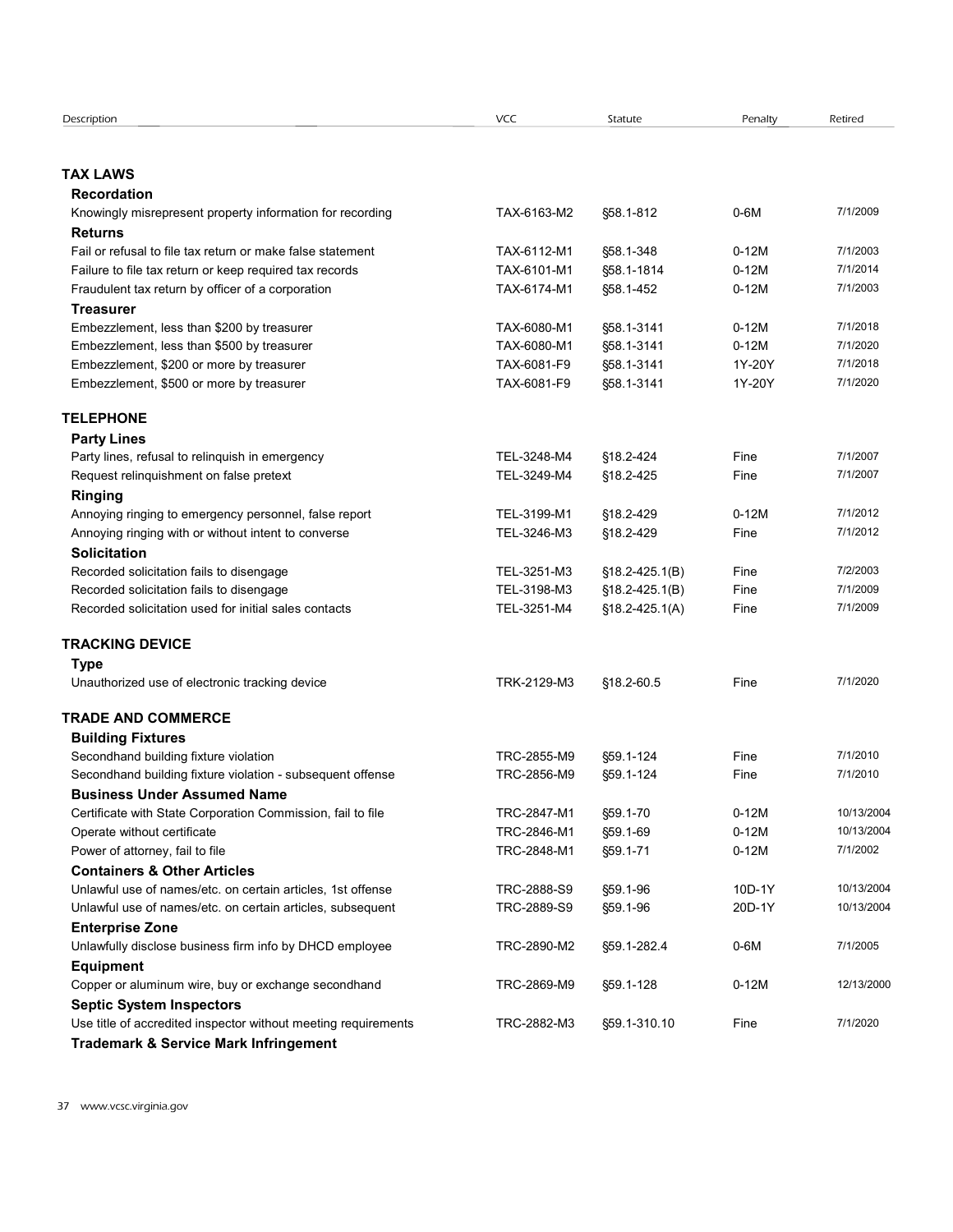| Description                                                                                           | <b>VCC</b>                 | Statute                          | Penalty         | Retired              |
|-------------------------------------------------------------------------------------------------------|----------------------------|----------------------------------|-----------------|----------------------|
|                                                                                                       |                            |                                  |                 |                      |
| <b>TRADE AND COMMERCE</b>                                                                             |                            |                                  |                 |                      |
| <b>Trademark &amp; Service Mark Infringement</b>                                                      |                            |                                  |                 |                      |
| Reproduces/counterfeits registered mark - first offense                                               | TRC-2862-M2                | §59.1-92.12(2)                   | 0-6M            | 7/1/2008             |
| Reproduces/counterfeits registered mark, first offense                                                | TRC-2862-M1                | §59.1-92.12(2)                   | $0-12M$         | 7/1/2011             |
| Reproduces/counterfeits registered mark, subsequent conviction<br>Use without consent - first offense | TRC-2863-F6<br>TRC-2860-M2 | §59.1-92.12(2)<br>§59.1-92.12(1) | 1Y-5Y<br>$0-6M$ | 7/1/2011<br>7/1/2008 |
| Use without consent - first offense                                                                   | TRC-2860-M1                | §59.1-92.12(1)                   | $0-12M$         | 7/1/2011             |
| Use without consent - subsequent conviction                                                           | TRC-2861-F6                | §59.1-92.12(1)                   | 1Y-5Y           | 7/1/2011             |
| <b>TRAFFIC - CARRIERS, PASSENGER</b>                                                                  |                            |                                  |                 |                      |
| <b>Registration and Identification</b>                                                                |                            |                                  |                 |                      |
| Fail to make or alter etc. passenger carrier's report to Dept.                                        | PAS-6986-M1                | §46.2-2011.22(C)                 | $0-12M$         | 11/22/2004           |
| Fraudulently evade passenger carrier regulations                                                      | PAS-6985-M1                | §46.2-2011.22(B)                 | $0-12M$         | 11/22/2004           |
| Violation of passenger carrier regulations                                                            | PAS-6984-M1                | §46.2-2011.22(A)                 | $0-12M$         | 11/22/2004           |
| <b>TRAFFIC - DMV DOCUMENTS</b>                                                                        |                            |                                  |                 |                      |
| <b>Type</b>                                                                                           |                            |                                  |                 |                      |
| Obtain doc. from DMV which involved 5 or more persons                                                 | DMV-6841-F4                | \$46.2-105.2                     | 2Y-10Y          | 7/1/2002             |
| Obtain documents from DMV when not entitled                                                           | DMV-6840-M2                | \$46.2-105.2                     | $0-6M$          | 7/1/2002             |
| TRAFFIC - DRIVING WHILE INTOXICATED                                                                   |                            |                                  |                 |                      |
| Ignition Interlock System                                                                             |                            |                                  |                 |                      |
| Start car with interlock for prohibited person                                                        | DWI-5423-M1                | §18.2-271.3                      | $0-12M$         | 7/1/1999             |
| <b>Motor Vehicle Etc.</b>                                                                             |                            |                                  |                 |                      |
| First conviction, blood alcohol level .20 to .25                                                      | DWI-5434-M1                | §18.2-266                        | $0-12M$         | 7/1/2004             |
| First conviction, blood alcohol level > .25                                                           | DWI-5435-M1                | §18.2-266                        | $0-12M$         | 7/1/2004             |
| Refusal of test - procedures use §18.2-268.2                                                          |                            | §18.2-268.3                      |                 | 7/1/2003             |
| Refusal of test - violation of implied consent                                                        | DWI-5439-S9                | §18.2-268.2                      | Fine            | 7/1/2004             |
| Second conviction within 10 years, blood alcohol level .20 to .25                                     | DWI-5436-S9                | §18.2-266                        | 1M-1Y           | 7/1/2004             |
| Second conviction within 10 years, blood alcohol level > .20                                          | DWI-5437-S9                | §18.2-266                        | 1M-1Y           | 7/1/2004<br>7/1/2004 |
| Second conviction within 5 to 10 years                                                                | DWI-5409-S9                | §18.2-266                        | 1M-1Y           | 7/1/2004             |
| Second conviction within 5 years<br>Third conviction within 10 years                                  | DWI-5410-S9<br>DWI-5405-F6 | $$18.2 - 266(B, 1)$<br>§18.2-266 | 1M-1Y<br>1Y-5Y  | 10/1/2000            |
| Third conviction within 10 years                                                                      | DWI-5405-F6                | §18.2-266                        | 1Y-5Y           | 7/1/2004             |
| Third conviction within 5 to 10 years                                                                 | DWI-5411-S9                | §18.2-266                        | 2M-1Y           | 7/1/1999             |
| Third conviction within 5 years                                                                       | DWI-5412-S9                | §18.2-266                        | 2M-1Y           | 7/1/1999             |
| Third conviction within 5 Years                                                                       | DWI-5438-F6                | §18.2-266                        | 1Y-5Y           | 7/1/2004             |
| <b>Motor Vehicle Etc. - Refusal</b>                                                                   |                            |                                  |                 |                      |
| Refusal of blood or breath test - first offense                                                       | DWI-5439-S9                | §18.2-268.3                      | Fine            | 7/1/2005             |
| Refusal of test prior to July 1, 2004                                                                 | DWI-5408-S9                | §18.2-268.4                      | Fine            | 7/1/2004             |
| Motor Vehicle, Etc. - Commercial Vehicles - 2nd                                                       |                            |                                  |                 |                      |
| 2nd DWI commercial vehicle within less than 5 yrs.                                                    | DWI-5418-S9                | §46.2-341.24                     | 1M-1Y           | 7/1/2017             |
| 2nd DWI commercial vehicle w/in less than 5 yrs., drug                                                | DWI-5484-S9                | §46.2-341.24                     | 1M-1Y           | 7/1/2017             |
| 2nd DWI commercial vehicle w/in less than 5 yrs., drug & alcohol                                      | DWI-5489-S9                | §46.2-341.24                     | 1M-1Y           | 7/1/2017             |
| 2nd DWI commercial vehicle within 5 to 10 years                                                       | DWI-5419-S9                | §46.2-341.24                     | 1M-1Y           | 7/1/2017             |
| 2nd DWI commercial vehicle w/in 5 to 10 years, drug                                                   | DWI-5485-S9                | §46.2-341.24                     | 1M-1Y           | 7/1/2017             |
| 2nd DWI commercial vehicle w/in 5 to 10 years, drug & alcohol                                         | DWI-5490-S9                | §46.2-341.24                     | 1M-1Y           | 7/1/2017             |
|                                                                                                       |                            |                                  |                 |                      |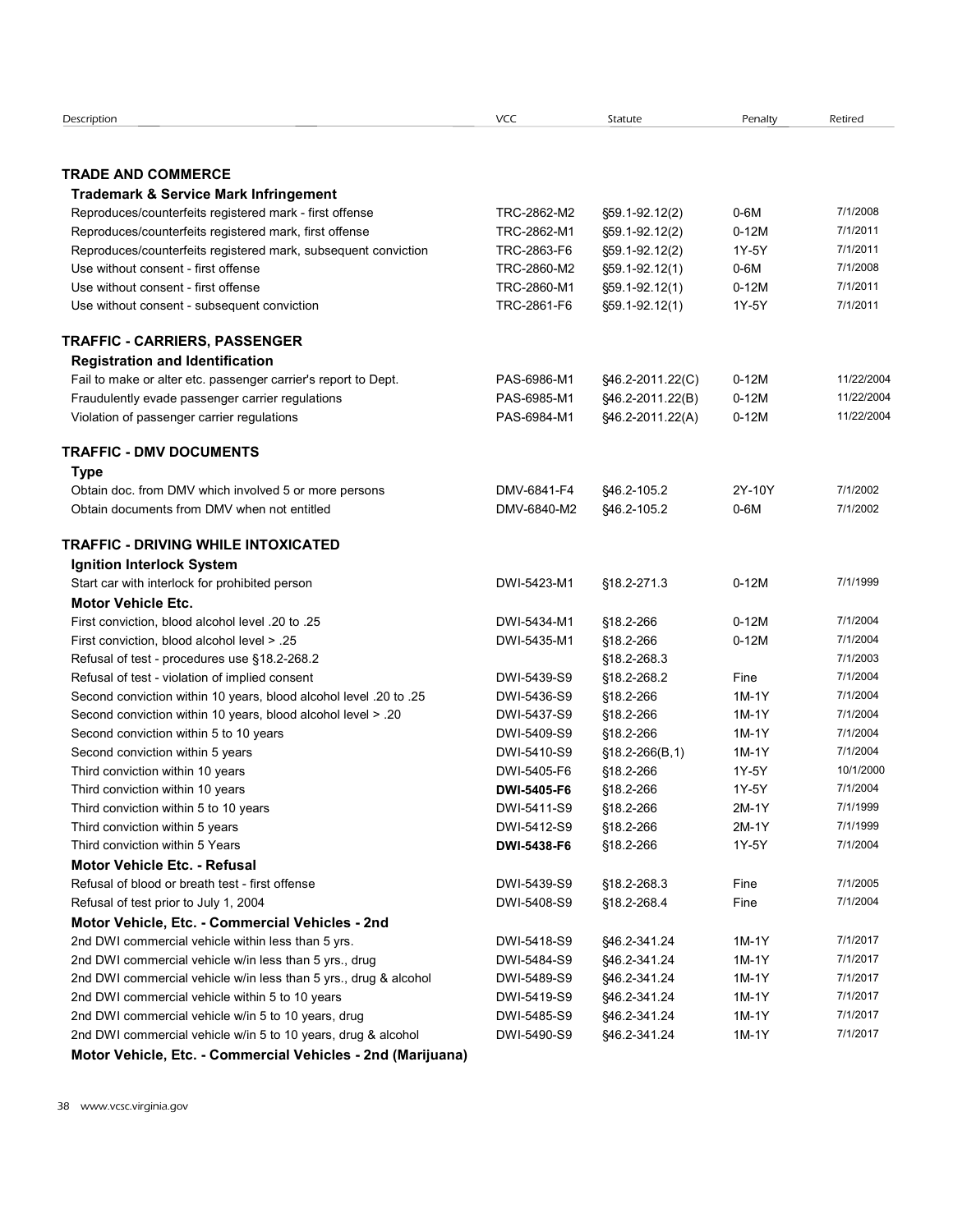| Description                                                                                                            | <b>VCC</b>                 | Statute                  | Penalty        | Retired              |  |  |
|------------------------------------------------------------------------------------------------------------------------|----------------------------|--------------------------|----------------|----------------------|--|--|
| TRAFFIC - DRIVING WHILE INTOXICATED                                                                                    |                            |                          |                |                      |  |  |
| Motor Vehicle, Etc. - Commercial Vehicles - 2nd (Marijuana)                                                            |                            |                          |                |                      |  |  |
| 2nd DWI commercial vehicle w/in less than 5 yrs., marij. & alcohol                                                     | DWI-5637-S9                | \$46.2-341.24            | 1M-1Y          | 7/1/2017             |  |  |
| 2nd DWI commercial vehicle w/in 5 to 10 years, marij. & alcohol<br>Motor Vehicle, Etc. - Commercial Vehicles - 3rd     | DWI-5638-S9                | \$46.2-341.24            | 1M-1Y          | 7/1/2017             |  |  |
| 3rd DWI commercial vehicle within less than 5 yrs.                                                                     | DWI-5420-S9                | §46.2-341.24             | 2M-1Y          | 7/1/2017             |  |  |
| 3rd DWI commercial vehicle w/in less than 5 yrs., drug                                                                 | DWI-5486-S9                | \$46.2-341.24            | 2M-1Y          | 7/1/2017             |  |  |
| 3rd DWI commercial vehicle w/in less than 5 yrs., drug & alcohol                                                       | DWI-5491-S9                | \$46.2-341.24            | 2M-1Y          | 7/1/2017             |  |  |
| 3rd DWI commercial vehicle within 5 to 10 yrs.                                                                         | DWI-5421-S9                | \$46.2-341.24            | 2M-1Y          | 7/1/2017             |  |  |
| 3rd DWI commercial vehicle w/in 5 to 10 yrs., drug                                                                     | DWI-5487-S9                | §46.2-341.24             | 2M-1Y          | 7/1/2017             |  |  |
| 3rd DWI commercial vehicle w/in 5 to 10 yrs., drug & alcohol                                                           | DWI-5492-S9                | \$46.2-341.24            | 2M-1Y          | 7/1/2017             |  |  |
| Motor Vehicle, Etc. - Commercial Vehicles - 3rd (Marijuana)                                                            |                            |                          |                |                      |  |  |
| 3rd DWI commercial vehicle w/in less than 5 yrs., marij.                                                               | DWI-5635-S9                | §46.2-341.24             | 2M-1Y          | 7/1/2017             |  |  |
| 3rd DWI commercial vehicle w/in less than 5 yrs., marij. & alcohol                                                     | DWI-5639-S9                | \$46.2-341.24            | 2M-1Y          | 7/1/2017<br>7/1/2017 |  |  |
| 3rd DWI commercial vehicle w/in 5 to 10 yrs., marij.<br>3rd DWI commercial vehicle w/in 5 to 10 yrs., marij. & alcohol | DWI-5636-S9                | \$46.2-341.24            | 2M-1Y<br>2M-1Y | 7/1/2017             |  |  |
|                                                                                                                        | DWI-5640-S9                | \$46.2-341.24            |                |                      |  |  |
| Motor Vehicle, Etc. - Refusal<br>Refusal of blood or breath test - first offense                                       | DWI-5439-19                | §18.2-268.3              | Fine           | 3/15/2017            |  |  |
| Refusal of blood or breath test, 2nd DWI/refusal within 10 years                                                       | DWI-5441-M2                | §18.2-268.3              | $0-6M$         | 3/15/2017            |  |  |
| Refusal of blood or breath test, 3rd DWI/refusal within 10 years                                                       | DWI-5442-M1                | §18.2-268.3              | $0-12M$        | 3/15/2017            |  |  |
| <b>Under 21 Years of Age</b>                                                                                           |                            |                          |                |                      |  |  |
| Under 21 yrs. of age, illegally consume alcohol                                                                        | DWI-5416-M1                | §18.2-266.1              | $0-12M$        | 7/1/2010             |  |  |
| Under 21 yrs. of age, illegally consume alcohol                                                                        | DWI-5416-M9                | §18.2-266.1              | Fine           | 7/1/2011             |  |  |
| Under 21 yrs. of age, illegally consume alcohol                                                                        | DWI-5416-S9                | §18.2-266.1              | Fine           | 7/1/2008             |  |  |
| TRAFFIC - EQUIPMENT VIOLATIONS                                                                                         |                            |                          |                |                      |  |  |
| <b>Airbags</b>                                                                                                         |                            |                          |                |                      |  |  |
| Install previously installed airbag w/o owner's knowledge                                                              | EQU-6496-M2                | §46.2-1088.3             | $0-6M$         | 7/1/2019             |  |  |
| Knowingly install airbag not meeting federal safety regulations                                                        | EQU-6494-M1                | \$46.2-1088.3            | $0-12M$        | 7/1/2019             |  |  |
| Infraction                                                                                                             |                            |                          |                |                      |  |  |
| No inspection or expired, fail to correct defect or get inspected                                                      | EQU-6511-I9                | §46.2-1157               | Fine           | 1/26/2014            |  |  |
| Seatbelts - non-use child 4 yrs. up to 16 yrs.                                                                         | EQU-6569-I9                | §46.2-1095(B)            | Fine           | 7/1/2010             |  |  |
| Inspection                                                                                                             |                            |                          |                |                      |  |  |
| No inspection, fail to correct defect/get inspected                                                                    | EQU-6511-M3                | §46.2-1157               | Fine           | 7/1/2014             |  |  |
| Unauthorized taking or possession of stickers                                                                          | EQU-6514-M3                | §46.2-1172               | Fine           | 7/1/1998             |  |  |
| TRAFFIC - HIT AND RUN, ACCIDENT REPORTS                                                                                |                            |                          |                |                      |  |  |
| <b>Hit and Run</b>                                                                                                     |                            |                          |                |                      |  |  |
| Damage to attended property-driver fails to report                                                                     | HIT-6609-F5                | §46.2-894                | 1Y-10Y         | 7/1/2002             |  |  |
| Damage to attended property-driver fails to report                                                                     | HIT-6609-M1                | §46.2-894                | $0-12M$        | 7/1/2001             |  |  |
| Victim injured - driver fail to stop, report or assist                                                                 | HIT-6608-F6                | §46.2-894                | 1Y-5Y          | 7/1/2001             |  |  |
| <b>TRAFFIC - MISCELLANEOUS</b>                                                                                         |                            |                          |                |                      |  |  |
| Infraction                                                                                                             |                            |                          |                |                      |  |  |
| Child restraint, fail to carry statement required by § 46.2-1096                                                       | MOV-2484-I9                | §46.2-1095               |                | 7/1/2012             |  |  |
|                                                                                                                        |                            |                          |                | 7/1/2012             |  |  |
| Child restraint, fail to restrain child in auto<br>Child restraint, fail to restrain child/carry statement - 2nd/subsq | MOV-2482-I9<br>MOV-2483-I9 | §46.2-1095<br>§46.2-1095 |                | 7/1/2012             |  |  |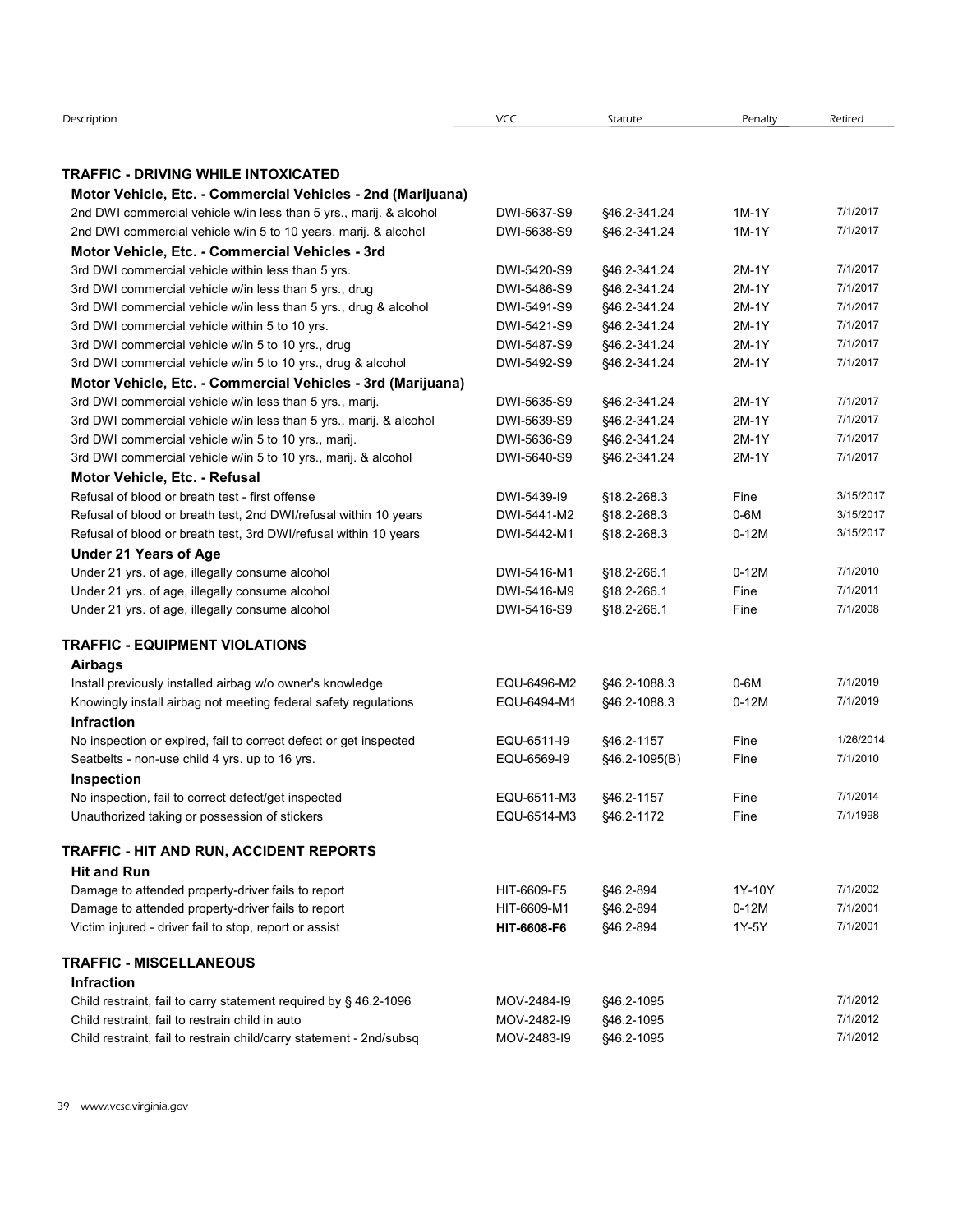| Description                                                            | <b>VCC</b>  | Statute           | Penalty | Retired   |  |
|------------------------------------------------------------------------|-------------|-------------------|---------|-----------|--|
|                                                                        |             |                   |         |           |  |
|                                                                        |             |                   |         |           |  |
| <b>TRAFFIC - MOTORCYCLES &amp; BICYCLES</b>                            |             |                   |         |           |  |
| <b>Motorcycles</b>                                                     |             |                   |         |           |  |
| Improper operation or passenger with no seats                          | CYC-6925-M3 | \$46.2-909        | Fine    | 7/1/1994  |  |
| Improper safety equipment                                              | CYC-6926-M3 | §46.2-910(A)      | Fine    | 7/1/1994  |  |
|                                                                        |             |                   |         |           |  |
| TRAFFIC - MOVING VIOLATIONS, GENERAL                                   |             |                   |         |           |  |
| <b>Emergency Vehicles</b>                                              |             |                   |         |           |  |
| Stationary emergency vehicle, approach without caution, 2nd/subsq.     | MOV-6482-M1 | \$46.2-921.1      | $0-12M$ | 7/1/2019  |  |
| Stationary emergency vehicle, fail to approach w/caution               | MOV-6480-M1 | \$46.2-921.1      | $0-12M$ | 7/1/2010  |  |
| <b>Infraction</b>                                                      |             |                   |         |           |  |
|                                                                        |             |                   |         | 7/1/2019  |  |
| Stationary emergency vehicle, approach without caution                 | MOV-6480-I9 | \$46.2-921.1      | Fine    |           |  |
| <b>Type</b>                                                            |             |                   |         |           |  |
| Interstate, use by prohibited vehicles, pedestrian, animal etc.        | MOV-6417-M1 | §46.2-808         | $0-12M$ | 9/20/2004 |  |
|                                                                        |             |                   |         |           |  |
| <b>TRAFFIC - OPERATOR'S LICENSE</b>                                    |             |                   |         |           |  |
| <b>Firearm</b>                                                         |             |                   |         |           |  |
| False certification of Virginia residency, intent to buy gun           | LIC-6844-F6 | \$46.2-323.1      | 1Y-5Y   | 8/20/2004 |  |
| Fictitious license - used w/intent to purchase firearm                 | LIC-6825-F6 | \$46.2-348        | 1Y-5Y   | 8/20/2004 |  |
| I.D. Card-false information on application for a gun or felony offense | LIC-6845-F4 | §46.2-345(H)      | 2Y-10Y  | 7/1/2005  |  |
| <b>Fraud</b>                                                           |             |                   |         |           |  |
| I.D. Card-False information on application                             | LIC-6802-M2 | §46.2-345(H)      | $0-6M$  | 7/1/2005  |  |
| <b>Habitual Offender</b>                                               |             |                   |         |           |  |
| DWI & declared habitual offender for DWI or Inv. manslaughter          | LIC-6848-F9 | §46.2-357(B,2)    | 1Y-5Y   | 7/1/2021  |  |
| Operate veh., license revoked - no endangerment                        | LIC-6833-M9 | §46.2-357(B,1)    | 10D-90D | 7/1/2000  |  |
| Operate vehicle, license revoked - no endangerment                     | LIC-6833-M1 | §46.2-357(B,1)    | $0-12M$ | 7/1/2021  |  |
| Operate vehicle, license revoked - endangerment                        | LIC-6832-F9 | §46.2-357(B,2)    | 1Y-5Y   | 7/1/2021  |  |
| Operate vehicle, license revoked - 2nd or subsequent                   | LIC-6834-F9 |                   | 1Y-5Y   | 7/1/2021  |  |
|                                                                        |             | §46.2-357(B,3)    |         |           |  |
| Juvenile                                                               |             |                   |         |           |  |
| Operate vehicle while using cell phone                                 | LIC-6562-J9 | §46.2-334.01(C1)  |         | 7/1/2021  |  |
| Operate vehicle with more than 1 passenger under age 18                | LIC-6795-J9 | §46.2-334.01(B)   |         | 7/1/2013  |  |
| Learner's                                                              |             |                   |         |           |  |
| Motorcycle learner's permit violation                                  | LIC-6877-M2 | §46.2-335(K)      | 0-6M    | 7/1/2021  |  |
| Operate vehicle while using cell phone w/a learner's permit            | LIC-6584-M2 | §46.2-335(E)      | $0-6M$  | 7/1/2021  |  |
| Operate vehicle without licensed driver, learner's permit violation    | LIC-6829-M2 | §46.2-335(I)      | 0-6M    | 7/1/2021  |  |
| Temporary permit - drive w/o licensed operator/violate restrictions    | LIC-6829-M2 | \$46.2-335        | $0-6M$  | 7/1/2016  |  |
| <b>License Revoked</b>                                                 |             |                   |         |           |  |
| License revoked - drive while (Second Offense)                         | LIC-6862-M1 | §46.2-301         | $0-12M$ | 8/23/2020 |  |
| License revoked - drive while (Third or Subsequent within 10 years)    | LIC-6863-M1 | §46.2-301         | $0-12M$ | 7/1/2020  |  |
|                                                                        |             |                   |         | 7/1/2020  |  |
| License revoked - drive while (Third or Subsequent > 10 years)         | LIC-6866-M1 | §46.2-301         | $0-12M$ |           |  |
| License Revoked for DWI (Prior to 7/1/00)                              |             |                   |         |           |  |
| Operate vehicle after license revoked - 2nd or subsequent              | LIC-6857-F9 | §46.2-391(D,3)    | 1Y-5Y   | 7/1/2000  |  |
| Operate vehicle after license revoked - endangerment                   | LIC-6856-F9 | §46.2-391(D,2)    | 1Y-5Y   | 7/1/2000  |  |
| Operate vehicle after license revoked - no endangerment                | LIC-6855-M9 | §46.2-391(D,1)    | 10D-90D | 7/1/2000  |  |
| License Revoked for DWI Manslaughter (Prior to 7/1/00)                 |             |                   |         |           |  |
| Operate vehicle after license revoked - 2nd or subsequent              | LIC-6851-F9 | $$18.2-36.1(F,3)$ | 1Y-5Y   | 7/1/2000  |  |
| Operate vehicle after license revoked - endangerment                   | LIC-6850-F9 | $$18.2-36.1(F,2)$ | 1Y-5Y   | 7/1/2000  |  |
| Operate vehicle after license revoked - no endangerment                | LIC-6849-M9 | $$18.2-36.1(F,1)$ | 10D-90D | 7/1/2000  |  |
|                                                                        |             |                   |         |           |  |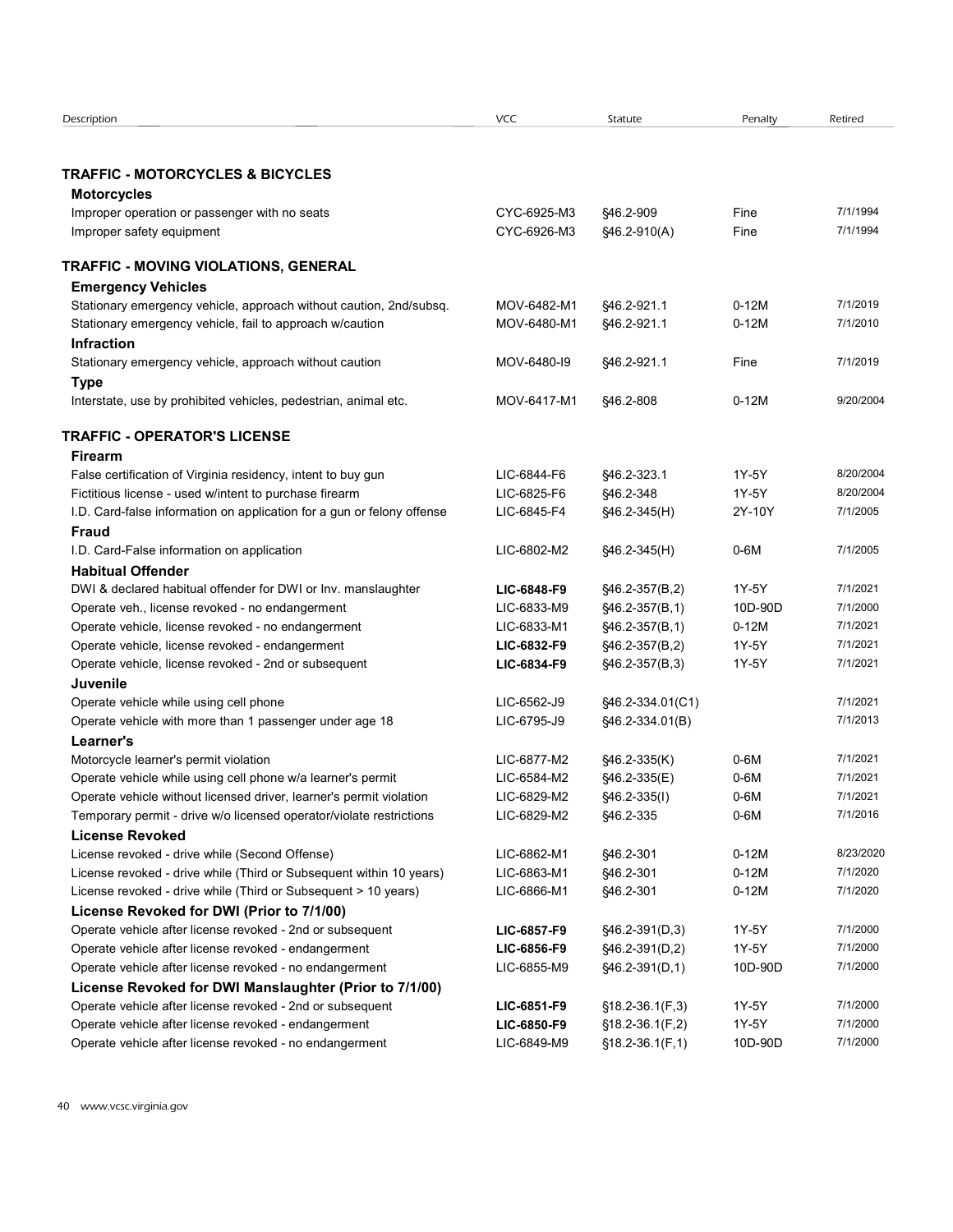| Description                                                                                             |                            |                                  |                    |                       |
|---------------------------------------------------------------------------------------------------------|----------------------------|----------------------------------|--------------------|-----------------------|
|                                                                                                         | <b>VCC</b>                 | Statute                          | Penalty            | Retired               |
|                                                                                                         |                            |                                  |                    |                       |
| <b>TRAFFIC - OPERATOR'S LICENSE</b><br>License Revoked for DWI Perm. Impaired (Prior to 7/1/00)         |                            |                                  |                    |                       |
| Operate vehicle after license revoked - 2nd or subsequent                                               | LIC-6854-F9                | $$18.2 - 51.4(D,3)$              | 1Y-5Y              | 7/1/2000              |
| Operate vehicle after license revoked - endangerment                                                    | LIC-6853-F9                | §18.2-51.4(D,2)                  | 1Y-5Y              | 7/1/2000              |
| Operate vehicle after license revoked - no endangerment                                                 | LIC-6852-M9                | $$18.2 - 51.4(D, 1)$             | 10D-90D            | 7/1/2000              |
| <b>No License</b>                                                                                       |                            |                                  |                    |                       |
| Non-resident unlicensed at home-drive in Virginia-(first)<br><b>Revoked</b>                             | LIC-6824-M2                | §46.2-309                        | 0-6M               | 7/1/2002              |
| Habitual offender - operate vehicle while license revoked                                               | LIC-6831-F9                | \$46.2-387.8                     | 1Y-5Y              | 7/1/1993              |
| License revoked -drive while- (subsequent offense)                                                      | LIC-6810-M1                | §46.2-301                        | $0-12M$            | 7/1/2000              |
| License revoked-drive while - (first offense)                                                           | LIC-6809-M2                | \$46.2-301                       | $0-6M$             | 7/1/2000              |
| <b>Type</b>                                                                                             |                            |                                  |                    |                       |
| Address - change without notifying DMV                                                                  | LIC-6822-M9                | \$46.2-386                       | 0-6M               | 7/1/1993              |
| <b>TRAFFIC - RECKLESS DRIVING</b>                                                                       |                            |                                  |                    |                       |
| Death                                                                                                   |                            |                                  |                    |                       |
| Driving license suspended or revoked causes death of another                                            | REC-6628-F6                | $$46.2-868(B)$                   | 1Y-5Y              | 7/1/2004              |
| <b>Improper Driving</b>                                                                                 |                            |                                  |                    |                       |
| Improper driving                                                                                        | REC-6621-M3                | §46.2-869                        | Fine               | 7/29/2002             |
| <b>Other</b>                                                                                            |                            |                                  |                    |                       |
| Riding abreast in one lane - (subsequent offense)<br>Signal turn to stop, fail to- (Subsequent offense) | REC-6642-S9<br>REC-6644-S9 | §46.1-190(d1)<br>$$46.1-190(g)$  | 10D-12M<br>10D-12M | 7/1/1991<br>7/1/1991  |
| <b>Police Command, Disregard</b>                                                                        |                            |                                  |                    |                       |
| Disregard police command to stop, bodily injury results                                                 | REC-6560-F6                | §46.2-817                        | 1Y-5Y              | 7/1/2000              |
| Disregard police command to stop, eluding                                                               | REC-6624-M1                | §46.2-817                        | $0-12M$            | 7/1/2000              |
| Fail to stop for police                                                                                 | REC-6631-M4                | §46.2-817                        | Fine               | 7/1/1999              |
| Fail to stop for police, attempt to escape or elude                                                     | REC-6631-M3                | §46.2-817(A)                     | Fine               | 7/1/2008              |
| <b>Speeding</b>                                                                                         |                            |                                  |                    |                       |
| 20 MPH or more over speed limit -limit is 40 MPH or more                                                | REC-6645-M1                | §46.2-862(iii)                   | $0-12M$            | 7/1/2006              |
| 60 MPH or more when limit is 35 MPH                                                                     | REC-6647-M1                | §46.2-862(ii)                    | $0-12M$            | 7/1/2006              |
| Speed - truck-exceed 65MPH on two-lane highway                                                          | REC-6650-M1                | §46.2-862                        | $0-12M$            | 8/20/2004<br>7/1/2020 |
| Speed over 80 MPH<br>Speed over 80 MPH                                                                  | REC-6648-M1<br>REC-6648-M1 | §46.2-862(ii)<br>§46.2-862(iv)   | $0-12M$<br>$0-12M$ | 7/1/2006              |
| Speed unreasonable for conditions                                                                       | REC-6651-M1                | §46.2-851                        | $0-12M$            | 7/1/2003              |
|                                                                                                         |                            |                                  |                    |                       |
| TRAFFIC - REGISTRATION, PLATES, ETC.                                                                    |                            |                                  |                    |                       |
| <b>Apportionment / Allocation Road Tax</b>                                                              |                            |                                  |                    |                       |
| Fail to carry registration, ID, marker, etc.<br>Use invalid registration, ID, marker, etc.              | REG-6776-M4<br>REG-6777-M3 | §46.2-703(D,1)<br>§46.2-703(D,2) | Fine<br>Fine       | 7/1/2009<br>7/1/2012  |
| <b>Fraud</b>                                                                                            |                            |                                  |                    |                       |
| False information to obtain registration                                                                | REG-6719-M1                | §46.2-613(5)                     | $0-12M$            | 7/1/2019              |
| Fictitious registration, title, license plate, display etc.                                             | REG-6753-M1                | §46.2-613                        | $0-12M$            | 7/1/2005              |
| Registration, title, or plates - display altered or fictitious                                          | REG-6701-M2                | §46.2-613(2)                     | $0-6M$             | 7/1/2019              |
| <b>Infraction</b>                                                                                       |                            |                                  |                    |                       |
| False information to obtain registration                                                                | REG-6719-I9                | §46.2-613(5)                     | Fine               | 7/1/2006              |
| Fictitious registration, title, license plate, display etc.                                             | REG-6753-I9                | \$46.2-613                       | Fine               | 7/1/2006              |
| Plates-Fail to surrender                                                                                | REG-6707-I9                | §46.2-613(4)                     | Fine               | 7/1/2006              |
| Possess, use, etc., registration, title, or plates                                                      | REG-6726-I9                | §46.2-613(3)                     | Fine               | 7/1/2019              |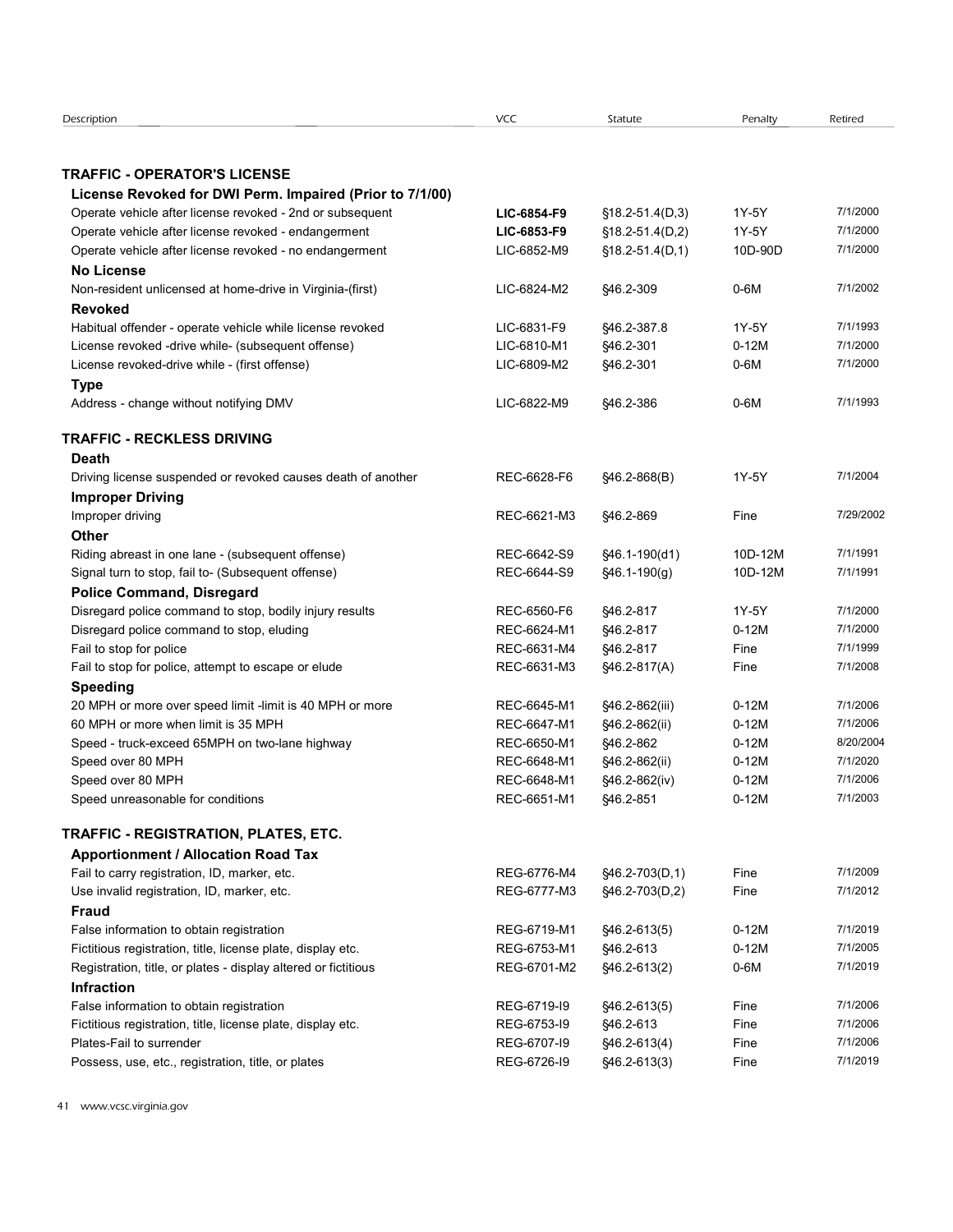| Description                                                                                     | VCC                        | Statute                  | Penalty         | Retired               |  |
|-------------------------------------------------------------------------------------------------|----------------------------|--------------------------|-----------------|-----------------------|--|
| TRAFFIC - REGISTRATION, PLATES, ETC.                                                            |                            |                          |                 |                       |  |
| <b>Infraction</b>                                                                               |                            |                          |                 |                       |  |
| Registration, title, or plates -altered or fictitious                                           | REG-6701-I9                | §46.2-613(2)             | Fine            | 7/1/2006              |  |
| Violate limitations for operating "Farm Use" vehicle                                            | REG-6882-I9                | §46.2-613(6)             | Fine            | 7/1/2019              |  |
| Violate limitations for operating "Farm Use" vehicle, subsequent                                | REG-6881-I9                | §46.2-613(6)             | Fine            | 7/1/2019              |  |
| <b>Odometer</b>                                                                                 | REG-6720-M1                |                          | $0-12M$         | 11/16/2004            |  |
| Odometer tampering- (first offense)<br>Odometer tampering- (subsequent offense)                 | REG-6721-F6                | §46.2-112<br>§46.2-112   | 1Y-5Y           | 11/16/2004            |  |
| <b>Plates</b>                                                                                   |                            |                          |                 |                       |  |
| Plates - Fail to surrender                                                                      | REG-6707-M2                | §46.2-613(4)             | $0-6M$          | 7/1/2019              |  |
| <b>Revoked Plates</b>                                                                           |                            |                          |                 |                       |  |
| Revoked plates - failure to surrender                                                           | REG-6729-M2                | §46.2-612                | $0-6M$          | 7/1/2019              |  |
| <b>Temporary Plates</b>                                                                         |                            |                          |                 |                       |  |
| Temporary plates, expired, fail to destroy                                                      | REG-6731-M1                | §46.2-1564               | $0-12M$         | 8/20/2004             |  |
| Temporary plates, expired, fail to destroy<br>Temporary plates, fail to mark expiration date on | REG-6731-M3<br>REG-6732-M1 | §46.2-1564<br>§46.2-1562 | Fine<br>$0-12M$ | 7/1/2015<br>8/20/2004 |  |
| Temporary plates, fail to mark expiration date on                                               | REG-6732-M3                | §46.2-1562               | Fine            | 7/1/2015              |  |
| Temporary plates, improper use of                                                               | REG-6733-M1                | §46.2-1561               | $0-12M$         | 9/20/2004             |  |
| Temporary plates, improper use of                                                               | REG-6733-M3                | §46.2-1561               | Fine            | 7/1/2015              |  |
| <b>Title</b>                                                                                    |                            |                          |                 |                       |  |
| Transfer title, etc., without notice vehicle was damaged by water                               | REG-6693-M1                | §46.2-624(A,2)           | $0-12M$         | 7/1/2011              |  |
| Transfer title, etc., without notice vehicle was used as taxicab                                | REG-6692-M1                | $§46.2-624(A,1)$         | $0-12M$         | 7/1/2011              |  |
| TRAFFIC - SIGNS AND SIGNALS                                                                     |                            |                          |                 |                       |  |
| <b>Infraction</b>                                                                               |                            |                          |                 |                       |  |
| Fail to obey HOV lane sign                                                                      | SIG-6551-I9                | §33.1-46.2               | Fine            | 10/1/2014             |  |
| <b>Type</b>                                                                                     |                            |                          |                 |                       |  |
| Signs, highway damaging                                                                         | SIG-6545-M1                | §46.2-832                | $0-12M$         | 2/9/2001              |  |
| Signs, highway, damaging                                                                        | SIG-6545-M2                | §46.2-832                | $0-6M$          | 7/1/2003              |  |
| <b>TRAFFIC - TEXTING</b>                                                                        |                            |                          |                 |                       |  |
| <b>Infraction</b>                                                                               |                            |                          |                 |                       |  |
| Texting in work zone                                                                            | MOV-6587-I9                | §46.2-1078.1             | Fine            | 1/1/2021              |  |
| Texting, operate vehicle while                                                                  | MOV-6588-I9                | §46.2-1078.1             | Fine            | 1/1/2021              |  |
| Texting, operate vehicle while, subsequent offense                                              | MOV-6589-I9                | §46.2-1078.1             | Fine            | 1/1/2021              |  |
| <b>TRAFFIC - TOLL</b>                                                                           |                            |                          |                 |                       |  |
| <b>Type</b>                                                                                     |                            |                          |                 |                       |  |
| Release personal information from photo-enforcement system                                      | HWY-5398-M1                | §46.2-819.3:1(B)         | $0-12M$         | 7/1/2016              |  |
| Release personal information from vehicle ID enforcement system                                 | HWY-5397-M1                | §46.2-819.1              | $0-12M$         | 7/1/2016              |  |
| <b>TRAILER DEALERS</b>                                                                          |                            |                          |                 |                       |  |
| <b>License Plate</b>                                                                            |                            |                          |                 |                       |  |
| Issue or use temporary plates with false information                                            | TRL-6791-M1                | §46.2-1992.59            | $0-12M$         | 7/1/2015              |  |
| Operate trailer without dealer plate                                                            | TRL-6790-M3                | §46.2-1992.49            | Fine            | 7/1/2015              |  |
|                                                                                                 |                            |                          |                 |                       |  |
| <b>TRANSPORTATION / HIGHWAYS</b>                                                                |                            |                          |                 |                       |  |

# TRANSPORTATION / HIGHWAYS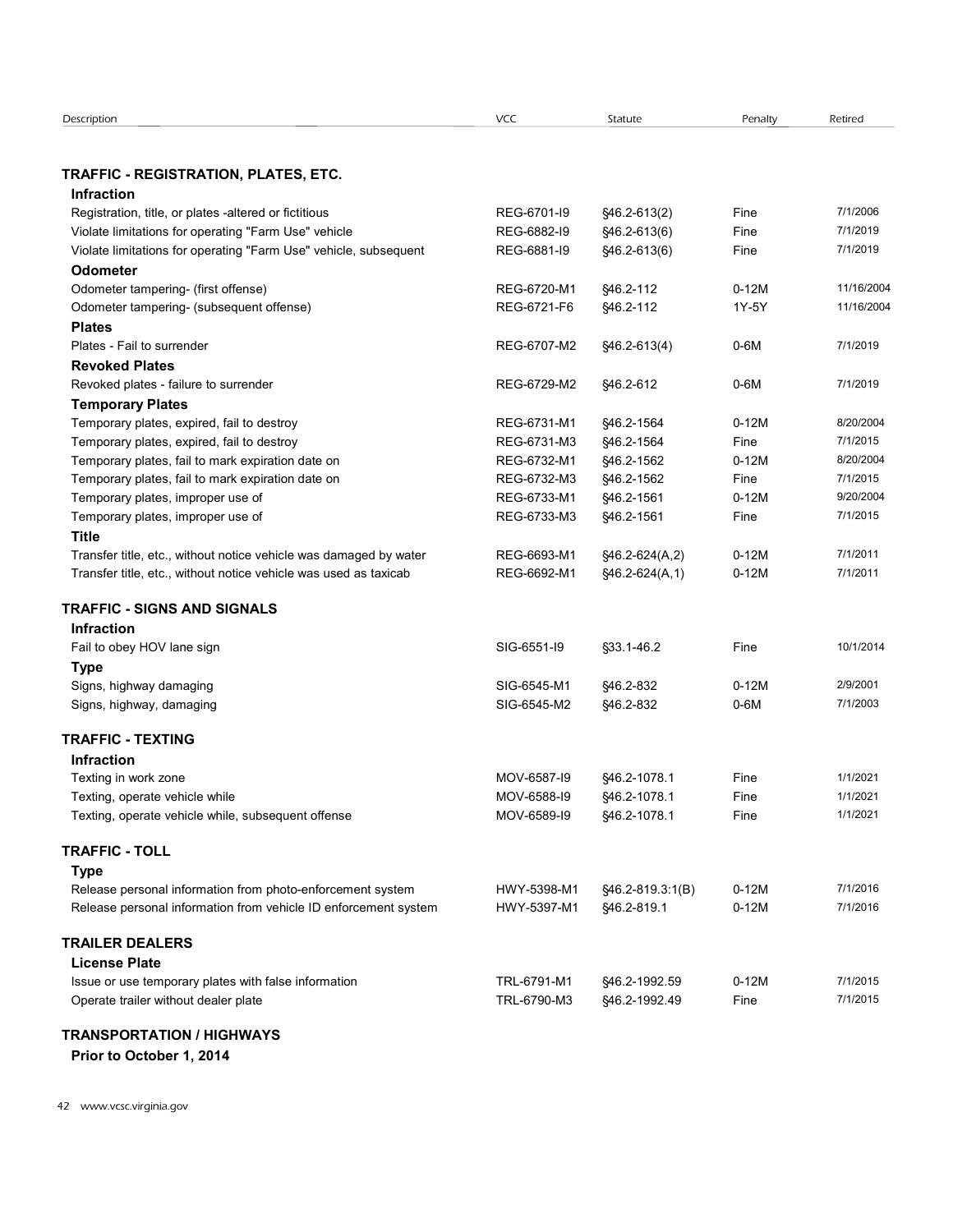|                                                                  | <b>VCC</b>  | Statute          | Penalty     | Retired    |
|------------------------------------------------------------------|-------------|------------------|-------------|------------|
|                                                                  |             |                  |             |            |
| <b>TRANSPORTATION / HIGHWAYS</b>                                 |             |                  |             |            |
| Prior to October 1, 2014                                         |             |                  |             |            |
| Commercial entrance to highway not maintained properly           | HWY-5385-M9 | §33.1-198        | Fine        | 10/1/2014  |
| Fail, refuse, etc., to pay Wilson Bridge/Tunnel toll             | HWY-5386-M9 | §33.1-320.2      | $0-30D$     | 10/1/2014  |
| Hinder/obstruct DOT employee in performance of function/duty     | HWY-5387-M9 | §33.1-354        | $0-30D$     | 10/1/2014  |
| Improper refusal to honor toll pass                              | HWY-5388-M9 | $$33.1-252(B)$   | Fine        | 10/1/2014  |
| Owner/occupier fails to maintain dam                             | HWY-5389-M9 | §33.1-176        | Fine        | 10/1/2014  |
| Release personal information from photo-enforcement system       | HWY-5396-M1 | §33.1-56.4       | $0-12M$     | 10/1/2014  |
| Unauthorized use of toll pass                                    | HWY-5390-M1 | $\S$ 33.1-252(B) | $0-12M$     | 10/1/2014  |
| Unlawful removal, etc., gate/other obstruction leading to forest | HWY-5391-M9 | §33.1-204        | Fine        | 10/1/2014  |
| Violation of Board of Transportation rules/regulations           | HWY-5392-M9 | §33.1-292        | Fine        | 10/1/2014  |
| Violation of recreational wayside rules/regulations              | HWY-5393-M9 | §33.1-218        | Fine        | 10/1/2014  |
| Violation of Transportation Board regulations                    | HWY-5394-M9 | §33.1-19         | Fine        | 10/1/2014  |
| Willfully tamper with highway construction site                  | HWY-5395-M9 | $$33.1 - 193$    | Fine        | 10/1/2014  |
| <b>Type</b>                                                      |             |                  |             |            |
| Violation of Board of Transportation rules/regulations           | HWY-5392-M9 | §33.2-1726       | Fine        | 7/1/2015   |
| <b>TREASON</b>                                                   |             |                  |             |            |
| <b>Flag Defacing</b>                                             |             |                  |             |            |
| Publicly burn, trample or wear with intent to defile             | TRE-0114-M1 | §18.2-488        | $0-12M$     | 11/16/2004 |
| <b>TRESPASS</b>                                                  |             |                  |             |            |
| Aircraft, Unmanned (Drones)                                      |             |                  |             |            |
| Enter property of another to harass, etc., with a drone          | TRS-5745-M1 | §18.2-121.3      | $0-12M$     | 7/1/2019   |
|                                                                  |             |                  |             |            |
| <b>Capitol Square</b>                                            |             |                  | Fine        | 7/1/2004   |
| Dog at large in capitol square                                   | TRS-5712-M9 | §18.2-123        |             | 7/1/1998   |
| Grass in capitol square                                          | TRS-5724-M9 | §18.2-122        | Fine        |            |
| Cemetery/Church                                                  |             |                  |             |            |
| Injury to cemetery, church property, or affixed object           | TRS-5727-F6 | $$18.2-127(B)$   | 1Y-5Y       | 7/1/2020   |
| <b>Interfere With Property</b>                                   |             |                  |             |            |
| Hate crime; intent to damage property                            | TRS-5728-F6 | §18.2-121        | 1Y-5Y       | 7/1/2020   |
| Intent to damage property; hate crime                            | TRS-5728-M1 | §18.2-121        | 30D-12M     | 7/1/1997   |
| <b>School Property</b>                                           |             |                  |             |            |
| Failure to leave school when directed                            | TRS-5713-M3 | §18.2-129        | Fine        | 7/1/1989   |
| <b>VANDALISM, DAMAGE PROPERTY</b>                                |             |                  |             |            |
| Boat, Ship, Etc.                                                 |             |                  |             |            |
| Willfully destroy vessel valued at under \$200                   | VAN-2952-M1 | §18.2-150        | $0-12M$     | 7/1/2018   |
| Willfully destroy vessel valued at under \$500                   | VAN-2952-M1 | §18.2-150        | $0-12M$     | 7/1/2020   |
| Willfully destroy vessel valued at \$200 or more                 | VAN-2951-F4 | §18.2-150        | 2Y-10Y      | 7/1/2018   |
| Willfully destroy vessel valued at \$500 or more                 | VAN-2951-F4 |                  | 2Y-10Y      | 7/1/2020   |
|                                                                  |             | §18.2-150        |             |            |
| Elec., Oil, Phone, Gas, Water Facility                           |             |                  |             |            |
| Damage to public utilities or services < \$500                   | VAN-2913-M3 | §18.2-162        | Fine        | 7/1/2020   |
| Damage to public utilities or services $\geq$ \$500              | VAN-2911-F4 | §18.2-162        | 2Y-10Y (II) | 7/1/2020   |
| Fare, Fail to Pay                                                |             |                  |             |            |
| Train, etc., board without paying fare                           | VAN-2954-M9 | §18.2-160.1      | Fine        | 7/1/2009   |
|                                                                  | VAN-2954-M2 | §18.2-160.1      | $0-6M$      | 7/1/2010   |
| Train, etc., board without paying fare                           |             |                  |             |            |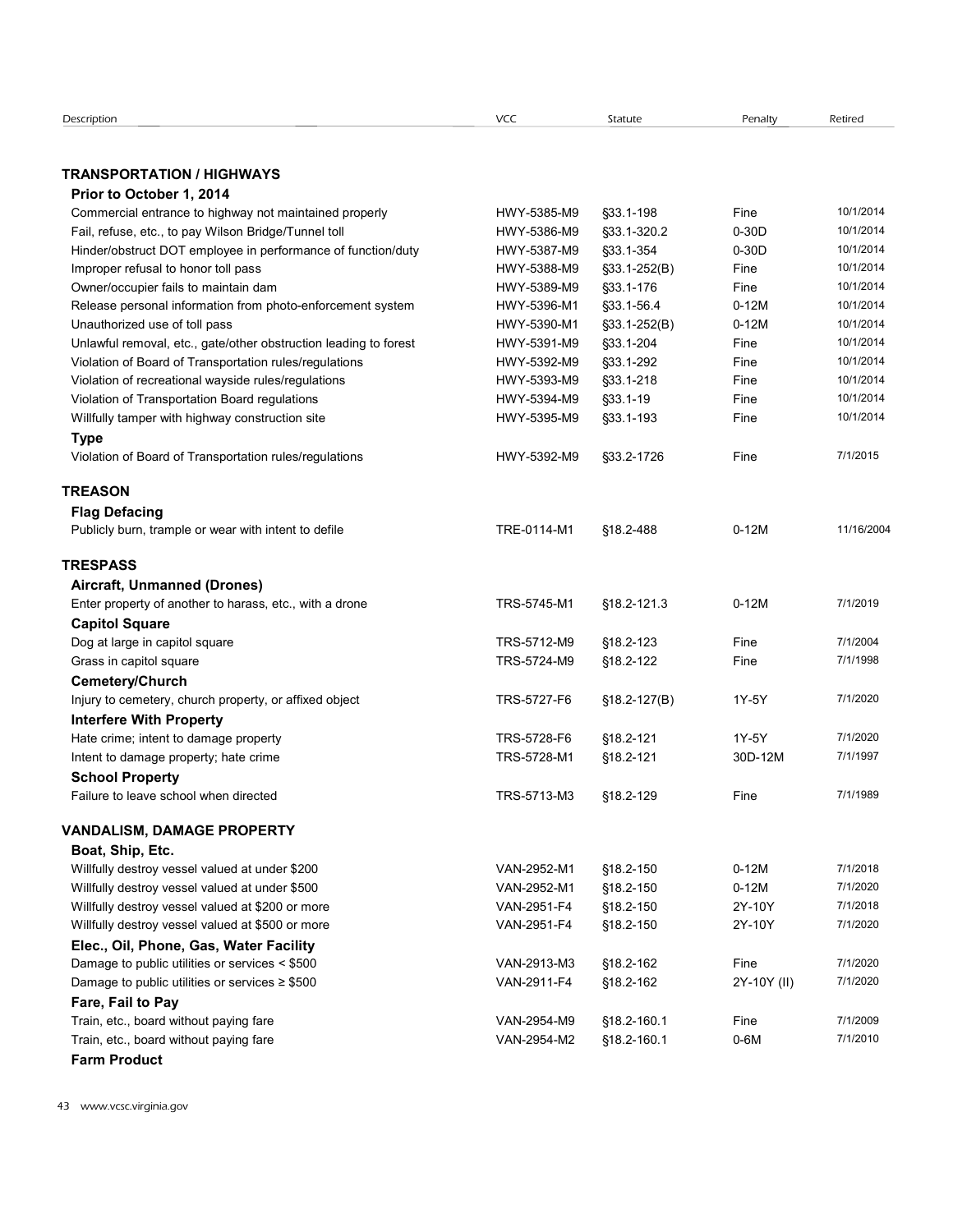| Description                                                          | VCC                | Statute                    | Penalty     | Retired  |
|----------------------------------------------------------------------|--------------------|----------------------------|-------------|----------|
|                                                                      |                    |                            |             |          |
|                                                                      |                    |                            |             |          |
| <b>VANDALISM, DAMAGE PROPERTY</b>                                    |                    |                            |             |          |
| <b>Farm Product</b>                                                  |                    |                            |             |          |
| Destroy or damage farm product grown for research - < \$200          | VAN-2995-M1        | §18.2-145.1                | $0-12M$     | 7/1/2018 |
| Destroy or damage farm product grown for research, < \$500           | VAN-2995-M1        | §18.2-145.1                | $0-12M$     | 7/1/2020 |
| Destroy or damage farm product grown for research - ≥ \$200          | VAN-2996-F6        | §18.2-145.1                | 1Y-5Y       | 7/1/2018 |
| Destroy or damage farm product grown for research, ≥ \$500           | VAN-2996-F6        | §18.2-145.1                | 1Y-5Y       | 7/1/2020 |
| <b>Property</b>                                                      |                    |                            |             |          |
| Damage, deface or destroy private property (local ordinance)         | VAN-2994-M1        | §18.2-138.1                | $0-12M$     | 7/1/2004 |
|                                                                      |                    |                            |             |          |
| <b>Public Building</b>                                               |                    |                            |             |          |
| Damage to public property (Local Ordinance)                          | VAN-2904-M1        | §18.2-138.1                | $0-12M$     | 7/1/2004 |
| <b>Railroad</b>                                                      |                    |                            |             |          |
| Train, board without paying fare                                     | VAN-2954-M4        | §18.2-160.1                | Fine        | 7/1/2002 |
| Trespass on railroad track                                           | VAN-2946-M4        | §18.2-159                  | Fine        | 7/1/2010 |
| Trespass on railroad track, 2nd viol. w/in 2 yrs.                    | VAN-2990-M3        | §18.2-159                  | Fine        | 7/1/2010 |
| Trespass on railroad track, 3rd viol. w/in 2 yrs. of 2nd             | VAN-2991-M1        | §18.2-159                  | $0-12M$     | 7/1/2010 |
| Trespass on railroad train                                           | VAN-2947-M4        | §18.2-160                  | Fine        | 7/1/2010 |
| Trespass, jump on or off railroad car                                | VAN-2948-M4        | §18.2-161                  | Fine        | 7/1/2004 |
| Utilities: Electric, Oil, Phone, Gas, Water Facility, Etc.           |                    |                            |             |          |
| Damage \$200 or less                                                 | VAN-2913-M3        | §18.2-162                  | Fine        | 7/1/2018 |
| Damage telephone line or intercept message                           | VAN-2919-M3        | §18.2-164                  | Fine        | 7/1/2002 |
| Damage over \$200                                                    | VAN-2911-F4        | §18.2-162                  | 2Y-10Y (II) | 7/1/2018 |
|                                                                      |                    |                            |             |          |
| <b>VIOLENT ACTIVITIES</b>                                            |                    |                            |             |          |
|                                                                      |                    |                            |             |          |
| <b>Type</b>                                                          |                    |                            |             |          |
| Wearing of masks or hoods in certain places                          | VIO-5320-F6        | §18.2-422                  | 1Y-5Y       | 7/1/2014 |
|                                                                      |                    |                            |             |          |
| <b>WATERS, PORTS AND HARBORS</b>                                     |                    |                            |             |          |
| <b>State Waters</b>                                                  |                    |                            |             |          |
| Endanger, obstruct, contaminate or impair use of state waters        | WTR-7604-M9        | §62.1-194.1                | $0-12M$     | 7/1/2007 |
|                                                                      |                    |                            |             |          |
| <b>WEAPONS</b>                                                       |                    |                            |             |          |
| <b>Concealed Weapon Permit</b>                                       |                    |                            |             |          |
| Consume alcohol in bar, etc., while carrying concealed handgun       | WPN-5307-M2        | $$18.2 - 308(J3)$          | $0-6M$      | 7/1/2013 |
| Fail to carry concealed weapon permit                                | WPN-5235-M1        | $$18.2-308(H)$             | $0-12M$     | 7/1/2012 |
| Revoked concealed weapon permit, in possession of handgun            | WPN-5289-F6        | $$18.2 - 308(J5)$          | 1Y-5Y       | 7/1/2006 |
| Under the influence while carrying handgun in public                 | WPN-5203-M1        | $$18.2 - 308(J1)$          | $0-12M$     | 7/1/2013 |
| <b>Criminal History Checks</b>                                       |                    |                            |             |          |
| Disseminate criminal history info. w/out proper authority            | WPN-5279-M2        | $$18.2 - 308.2.2(F)$       | $0-6M$      | 7/1/2020 |
|                                                                      |                    |                            |             | 7/1/2020 |
| Obtain criminal history info. under false pretenses                  | WPN-5282-M2        | §18.2-308.2:2(F)           | 0-6M        |          |
| Purchase more than one handgun within 30 day period                  | WPN-5288-M1        | $$18.2 - 308.2 \cdot 2(P)$ | $0-12M$     | 7/1/2012 |
| <b>Drugs and Weapons</b>                                             |                    |                            |             |          |
| Possess Schedule I/ II drug while possessing firearm (7/1999-6/2003) | WPN-5299-F6        | $$18.2-308.4(A)$           | 5Y-5Y       | 7/1/2003 |
| Sell Schedule I or II drug while possessing firearm                  | WPN-5257-F6        | $$18.2-308.4(B)$           | 5Y-5Y       | 7/1/2003 |
| Sell 1 lb. or more marijuana while possessing firearm                | WPN-5278-F6        | $$18.2-308.4(B)$           | 5Y-5Y       | 7/1/2003 |
| Sell, etc., synthetic cannabinoids while possessing a firearm        | WPN-3159-F6        | $$18.2 - 308.4(C)$         | 1Y-5Y       | 7/1/2014 |
| Drugs and Weapons -Prior to July 1, 1999                             |                    |                            |             |          |
| Possess Sch. I/II drug while possessing firearm                      | <b>WPN-5243-F6</b> | $$18.2-308.4(A)$           | 1Y-5Y       | 7/1/1999 |
| Sell 1 lb. or more marij./ possess firearm - subsequent              | WPN-5278-F9        | $$18.2 - 308.4(B)$         |             | 7/1/1999 |
|                                                                      |                    |                            | 5Y-5Y       |          |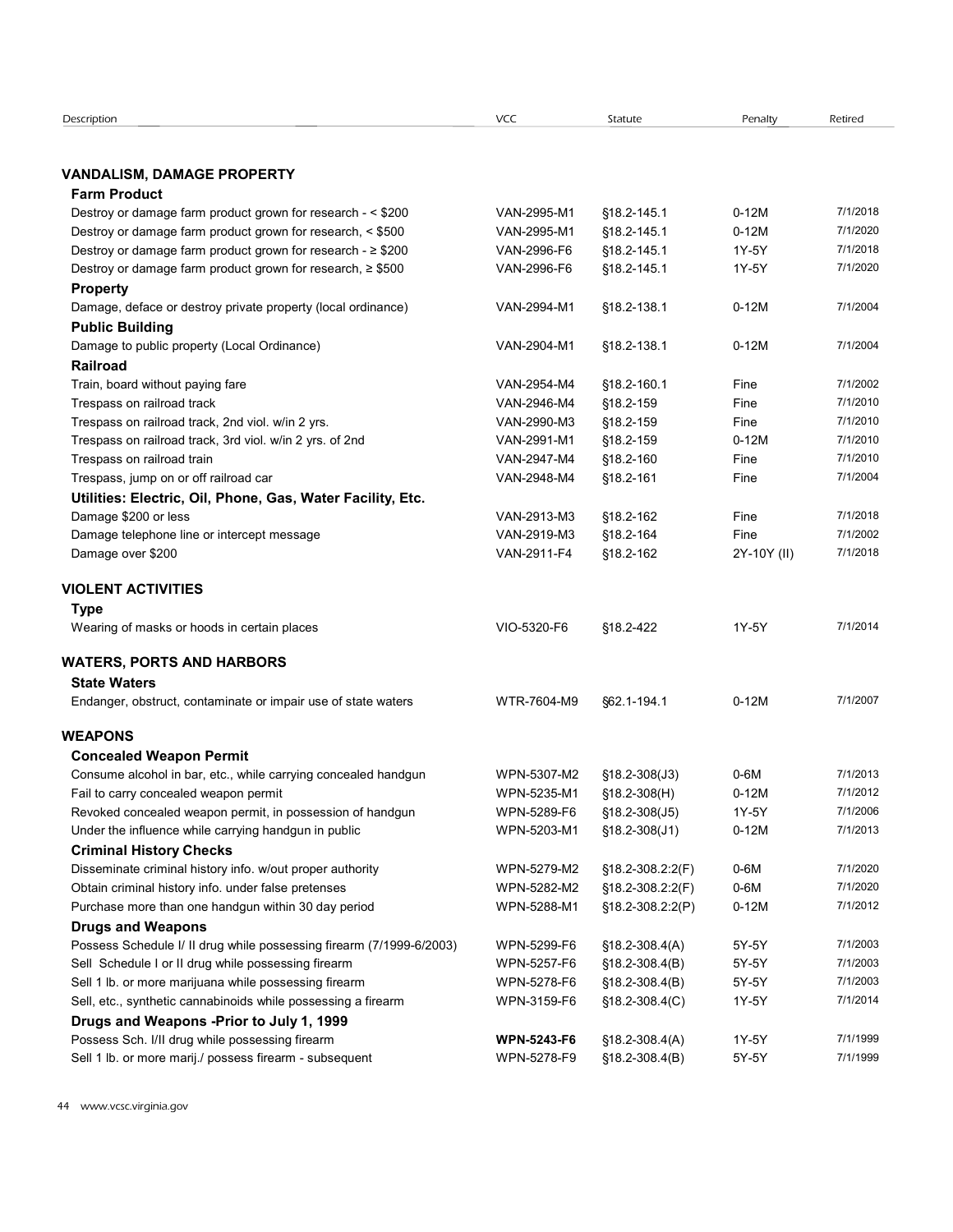| Description                                                                                                          | VCC                | Statute               | Penalty     | Retired              |
|----------------------------------------------------------------------------------------------------------------------|--------------------|-----------------------|-------------|----------------------|
|                                                                                                                      |                    |                       |             |                      |
| <b>WEAPONS</b>                                                                                                       |                    |                       |             |                      |
| Drugs and Weapons - Prior to July 1, 1999                                                                            |                    |                       |             |                      |
| Sell 1 lb. or more marijuana/ possess firearm                                                                        | WPN-5277-F9        | $$18.2 - 308.4(B)$    | 3Y-3Y       | 7/1/1999             |
| Sell Sch. I/II drug while poss. a firearm - subsequent                                                               | WPN-5257-F9        | $$18.2 - 308.4(B)$    | 5Y-5Y       | 7/1/1999             |
| Sell Sch. I/II drug while possessing firearm                                                                         | WPN-5256-F9        | $$18.2 - 308.4(B)$    | 3Y-3Y       | 7/1/1999             |
| Felon                                                                                                                |                    |                       |             |                      |
| Sell, give firearm to designated felon                                                                               | WPN-5218-F6        | §18.2-308.2:1         | 1Y-5Y (II)  | 7/1/2013             |
| Felon - Offense Prior to July 1, 1999<br>Convicted felon, poss., transp. firearm/concealed weapon                    | <b>WPN-5220-F6</b> | §18.2-308.2           | 1Y-5Y (II)  | 7/1/1999             |
| <b>Hunting</b>                                                                                                       |                    |                       |             |                      |
| Hunt, use firearms while intoxicated                                                                                 | WPN-5224-M3        | §18.2-285             | Fine        | 7/1/1999             |
| Intoxicated person uses firearm while hunting                                                                        | WPN-5224-M2        | §18.2-285             | $0-6M$      | 7/1/2005             |
| Ineligible Person, Purchase/Provide to                                                                               |                    |                       |             |                      |
| Purchase firearm - provide to ineligible person                                                                      | WPN-5283-F5        | §18.2-308.2:2(M,i)    | 1Y-10Y (II) | 7/1/2013             |
| Sell, give firearm to designated felon or ineligible person                                                          | WPN-5218-F4        | §18.2-308.2:1         | 1Y-10Y (II) | 7/1/2021             |
| Solicit by ineligible person, violation of §18.2-308.2:2(M)                                                          | WPN-5286-F5        | §18.2-308.2:2(N)      | 1Y-10Y (II) | 7/1/2013             |
| Transport firearm out of state - provide to ineligible person                                                        | WPN-5284-F5        | $§18.2-308.2:2(M,ii)$ | 1Y-10Y (II) | 7/1/2013             |
| Loaded                                                                                                               |                    |                       |             |                      |
| Carry loaded firearm in city with population >160,000                                                                | WPN-5263-M1        | $$18.2 - 287.4(i)$    | $0-12M$     | 7/1/2007             |
| Carry loaded firearm in city w/population >160,000; 3rd/subsequent                                                   | WPN-5276-F6        | $$18.2 - 287.4(i)$    | 1Y-5Y       | 7/1/2007             |
| Carry loaded firearm in certain other localities<br>Carry loaded firearm in certain other localities; 3rd/subsequent | WPN-5264-M1        | §18.2-287.4(ii)       | $0-12M$     | 7/1/2007<br>7/1/2007 |
| <b>Protective Order</b>                                                                                              | WPN-5262-F6        | §18.2-287.4(ii)       | 1Y-5Y       |                      |
| Fail to surrender concealed weapon permit, subject to protective order                                               | WPN-5211-M1        | §18.2-308.1:4         | $0-12M$     | 7/1/2016             |
| Purchase/transport firearm when protective order in effect                                                           | WPN-5214-M1        | §18.2-308.1:4         | $0-12M$     | 7/1/2016             |
| <b>Purchase</b>                                                                                                      |                    |                       |             |                      |
| Provide > 1 firearm to ineligible person through purchase/trans.                                                     | WPN-5285-F5        | §18.2-308.2:2(M)      | 1Y-10Y (II) | 7/1/2013             |
| Purchase more than one handgun w/in 30 day period; 3rd/subsequent                                                    | WPN-5272-F6        | §18.2-308.2:2         | 1Y-5Y       | 7/1/2012             |
| <b>Reckless Handling</b>                                                                                             |                    |                       |             |                      |
| Reckless/leave loaded firearm, endangering child age <14                                                             | WPN-5249-M3        | $$18.2-56.2(A)$       | Fine        | 7/1/2020             |
| <b>Schools</b>                                                                                                       |                    |                       |             |                      |
| Discharge firearm on school property or w/in 1000 feet                                                               | WPN-5254-F4        | $$18.2 - 280(B)$      | 2Y-10Y (II) | 7/1/2001             |
| Firearm, use or attempt to use on school property                                                                    | WPN-5300-F9        | $$18.2 - 308.1(B)$    | 5Y-5Y (II)  | 7/1/2011             |
| <b>Silencer</b>                                                                                                      |                    |                       |             |                      |
| Silencer/muffler, possess unregistered                                                                               | WPN-5259-F6        | §18.2-308.6           | 1Y-5Y       | 7/1/2009             |
| <b>Type</b>                                                                                                          |                    |                       |             |                      |
| Firearms, stun weapon on school property                                                                             | WPN-5222-M2        | §18.2-308.1           | $0-6M$      | 7/1/1992             |
| Minors, furnish weapons                                                                                              | WPN-5230-M4        | §18.2-309             | Fine        | 7/1/1992             |
| <b>WEIGHTS AND MEASURES</b>                                                                                          |                    |                       |             |                      |
| General                                                                                                              |                    |                       |             |                      |
| Impersonating Commissioner, sealer, etc.                                                                             | WGT-7396-M1        | §3.1-964              | $0-12M$     | 10/1/2008            |
| Obstructing Commissioner, sealer, etc., in performance of duties                                                     | WGT-7395-M1        | §3.1-963              | $0-12M$     | 10/1/2008            |
| <b>Type</b>                                                                                                          |                    |                       |             |                      |
| Use, possess incorrect weight or measure device                                                                      | WGT-5425-M1        | §3.1-965              | $0-12M$     | 10/1/2008            |
|                                                                                                                      |                    |                       |             |                      |